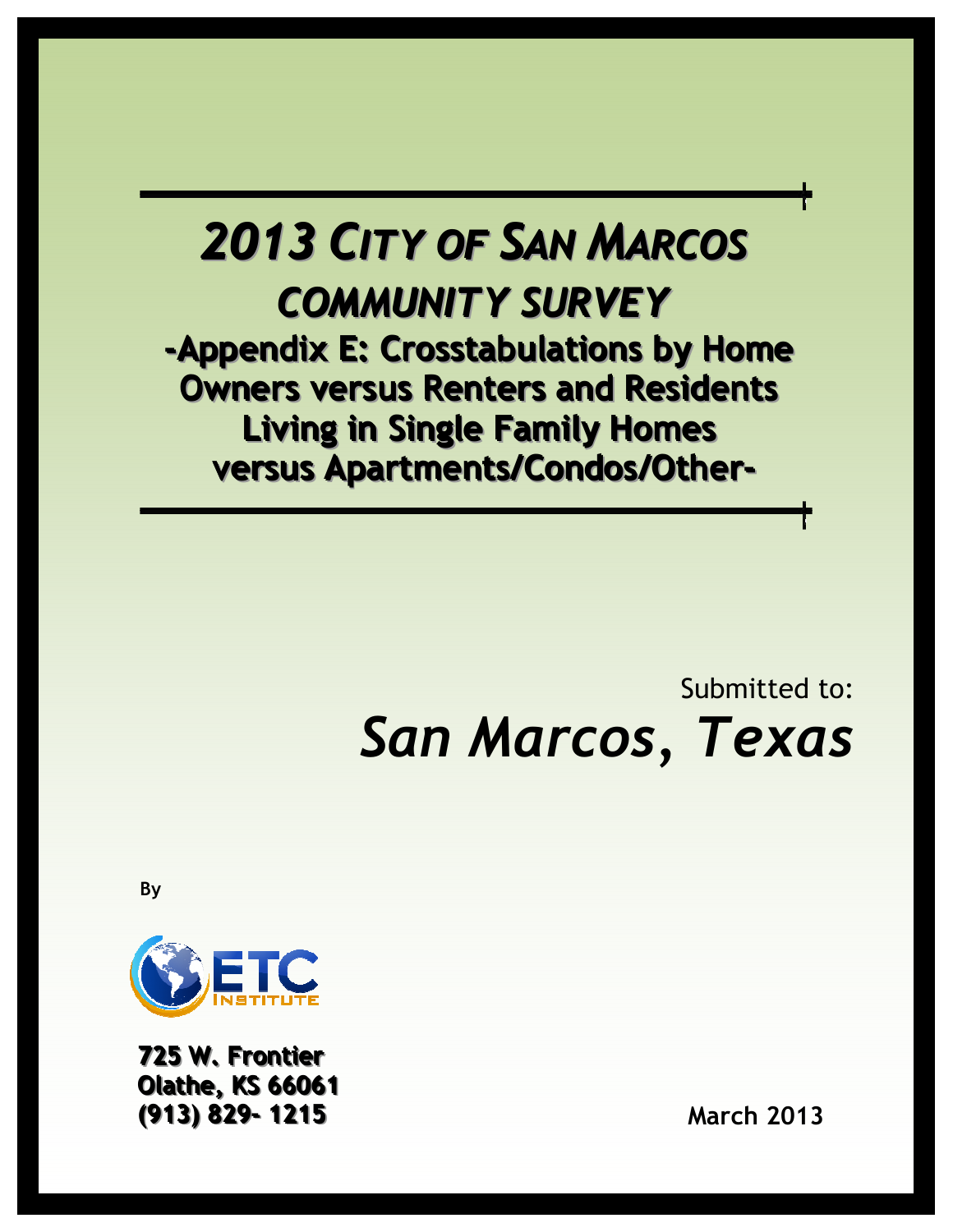| $N = 405$                              | Q29 Own or Rent Home |          | Q30 Live in Single Family<br>Home or Apartment/Condo |                                 |
|----------------------------------------|----------------------|----------|------------------------------------------------------|---------------------------------|
|                                        | Own                  | Rent     | Single<br>Family Home                                | Apartment,<br>Condo or<br>Other |
| Q1a City parks and recreation programs |                      |          |                                                      |                                 |
| Very Satisfied                         | 22.7%                | 31.9%    | 23.8%                                                | 26.6%                           |
| Satisfied                              | 46.6%                | 44.0%    | 44.9%                                                | 54.7%                           |
| Neutral                                | 22.4%                | $17.6\%$ | 22.4%                                                | $15.6\%$                        |
| Dissatisfied                           | $6.5\%$              | 5.5%     | 7.3%                                                 | $1.6\%$                         |
| Very Dissatisfied                      | $1.8\%$              | $1.1\%$  | 1.7%                                                 | $1.6\%$                         |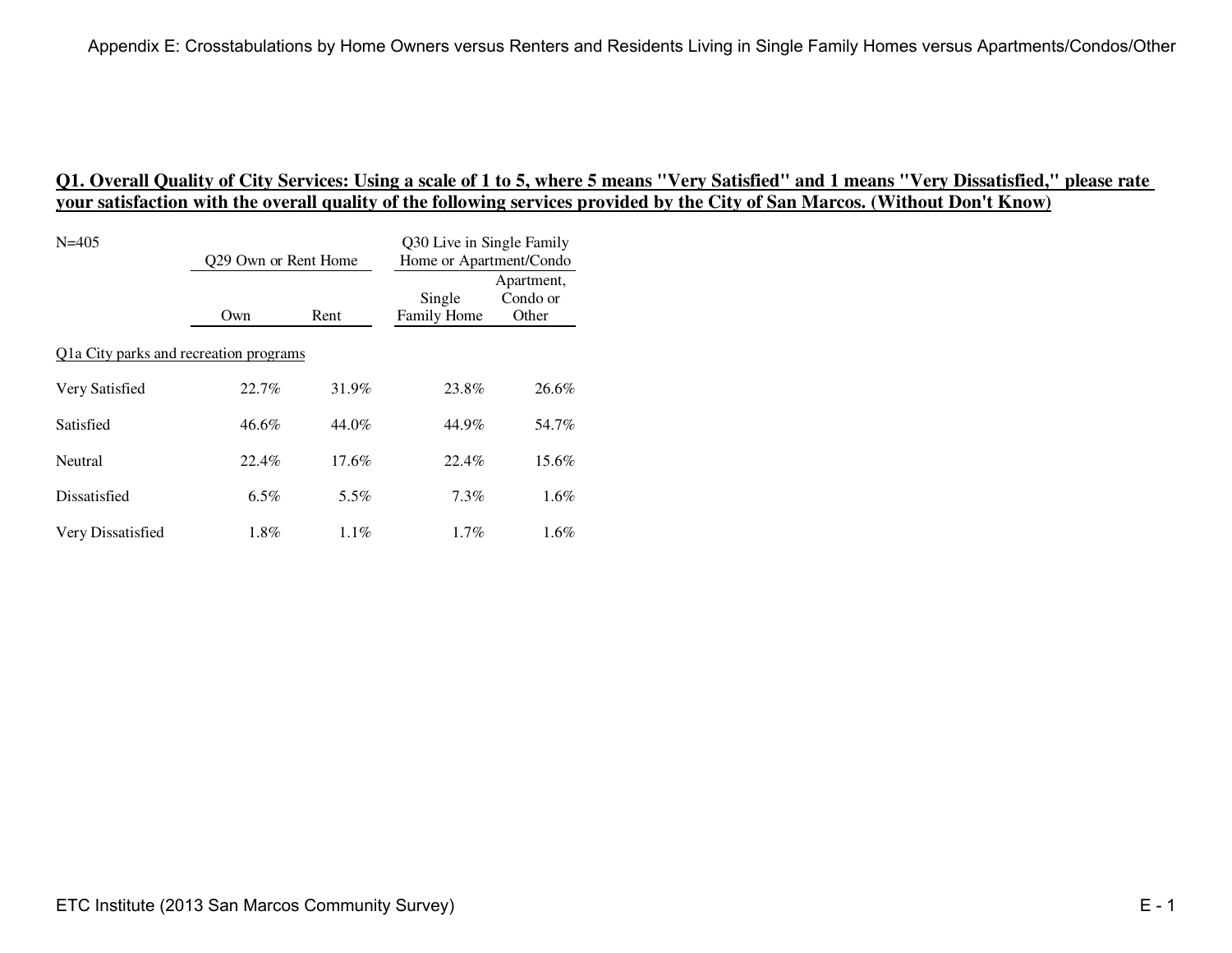| $N = 405$                              | Q29 Own or Rent Home |          | Q30 Live in Single Family<br>Home or Apartment/Condo |                                 |
|----------------------------------------|----------------------|----------|------------------------------------------------------|---------------------------------|
|                                        | Own                  | Rent     | Single<br>Family Home                                | Apartment,<br>Condo or<br>Other |
| Q1b City water and wastewater services |                      |          |                                                      |                                 |
| Very Satisfied                         | $18.7\%$             | 20.4%    | 18.2%                                                | 20.9%                           |
| Satisfied                              | 45.7%                | 50.5%    | 47.8%                                                | 43.3%                           |
| Neutral                                | 24.9%                | $19.4\%$ | 24.5%                                                | 20.9%                           |
| Dissatisfied                           | 8.3%                 | $4.3\%$  | 7.3%                                                 | $7.5\%$                         |
| Very Dissatisfied                      | $2.4\%$              | 5.4%     | $2.2\%$                                              | $7.5\%$                         |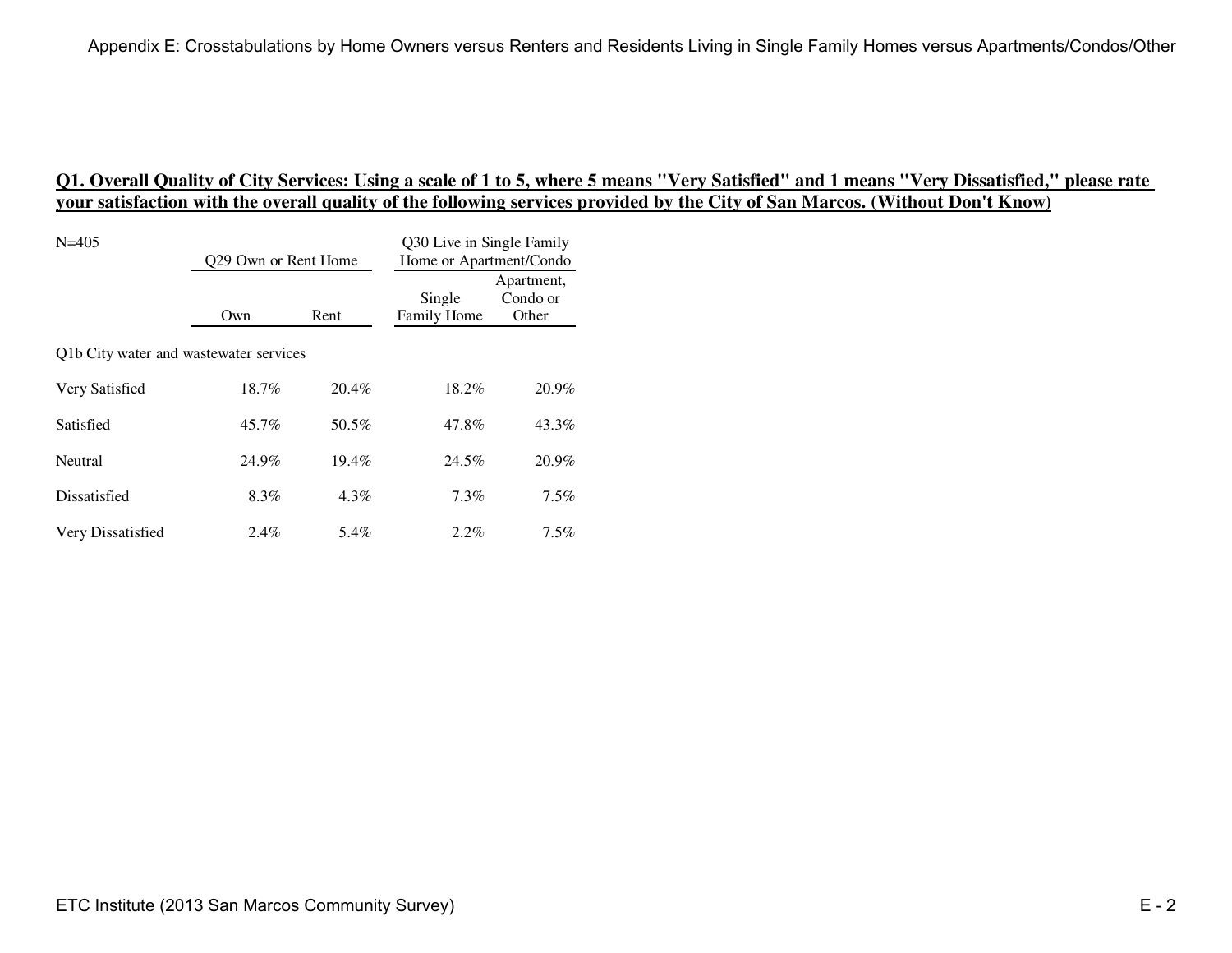| $N = 405$                      | Q29 Own or Rent Home |          | Q30 Live in Single Family<br>Home or Apartment/Condo |                                 |
|--------------------------------|----------------------|----------|------------------------------------------------------|---------------------------------|
|                                | Own                  | Rent     | Single<br>Family Home                                | Apartment,<br>Condo or<br>Other |
| Q1c Emergency medical services |                      |          |                                                      |                                 |
| Very Satisfied                 | $26.1\%$             | 34.2%    | 26.4%                                                | 32.7%                           |
| Satisfied                      | 44.3%                | 43.8%    | 45.6%                                                | 40.4%                           |
| Neutral                        | $26.1\%$             | $16.4\%$ | 24.4%                                                | 21.2%                           |
| Dissatisfied                   | $2.6\%$              | $4.1\%$  | 2.8%                                                 | 3.8%                            |
| Very Dissatisfied              | $0.9\%$              | $1.4\%$  | $0.8\%$                                              | $1.9\%$                         |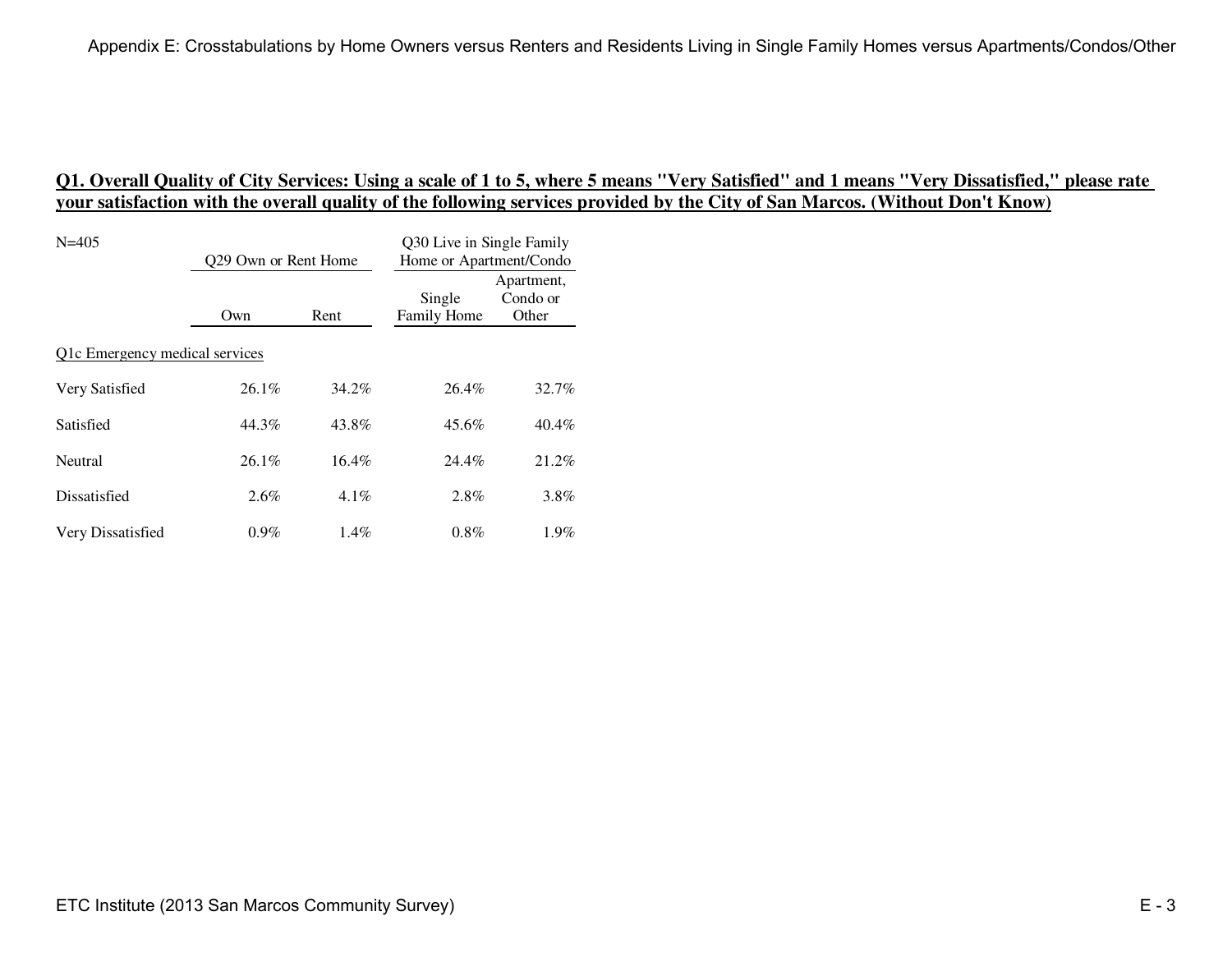| $N = 405$                                | Q29 Own or Rent Home |          | Q30 Live in Single Family<br>Home or Apartment/Condo |                                 |
|------------------------------------------|----------------------|----------|------------------------------------------------------|---------------------------------|
|                                          | Own                  | Rent     | Single<br>Family Home                                | Apartment,<br>Condo or<br>Other |
| Q1d Enforcement of city codes/ordinances |                      |          |                                                      |                                 |
| Very Satisfied                           | $7.2\%$              | 18.5%    | $9.0\%$                                              | $10.7\%$                        |
| Satisfied                                | 26.9%                | 25.9%    | 26.6%                                                | 26.8%                           |
| Neutral                                  | $30.7\%$             | 28.4%    | 30.4%                                                | $32.1\%$                        |
| Dissatisfied                             | 21.2%                | $18.5\%$ | $20.1\%$                                             | $23.2\%$                        |
| Very Dissatisfied                        | 14.0%                | $8.6\%$  | 13.8%                                                | $7.1\%$                         |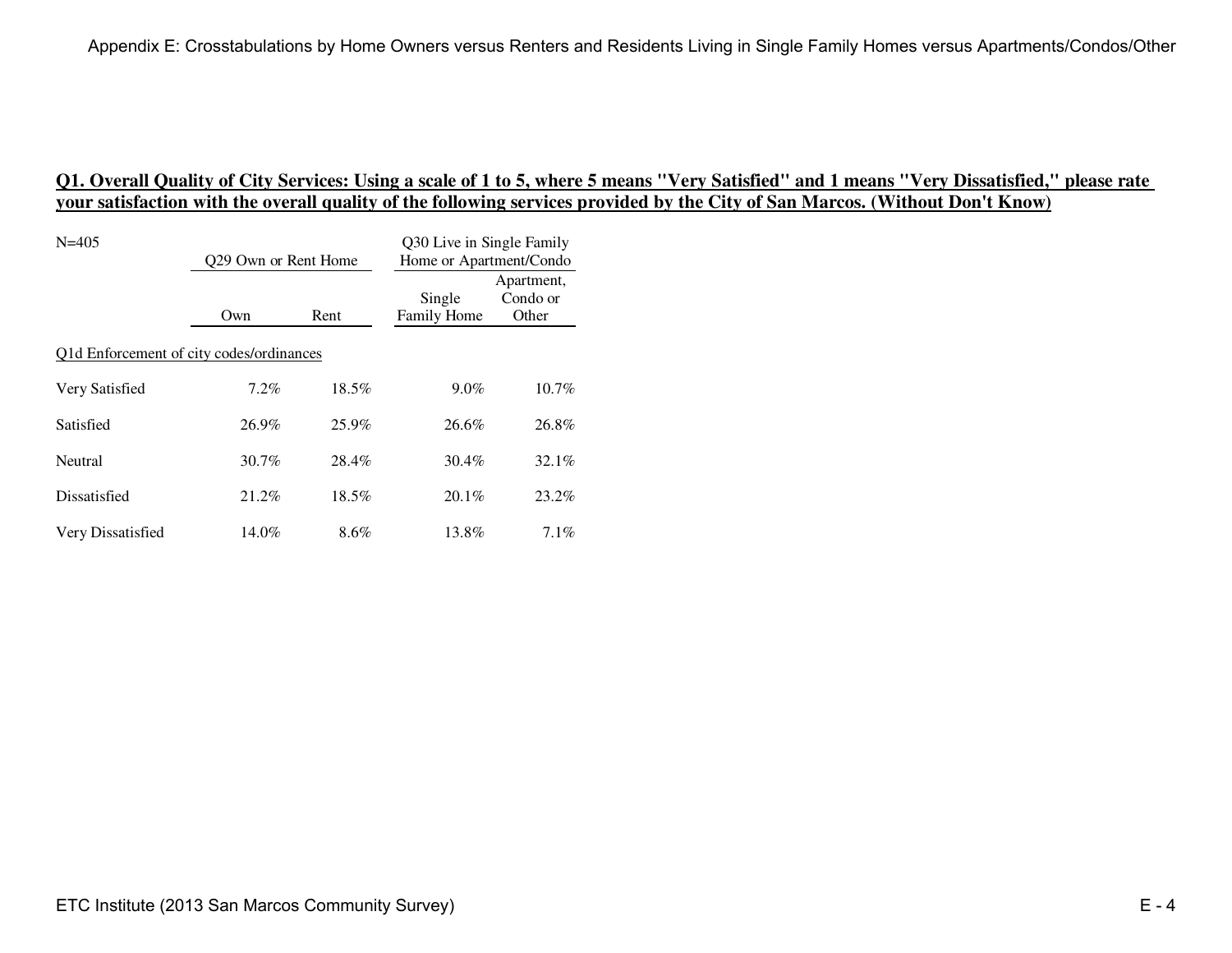| $N = 405$         | 029 Own or Rent Home |         | Q30 Live in Single Family<br>Home or Apartment/Condo |                                 |
|-------------------|----------------------|---------|------------------------------------------------------|---------------------------------|
|                   | Own                  | Rent    | Single<br>Family Home                                | Apartment,<br>Condo or<br>Other |
| Q1e Fire services |                      |         |                                                      |                                 |
| Very Satisfied    | 32.2%                | 39.2%   | 33.6%                                                | 32.8%                           |
| Satisfied         | 50.6%                | 50.6%   | 50.6%                                                | 53.4%                           |
| Neutral           | 16.3%                | 8.9%    | $14.7\%$                                             | 13.8%                           |
| Dissatisfied      | $0.4\%$              | $1.3\%$ | 0.8%                                                 | $0.0\%$                         |
| Very Dissatisfied | $0.4\%$              | $0.0\%$ | $0.4\%$                                              | $0.0\%$                         |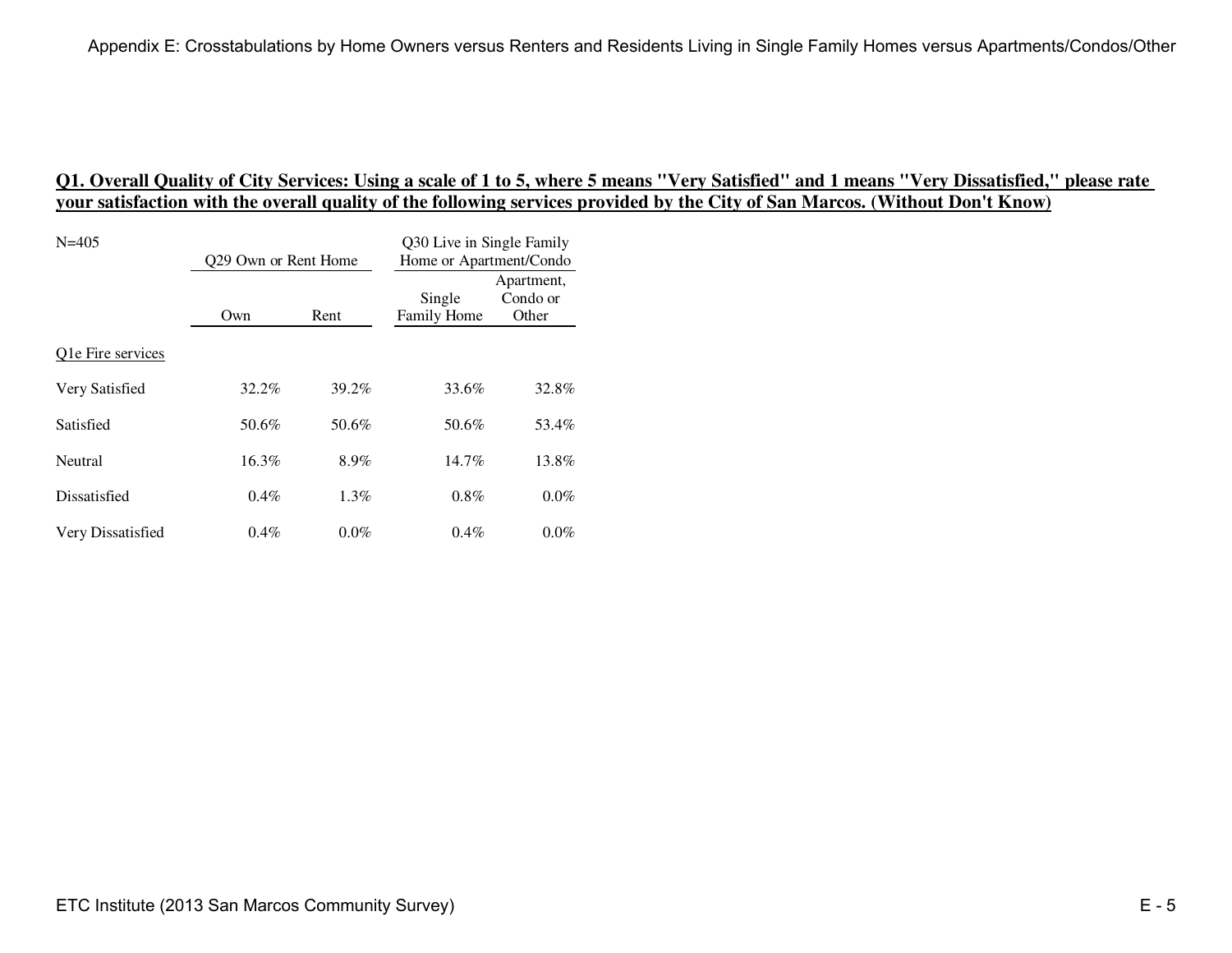| $N = 405$            | 029 Own or Rent Home |          | Q30 Live in Single Family<br>Home or Apartment/Condo |                                 |
|----------------------|----------------------|----------|------------------------------------------------------|---------------------------------|
|                      | Own                  | Rent     | Single<br>Family Home                                | Apartment,<br>Condo or<br>Other |
| Olf Library services |                      |          |                                                      |                                 |
| Very Satisfied       | 56.8%                | 55.7%    | 57.0%                                                | 50.8%                           |
| Satisfied            | $34.2\%$             | $34.1\%$ | 34.0%                                                | 38.5%                           |
| Neutral              | 7.9%                 | 10.2%    | 8.3%                                                 | $9.2\%$                         |
| Dissatisfied         | $1.1\%$              | $0.0\%$  | 0.7%                                                 | $1.5\%$                         |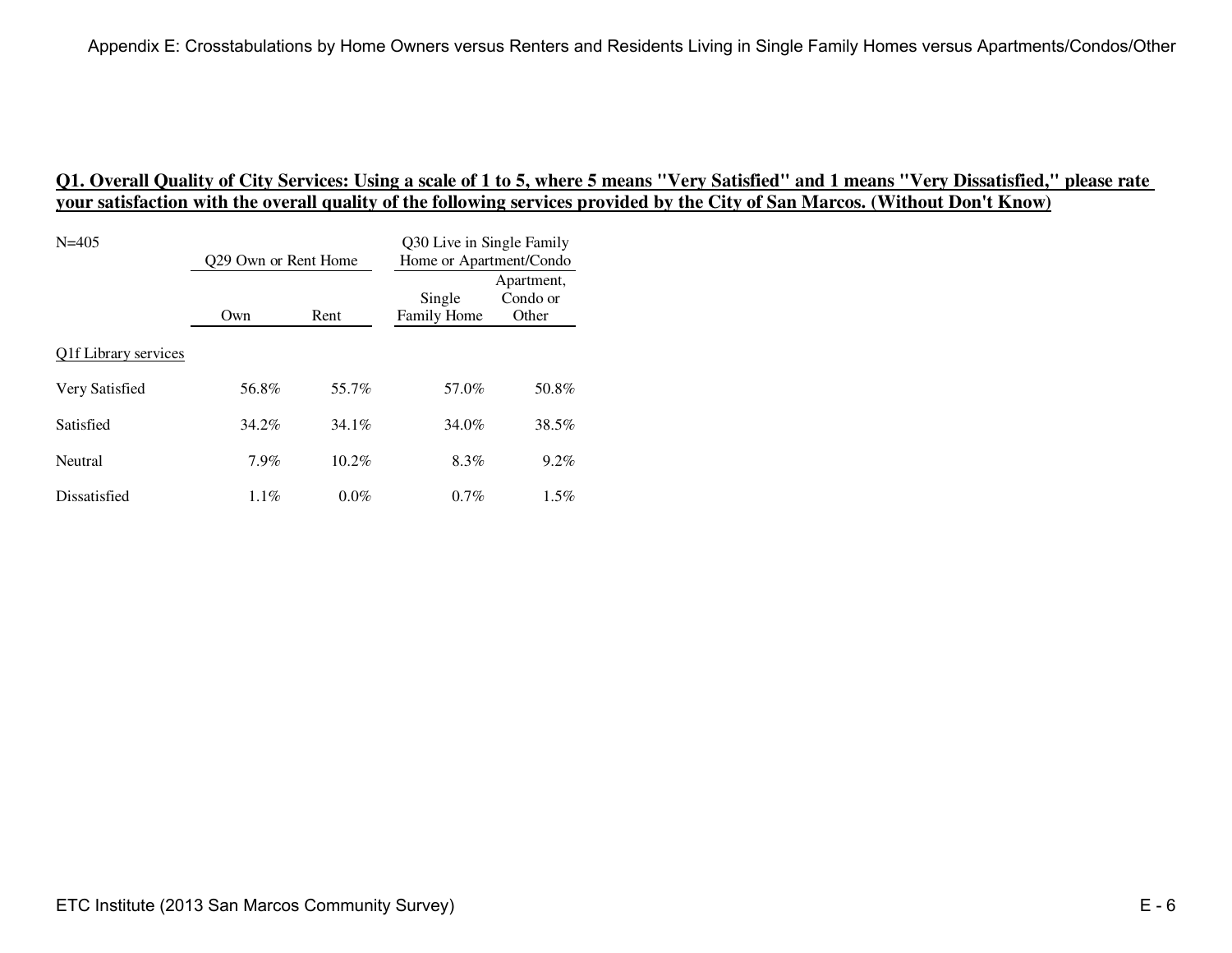| $N = 405$                               | 029 Own or Rent Home |          | Q30 Live in Single Family<br>Home or Apartment/Condo |                                 |
|-----------------------------------------|----------------------|----------|------------------------------------------------------|---------------------------------|
|                                         | Own                  | Rent     | Single<br>Family Home                                | Apartment,<br>Condo or<br>Other |
| Olg Transportation planning in the City |                      |          |                                                      |                                 |
| Very Satisfied                          | $7.3\%$              | 11.6%    | $6.7\%$                                              | 11.7%                           |
| Satisfied                               | $16.8\%$             | 23.3%    | 18.1%                                                | 21.7%                           |
| Neutral                                 | 33.9%                | $30.2\%$ | 33.8%                                                | 31.7%                           |
| Dissatisfied                            | 29.6%                | 24.4%    | 29.1%                                                | 25.0%                           |
| Very Dissatisfied                       | $12.4\%$             | $10.5\%$ | $12.4\%$                                             | $10.0\%$                        |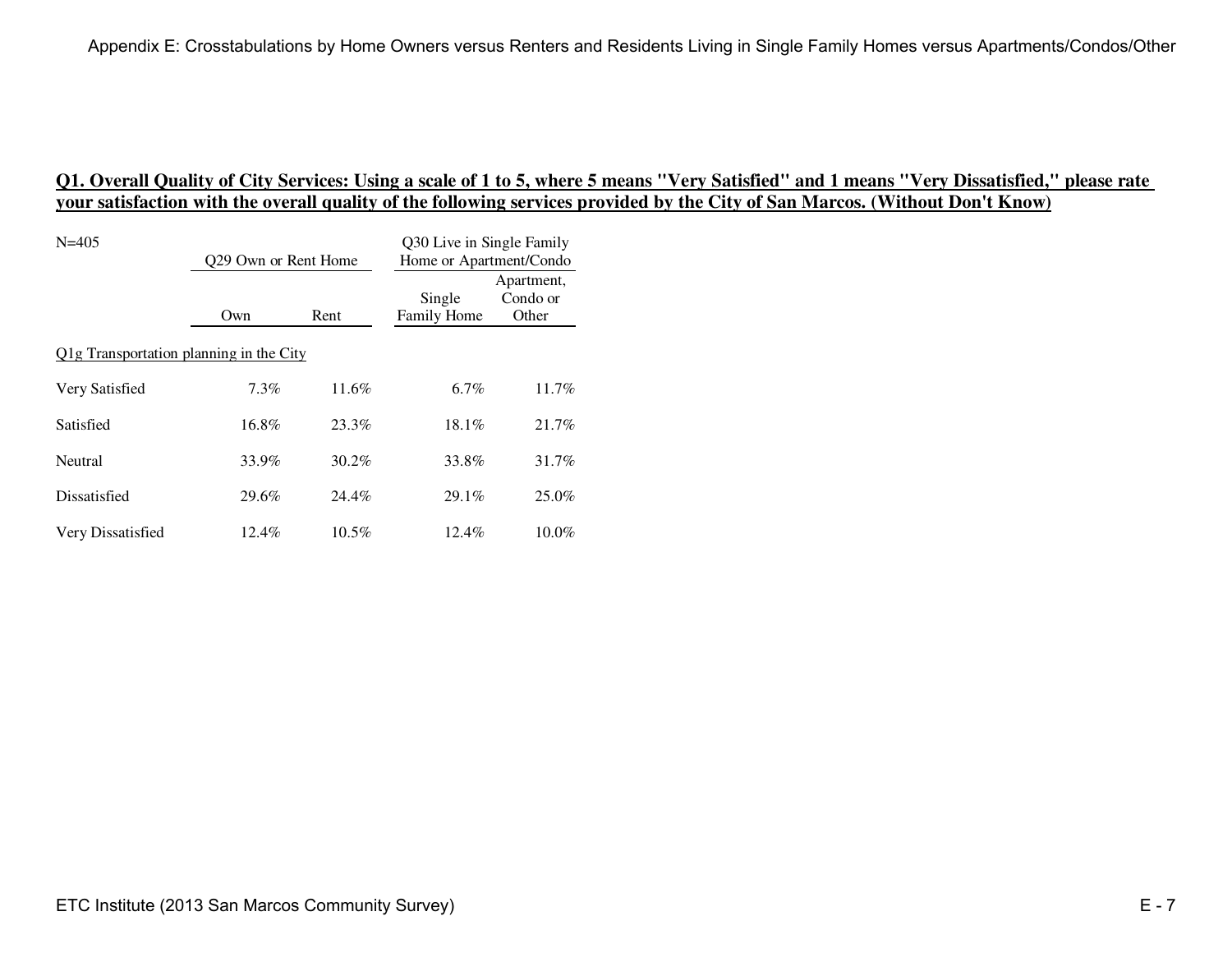| $N = 405$                            | Q29 Own or Rent Home |         | Q30 Live in Single Family<br>Home or Apartment/Condo |                                 |
|--------------------------------------|----------------------|---------|------------------------------------------------------|---------------------------------|
|                                      | Own                  | Rent    | Single<br>Family Home                                | Apartment,<br>Condo or<br>Other |
| Q1h Maintenance of streets/sidewalks |                      |         |                                                      |                                 |
| Very Satisfied                       | $4.4\%$              | $6.4\%$ | $4.6\%$                                              | $3.0\%$                         |
| Satisfied                            | 23.9%                | 25.5%   | 23.5%                                                | 29.9%                           |
| Neutral                              | 25.6%                | 23.4%   | 26.3%                                                | $19.4\%$                        |
| Dissatisfied                         | 30.6%                | 30.9%   | 30.7%                                                | 31.3%                           |
| Very Dissatisfied                    | 15.5%                | 13.8%   | 14.9%                                                | $16.4\%$                        |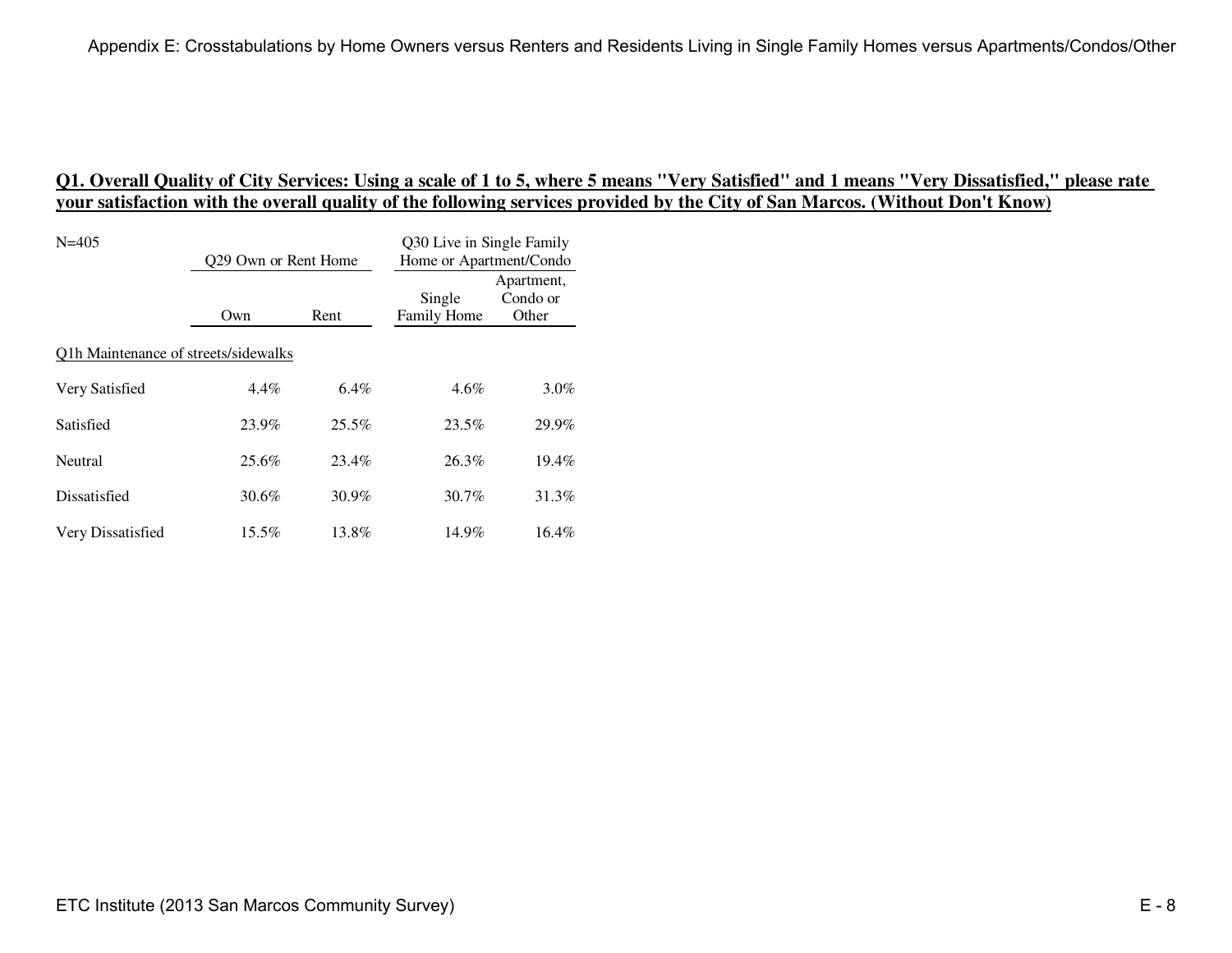| $N = 405$                           | Q29 Own or Rent Home |          | Q30 Live in Single Family<br>Home or Apartment/Condo |                                 |
|-------------------------------------|----------------------|----------|------------------------------------------------------|---------------------------------|
|                                     | Own                  | Rent     | Single<br>Family Home                                | Apartment,<br>Condo or<br>Other |
| Q1i Management of stormwater runoff |                      |          |                                                      |                                 |
| Very Satisfied                      | $7.9\%$              | $9.5\%$  | $7.7\%$                                              | $8.3\%$                         |
| Satisfied                           | 33.6%                | $40.5\%$ | 35.8%                                                | 33.3%                           |
| Neutral                             | 35.4%                | 29.8%    | 33.4%                                                | $40.0\%$                        |
| Dissatisfied                        | $13.0\%$             | $14.3\%$ | 13.0%                                                | $15.0\%$                        |
| Very Dissatisfied                   | $10.1\%$             | $6.0\%$  | $10.0\%$                                             | $3.3\%$                         |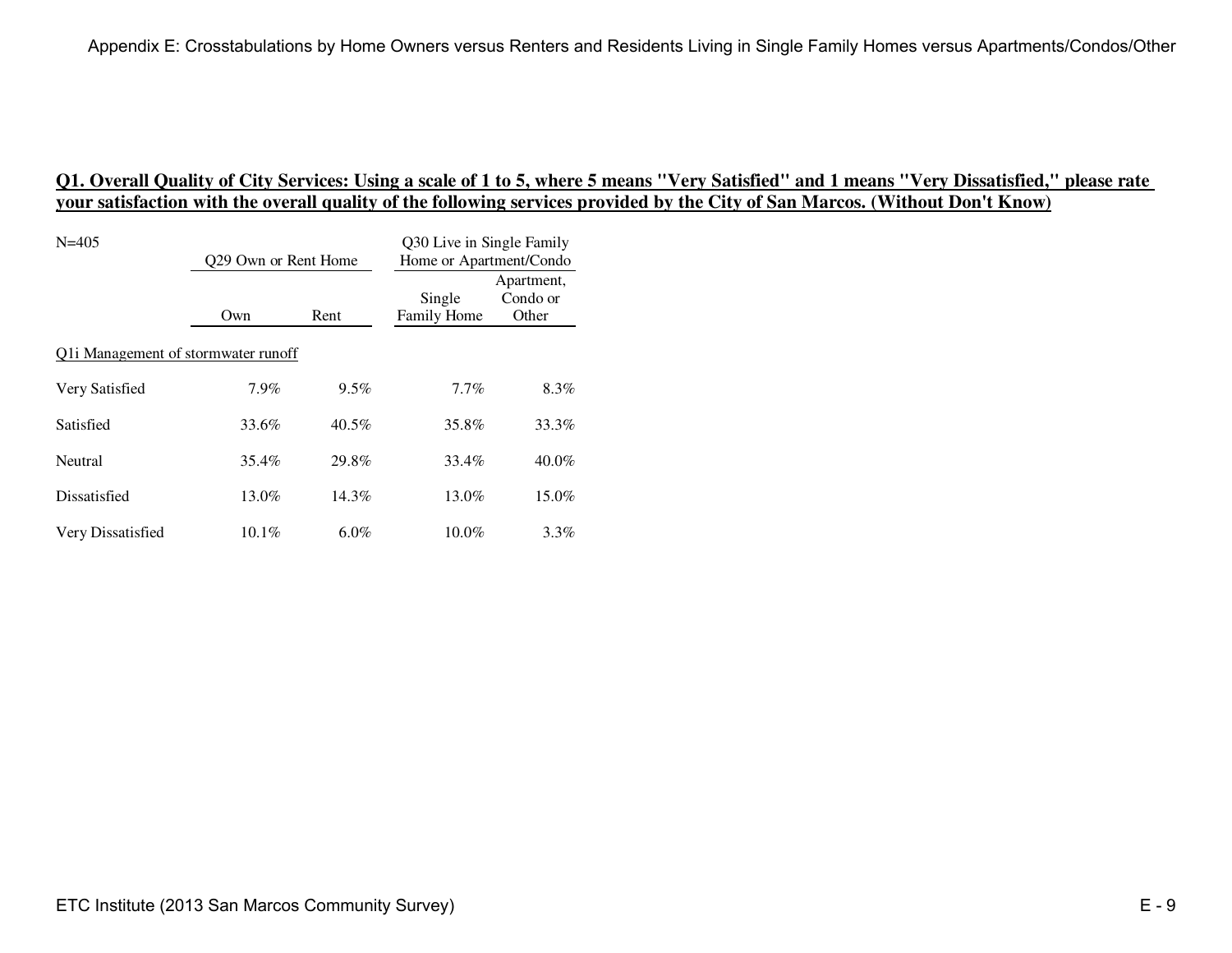| $N = 405$                            | 029 Own or Rent Home |          | Q30 Live in Single Family<br>Home or Apartment/Condo |                                 |  |
|--------------------------------------|----------------------|----------|------------------------------------------------------|---------------------------------|--|
|                                      | Own                  | Rent     | Single<br>Family Home                                | Apartment,<br>Condo or<br>Other |  |
| Q1 <i>j</i> Municipal court services |                      |          |                                                      |                                 |  |
| Very Satisfied                       | 14.2%                | $15.4\%$ | 14.3%                                                | 11.3%                           |  |
| Satisfied                            | $36.5\%$             | 44.6%    | 38.7%                                                | 39.6%                           |  |
| Neutral                              | 44.7%                | 30.8%    | 41.7%                                                | 41.5%                           |  |
| Dissatisfied                         | $2.7\%$              | $7.7\%$  | 3.9%                                                 | 3.8%                            |  |
| Very Dissatisfied                    | $1.8\%$              | $1.5\%$  | $1.3\%$                                              | $3.8\%$                         |  |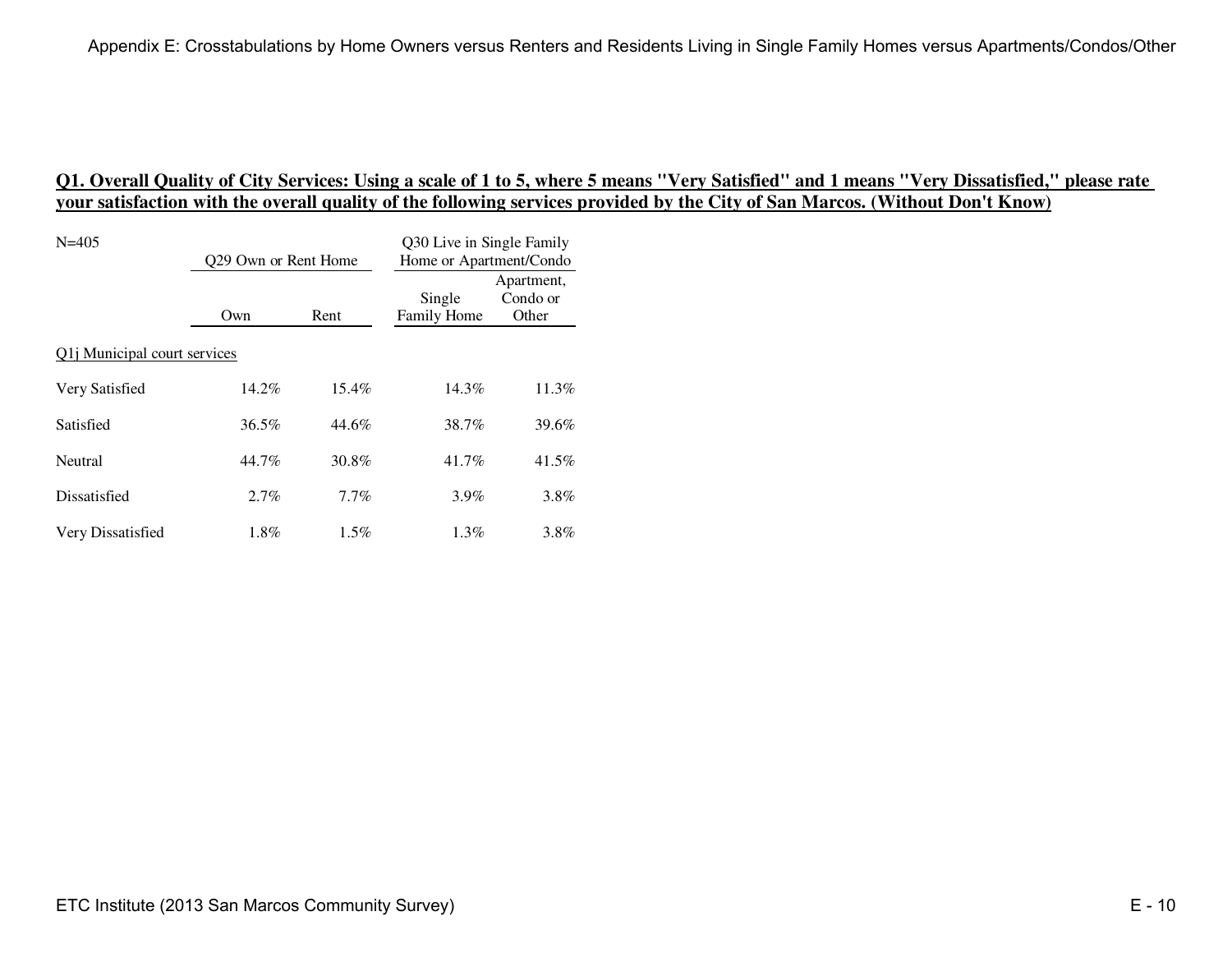| $N = 405$           | Q29 Own or Rent Home |          | Q30 Live in Single Family<br>Home or Apartment/Condo |                                 |
|---------------------|----------------------|----------|------------------------------------------------------|---------------------------------|
|                     | Own                  | Rent     | Single<br>Family Home                                | Apartment,<br>Condo or<br>Other |
| Q1k Police services |                      |          |                                                      |                                 |
| Very Satisfied      | 23.9%                | $26.7\%$ | 23.5%                                                | 28.1%                           |
| Satisfied           | 42.1%                | $46.5\%$ | $44.1\%$                                             | 39.1%                           |
| Neutral             | 26.3%                | $17.4\%$ | 24.8%                                                | 21.9%                           |
| Dissatisfied        | 5.6%                 | $4.7\%$  | 5.9%                                                 | $3.1\%$                         |
| Very Dissatisfied   | 2.1%                 | $4.7\%$  | 1.6%                                                 | $7.8\%$                         |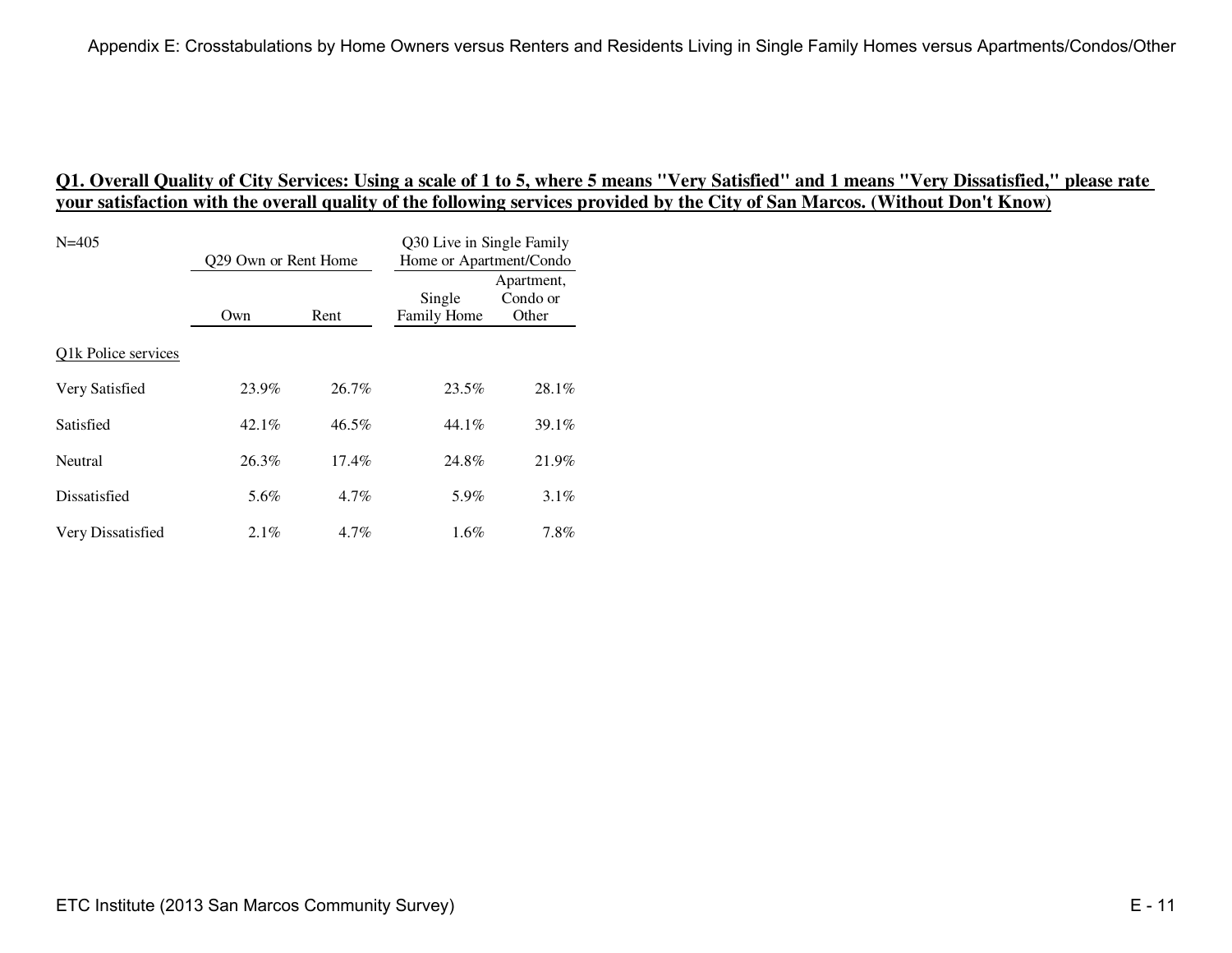| $N = 405$             | 029 Own or Rent Home |          | Q30 Live in Single Family<br>Home or Apartment/Condo |                                 |
|-----------------------|----------------------|----------|------------------------------------------------------|---------------------------------|
|                       | Own                  | Rent     | Single<br>Family Home                                | Apartment,<br>Condo or<br>Other |
| Q11 Electric services |                      |          |                                                      |                                 |
| Very Satisfied        | 24.2%                | 31.2%    | 24.9%                                                | 29.4%                           |
| Satisfied             | 49.5%                | 50.5%    | 50.5%                                                | 47.1%                           |
| Neutral               | 21.0%                | $12.9\%$ | 19.3%                                                | $17.6\%$                        |
| Dissatisfied          | $3.6\%$              | $3.2\%$  | 3.3%                                                 | 4.4%                            |
| Very Dissatisfied     | $1.8\%$              | $2.2\%$  | $2.0\%$                                              | $1.5\%$                         |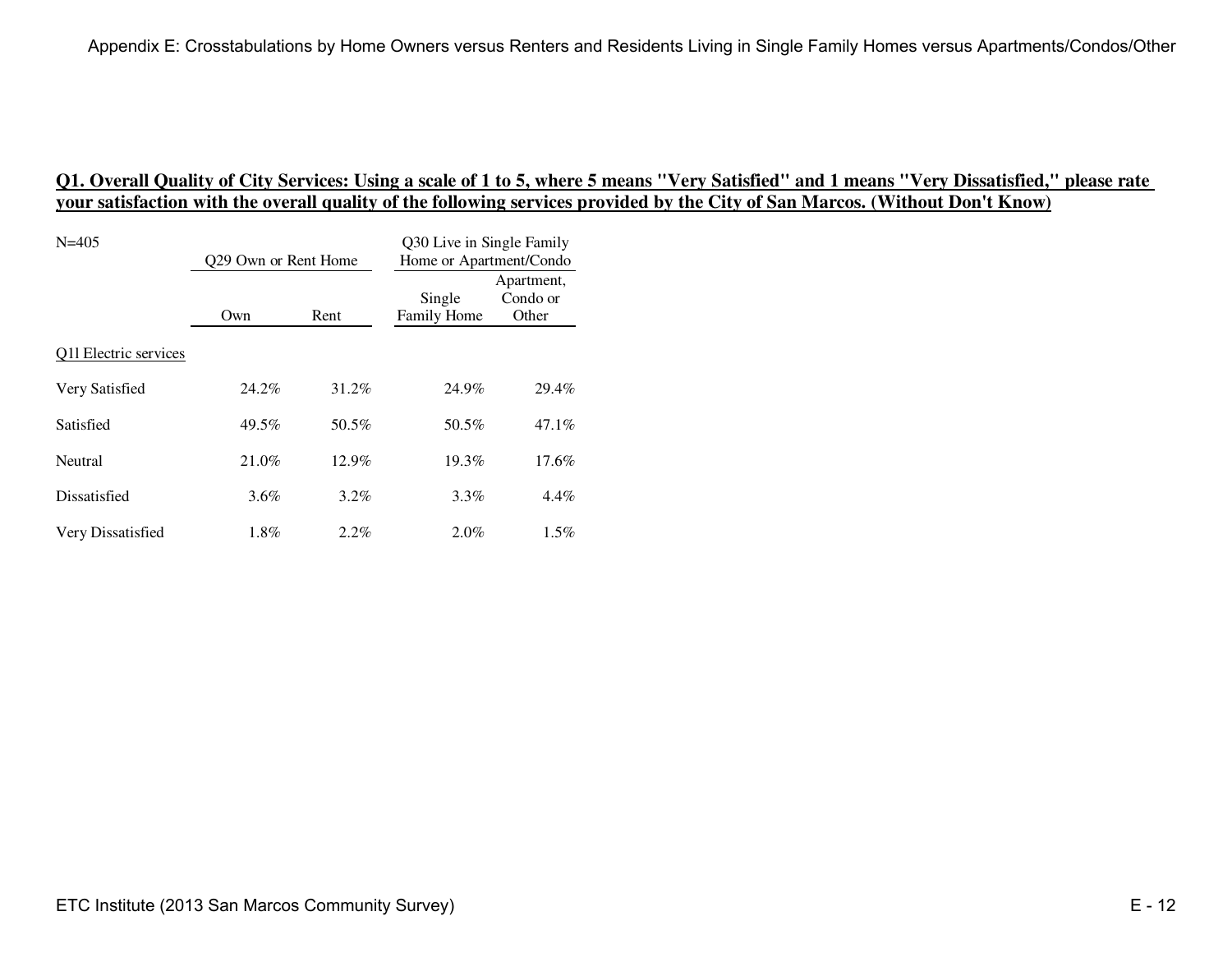| $N = 405$                               | 029 Own or Rent Home |         | Q30 Live in Single Family<br>Home or Apartment/Condo |                                 |
|-----------------------------------------|----------------------|---------|------------------------------------------------------|---------------------------------|
|                                         | Own                  | Rent    | Single<br>Family Home                                | Apartment,<br>Condo or<br>Other |
| Q1m Trash-recycling-yard waste services |                      |         |                                                      |                                 |
| Very Satisfied                          | 28.8%                | 28.7%   | 30.2%                                                | 20.9%                           |
| Satisfied                               | 44.8%                | 51.1%   | 45.2%                                                | 52.2%                           |
| Neutral                                 | $16.1\%$             | 12.8%   | 14.2%                                                | 20.9%                           |
| Dissatisfied                            | $6.7\%$              | $7.4\%$ | 7.4%                                                 | $4.5\%$                         |
| Very Dissatisfied                       | $3.7\%$              | $0.0\%$ | $3.1\%$                                              | $1.5\%$                         |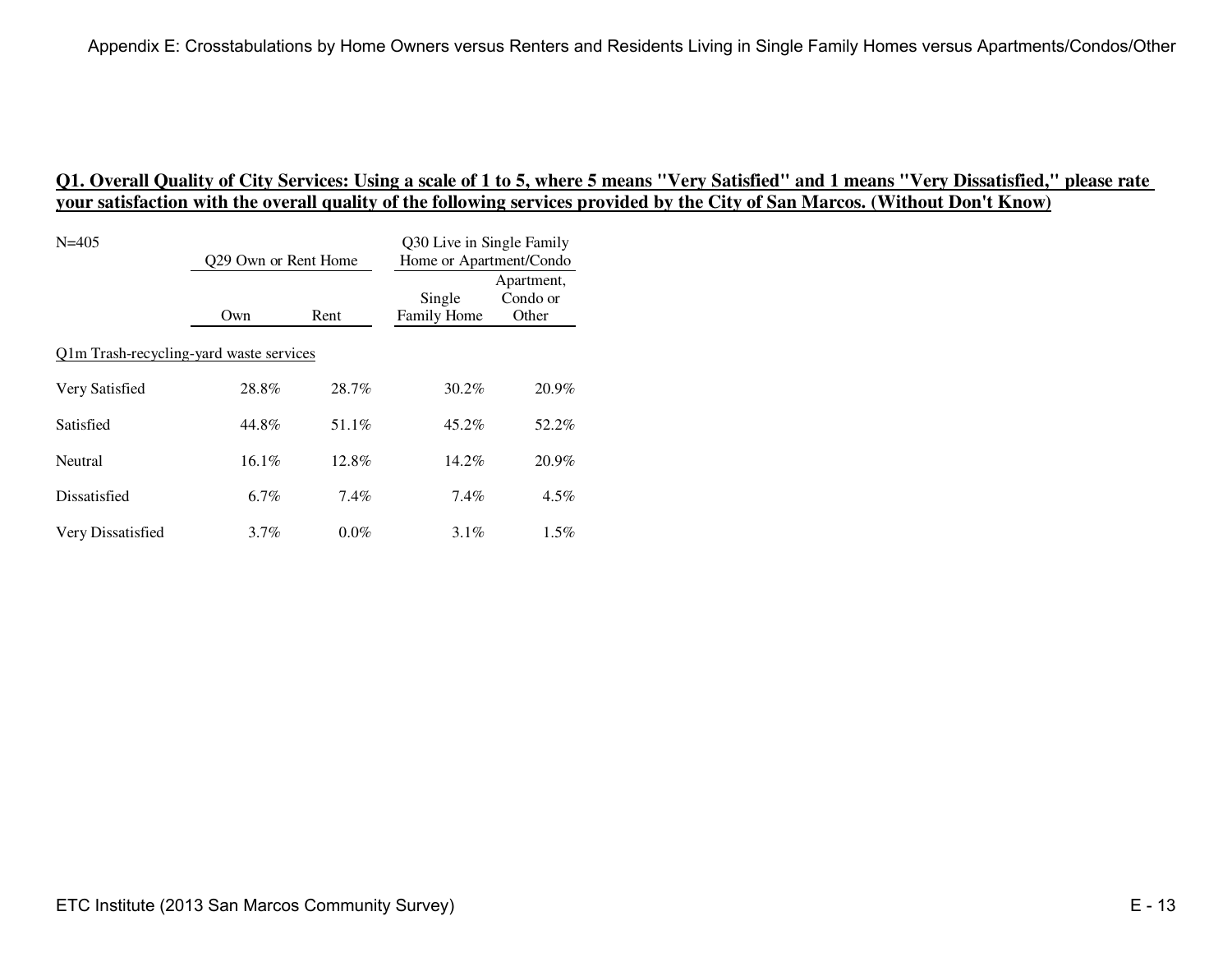| $N = 405$                          | Q29 Own or Rent Home |          | Q30 Live in Single Family<br>Home or Apartment/Condo |                                 |  |
|------------------------------------|----------------------|----------|------------------------------------------------------|---------------------------------|--|
|                                    | Own                  | Rent     | Single<br>Family Home                                | Apartment,<br>Condo or<br>Other |  |
| Q1n City communication with public |                      |          |                                                      |                                 |  |
| Very Satisfied                     | $9.5\%$              | 14.9%    | 9.8%                                                 | 12.3%                           |  |
| Satisfied                          | 40.7%                | 34.5%    | 37.9%                                                | 46.2%                           |  |
| Neutral                            | 27.0%                | 31.0%    | 29.1%                                                | 24.6%                           |  |
| Dissatisfied                       | $16.8\%$             | $11.5\%$ | 17.0%                                                | $9.2\%$                         |  |
| Very Dissatisfied                  | $6.0\%$              | $8.0\%$  | 6.2%                                                 | $7.7\%$                         |  |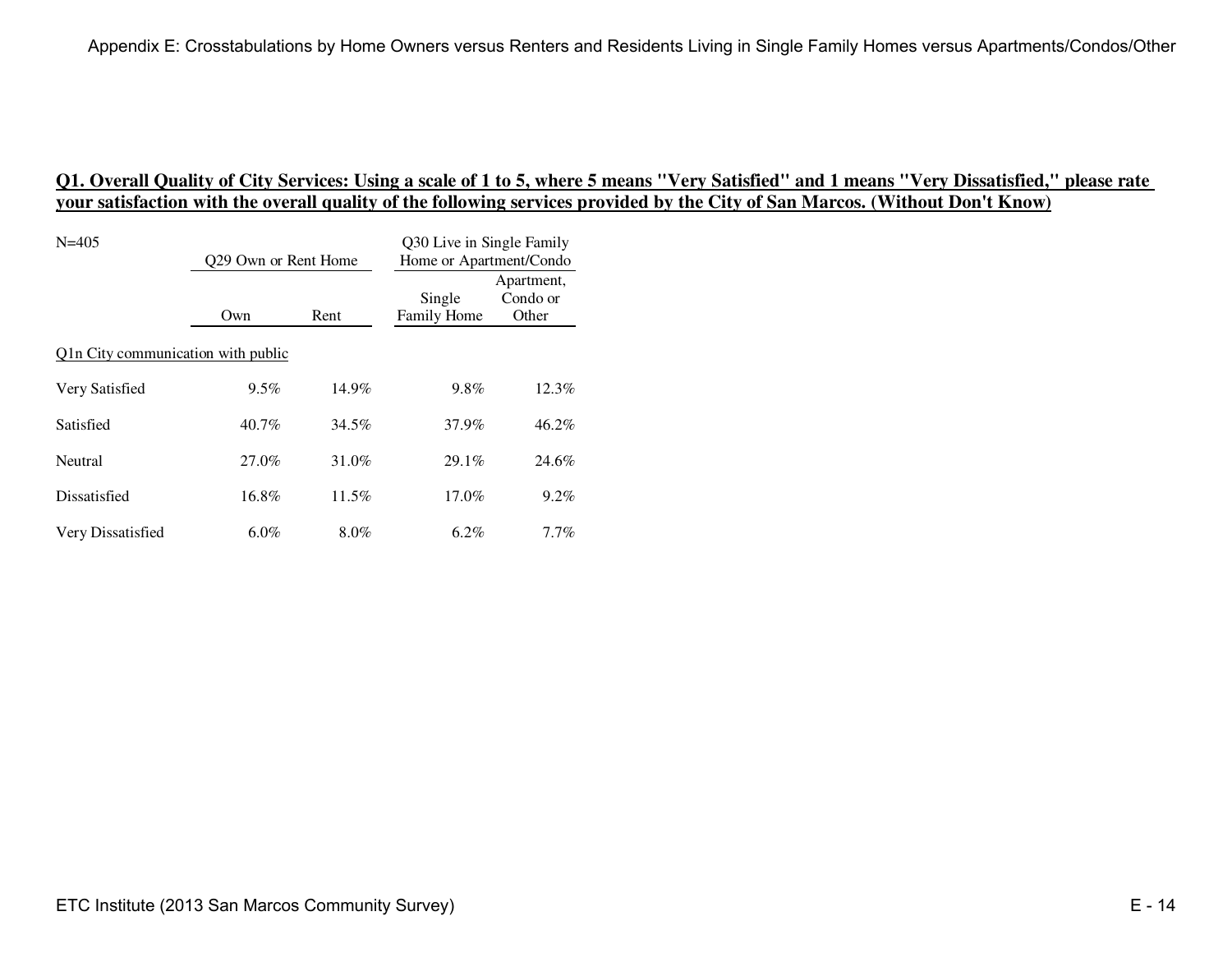| $N = 405$                                | Q29 Own or Rent Home |          | Q30 Live in Single Family<br>Home or Apartment/Condo |                                 |  |
|------------------------------------------|----------------------|----------|------------------------------------------------------|---------------------------------|--|
|                                          | Own                  | Rent     | Single<br>Family Home                                | Apartment,<br>Condo or<br>Other |  |
| Q1o Customer service provide by employee |                      |          |                                                      |                                 |  |
| Very Satisfied                           | $17.0\%$             | $19.8\%$ | $16.5\%$                                             | 21.5%                           |  |
| Satisfied                                | 44.2%                | 43.2%    | 45.4%                                                | 38.5%                           |  |
| Neutral                                  | 29.3%                | 29.6%    | 29.6%                                                | 29.2%                           |  |
| Dissatisfied                             | $6.5\%$              | $4.9\%$  | 6.5%                                                 | $4.6\%$                         |  |
| Very Dissatisfied                        | 2.9%                 | $2.5\%$  | $2.1\%$                                              | $6.2\%$                         |  |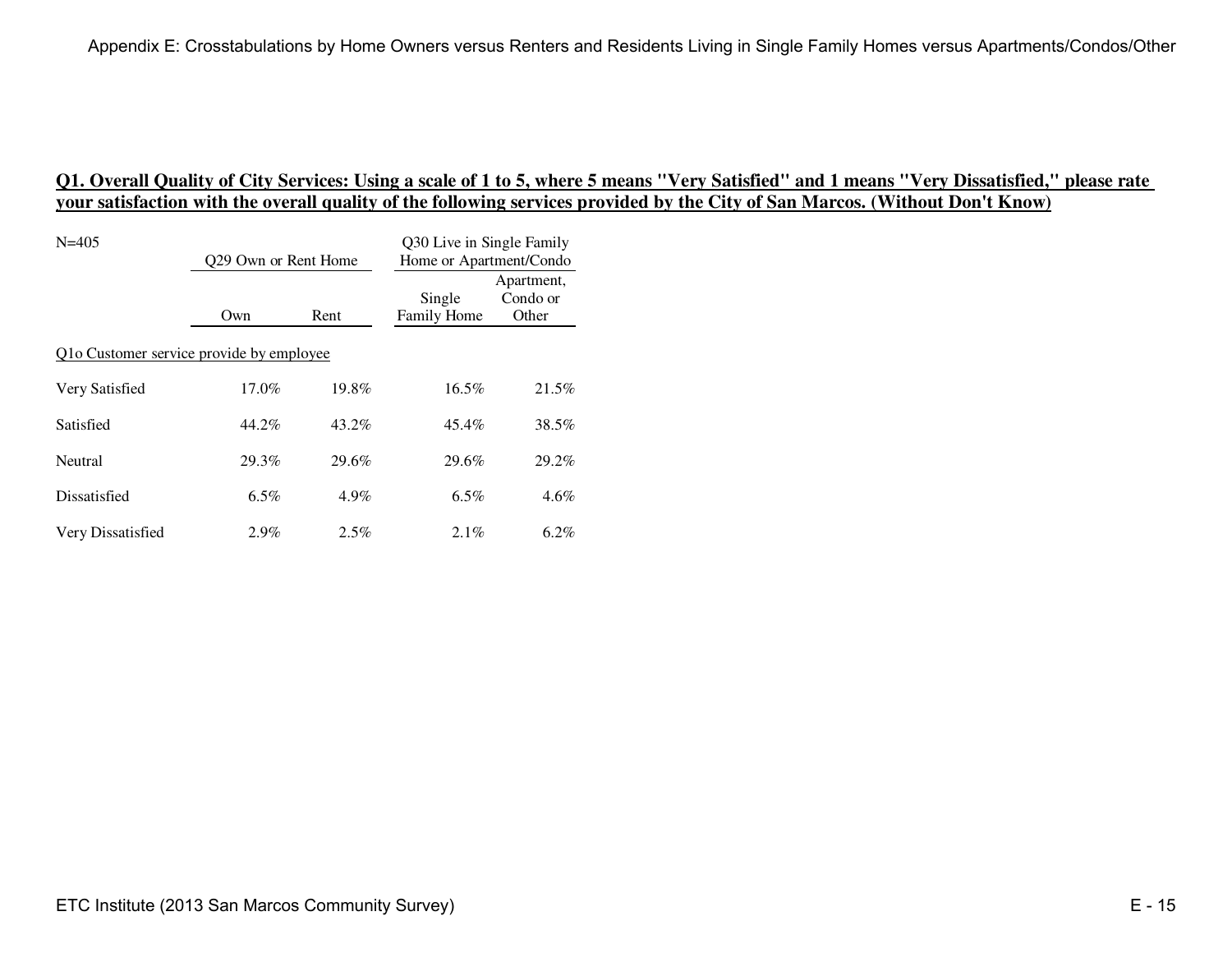| $N = 405$               | 029 Own or Rent Home |         | Q30 Live in Single Family<br>Home or Apartment/Condo |                                 |
|-------------------------|----------------------|---------|------------------------------------------------------|---------------------------------|
|                         | Own                  | Rent    | Single<br>Family Home                                | Apartment,<br>Condo or<br>Other |
| Q1p City Clerk services |                      |         |                                                      |                                 |
| Very Satisfied          | 18.2%                | 28.4%   | 18.4%                                                | 25.0%                           |
| Satisfied               | $47.1\%$             | 38.8%   | $46.7\%$                                             | 42.3%                           |
| Neutral                 | 29.8%                | 25.4%   | 29.4%                                                | 26.9%                           |
| Dissatisfied            | $4.5\%$              | $6.0\%$ | $5.1\%$                                              | 3.8%                            |
| Very Dissatisfied       | $0.4\%$              | $1.5\%$ | $0.4\%$                                              | $1.9\%$                         |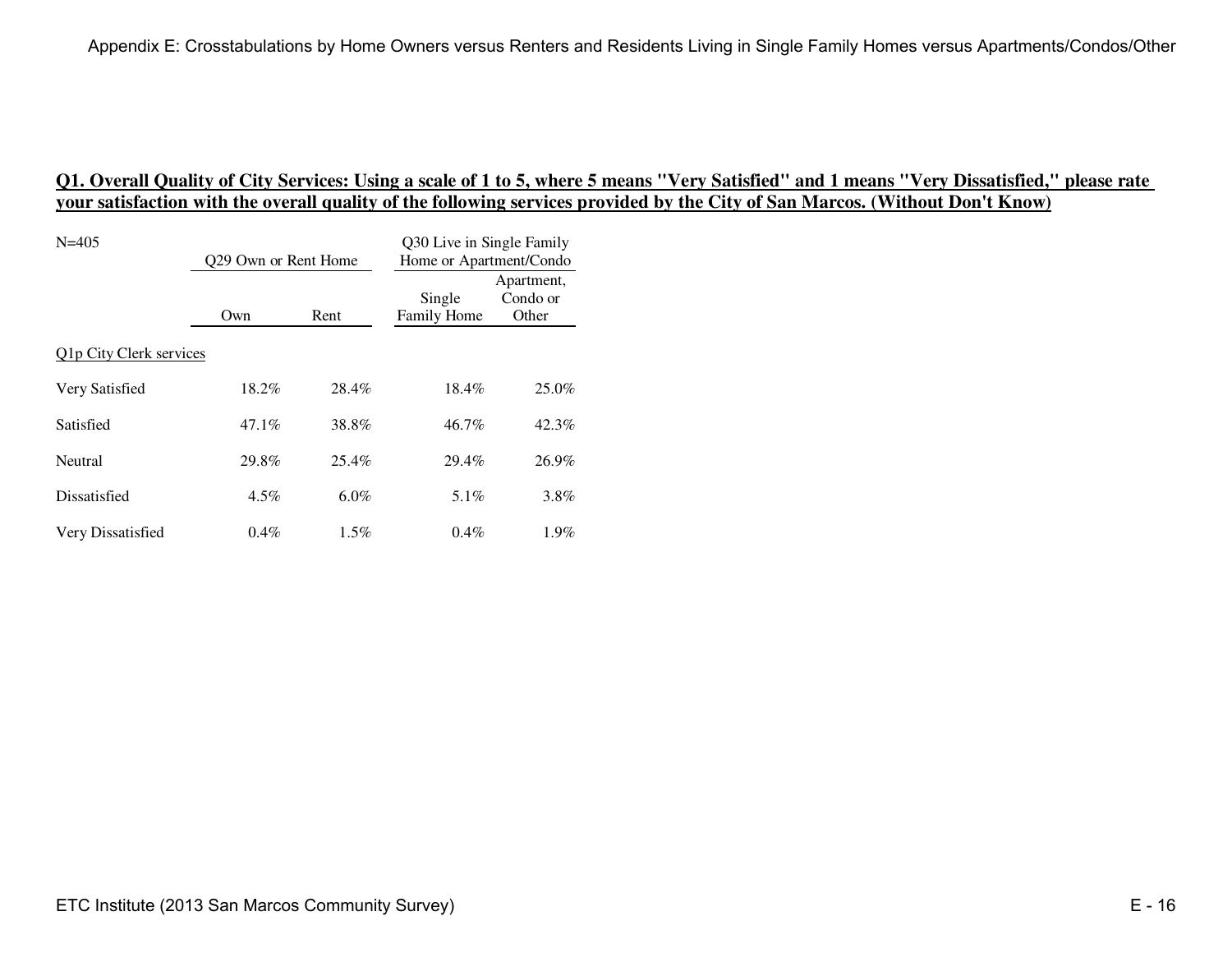| $N = 405$                                      | Q29 Own or Rent Home |         | Q30 Live in Single Family<br>Home or Apartment/Condo |                                 |  |
|------------------------------------------------|----------------------|---------|------------------------------------------------------|---------------------------------|--|
|                                                | Own                  | Rent    | Single<br>Family Home                                | Apartment,<br>Condo or<br>Other |  |
| Q <sub>1</sub> q Environmental Health services |                      |         |                                                      |                                 |  |
| Very Satisfied                                 | $10.5\%$             | 21.3%   | $10.5\%$                                             | 20.4%                           |  |
| Satisfied                                      | $42.1\%$             | 39.3%   | 41.6%                                                | 42.9%                           |  |
| Neutral                                        | $43.1\%$             | 34.4%   | 43.4%                                                | 32.7%                           |  |
| Dissatisfied                                   | $2.9\%$              | $3.3\%$ | 3.2%                                                 | $2.0\%$                         |  |
| Very Dissatisfied                              | $1.4\%$              | 1.6%    | $1.4\%$                                              | $2.0\%$                         |  |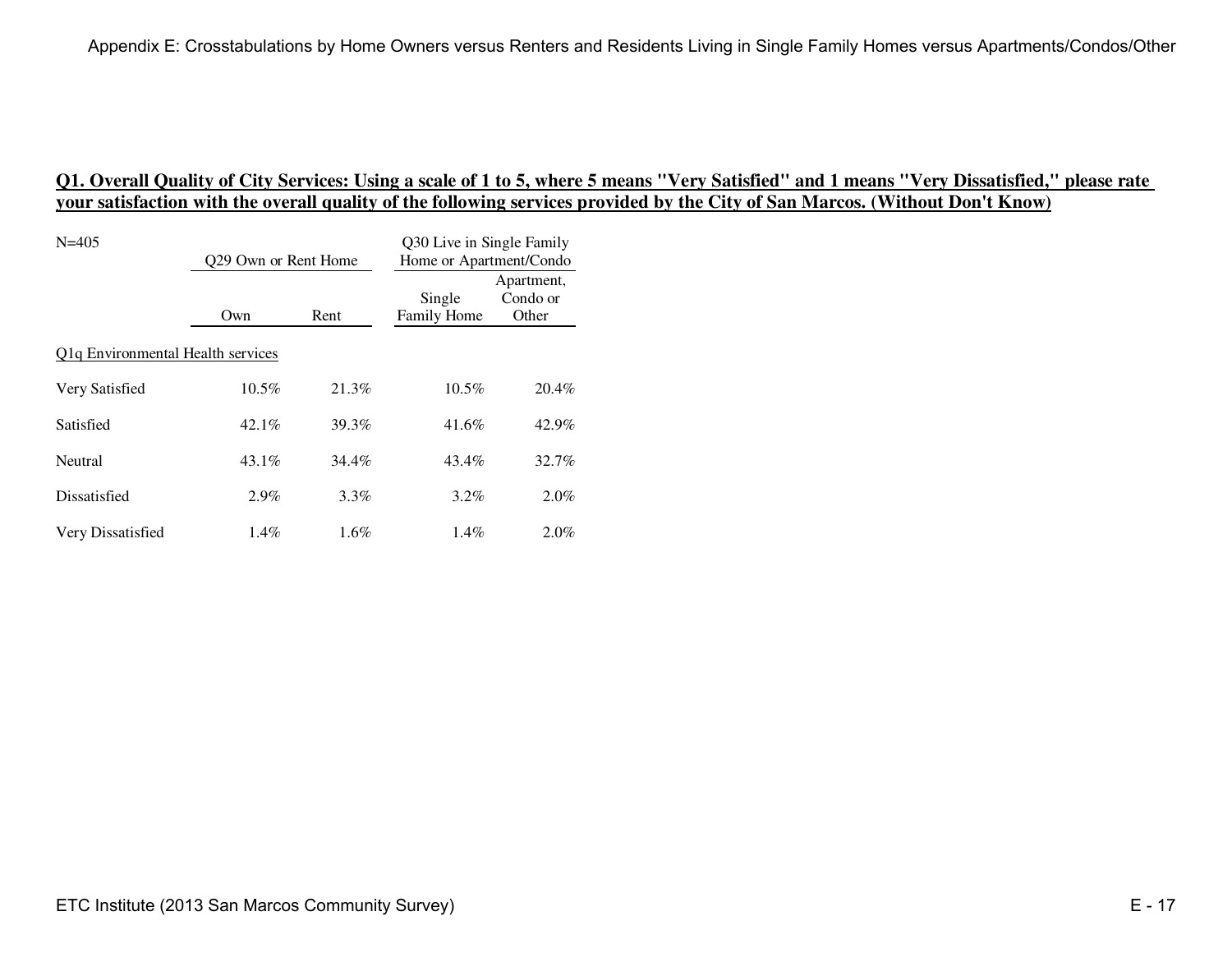| $N = 405$           | 029 Own or Rent Home |         | Q30 Live in Single Family<br>Home or Apartment/Condo |                                 |
|---------------------|----------------------|---------|------------------------------------------------------|---------------------------------|
|                     | Own                  | Rent    | Single<br>Family Home                                | Apartment,<br>Condo or<br>Other |
| Q1r Animal Services |                      |         |                                                      |                                 |
| Very Satisfied      | $17.0\%$             | 25.3%   | 17.9%                                                | 16.9%                           |
| Satisfied           | 44.4%                | 32.0%   | 42.5%                                                | 42.4%                           |
| Neutral             | 29.3%                | 32.0%   | 30.4%                                                | 28.8%                           |
| Dissatisfied        | $6.2\%$              | $2.7\%$ | 6.2%                                                 | $1.7\%$                         |
| Very Dissatisfied   | $3.1\%$              | $8.0\%$ | 2.9%                                                 | $10.2\%$                        |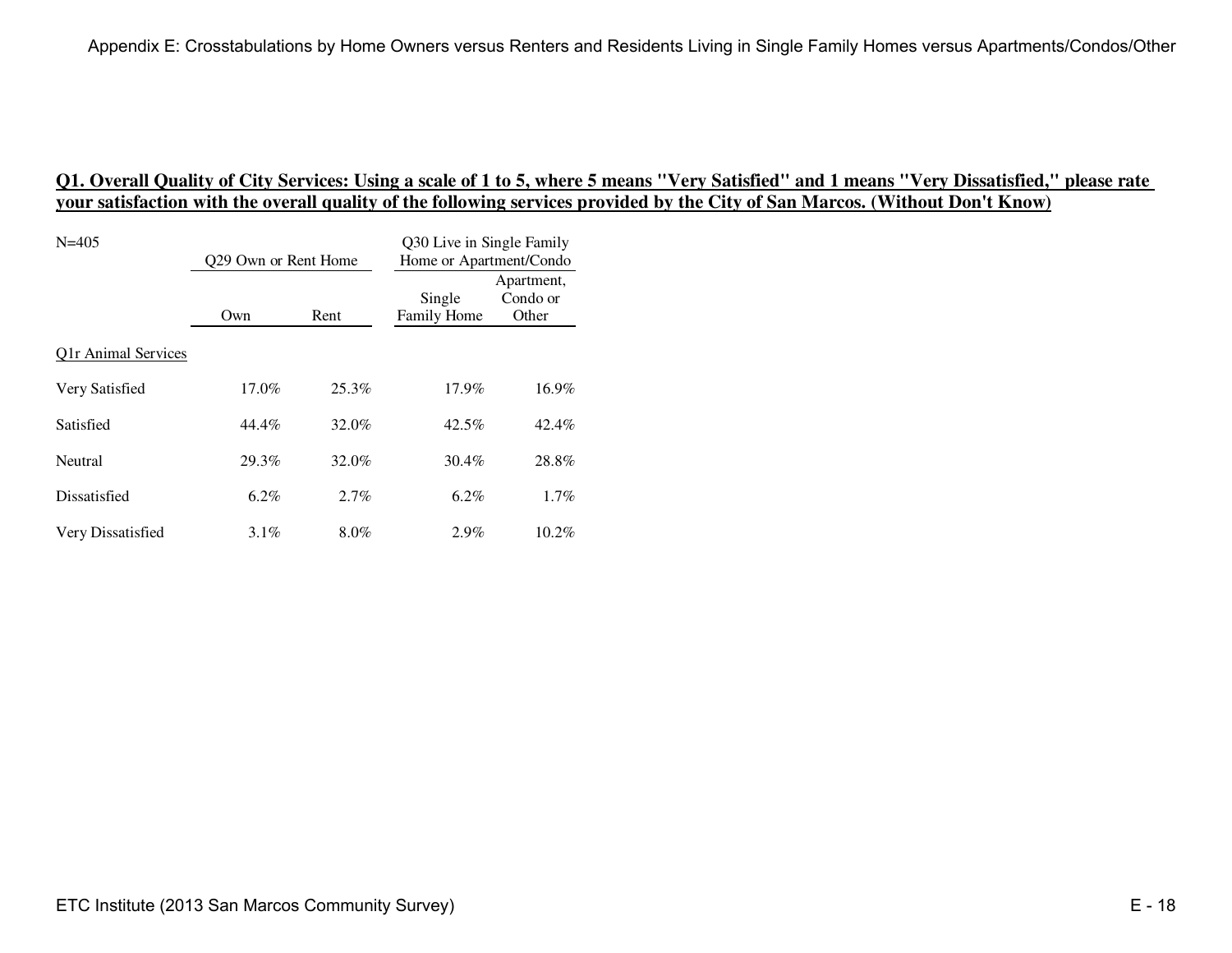| $N = 405$                                 | Q29 Own or Rent Home |       | Q30 Live in Single Family<br>Home or Apartment/Condo |                                 |
|-------------------------------------------|----------------------|-------|------------------------------------------------------|---------------------------------|
|                                           | Own                  | Rent  | Single<br>Family Home                                | Apartment,<br>Condo or<br>Other |
| Q2 Sum of Top Choices                     |                      |       |                                                      |                                 |
| Parks and Recreation programs             | 16.8%                | 25.8% | 18.3%                                                | 21.1%                           |
| water and wastewater services             | 37.0%                | 33.0% | 37.0%                                                | 33.8%                           |
| Emergency medical services                | 33.0%                | 33.0% | 33.3%                                                | 33.8%                           |
| Enforcement of codes &<br>ordinances      | 15.5%                | 17.5% | 17.1%                                                | 11.3%                           |
| Fire services                             | 52.5%                | 37.1% | 52.0%                                                | 35.2%                           |
| Library services                          | 7.9%                 | 9.3%  | 8.3%                                                 | 8.5%                            |
| Transportation planning                   | 18.5%                | 14.4% | 18.7%                                                | 12.7%                           |
| Maintenance of streets & sidewalks        | 33.3%                | 32.0% | 33.6%                                                | 29.6%                           |
| Stormwater runoff and flood<br>prevention | 13.9%                | 17.5% | 15.0%                                                | 12.7%                           |
| Municipal court services                  | 3.0%                 | 2.1%  | 2.4%                                                 | $4.2\%$                         |

#### **Q2. Which FOUR of the services listed above do you think are most important for the City to provide? (Sum of Top Four Choices)**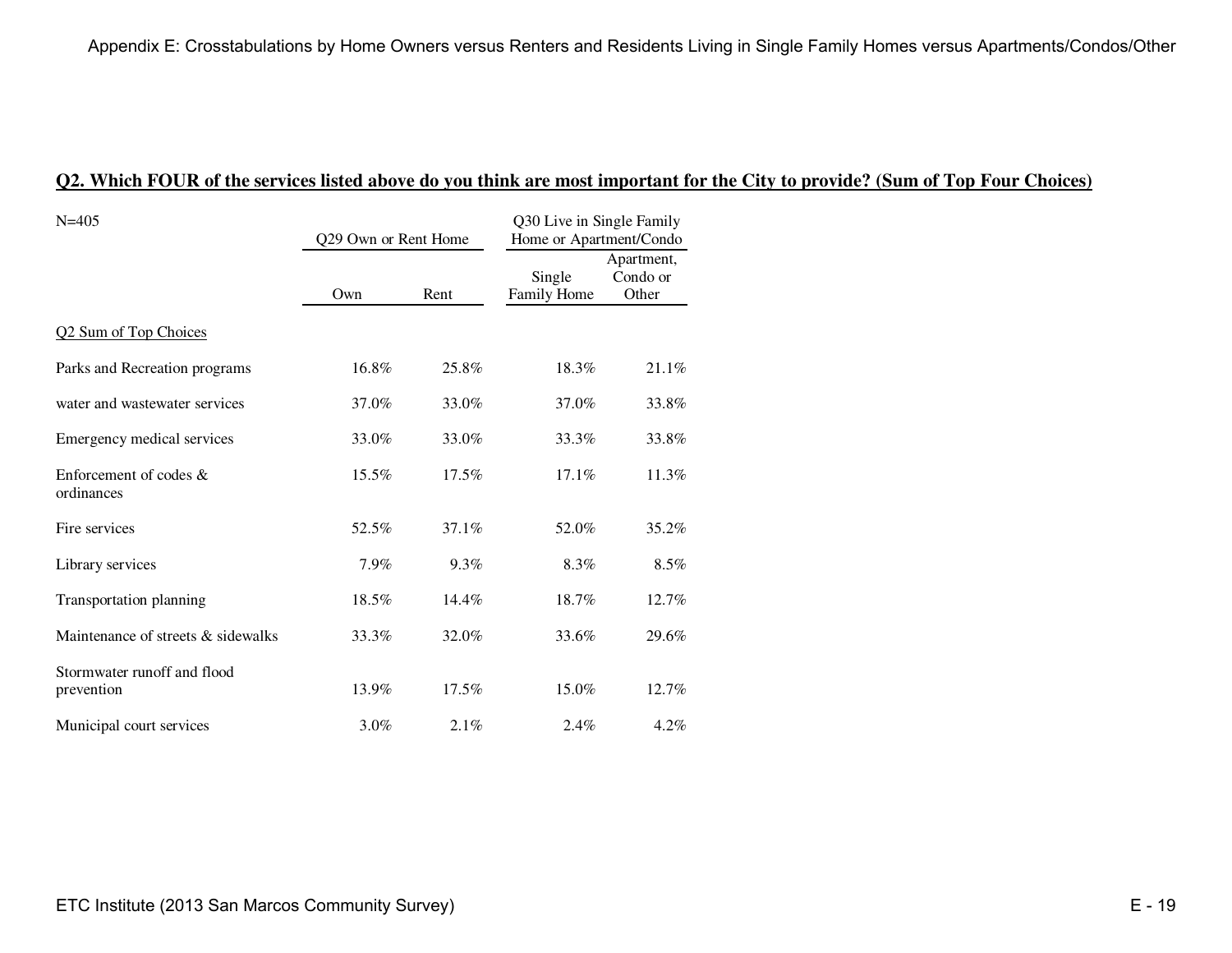| $N = 405$                                 | Q29 Own or Rent Home |          | Q30 Live in Single Family<br>Home or Apartment/Condo |                                 |
|-------------------------------------------|----------------------|----------|------------------------------------------------------|---------------------------------|
|                                           | Own                  | Rent     | Single<br>Family Home                                | Apartment,<br>Condo or<br>Other |
| Q2 Sum of Top Choices (Cont.)             |                      |          |                                                      |                                 |
| Police services                           | 61.4%                | 50.5%    | 60.6%                                                | 52.1%                           |
| Electric service                          | 24.4%                | 19.6%    | 22.3%                                                | 28.2%                           |
| Trash/recycling/yard waste<br>collection  | $25.4\%$             | $14.4\%$ | 22.6%                                                | 21.1%                           |
| Communication with the public             | 11.6%                | $16.5\%$ | 13.5%                                                | 11.3%                           |
| Customer service provided by<br>employees | 5.3%                 | 5.2%     | 4.9%                                                 | 7.0%                            |
| City Clerk services                       | 1.3%                 | 2.1%     | 1.5%                                                 | 1.4%                            |
| Environmental Health services             | $4.3\%$              | $7.2\%$  | $4.3\%$                                              | 7.0%                            |
| <b>Animal Services</b>                    | 6.3%                 | 7.2%     | 5.8%                                                 | 9.9%                            |
| None Chosen                               | 5.3%                 | 7.2%     | 4.9%                                                 | 9.9%                            |

#### **Q2. Which FOUR of the services listed above do you think are most important for the City to provide? (Sum of Top Four Choices)**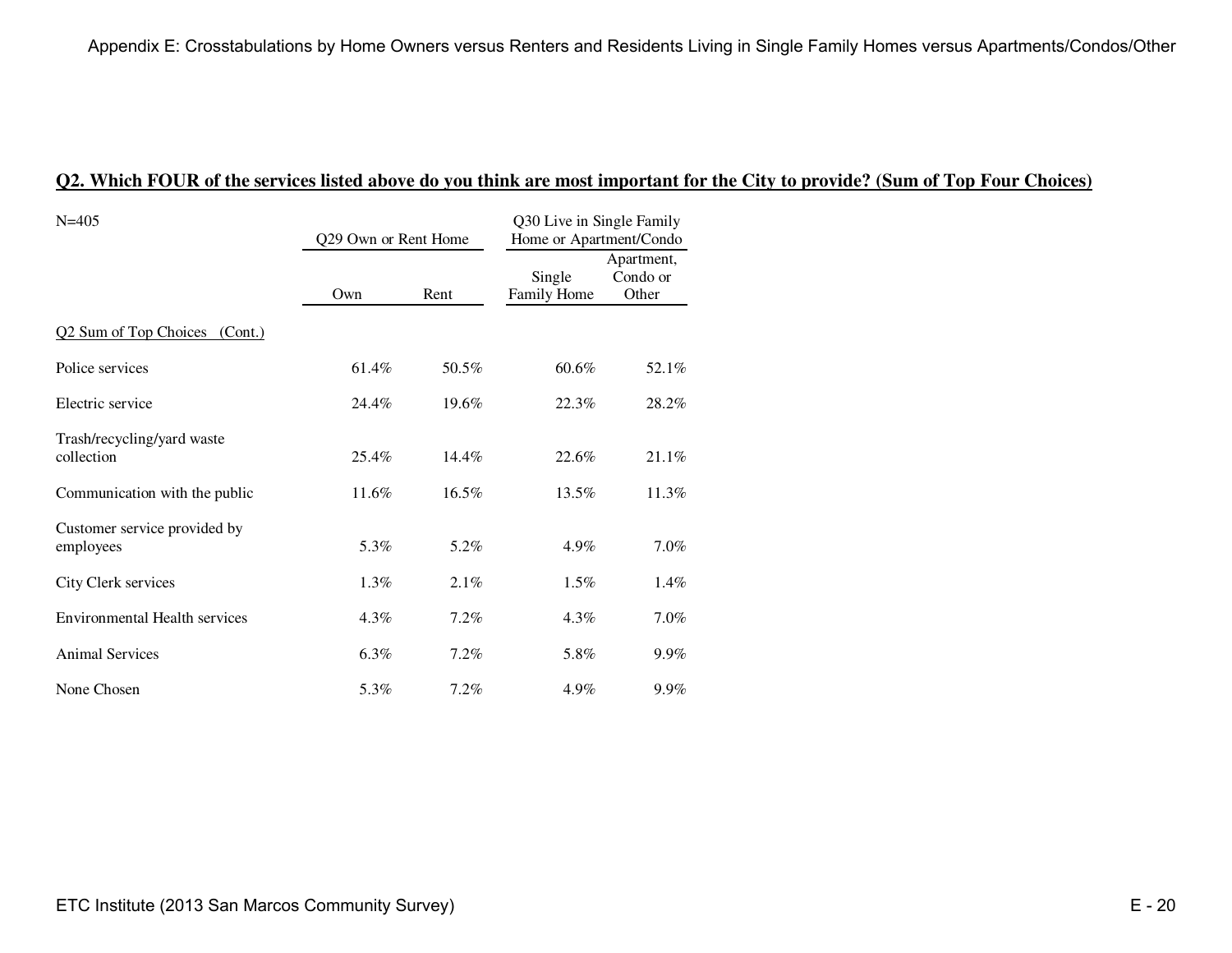| $N = 405$                       | 029 Own or Rent Home |         | Q30 Live in Single Family<br>Home or Apartment/Condo |                                 |  |  |
|---------------------------------|----------------------|---------|------------------------------------------------------|---------------------------------|--|--|
|                                 | Own                  | Rent    | Single<br>Family Home                                | Apartment,<br>Condo or<br>Other |  |  |
| Q3a Safe in Downtown San Marcos |                      |         |                                                      |                                 |  |  |
| Very Safe                       | 25.3%                | 29.8%   | $25.2\%$                                             | 32.4%                           |  |  |
| Safe                            | 55.1%                | 46.8%   | 54.6%                                                | 47.1%                           |  |  |
| Neutral                         | $12.7\%$             | 13.8%   | $12.6\%$                                             | $14.7\%$                        |  |  |
| Unsafe                          | 5.5%                 | $8.5\%$ | 6.3%                                                 | 5.9%                            |  |  |
| Very Unsafe                     | $1.4\%$              | $1.1\%$ | $1.3\%$                                              | $0.0\%$                         |  |  |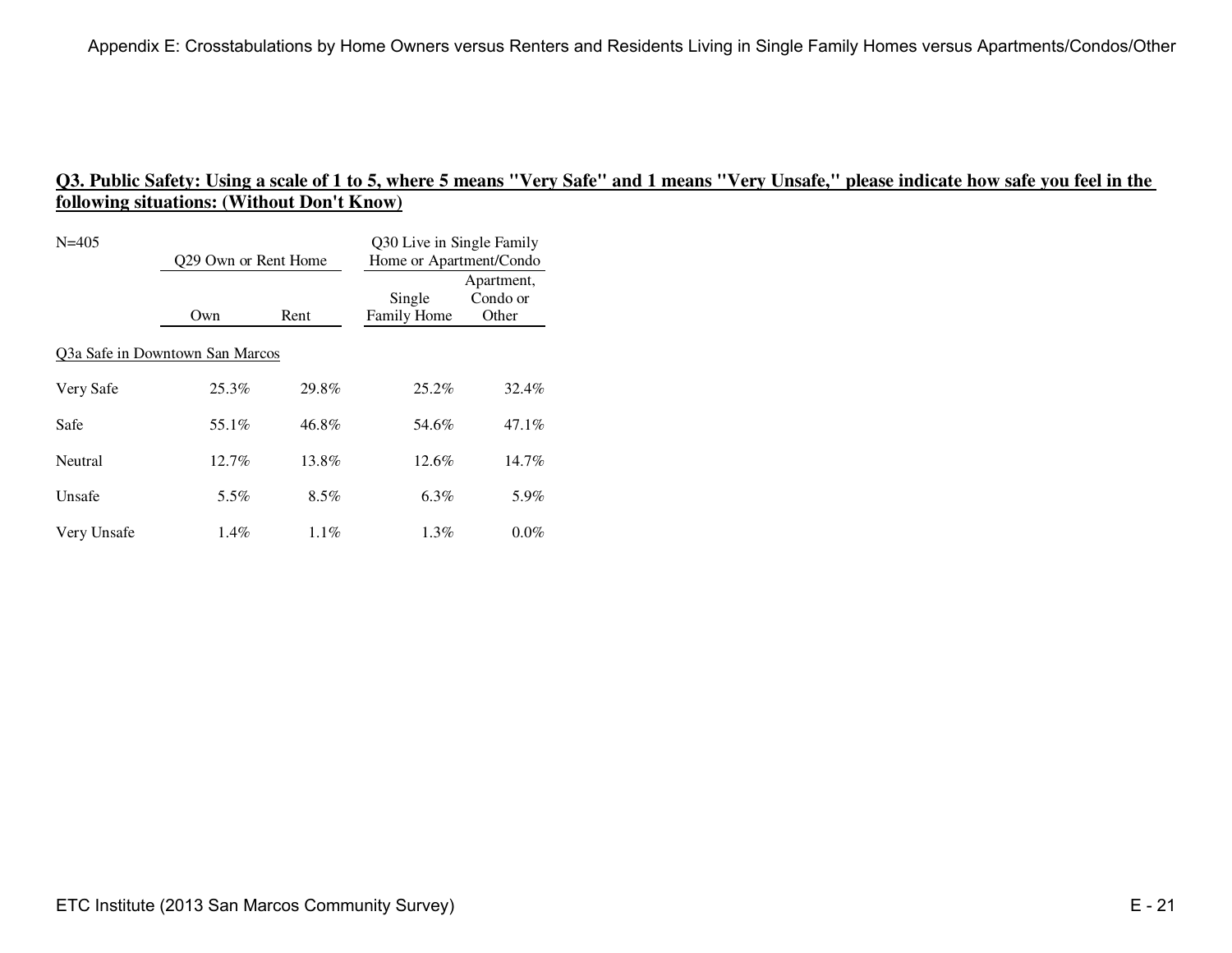| $N = 405$         | Q29 Own or Rent Home |          | Q30 Live in Single Family<br>Home or Apartment/Condo |                                 |
|-------------------|----------------------|----------|------------------------------------------------------|---------------------------------|
|                   | Own                  | Rent     | Single<br>Family Home                                | Apartment,<br>Condo or<br>Other |
| Q3b In City parks |                      |          |                                                      |                                 |
| Very Safe         | 18.1%                | 22.0%    | $17.7\%$                                             | 25.8%                           |
| Safe              | 45.9%                | 44.0%    | 45.9%                                                | 43.9%                           |
| Neutral           | 24.2%                | $19.8\%$ | 23.3%                                                | 22.7%                           |
| Unsafe            | $10.3\%$             | 8.8%     | 10.8%                                                | 6.1%                            |
| Very Unsafe       | $1.4\%$              | 5.5%     | $2.3\%$                                              | $1.5\%$                         |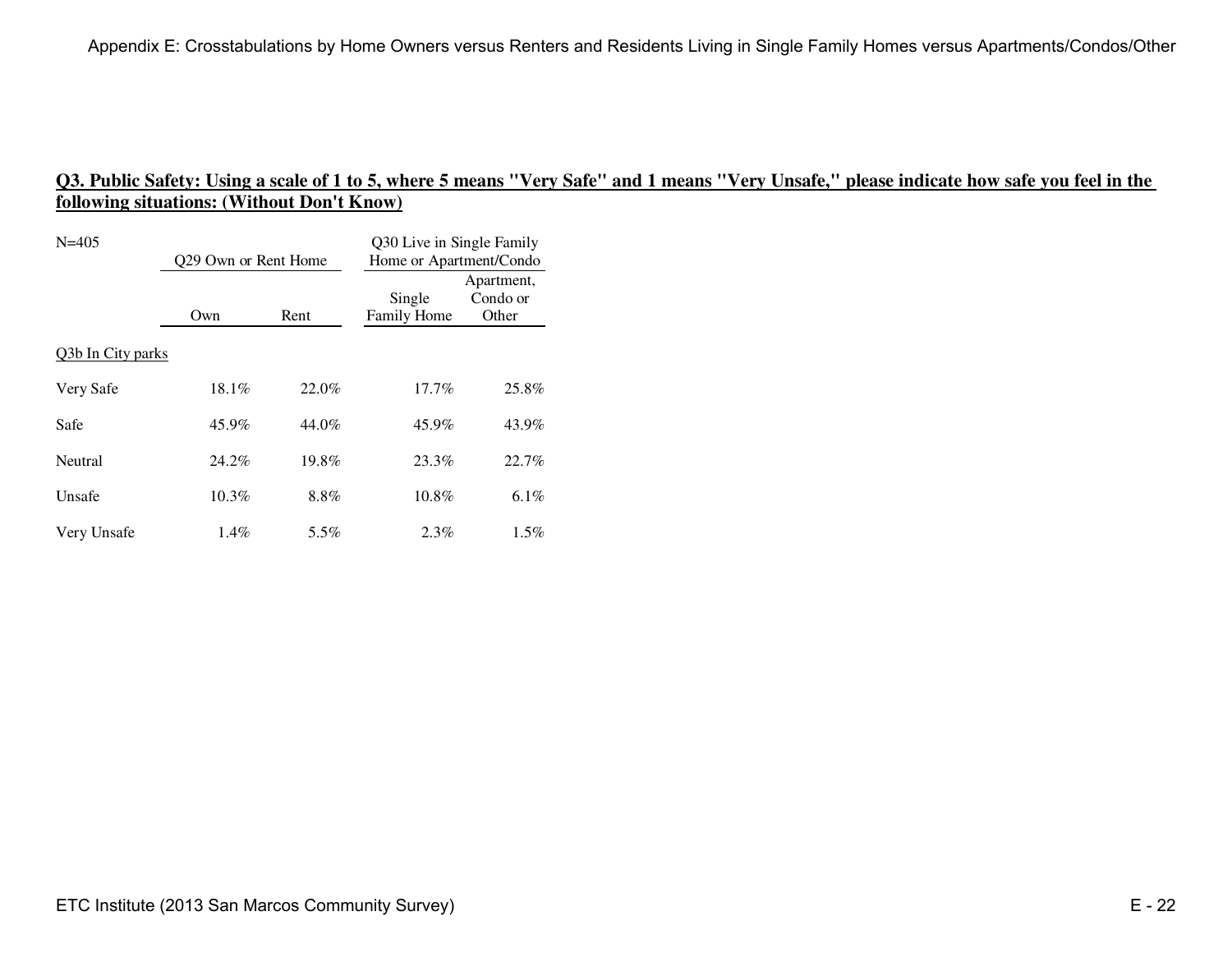| $N = 405$                               | 029 Own or Rent Home |         | Q30 Live in Single Family<br>Home or Apartment/Condo |                                 |  |
|-----------------------------------------|----------------------|---------|------------------------------------------------------|---------------------------------|--|
|                                         | Own                  | Rent    | Single<br>Family Home                                | Apartment,<br>Condo or<br>Other |  |
| Q3c In your neighborhood during the day |                      |         |                                                      |                                 |  |
| Very Safe                               | 53.7%                | 45.8%   | 51.2%                                                | 53.6%                           |  |
| Safe                                    | 38.2%                | 41.7%   | 39.4%                                                | 37.7%                           |  |
| Neutral                                 | 5.7%                 | $7.3\%$ | 5.9%                                                 | 7.2%                            |  |
| Unsafe                                  | 1.0%                 | 4.2%    | $2.2\%$                                              | $0.0\%$                         |  |
| Very Unsafe                             | $1.4\%$              | $1.0\%$ | $1.2\%$                                              | $1.4\%$                         |  |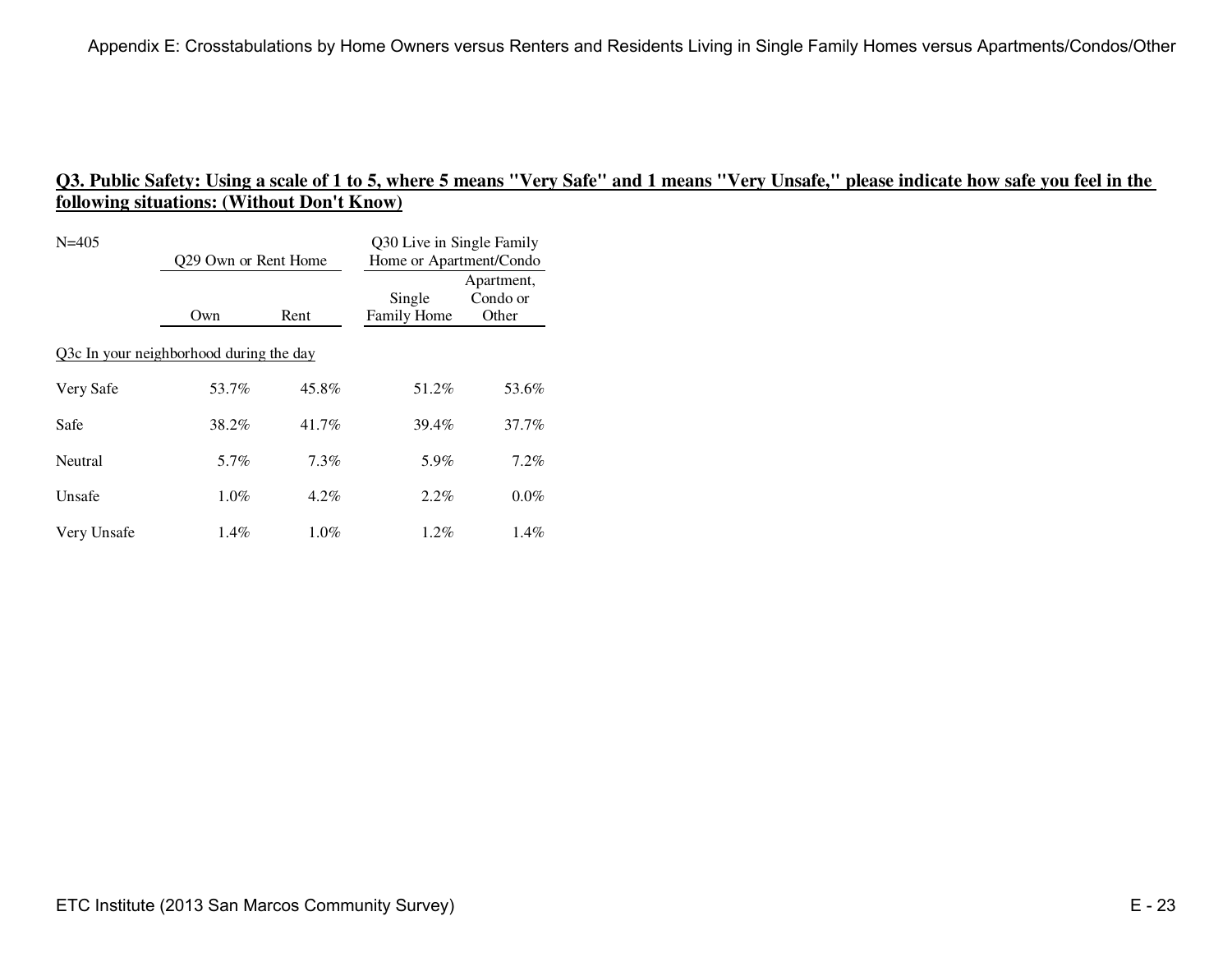| $N = 405$                         | Q29 Own or Rent Home |          | Q30 Live in Single Family<br>Home or Apartment/Condo |                                 |  |
|-----------------------------------|----------------------|----------|------------------------------------------------------|---------------------------------|--|
|                                   | Own                  | Rent     | Single<br>Family Home                                | Apartment,<br>Condo or<br>Other |  |
| Q3d In your neighborhood at night |                      |          |                                                      |                                 |  |
| Very Safe                         | 31.4%                | 28.4%    | 28.9%                                                | 39.7%                           |  |
| Safe                              | 47.0%                | 43.2%    | 48.4%                                                | 33.8%                           |  |
| Neutral                           | $16.2\%$             | $13.7\%$ | $15.5\%$                                             | $16.2\%$                        |  |
| Unsafe                            | $3.4\%$              | 8.4%     | $4.3\%$                                              | 5.9%                            |  |
| Very Unsafe                       | $2.0\%$              | $6.3\%$  | 2.8%                                                 | 4.4%                            |  |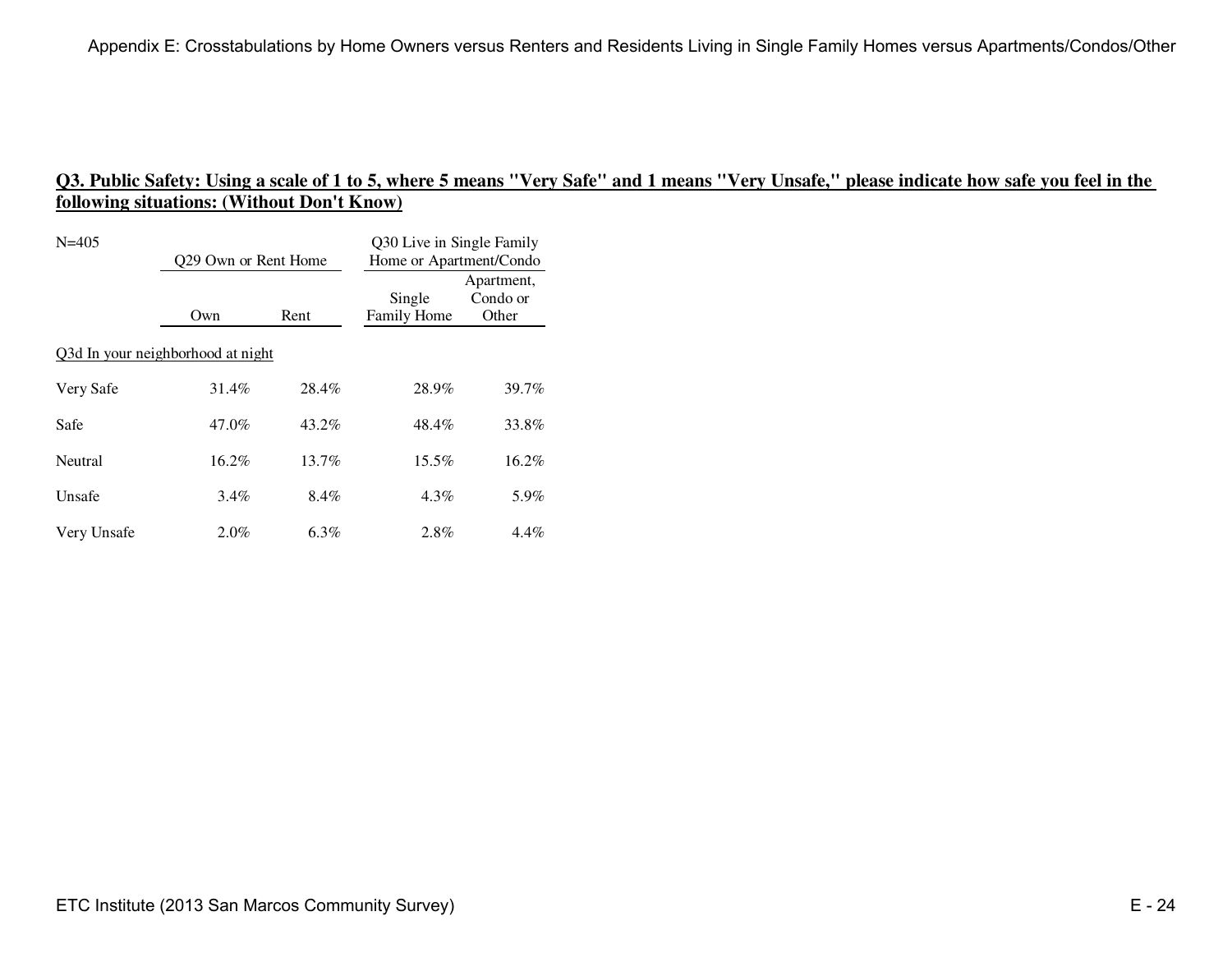| $N = 405$                          | 029 Own or Rent Home |         | Q30 Live in Single Family<br>Home or Apartment/Condo |                                 |  |
|------------------------------------|----------------------|---------|------------------------------------------------------|---------------------------------|--|
|                                    | Own                  | Rent    | Single<br>Family Home                                | Apartment,<br>Condo or<br>Other |  |
| Q3e In Commercial and retail areas |                      |         |                                                      |                                 |  |
| Very Safe                          | 18.6%                | 31.2%   | 18.8%                                                | 35.3%                           |  |
| Safe                               | 58.6%                | 46.2%   | 57.7%                                                | 45.6%                           |  |
| Neutral                            | $19.0\%$             | 18.3%   | $19.4\%$                                             | $16.2\%$                        |  |
| Unsafe                             | 2.4%                 | 3.2%    | 2.8%                                                 | $1.5\%$                         |  |
| Very Unsafe                        | 1.4%                 | $1.1\%$ | $1.3\%$                                              | $1.5\%$                         |  |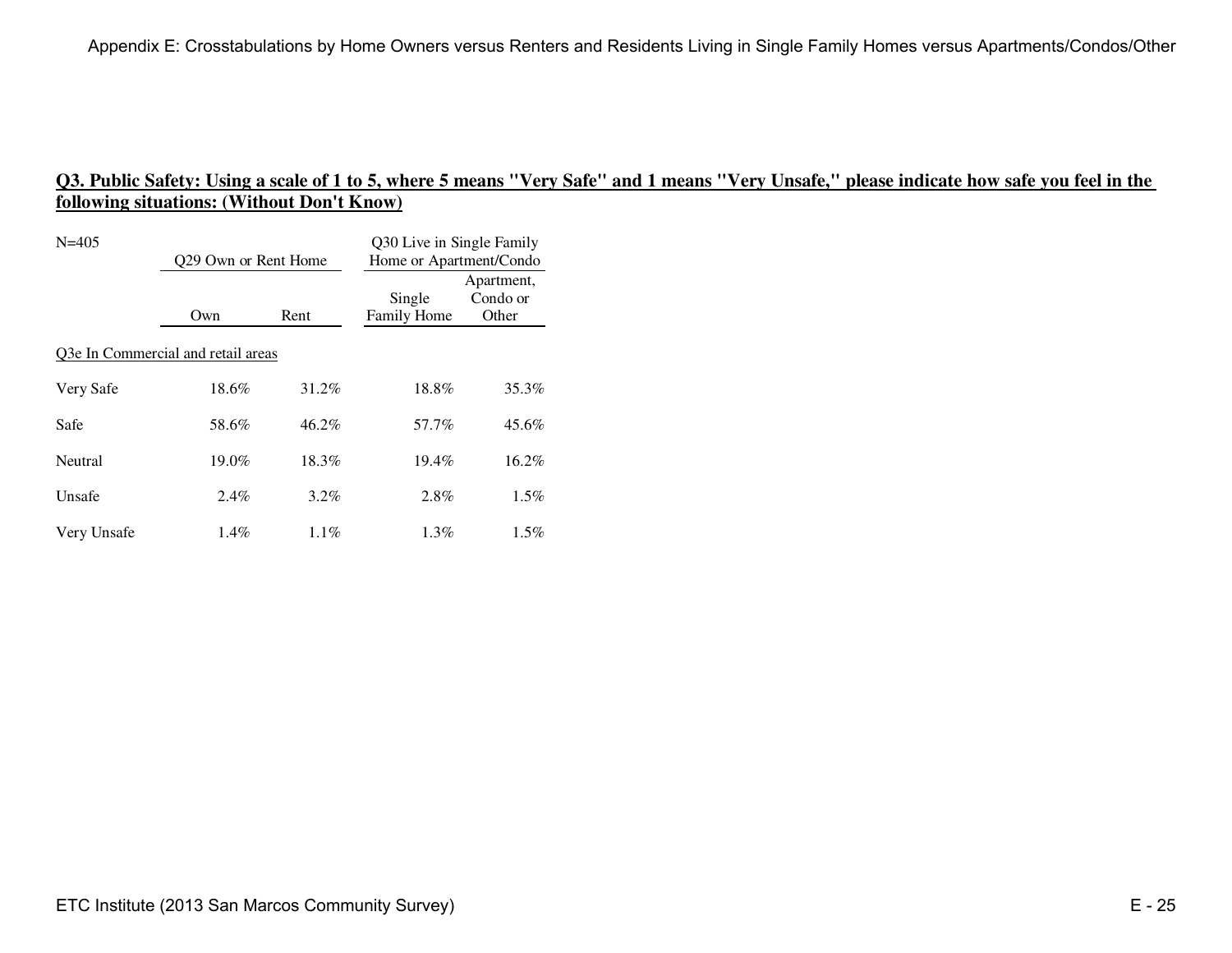| $N = 405$                     | Q29 Own or Rent Home |          | Q30 Live in Single Family<br>Home or Apartment/Condo |                                 |
|-------------------------------|----------------------|----------|------------------------------------------------------|---------------------------------|
|                               | Own                  | Rent     | Single<br>Family Home                                | Apartment,<br>Condo or<br>Other |
| Q3f Overall feeling of safety |                      |          |                                                      |                                 |
| Very Safe                     | 21.1%                | 21.1%    | 19.3%                                                | 29.9%                           |
| Safe                          | $60.9\%$             | 62.1%    | 62.0%                                                | 56.7%                           |
| Neutral                       | $15.0\%$             | $13.7\%$ | $15.0\%$                                             | 13.4%                           |
| Unsafe                        | 2.4%                 | 2.1%     | 2.8%                                                 | $0.0\%$                         |
| Very Unsafe                   | $0.7\%$              | $1.1\%$  | $0.9\%$                                              | $0.0\%$                         |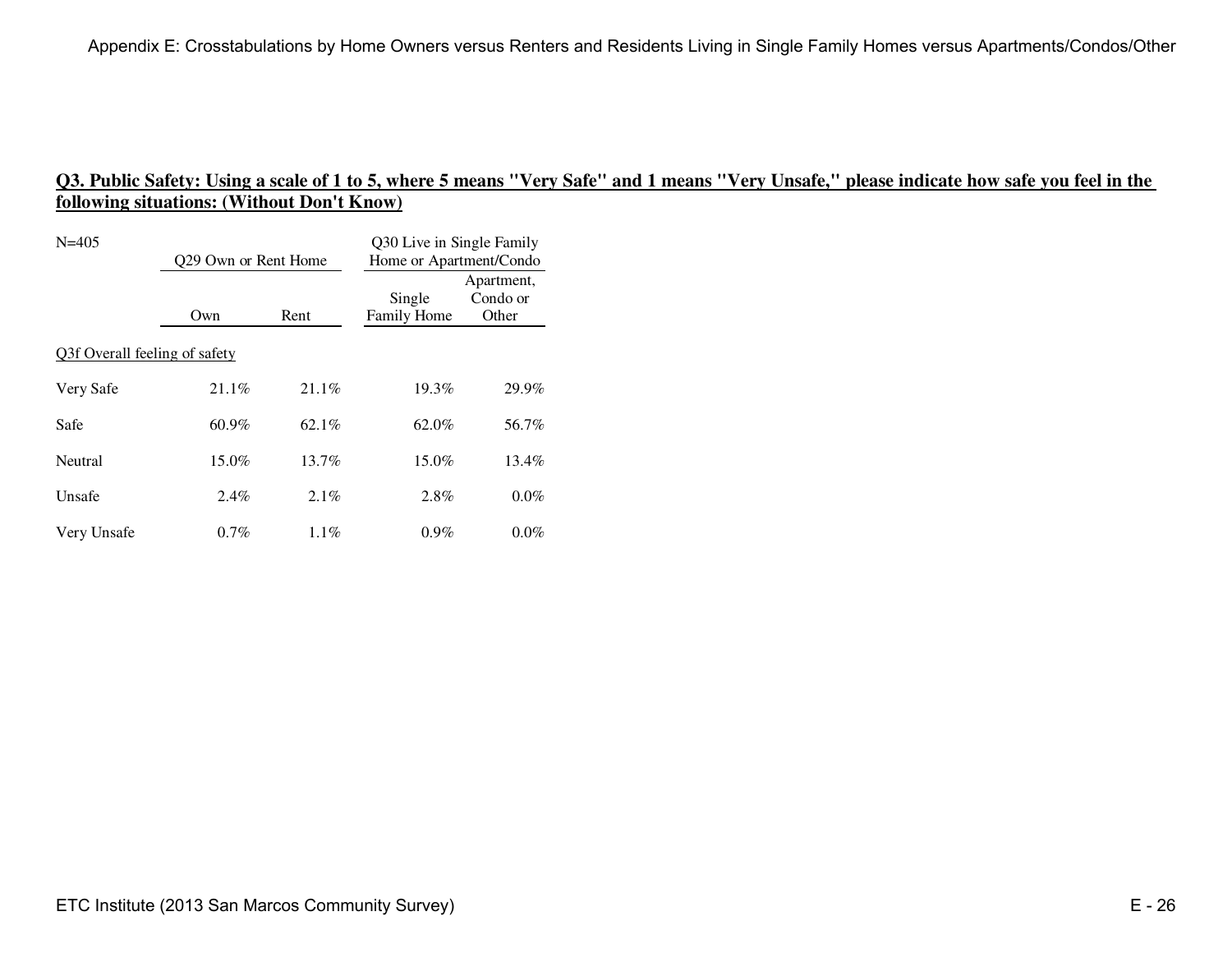| $N = 405$                                | 029 Own or Rent Home |          | Q30 Live in Single Family<br>Home or Apartment/Condo |                                 |
|------------------------------------------|----------------------|----------|------------------------------------------------------|---------------------------------|
|                                          | Own                  | Rent     | Single<br>Family Home                                | Apartment,<br>Condo or<br>Other |
| Q4a Quality of services provided by City |                      |          |                                                      |                                 |
| Very Satisfied                           | $11.0\%$             | $14.1\%$ | $10.3\%$                                             | 18.5%                           |
| Satisfied                                | 59.6%                | 62.0%    | 59.2%                                                | 64.6%                           |
| Neutral                                  | 23.6%                | $19.6\%$ | $24.1\%$                                             | $15.4\%$                        |
| Dissatisfied                             | 5.1%                 | 2.2%     | 5.0%                                                 | $1.5\%$                         |
| Very Dissatisfied                        | $0.7\%$              | $2.2\%$  | $1.3\%$                                              | $0.0\%$                         |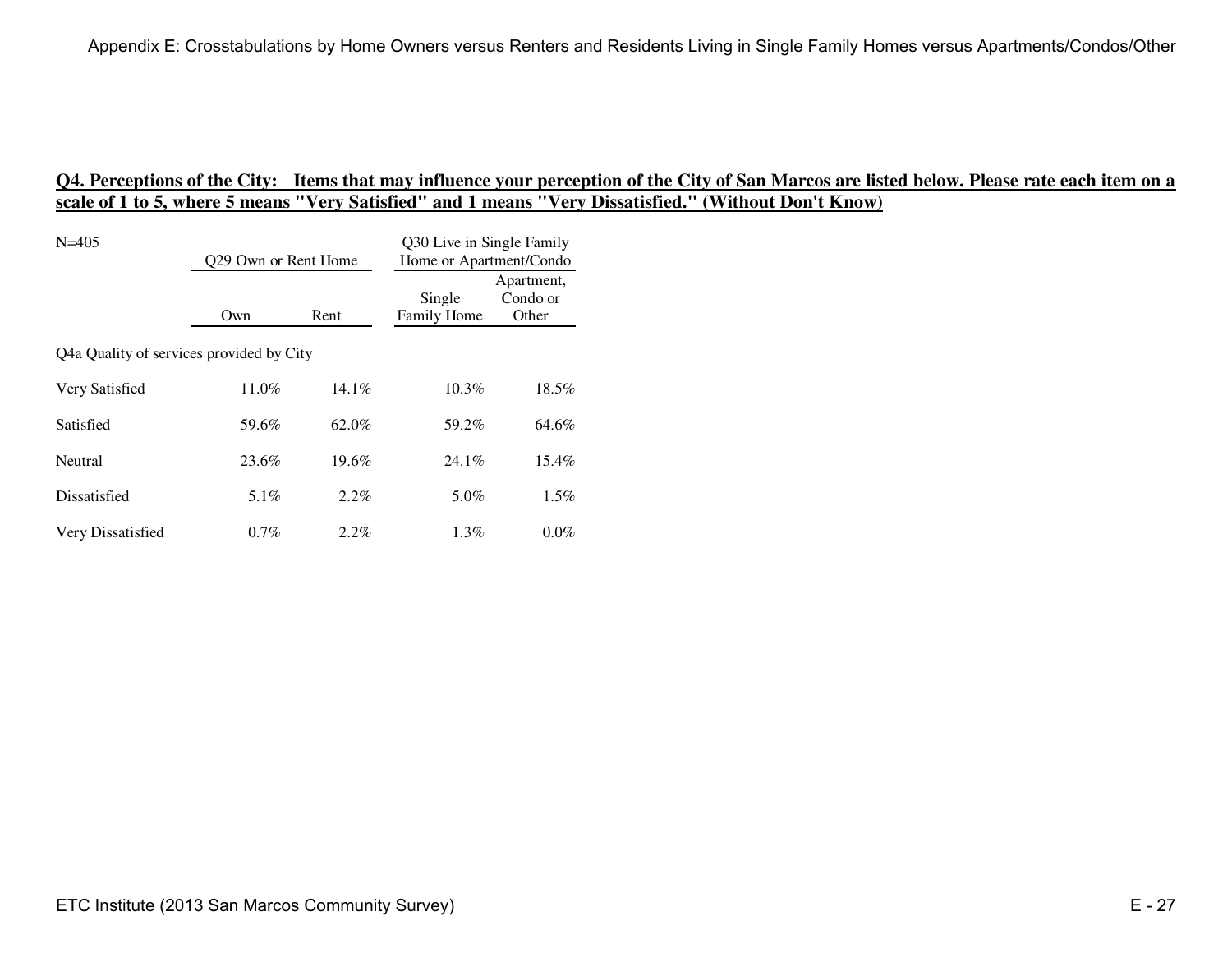| $N = 405$                            | 029 Own or Rent Home |         | Q30 Live in Single Family<br>Home or Apartment/Condo |                                 |
|--------------------------------------|----------------------|---------|------------------------------------------------------|---------------------------------|
|                                      | Own                  | Rent    | Single<br>Family Home                                | Apartment,<br>Condo or<br>Other |
| Q4b How well City is planning growth |                      |         |                                                      |                                 |
| Very Satisfied                       | 5.3%                 | $7.9\%$ | 5.2%                                                 | 7.7%                            |
| Satisfied                            | 19.3%                | 23.6%   | 19.2%                                                | 24.6%                           |
| Neutral                              | 24.6%                | 31.5%   | $26.0\%$                                             | 29.2%                           |
| Dissatisfied                         | 32.3%                | 23.6%   | 31.8%                                                | 23.1%                           |
| Very Dissatisfied                    | 18.6%                | 13.5%   | $17.9\%$                                             | 15.4%                           |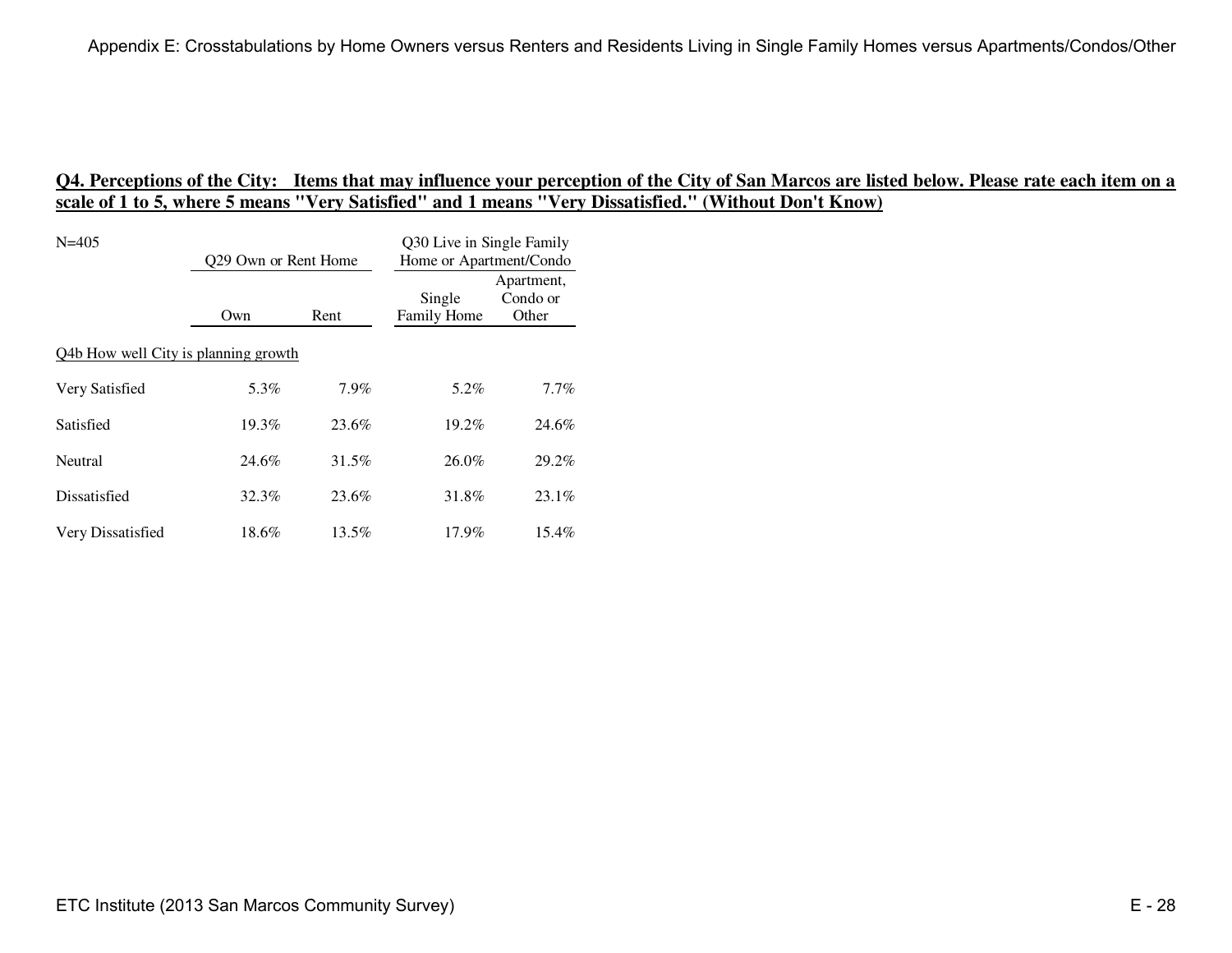| $N = 405$                               | 029 Own or Rent Home |         | Q30 Live in Single Family<br>Home or Apartment/Condo |                                 |
|-----------------------------------------|----------------------|---------|------------------------------------------------------|---------------------------------|
|                                         | Own                  | Rent    | Single<br>Family Home                                | Apartment,<br>Condo or<br>Other |
| Q4c Overall quality of life in the City |                      |         |                                                      |                                 |
| Very Satisfied                          | 11.1%                | 18.3%   | 12.6%                                                | 14.1%                           |
| Satisfied                               | 54.4%                | 51.6%   | 52.3%                                                | 60.9%                           |
| Neutral                                 | 24.7%                | 20.4%   | 24.3%                                                | 20.3%                           |
| Dissatisfied                            | 8.4%                 | $7.5\%$ | $9.2\%$                                              | $3.1\%$                         |
| Very Dissatisfied                       | 1.4%                 | $2.2\%$ | $1.5\%$                                              | $1.6\%$                         |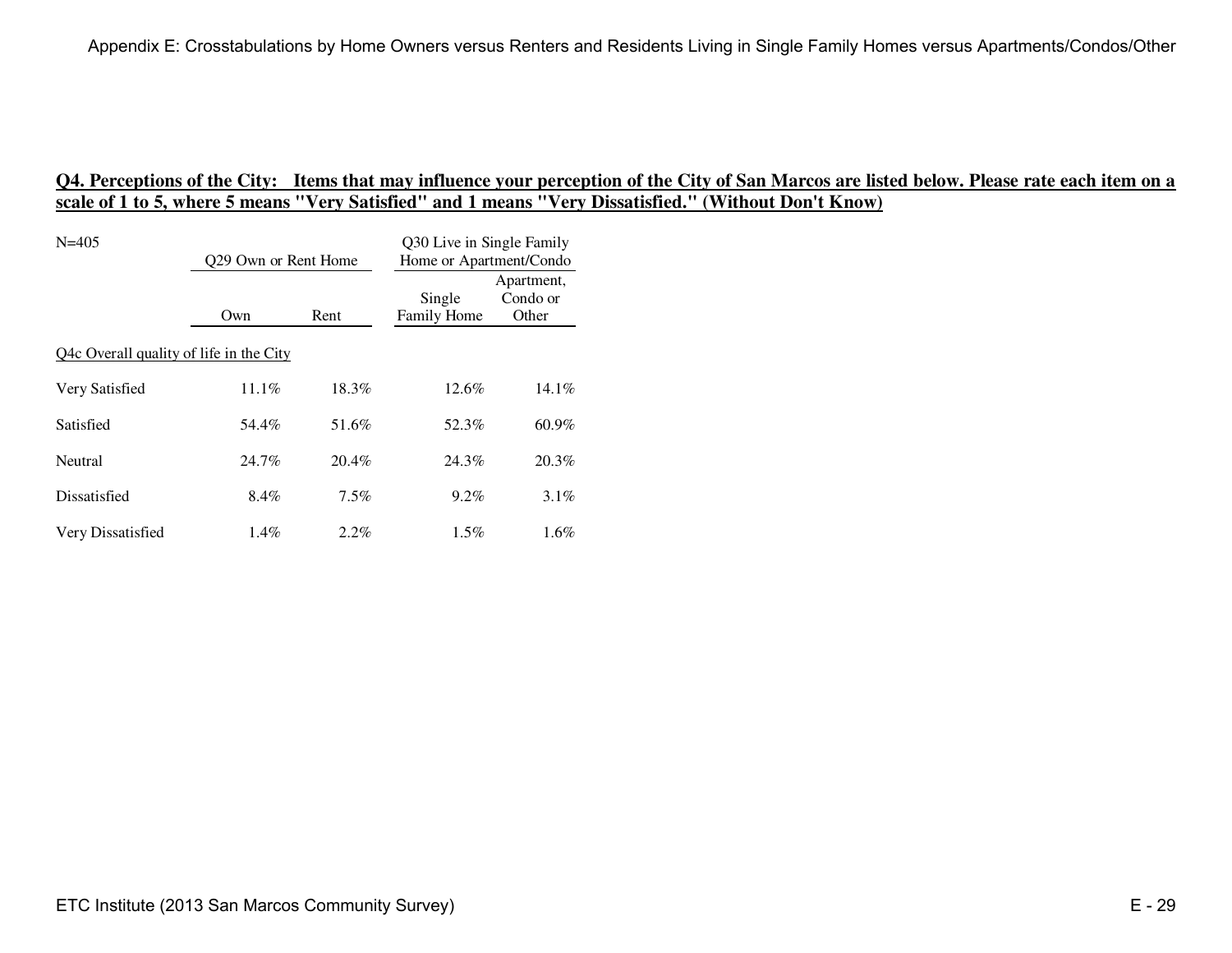| $N = 405$                             | 029 Own or Rent Home |          | Q30 Live in Single Family<br>Home or Apartment/Condo |                                 |
|---------------------------------------|----------------------|----------|------------------------------------------------------|---------------------------------|
|                                       | Own                  | Rent     | Single<br>Family Home                                | Apartment,<br>Condo or<br>Other |
| Q4d Availability of job opportunities |                      |          |                                                      |                                 |
| Very Satisfied                        | $3.2\%$              | 4.8%     | $2.2\%$                                              | $10.2\%$                        |
| Satisfied                             | $16.2\%$             | $25.0\%$ | $17.3\%$                                             | 22.0%                           |
| Neutral                               | $35.2\%$             | 29.8%    | 34.2%                                                | 33.9%                           |
| Dissatisfied                          | 33.6%                | 23.8%    | 32.7%                                                | 23.7%                           |
| Very Dissatisfied                     | 11.9%                | 16.7%    | $13.7\%$                                             | $10.2\%$                        |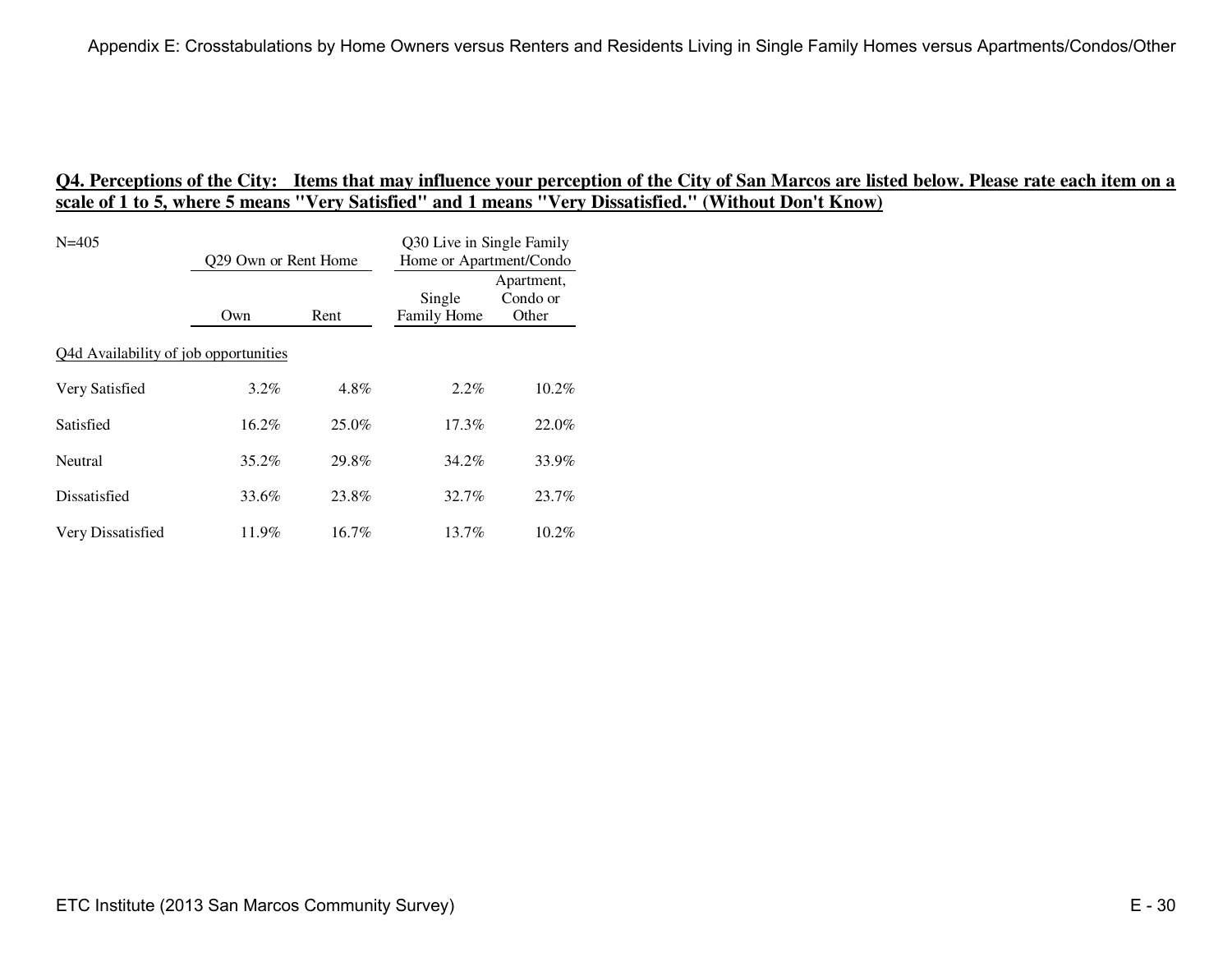| $N = 405$                              | 029 Own or Rent Home |          | Q30 Live in Single Family<br>Home or Apartment/Condo |                                 |
|----------------------------------------|----------------------|----------|------------------------------------------------------|---------------------------------|
|                                        | Own                  | Rent     | Single<br>Family Home                                | Apartment,<br>Condo or<br>Other |
| Q4e Value received for City taxes/fees |                      |          |                                                      |                                 |
| Very Satisfied                         | 5.5%                 | $7.0\%$  | $5.1\%$                                              | 11.5%                           |
| Satisfied                              | 32.9%                | 39.5%    | 32.6%                                                | 41.0%                           |
| Neutral                                | 37.0%                | 37.2%    | 37.7%                                                | 34.4%                           |
| Dissatisfied                           | 18.7%                | $10.5\%$ | 18.5%                                                | 8.2%                            |
| Very Dissatisfied                      | 5.9%                 | 5.8%     | 6.1%                                                 | 4.9%                            |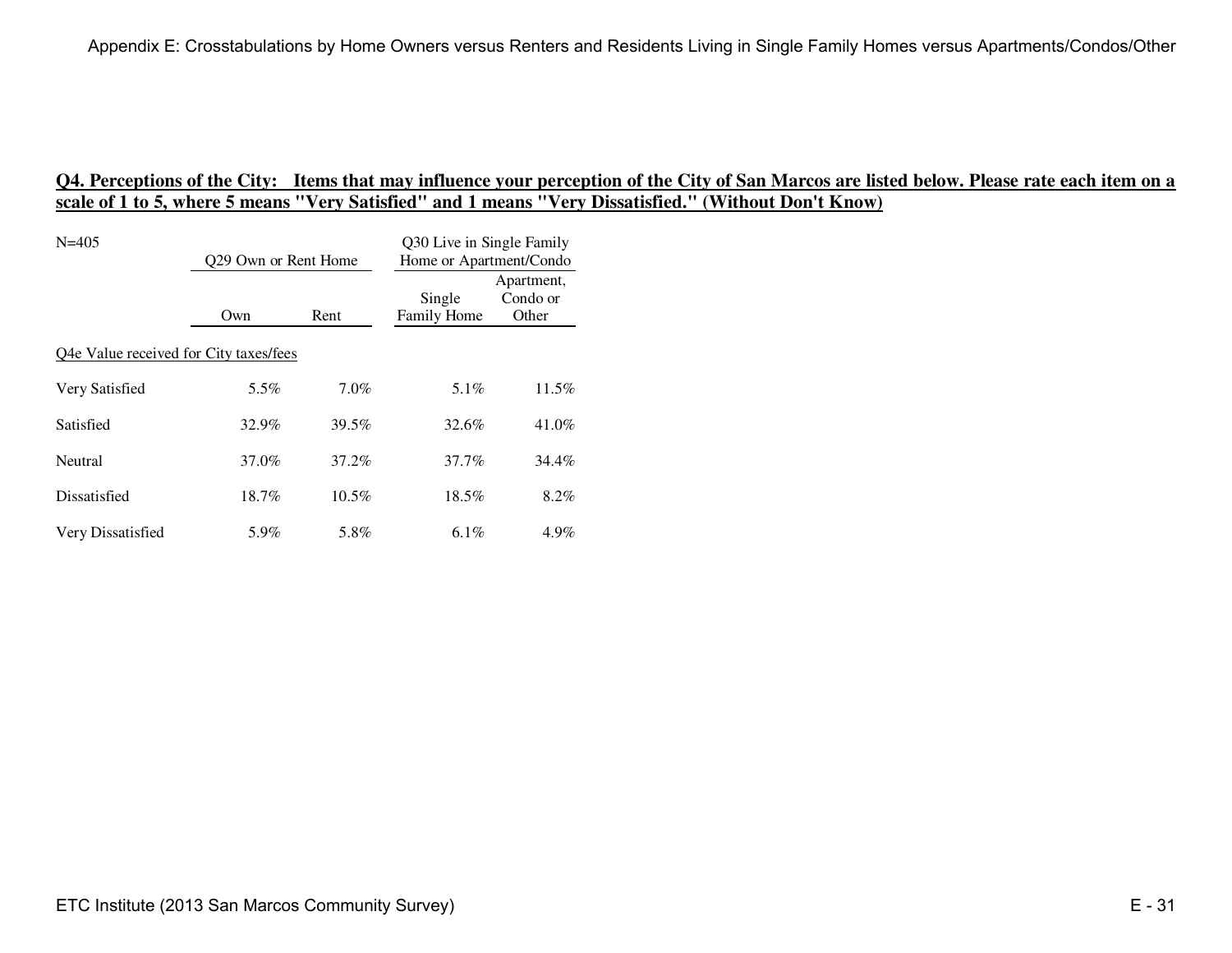| $N = 405$                      | 029 Own or Rent Home |          | Q30 Live in Single Family<br>Home or Apartment/Condo |                                 |
|--------------------------------|----------------------|----------|------------------------------------------------------|---------------------------------|
|                                | Own                  | Rent     | Single<br>Family Home                                | Apartment,<br>Condo or<br>Other |
| Q4f Quality of new development |                      |          |                                                      |                                 |
| Very Satisfied                 | 4.6%                 | $9.4\%$  | $4.5\%$                                              | 10.1%                           |
| Satisfied                      | 18.3%                | $28.1\%$ | 19.7%                                                | 24.6%                           |
| Neutral                        | 28.5%                | $28.1\%$ | 27.7%                                                | 33.3%                           |
| Dissatisfied                   | 27.8%                | 19.8%    | 27.4%                                                | 18.8%                           |
| Very Dissatisfied              | 20.8%                | 14.6%    | 20.6%                                                | 13.0%                           |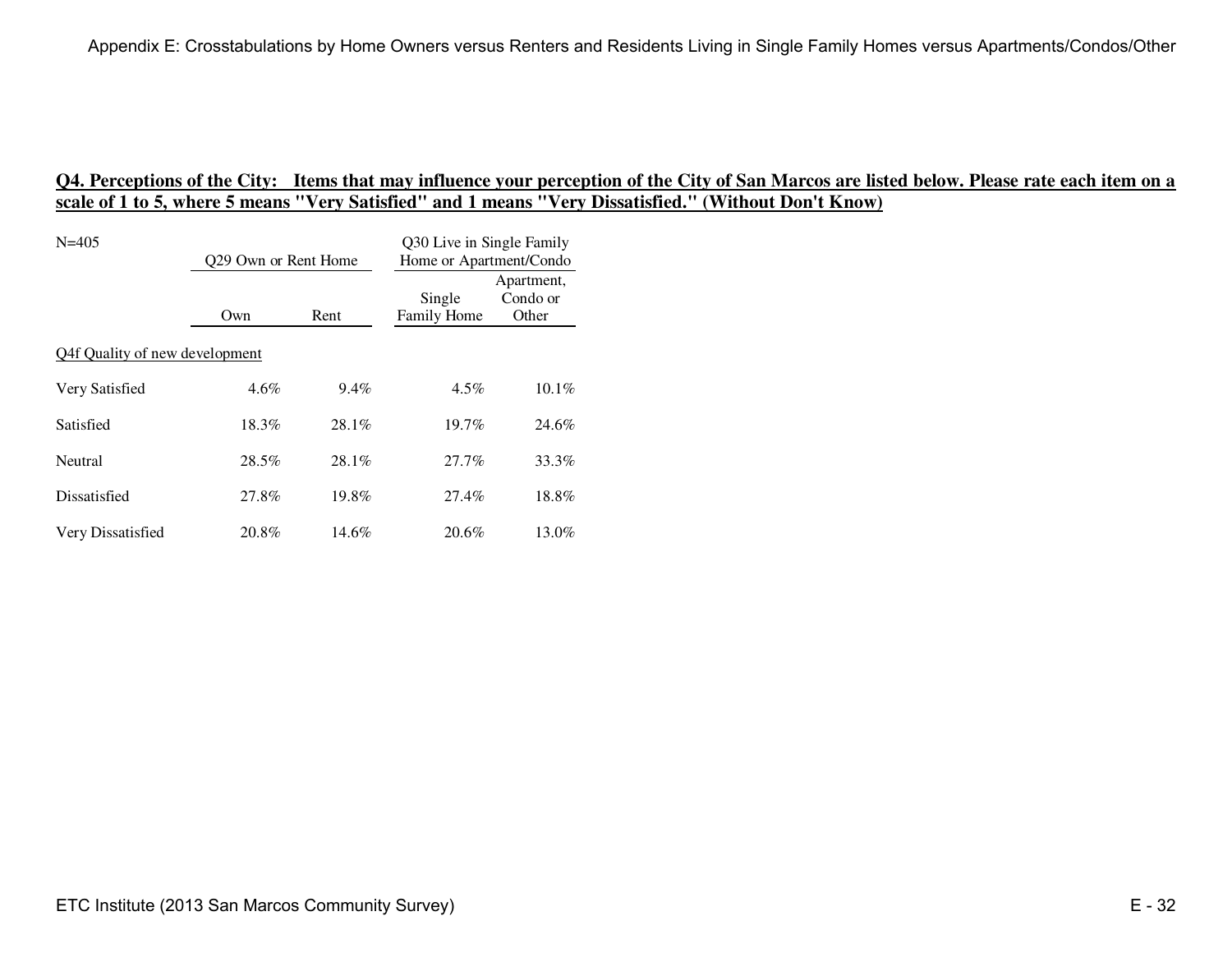| $N = 405$                              | 029 Own or Rent Home |          | Q30 Live in Single Family<br>Home or Apartment/Condo |                                 |
|----------------------------------------|----------------------|----------|------------------------------------------------------|---------------------------------|
|                                        | Own                  | Rent     | Single<br>Family Home                                | Apartment,<br>Condo or<br>Other |
| Q4g Appearance of residential property |                      |          |                                                      |                                 |
| Very Satisfied                         | 5.4%                 | 11.5%    | $6.2\%$                                              | $9.0\%$                         |
| Satisfied                              | 31.9%                | 33.3%    | 32.5%                                                | 34.3%                           |
| Neutral                                | 35.3%                | $36.5\%$ | 35.3%                                                | 34.3%                           |
| Dissatisfied                           | 22.0%                | $12.5\%$ | 20.7%                                                | 14.9%                           |
| Very Dissatisfied                      | 5.4%                 | 6.3%     | 5.3%                                                 | $7.5\%$                         |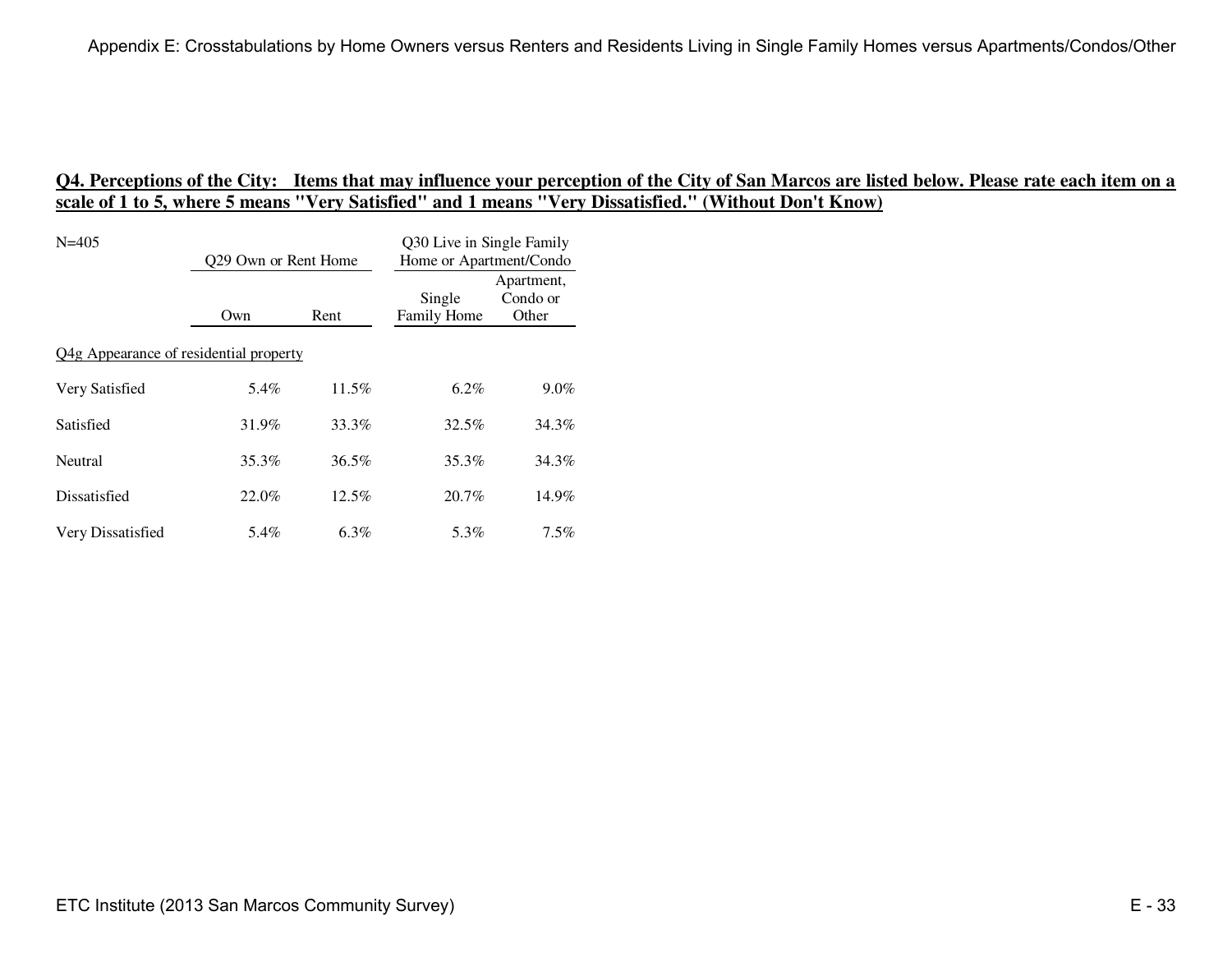| $N = 405$                             | 029 Own or Rent Home |          | Q30 Live in Single Family<br>Home or Apartment/Condo |                                 |
|---------------------------------------|----------------------|----------|------------------------------------------------------|---------------------------------|
|                                       | Own                  | Rent     | Single<br>Family Home                                | Apartment,<br>Condo or<br>Other |
| Q4h Appearance of commercial property |                      |          |                                                      |                                 |
| Very Satisfied                        | 5.7%                 | $10.4\%$ | 5.9%                                                 | 11.6%                           |
| Satisfied                             | 33.8%                | $36.5\%$ | 34.5%                                                | 36.2%                           |
| Neutral                               | $40.2\%$             | 37.5%    | $40.1\%$                                             | 34.8%                           |
| Dissatisfied                          | $15.5\%$             | 13.5%    | 14.9%                                                | 15.9%                           |
| Very Dissatisfied                     | 4.7%                 | 2.1%     | 4.7%                                                 | $1.4\%$                         |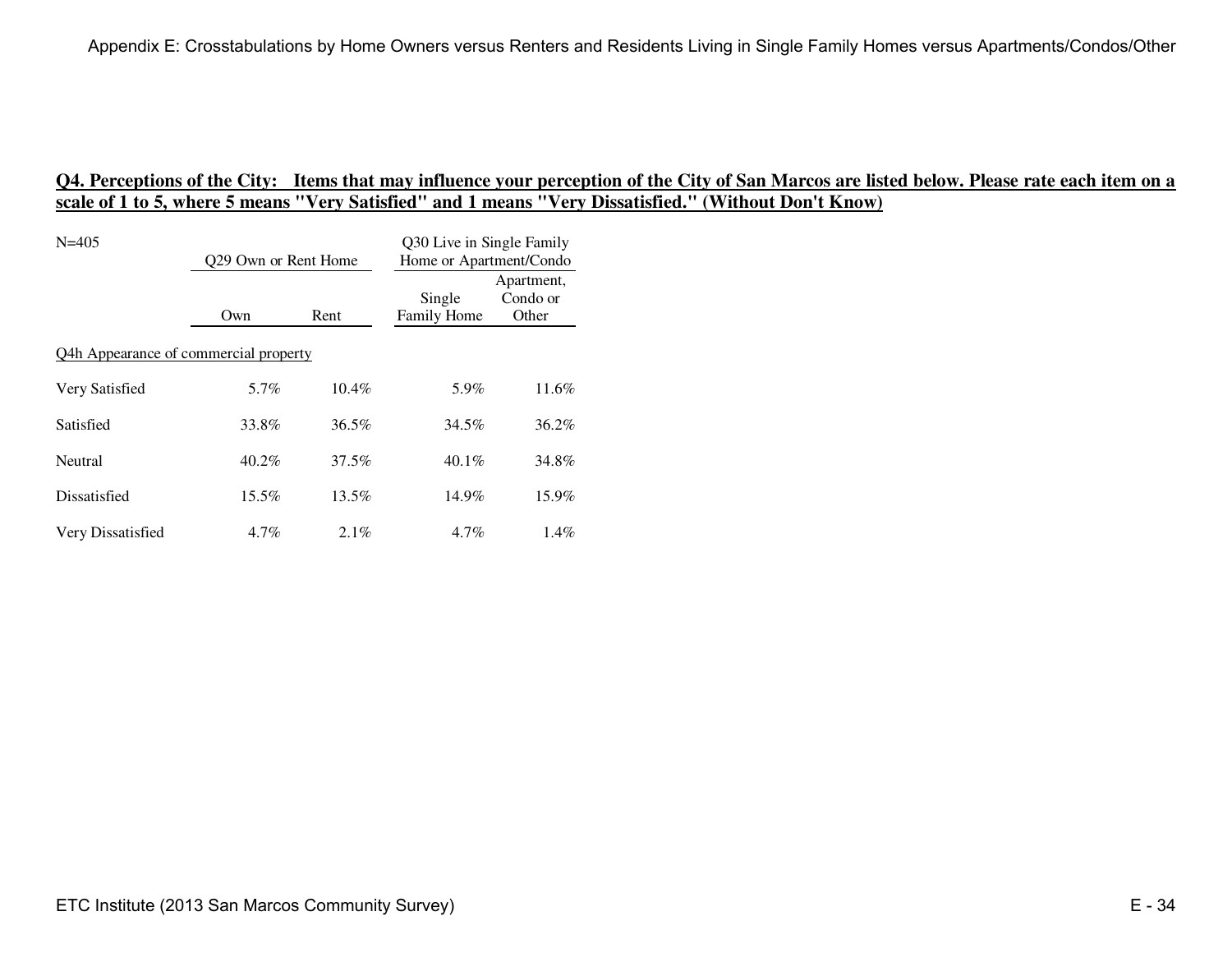| $N = 405$                          | 029 Own or Rent Home |          | Q30 Live in Single Family<br>Home or Apartment/Condo |                                 |
|------------------------------------|----------------------|----------|------------------------------------------------------|---------------------------------|
|                                    | Own                  | Rent     | Single<br>Family Home                                | Apartment,<br>Condo or<br>Other |
| Q4i Overall appearance of the City |                      |          |                                                      |                                 |
| Very Satisfied                     | 7.4%                 | $14.7\%$ | $7.7\%$                                              | 16.2%                           |
| Satisfied                          | 42.4%                | 49.5%    | 43.0%                                                | 48.5%                           |
| Neutral                            | 31.6%                | 25.3%    | 31.9%                                                | 22.1%                           |
| Dissatisfied                       | 14.5%                | 8.4%     | 13.6%                                                | $10.3\%$                        |
| Very Dissatisfied                  | $4.0\%$              | 2.1%     | $3.7\%$                                              | 2.9%                            |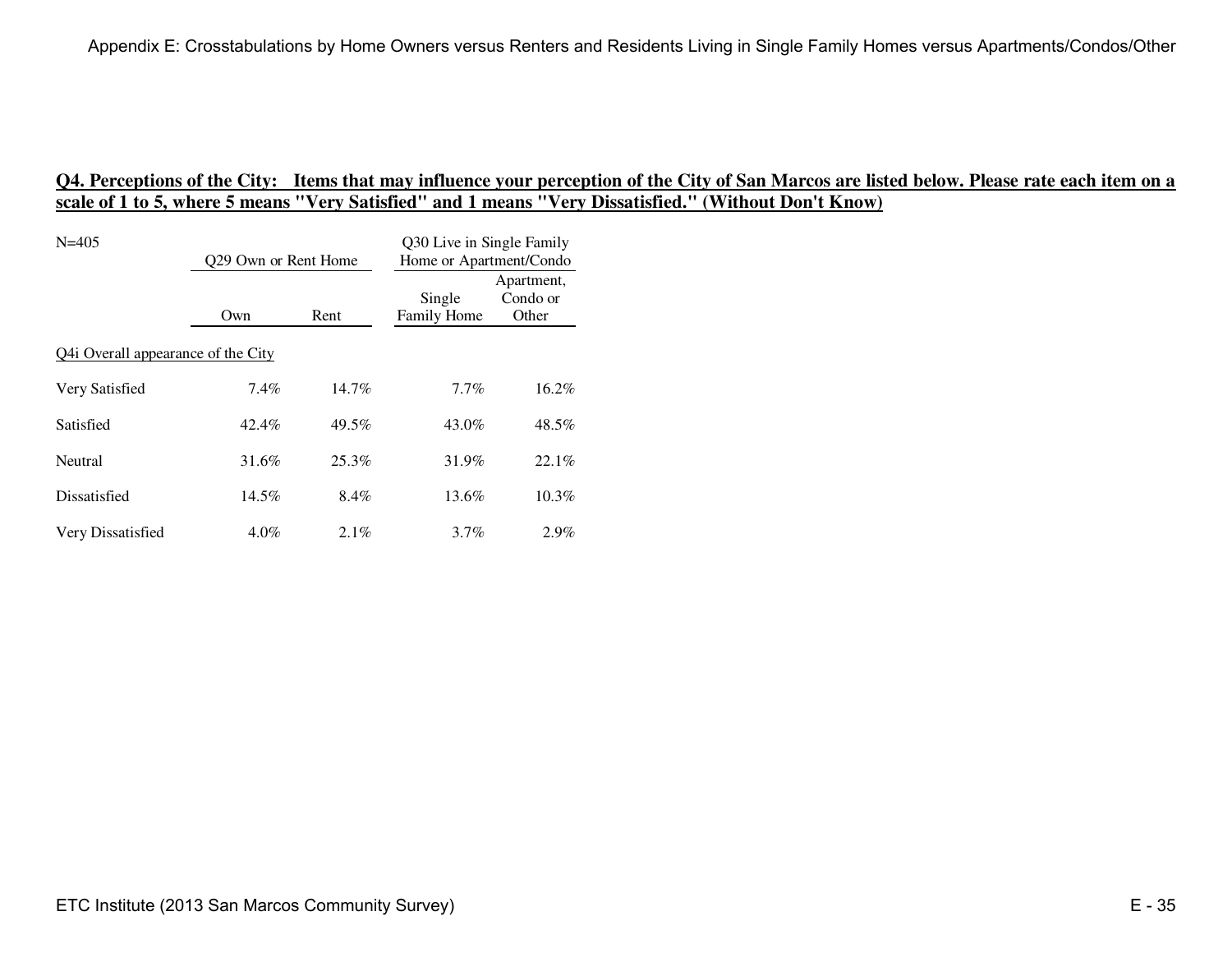| $N = 405$                                    | Q29 Own or Rent Home |         | Q30 Live in Single Family<br>Home or Apartment/Condo |                                 |
|----------------------------------------------|----------------------|---------|------------------------------------------------------|---------------------------------|
|                                              | Own                  | Rent    | Single<br>Family Home                                | Apartment,<br>Condo or<br>Other |
| Q5a Maintenance and appearance of City parks |                      |         |                                                      |                                 |
| Very Satisfied                               | 14.2%                | 23.7%   | $15.4\%$                                             | 20.9%                           |
| Satisfied                                    | 54.1%                | 47.3%   | 54.2%                                                | 44.8%                           |
| Neutral                                      | 23.8%                | 22.6%   | 23.2%                                                | 25.4%                           |
| Dissatisfied                                 | $6.4\%$              | $4.3\%$ | 5.6%                                                 | $7.5\%$                         |
| Very Dissatisfied                            | $1.4\%$              | $2.2\%$ | 1.6%                                                 | $1.5\%$                         |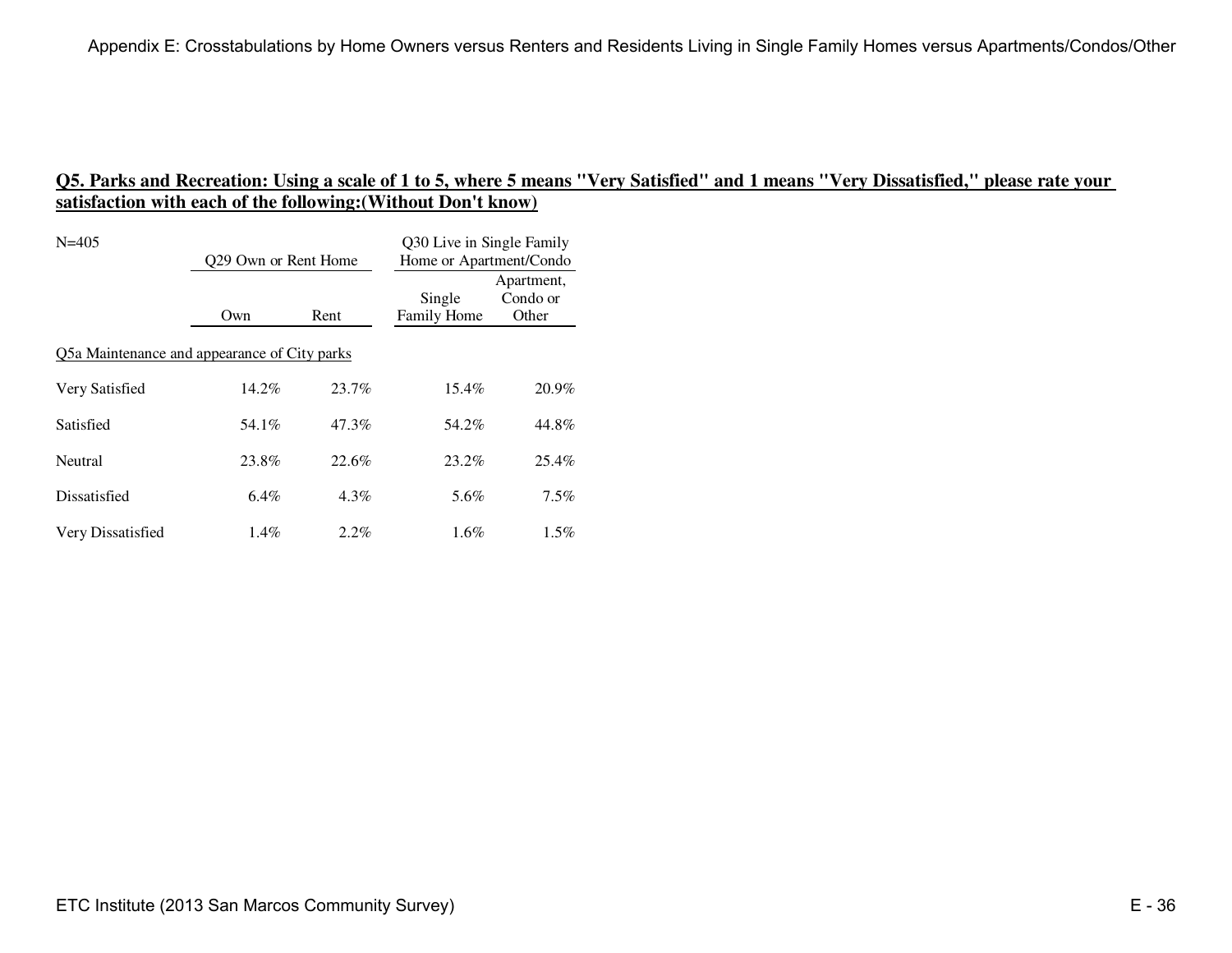| $N = 405$           | 029 Own or Rent Home |          | Q30 Live in Single Family<br>Home or Apartment/Condo |                                 |
|---------------------|----------------------|----------|------------------------------------------------------|---------------------------------|
|                     | Own                  | Rent     | Single<br>Family Home                                | Apartment,<br>Condo or<br>Other |
| Q5b Number of parks |                      |          |                                                      |                                 |
| Very Satisfied      | $15.1\%$             | $23.1\%$ | 15.3%                                                | 25.8%                           |
| Satisfied           | 44.0%                | 39.6%    | 43.8%                                                | 39.4%                           |
| Neutral             | 26.8%                | 22.0%    | 26.6%                                                | 21.2%                           |
| Dissatisfied        | 11.6%                | 13.2%    | 12.0%                                                | $10.6\%$                        |
| Very Dissatisfied   | 2.5%                 | $2.2\%$  | 2.3%                                                 | $3.0\%$                         |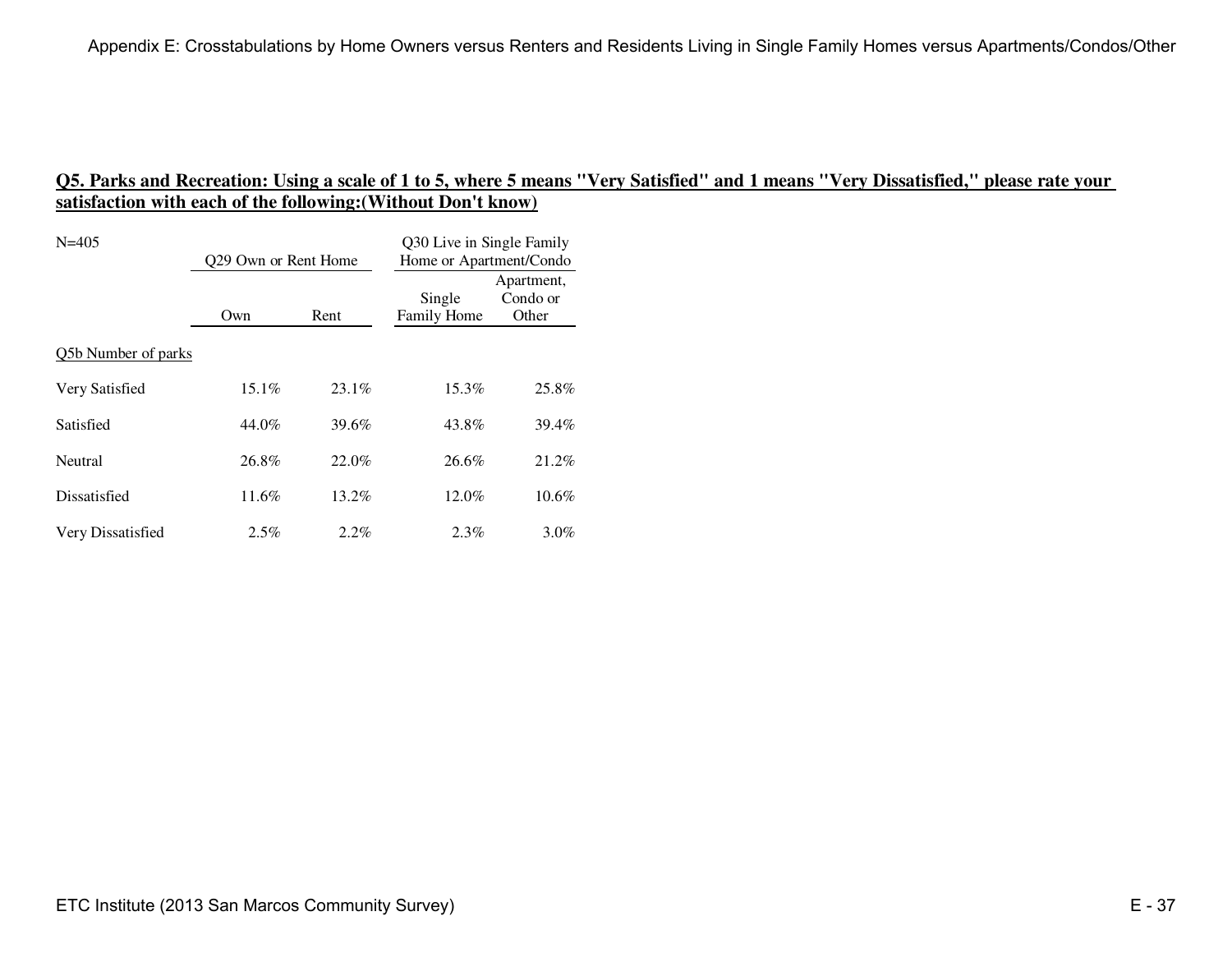| $N = 405$                             | Q29 Own or Rent Home |          | Q30 Live in Single Family<br>Home or Apartment/Condo |                                 |
|---------------------------------------|----------------------|----------|------------------------------------------------------|---------------------------------|
|                                       | Own                  | Rent     | Single<br>Family Home                                | Apartment,<br>Condo or<br>Other |
| Q5c Walking/biking trails in the City |                      |          |                                                      |                                 |
| Very Satisfied                        | $14.3\%$             | $24.1\%$ | 15.8%                                                | 19.4%                           |
| Satisfied                             | 45.4%                | 34.5%    | 43.6%                                                | 40.3%                           |
| Neutral                               | 23.6%                | 19.5%    | 21.8%                                                | 25.8%                           |
| Dissatisfied                          | $13.6\%$             | $20.7\%$ | 15.8%                                                | 12.9%                           |
| Very Dissatisfied                     | $3.2\%$              | $1.1\%$  | $3.0\%$                                              | $1.6\%$                         |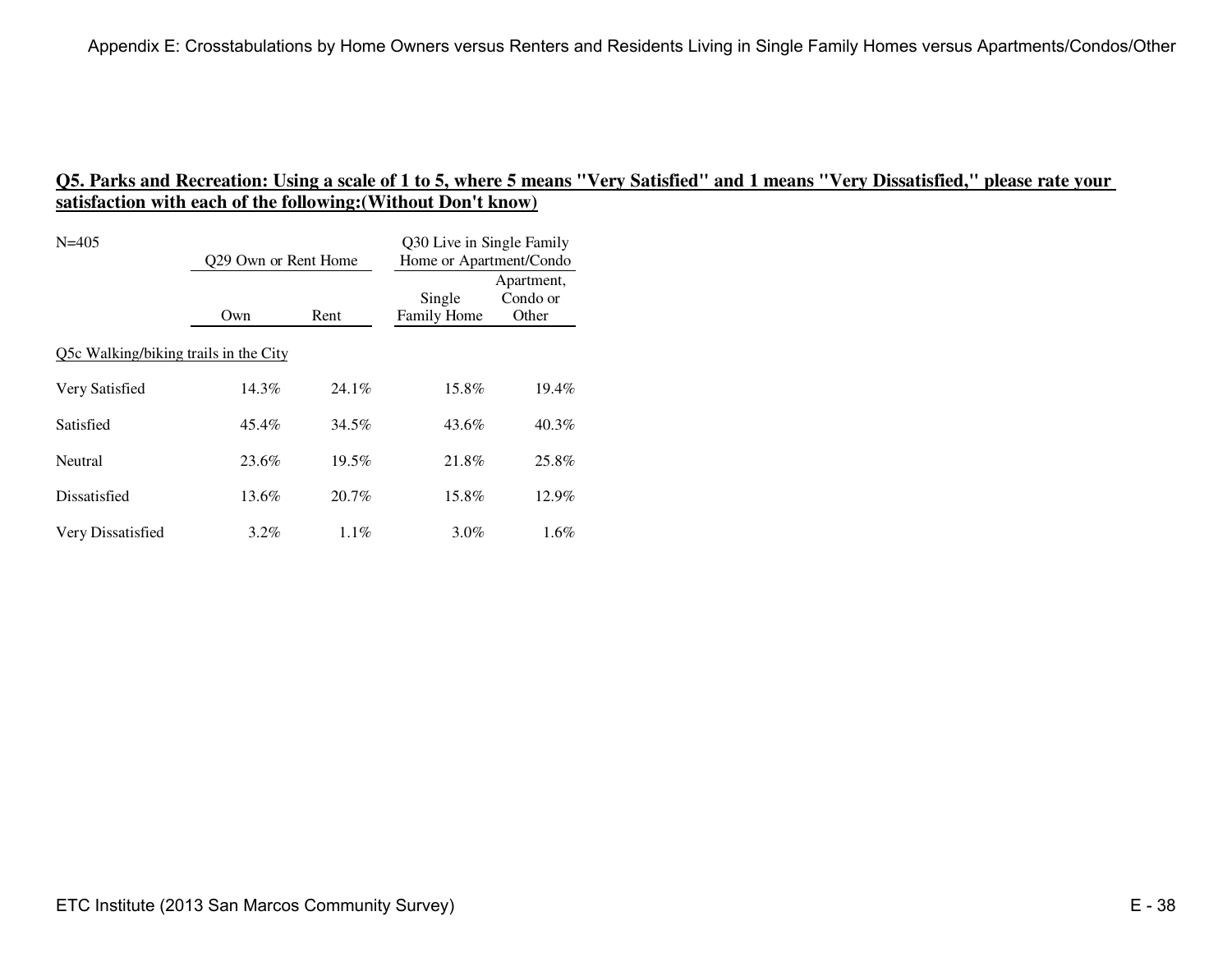| $N = 405$           | 029 Own or Rent Home |          | Q30 Live in Single Family<br>Home or Apartment/Condo |                                 |
|---------------------|----------------------|----------|------------------------------------------------------|---------------------------------|
|                     | Rent<br>Own          |          | Single<br>Family Home                                | Apartment,<br>Condo or<br>Other |
| Q5d Activity Center |                      |          |                                                      |                                 |
| Very Satisfied      | 34.0%                | 32.5%    | 35.6%                                                | 23.3%                           |
| Satisfied           | 47.9%                | 46.3%    | 46.8%                                                | 53.3%                           |
| Neutral             | $14.3\%$             | $17.5\%$ | $14.4\%$                                             | $16.7\%$                        |
| Dissatisfied        | $3.0\%$              | $2.5\%$  | 2.8%                                                 | $3.3\%$                         |
| Very Dissatisfied   | $0.8\%$              | $1.3\%$  | 0.4%                                                 | $3.3\%$                         |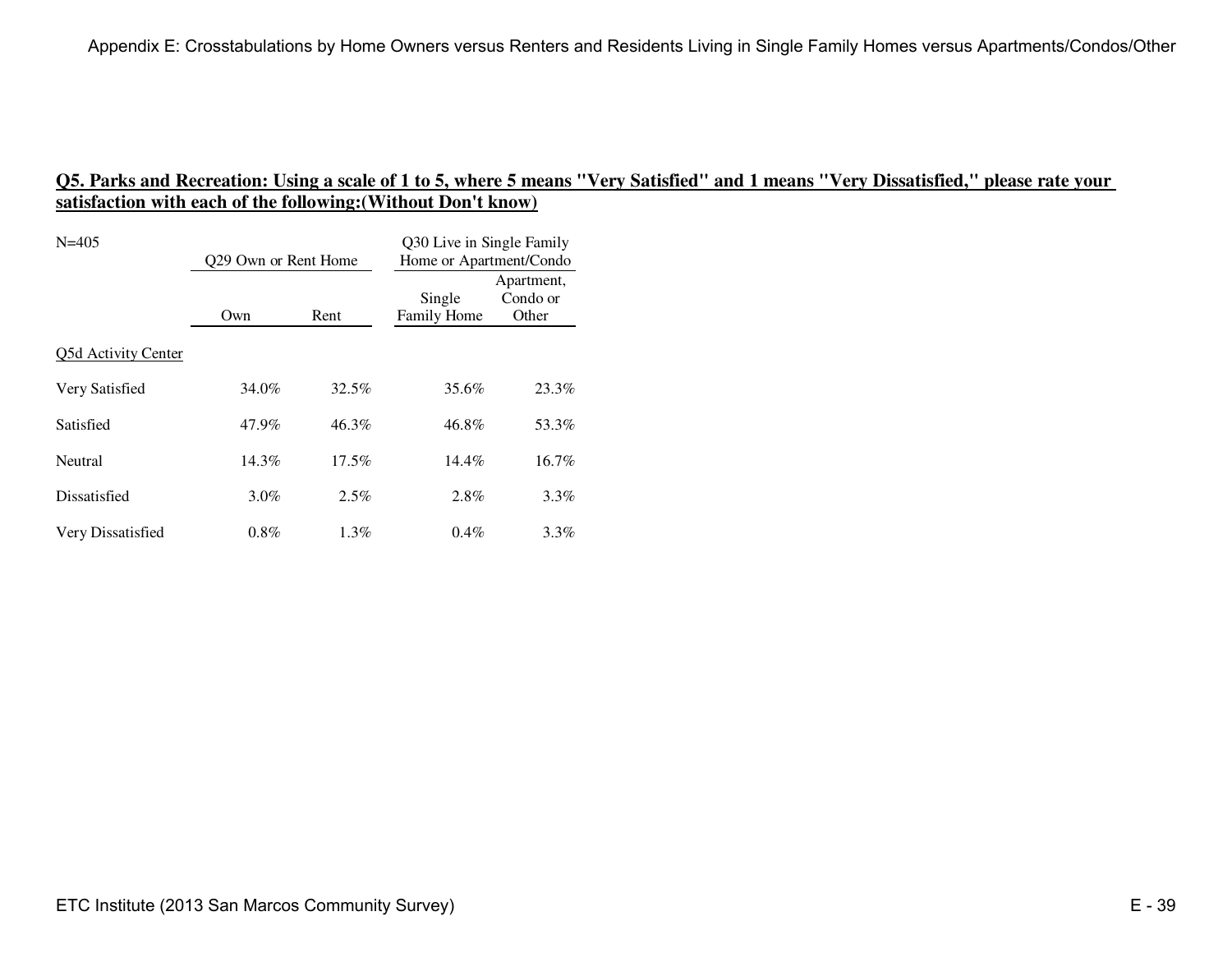| $N = 405$               | 029 Own or Rent Home |          | Q30 Live in Single Family<br>Home or Apartment/Condo |                                 |
|-------------------------|----------------------|----------|------------------------------------------------------|---------------------------------|
|                         | Own                  | Rent     | Single<br>Family Home                                | Apartment,<br>Condo or<br>Other |
| Q5e City swimming pools |                      |          |                                                      |                                 |
| Very Satisfied          | 13.2%                | $17.4\%$ | 13.6%                                                | 15.4%                           |
| Satisfied               | 41.3%                | $40.6\%$ | 42.0%                                                | 38.5%                           |
| Neutral                 | 33.1%                | $27.5\%$ | 31.1%                                                | 34.6%                           |
| Dissatisfied            | 7.4%                 | $10.1\%$ | 8.6%                                                 | 5.8%                            |
| Very Dissatisfied       | 5.0%                 | $4.3\%$  | 4.7%                                                 | 5.8%                            |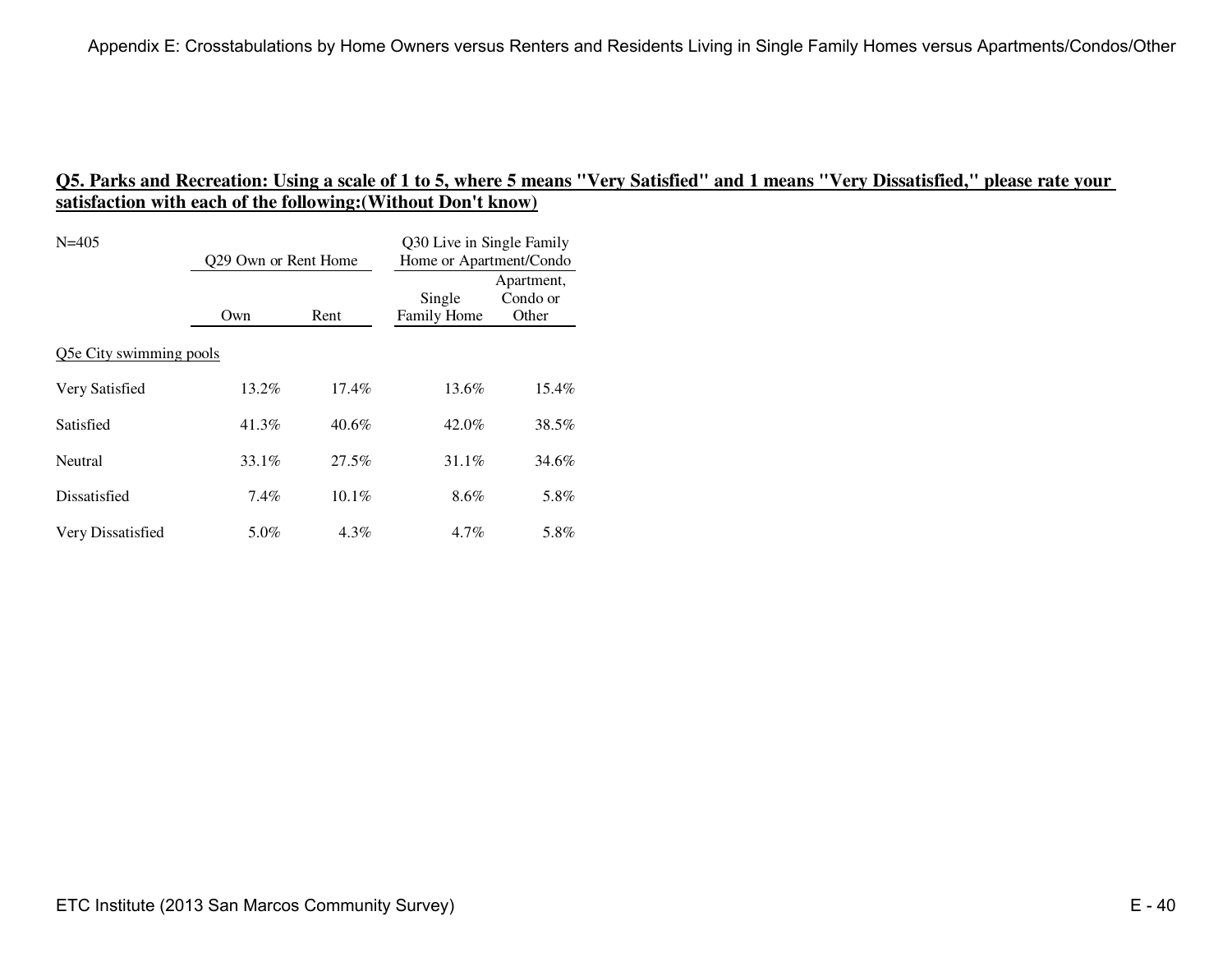| $N = 405$                     | 029 Own or Rent Home |          | Q30 Live in Single Family<br>Home or Apartment/Condo |                                 |
|-------------------------------|----------------------|----------|------------------------------------------------------|---------------------------------|
|                               | Rent<br>Own          |          | Single<br>Family Home                                | Apartment,<br>Condo or<br>Other |
| Q5f Youth recreation programs |                      |          |                                                      |                                 |
| Very Satisfied                | 12.5%                | $21.1\%$ | $13.7\%$                                             | 16.3%                           |
| Satisfied                     | 38.0%                | 33.3%    | 38.2%                                                | 34.9%                           |
| Neutral                       | $40.5\%$             | $35.1\%$ | $40.1\%$                                             | 32.6%                           |
| Dissatisfied                  | $7.5\%$              | $10.5\%$ | 7.1%                                                 | 14.0%                           |
| Very Dissatisfied             | $1.5\%$              | $0.0\%$  | $0.9\%$                                              | 2.3%                            |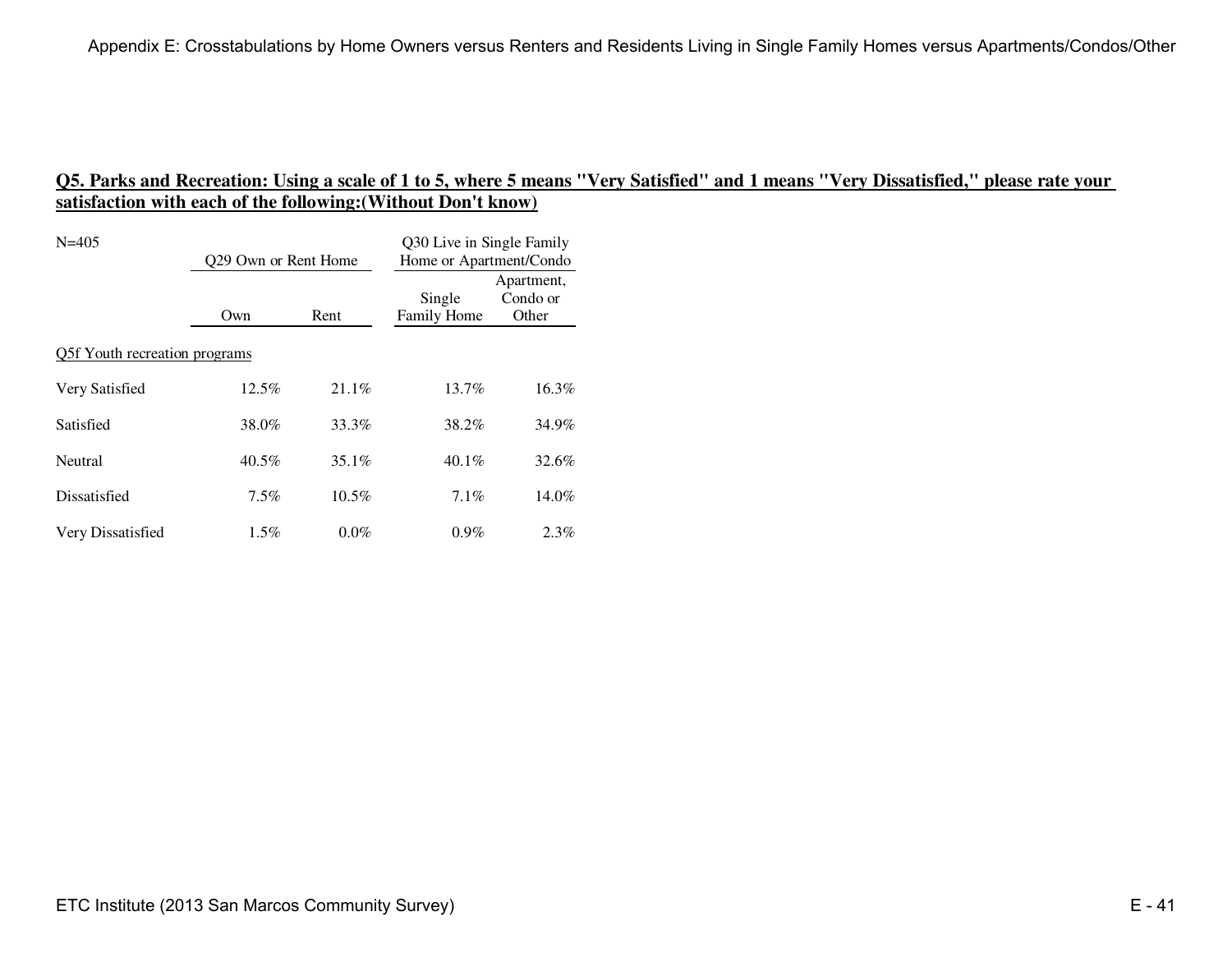| $N = 405$                     | Q29 Own or Rent Home |          | Q30 Live in Single Family<br>Home or Apartment/Condo |                                 |
|-------------------------------|----------------------|----------|------------------------------------------------------|---------------------------------|
|                               | Own                  | Rent     | Single<br>Family Home                                | Apartment,<br>Condo or<br>Other |
| Q5g Adult recreation programs |                      |          |                                                      |                                 |
| Very Satisfied                | $12.4\%$             | $19.0\%$ | $13.7\%$                                             | 13.0%                           |
| Satisfied                     | $40.0\%$             | 34.9%    | 40.2%                                                | 37.0%                           |
| Neutral                       | 38.2%                | 33.3%    | 36.1%                                                | 39.1%                           |
| Dissatisfied                  | $7.1\%$              | $11.1\%$ | 8.3%                                                 | $6.5\%$                         |
| Very Dissatisfied             | $2.2\%$              | $1.6\%$  | $1.7\%$                                              | $4.3\%$                         |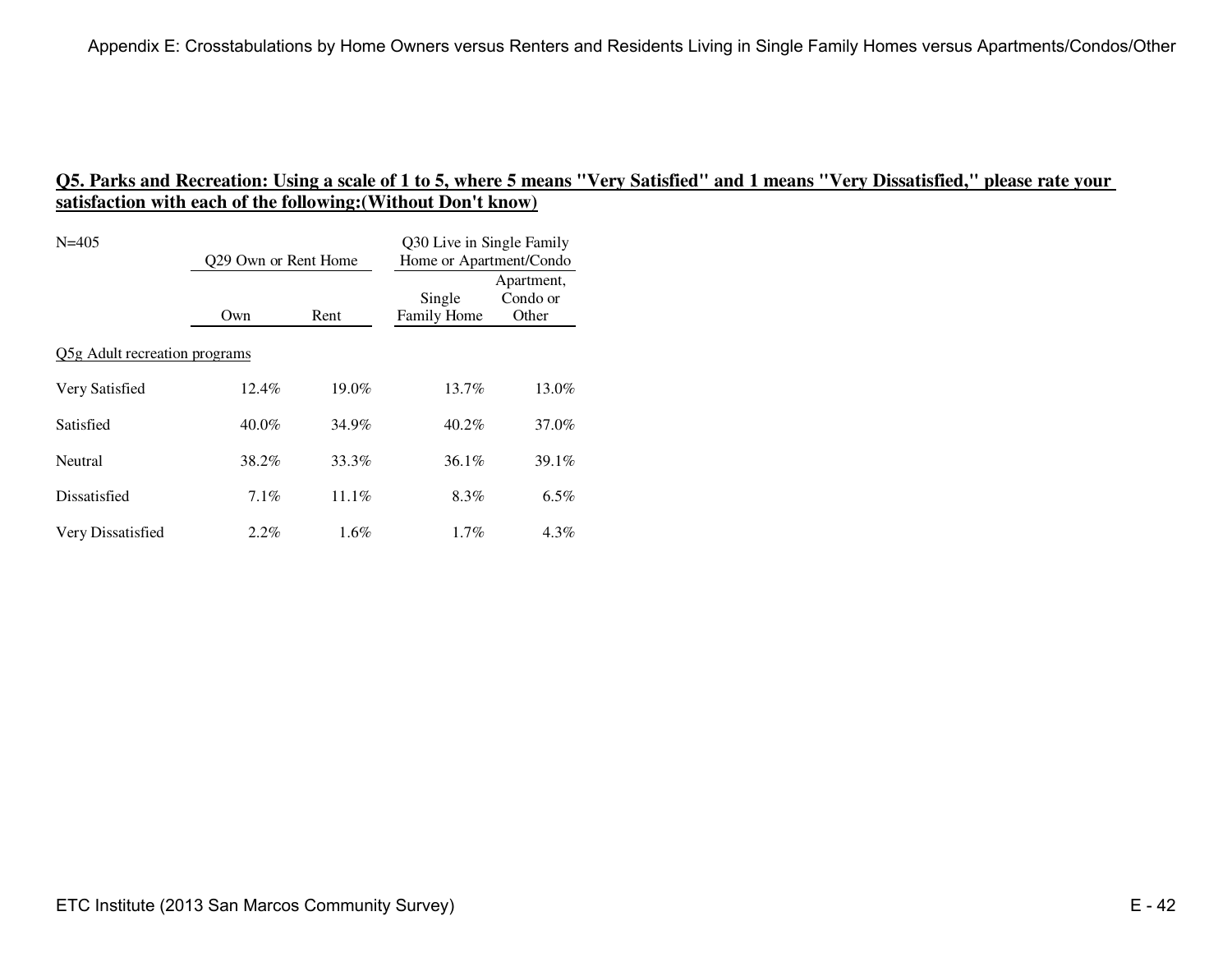| $N = 405$                     | 029 Own or Rent Home |         | Q30 Live in Single Family<br>Home or Apartment/Condo |                                 |
|-------------------------------|----------------------|---------|------------------------------------------------------|---------------------------------|
|                               | Rent<br>Own          |         | Single<br>Family Home                                | Apartment,<br>Condo or<br>Other |
| Q5h Outdoor athletic programs |                      |         |                                                      |                                 |
| Very Satisfied                | 13.2%                | 18.8%   | 14.2%                                                | 13.7%                           |
| Satisfied                     | 46.1%                | 49.3%   | 47.7%                                                | 47.1%                           |
| Neutral                       | 31.3%                | 23.2%   | 28.8%                                                | 29.4%                           |
| Dissatisfied                  | 7.0%                 | 7.2%    | 7.3%                                                 | 5.9%                            |
| Very Dissatisfied             | 2.5%                 | $1.4\%$ | $1.9\%$                                              | $3.9\%$                         |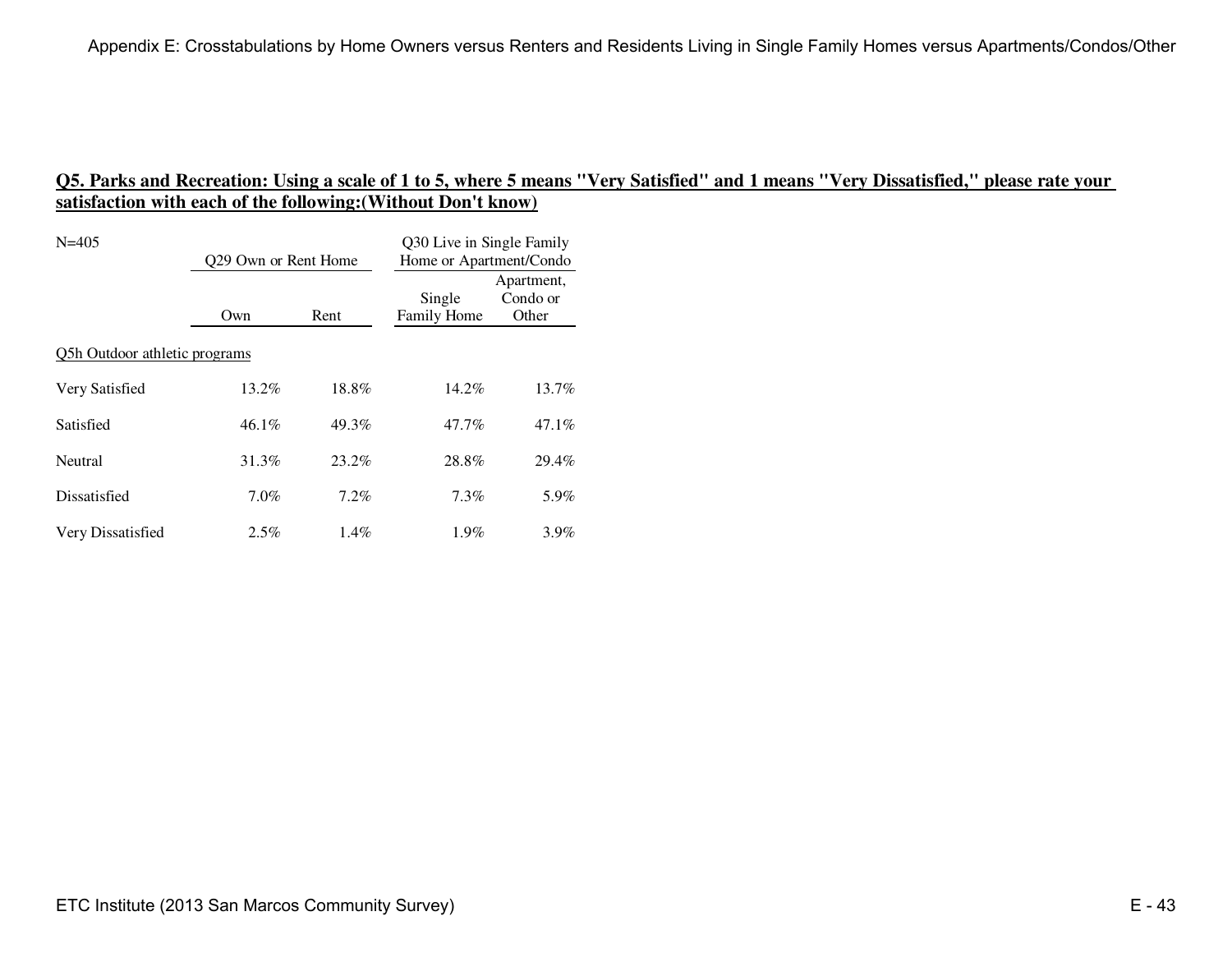| $N = 405$                           | Q29 Own or Rent Home |         | Q30 Live in Single Family<br>Home or Apartment/Condo |                                 |
|-------------------------------------|----------------------|---------|------------------------------------------------------|---------------------------------|
|                                     | Own                  | Rent    | Single<br>Family Home                                | Apartment,<br>Condo or<br>Other |
| Q5i Mowing/trimming of public areas |                      |         |                                                      |                                 |
| Very Satisfied                      | $12.7\%$             | 18.3%   | 13.6%                                                | $16.4\%$                        |
| Satisfied                           | 47.3%                | 52.7%   | 48.3%                                                | 50.7%                           |
| Neutral                             | $27.1\%$             | 22.6%   | 25.9%                                                | 25.4%                           |
| Dissatisfied                        | 8.2%                 | 5.4%    | 8.2%                                                 | $4.5\%$                         |
| Very Dissatisfied                   | $4.8\%$              | $1.1\%$ | $4.1\%$                                              | $3.0\%$                         |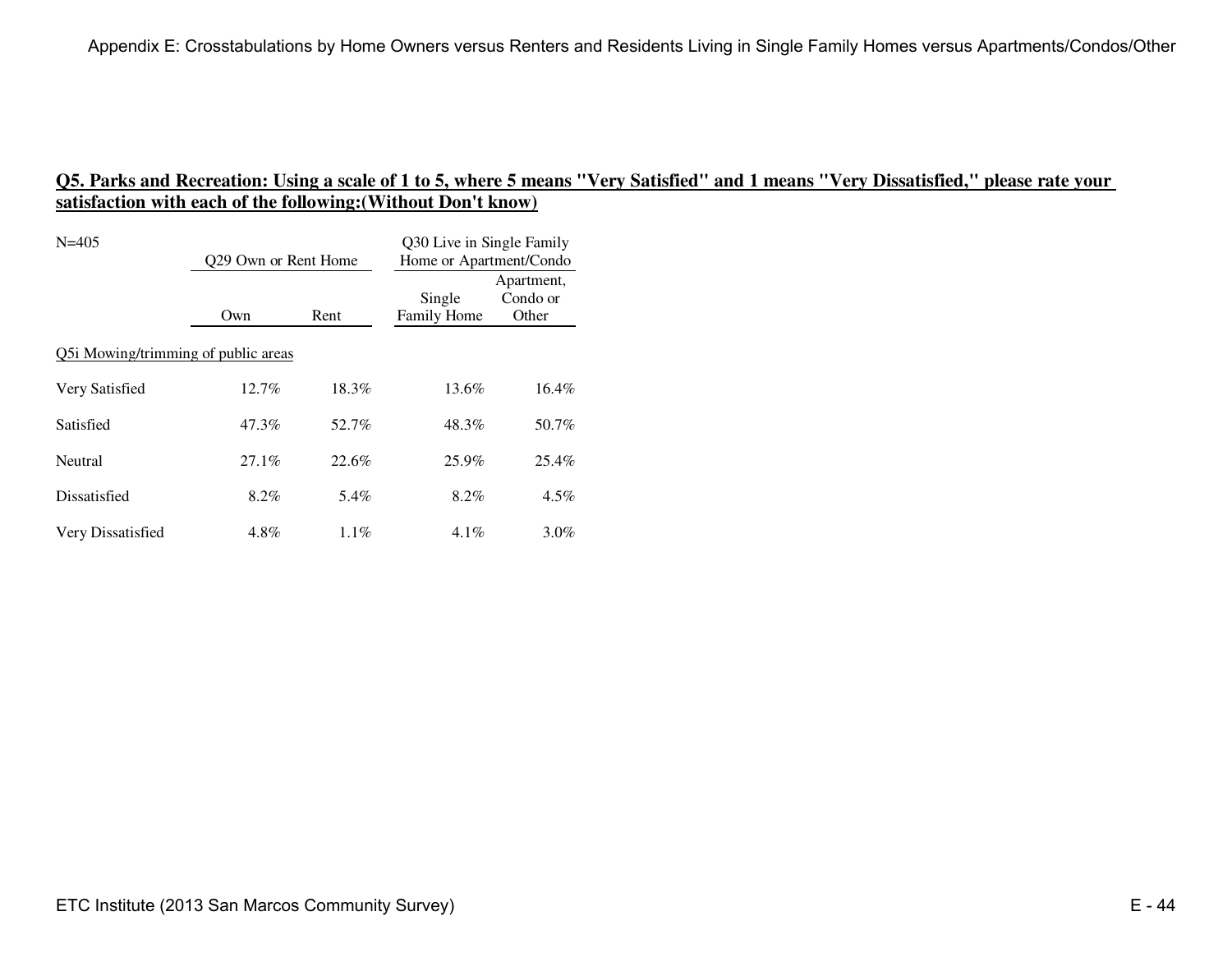# **Q6. Which THREE of the parks and recreation services listed above do you think are most important for the City to provide? (Sum of Top Three Choices)**

| $N = 405$<br>Q29 Own or Rent Home |       | Q30 Live in Single Family<br>Home or Apartment/Condo |                       |                                 |
|-----------------------------------|-------|------------------------------------------------------|-----------------------|---------------------------------|
|                                   | Own   | Rent                                                 | Single<br>Family Home | Apartment,<br>Condo or<br>Other |
| Q6 Sum of Top Choices             |       |                                                      |                       |                                 |
| Maintenance/appearance of parks   | 63.4% | 59.8%                                                | 64.2%                 | 56.3%                           |
| Number of parks                   | 27.1% | 29.9%                                                | 26.9%                 | 32.4%                           |
| Walking and biking trails         | 44.9% | 45.4%                                                | 48.0%                 | 31.0%                           |
| <b>Activity Center</b>            | 33.3% | 24.7%                                                | 32.1%                 | 28.2%                           |
| City swimming pools               | 15.8% | 13.4%                                                | 14.7%                 | 18.3%                           |
| Youth recreation programs         | 29.0% | 37.1%                                                | 30.3%                 | 36.6%                           |
| Adult recreation programs         | 12.2% | 12.4%                                                | 11.9%                 | 14.1%                           |
| Outdoor athletic facilities       | 13.9% | 12.4%                                                | 13.5%                 | 12.7%                           |
| Mowing/trimming of public areas   | 36.6% | 27.8%                                                | 36.1%                 | 28.2%                           |
| None Chosen                       | 23.8% | 37.1%                                                | 22.3%                 | 42.3%                           |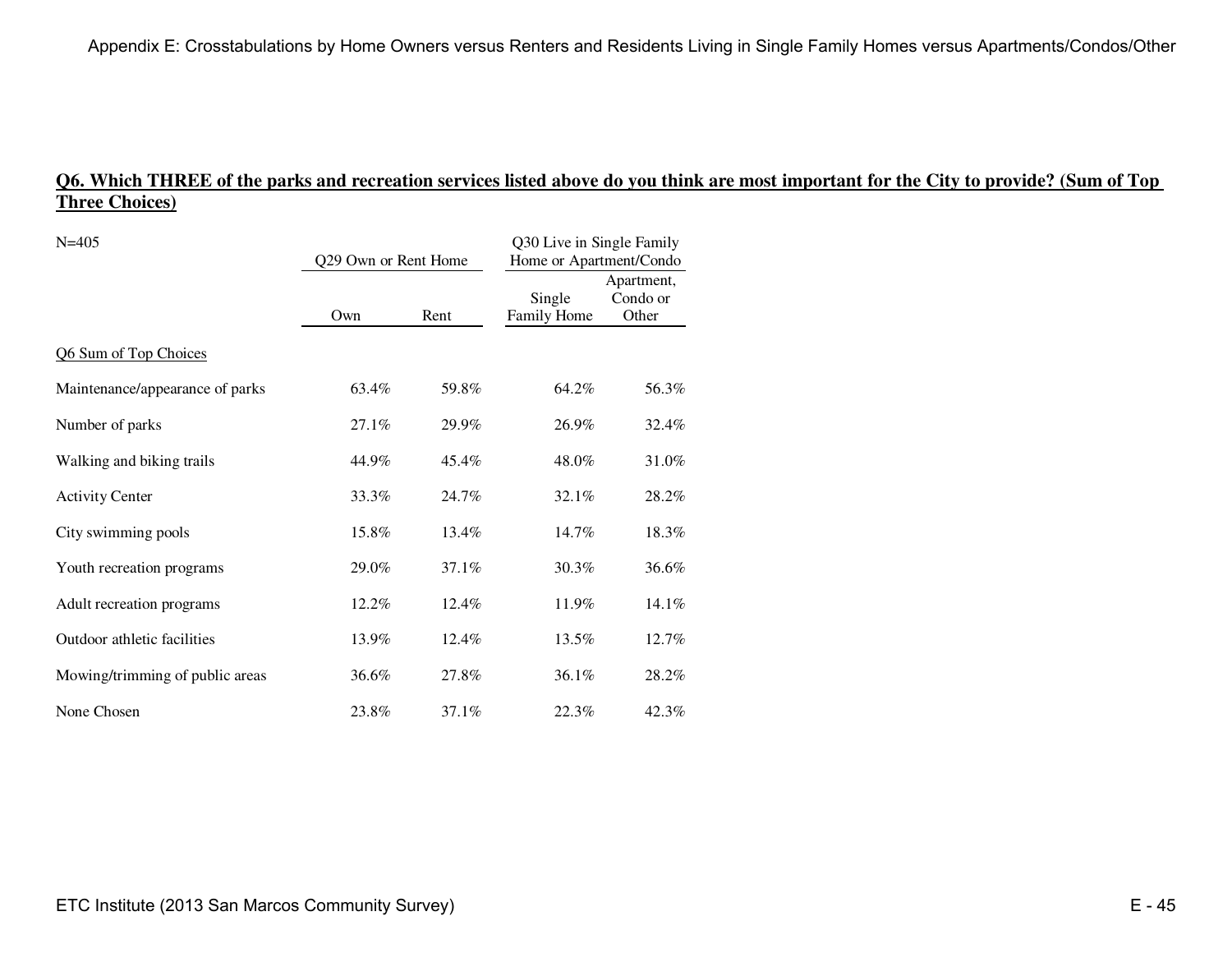| $N = 405$                          | 029 Own or Rent Home |          | Q30 Live in Single Family<br>Home or Apartment/Condo |                                 |
|------------------------------------|----------------------|----------|------------------------------------------------------|---------------------------------|
|                                    | Own                  | Rent     | Single<br>Family Home                                | Apartment,<br>Condo or<br>Other |
| Q7a Enforcement of cleanup of junk |                      |          |                                                      |                                 |
| Very Satisfied                     | 7.9%                 | $10.5\%$ | 8.4%                                                 | 10.8%                           |
| Satisfied                          | 27.2%                | 27.9%    | $27.1\%$                                             | 26.2%                           |
| Neutral                            | 27.2%                | $29.1\%$ | 29.8%                                                | 18.5%                           |
| Dissatisfied                       | $25.1\%$             | 23.3%    | 23.7%                                                | 29.2%                           |
| Very Dissatisfied                  | 12.5%                | $9.3\%$  | 11.0%                                                | $15.4\%$                        |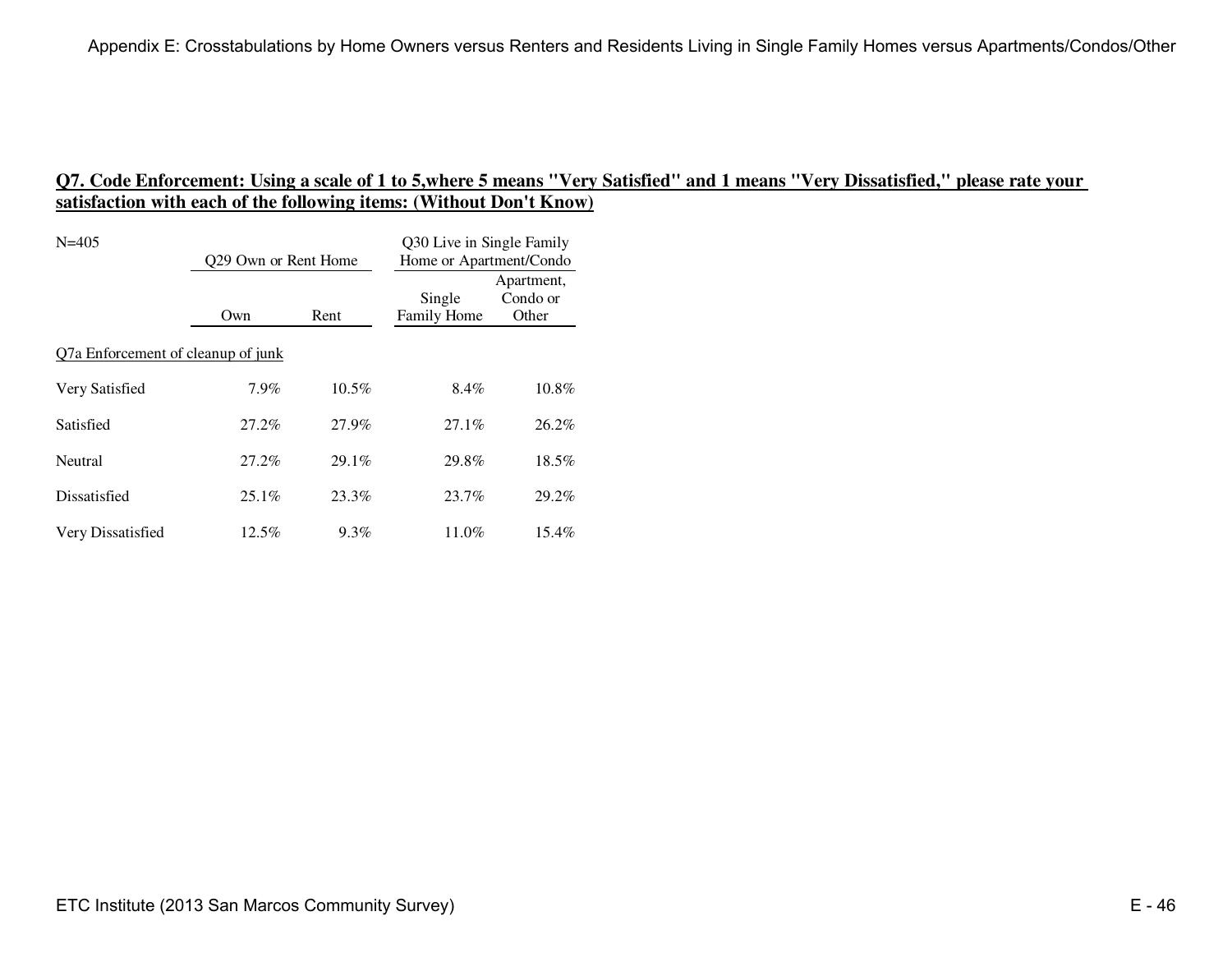| $N = 405$                               | 029 Own or Rent Home |          | Q30 Live in Single Family<br>Home or Apartment/Condo |                                 |
|-----------------------------------------|----------------------|----------|------------------------------------------------------|---------------------------------|
|                                         | Own                  | Rent     | Single<br>Family Home                                | Apartment,<br>Condo or<br>Other |
| Q7b Mowing weeds/grass private property |                      |          |                                                      |                                 |
| Very Satisfied                          | $6.5\%$              | $11.5\%$ | $7.1\%$                                              | $9.4\%$                         |
| Satisfied                               | 26.2%                | 26.4%    | 25.9%                                                | 28.1%                           |
| Neutral                                 | $30.2\%$             | 33.3%    | 32.0%                                                | 26.6%                           |
| Dissatisfied                            | 28.0%                | 23.0%    | 27.3%                                                | 25.0%                           |
| Very Dissatisfied                       | $9.1\%$              | 5.7%     | 7.7%                                                 | $10.9\%$                        |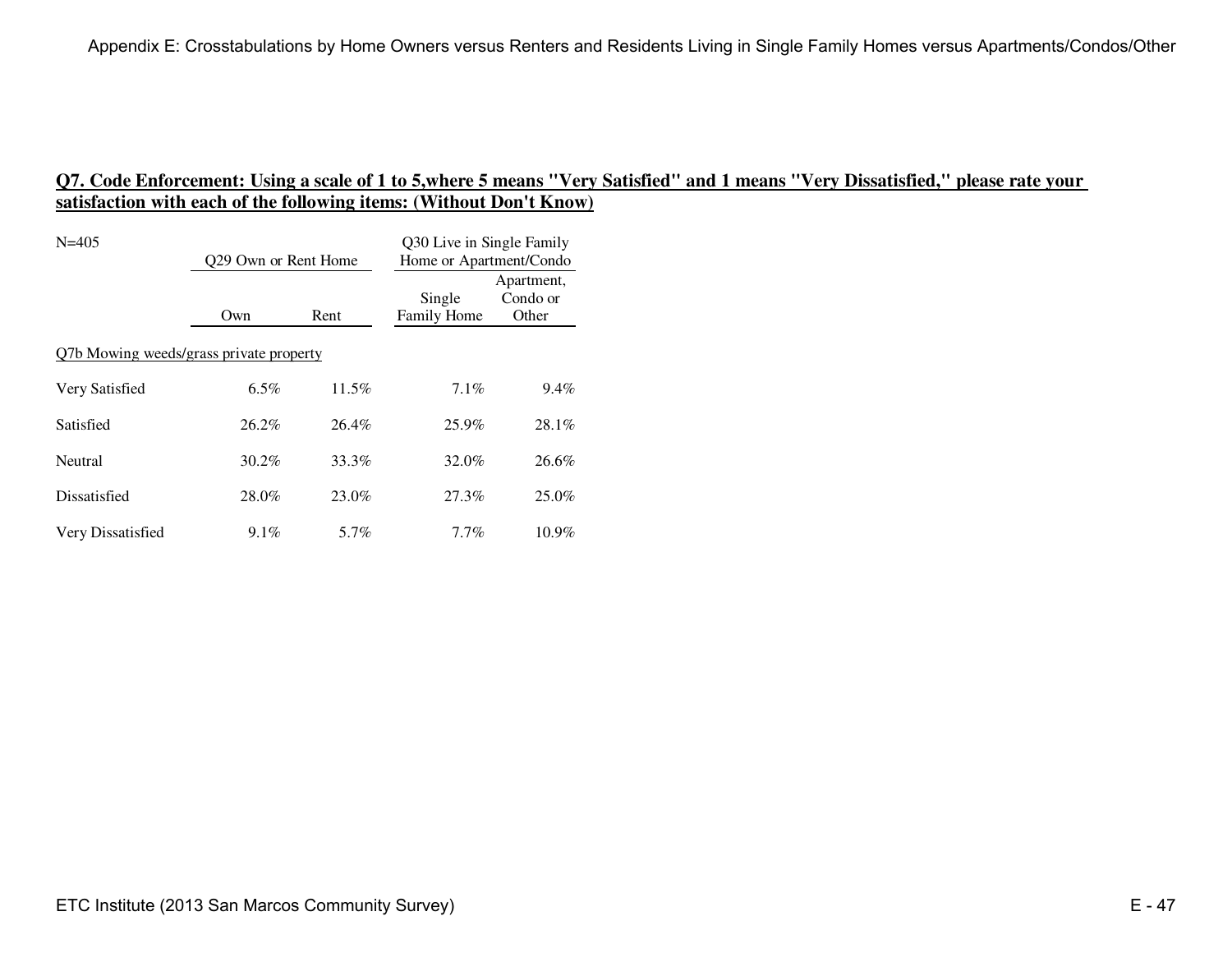| $N = 405$                           | 029 Own or Rent Home |          | Q30 Live in Single Family<br>Home or Apartment/Condo |                                 |  |
|-------------------------------------|----------------------|----------|------------------------------------------------------|---------------------------------|--|
|                                     | Own                  | Rent     | Single<br>Family Home                                | Apartment,<br>Condo or<br>Other |  |
| Q7c Enforcement of sign regulations |                      |          |                                                      |                                 |  |
| Very Satisfied                      | 8.4%                 | $10.1\%$ | $7.1\%$                                              | 15.0%                           |  |
| Satisfied                           | 32.8%                | 31.6%    | 33.6%                                                | 26.7%                           |  |
| Neutral                             | 41.2%                | 32.9%    | $42.1\%$                                             | $30.0\%$                        |  |
| Dissatisfied                        | 11.5%                | $19.0\%$ | 11.8%                                                | 18.3%                           |  |
| Very Dissatisfied                   | 6.1%                 | 6.3%     | 5.4%                                                 | $10.0\%$                        |  |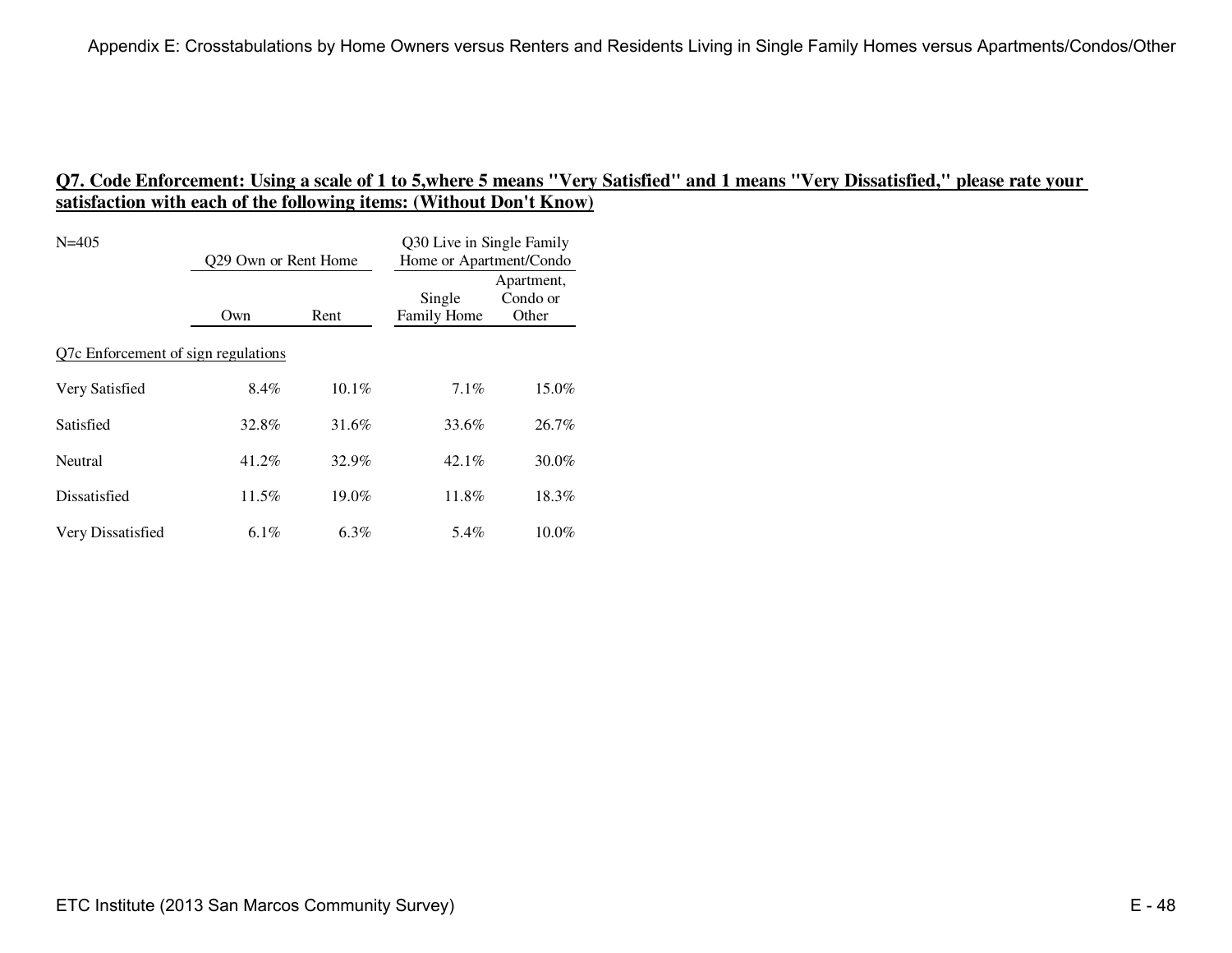| $N = 405$                   | 029 Own or Rent Home |          | Q30 Live in Single Family<br>Home or Apartment/Condo |                                 |  |
|-----------------------------|----------------------|----------|------------------------------------------------------|---------------------------------|--|
|                             | Own                  | Rent     | Single<br>Family Home                                | Apartment,<br>Condo or<br>Other |  |
| Q7d Enforcement of graffiti |                      |          |                                                      |                                 |  |
| Very Satisfied              | $7.7\%$              | 17.1%    | 8.2%                                                 | 16.7%                           |  |
| Satisfied                   | 29.9%                | 24.4%    | 29.5%                                                | 23.3%                           |  |
| Neutral                     | 38.7%                | $30.5\%$ | 38.8%                                                | 30.0%                           |  |
| Dissatisfied                | 16.9%                | $20.7\%$ | $17.1\%$                                             | 21.7%                           |  |
| Very Dissatisfied           | $6.9\%$              | $7.3\%$  | $6.4\%$                                              | 8.3%                            |  |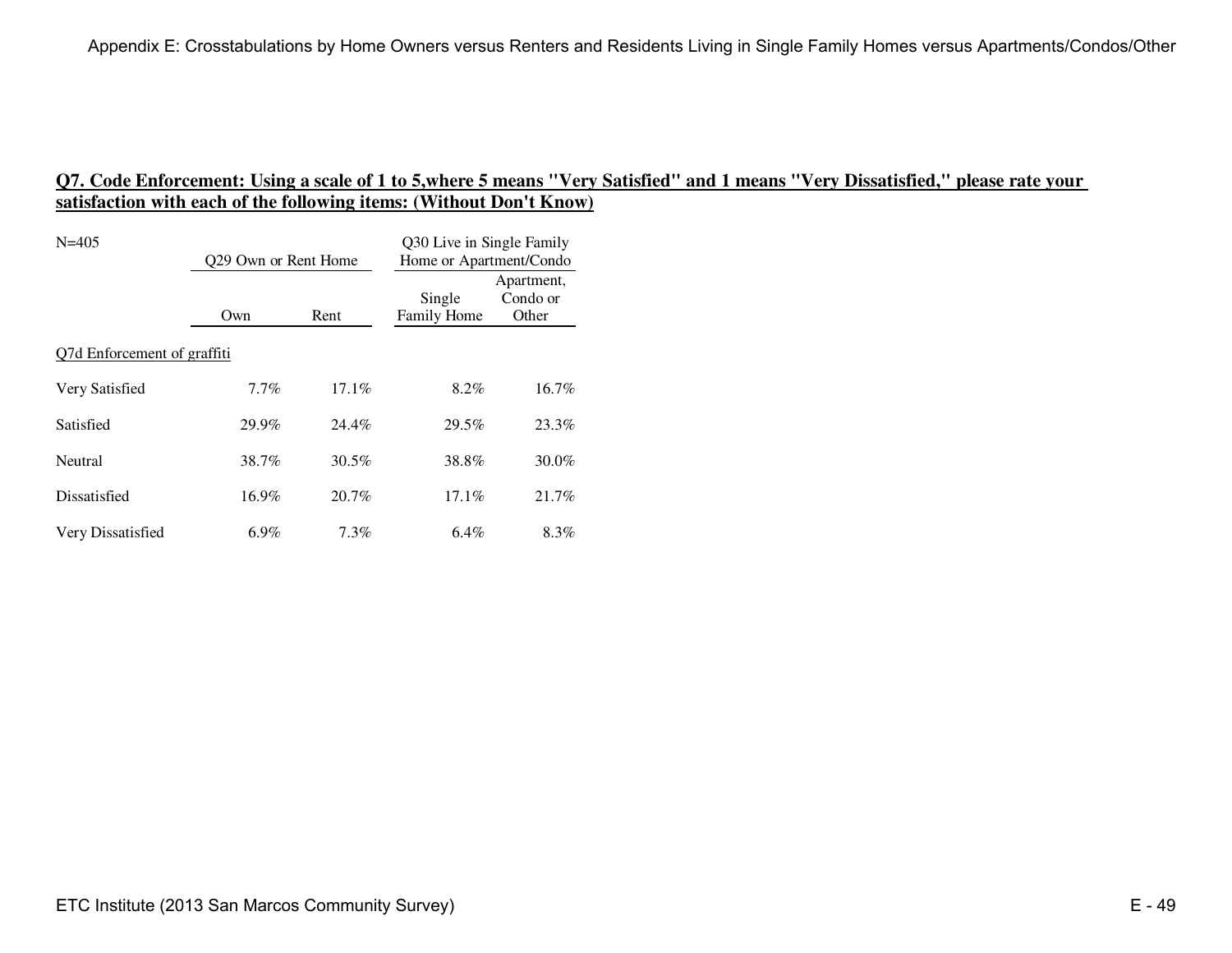# **Q8. Which TWO of the code enforcement services listed above do you think are most important for the City to provide? (Sum of Top Two Choices)**

| $N = 405$                                   | Q29 Own or Rent Home |          | Q30 Live in Single Family<br>Home or Apartment/Condo |                                 |
|---------------------------------------------|----------------------|----------|------------------------------------------------------|---------------------------------|
|                                             | Own                  | Rent     | Single<br>Family Home                                | Apartment,<br>Condo or<br>Other |
| Q8 Sum of Top Two Choices                   |                      |          |                                                      |                                 |
| Clean-up of junk/debris private<br>property | 72.9%                | 60.8%    | 70.0%                                                | 71.8%                           |
| Mowing of weeds/grass private<br>property   | 38.6%                | 38.1%    | 39.1%                                                | 38.0%                           |
| Enforcement of sign regulations             | 23.4%                | 26.8%    | 22.3%                                                | 32.4%                           |
| Enforcement of graffiti                     | 37.0%                | 34.0%    | 37.9%                                                | 28.2%                           |
| None Chosen                                 | 12.5%                | $17.5\%$ | 13.8%                                                | 12.7%                           |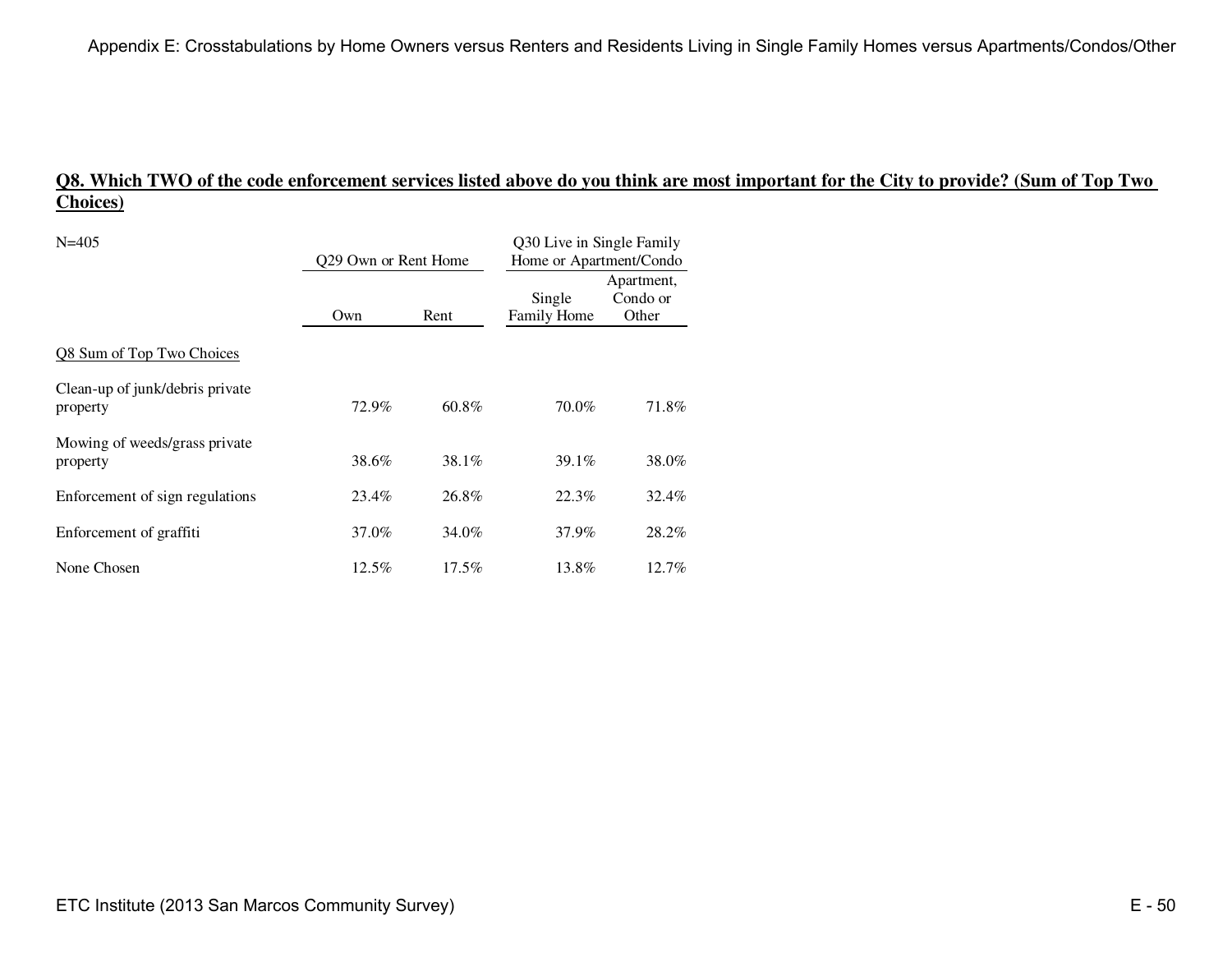| $N = 405$                                  | Q29 Own or Rent Home |          | Q30 Live in Single Family<br>Home or Apartment/Condo |                                 |
|--------------------------------------------|----------------------|----------|------------------------------------------------------|---------------------------------|
|                                            | Own                  | Rent     | Single<br>Family Home                                | Apartment,<br>Condo or<br>Other |
| Q9a Maintenance of city street (Non TxDot) |                      |          |                                                      |                                 |
| Very Satisfied                             | $4.8\%$              | $3.2\%$  | $4.1\%$                                              | 5.9%                            |
| Satisfied                                  | 34.8%                | $40.0\%$ | 35.7%                                                | 38.2%                           |
| Neutral                                    | 24.6%                | 22.1%    | $25.1\%$                                             | $19.1\%$                        |
| Dissatisfied                               | 23.9%                | 22.1%    | 24.5%                                                | $17.6\%$                        |
| Very Dissatisfied                          | 11.9%                | $12.6\%$ | $10.7\%$                                             | 19.1%                           |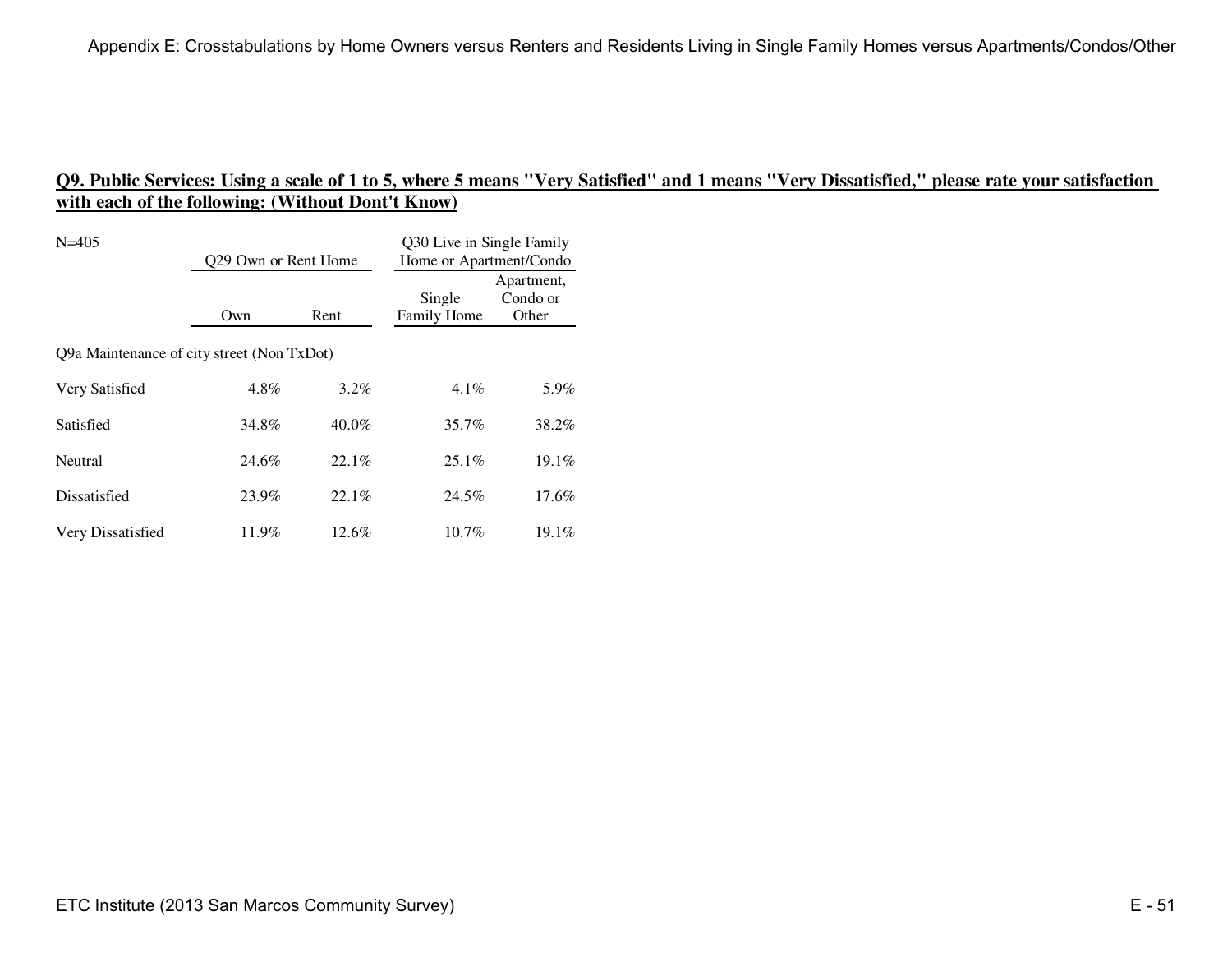| $N = 405$                              | Q29 Own or Rent Home |          | Q30 Live in Single Family<br>Home or Apartment/Condo |                                 |  |
|----------------------------------------|----------------------|----------|------------------------------------------------------|---------------------------------|--|
|                                        | Own                  | Rent     | Single<br>Family Home                                | Apartment,<br>Condo or<br>Other |  |
| Q9b Maintenance street in neighborhood |                      |          |                                                      |                                 |  |
| Very Satisfied                         | $10.7\%$             | $10.5\%$ | $10.5\%$                                             | 11.8%                           |  |
| Satisfied                              | 40.3%                | 36.8%    | 40.7%                                                | 32.4%                           |  |
| Neutral                                | 20.8%                | $20.0\%$ | $19.4\%$                                             | $25.0\%$                        |  |
| Dissatisfied                           | 19.5%                | $20.0\%$ | 20.1%                                                | 19.1%                           |  |
| Very Dissatisfied                      | $8.7\%$              | $12.6\%$ | $9.3\%$                                              | 11.8%                           |  |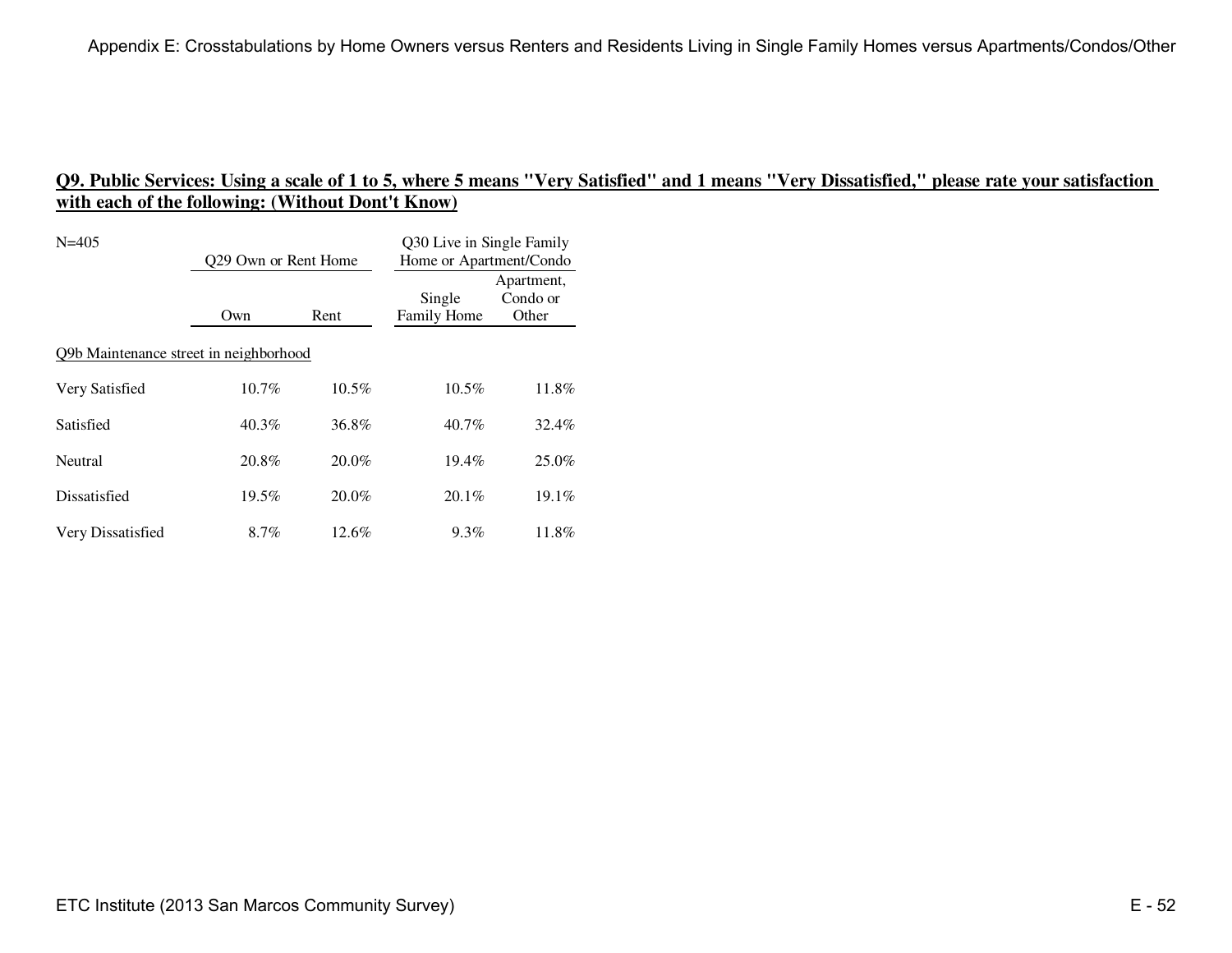| $N = 405$                             | 029 Own or Rent Home |          | Q30 Live in Single Family<br>Home or Apartment/Condo |                                 |  |
|---------------------------------------|----------------------|----------|------------------------------------------------------|---------------------------------|--|
|                                       | Own                  | Rent     | Single<br>Family Home                                | Apartment,<br>Condo or<br>Other |  |
| Q9c Timing of traffic signals in City |                      |          |                                                      |                                 |  |
| Very Satisfied                        | 5.4%                 | $4.2\%$  | $4.6\%$                                              | $7.5\%$                         |  |
| Satisfied                             | $30.0\%$             | 32.6%    | 29.6%                                                | 35.8%                           |  |
| Neutral                               | 23.6%                | $20.0\%$ | $23.1\%$                                             | $19.4\%$                        |  |
| Dissatisfied                          | 26.3%                | $23.2\%$ | 26.5%                                                | 22.4%                           |  |
| Very Dissatisfied                     | 14.8%                | 20.0%    | $16.0\%$                                             | 14.9%                           |  |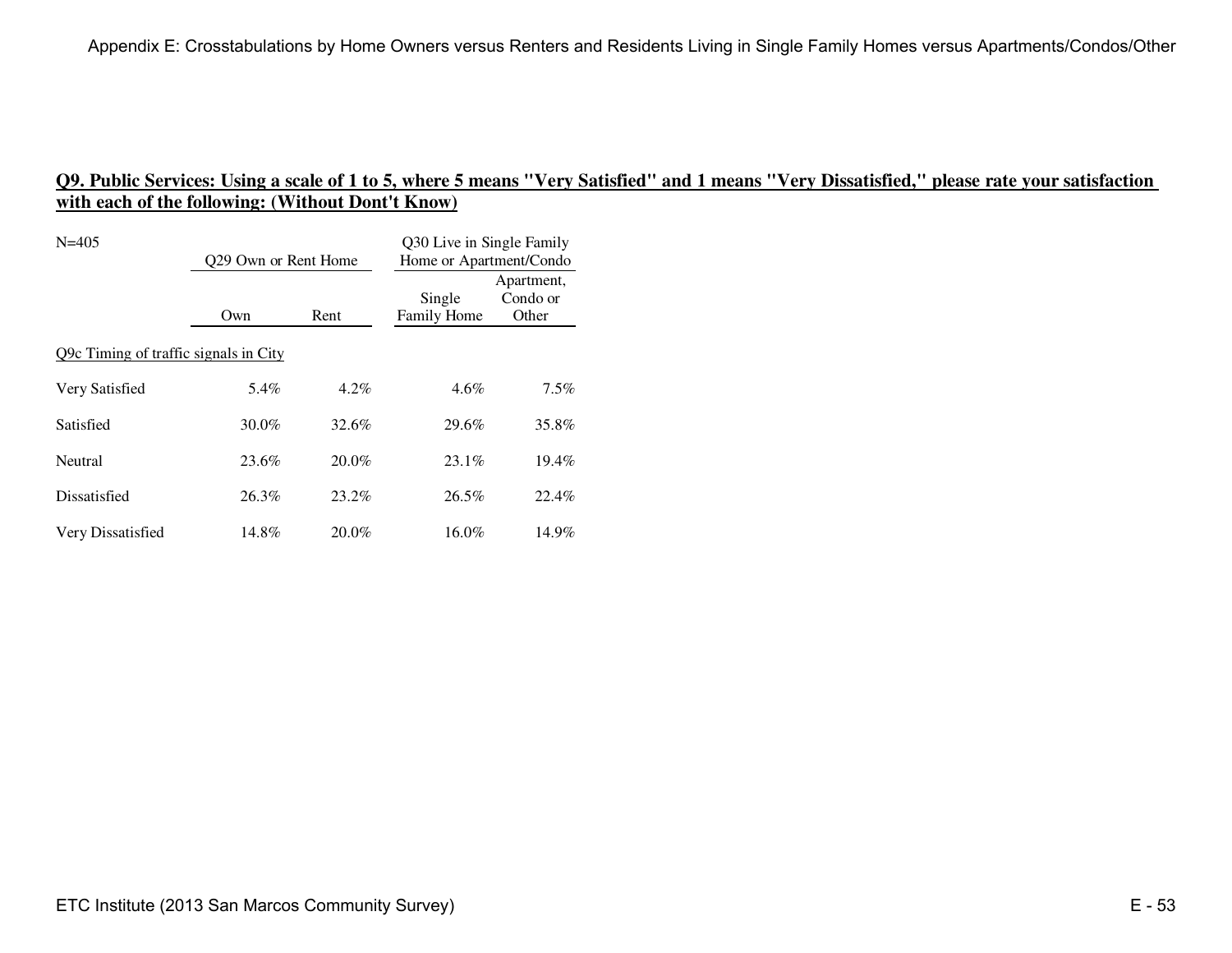| $N = 405$                              | Q29 Own or Rent Home |          | Q30 Live in Single Family<br>Home or Apartment/Condo |                                 |  |
|----------------------------------------|----------------------|----------|------------------------------------------------------|---------------------------------|--|
|                                        | Own                  | Rent     | Single<br>Family Home                                | Apartment,<br>Condo or<br>Other |  |
| Q9d Mowing/trimming along City streets |                      |          |                                                      |                                 |  |
| Very Satisfied                         | $10.1\%$             | 12.9%    | $9.4\%$                                              | 16.2%                           |  |
| Satisfied                              | 41.6%                | 54.8%    | 44.7%                                                | 47.1%                           |  |
| Neutral                                | 32.4%                | $19.4\%$ | 31.6%                                                | $17.6\%$                        |  |
| Dissatisfied                           | $10.5\%$             | $9.7\%$  | 9.7%                                                 | $13.2\%$                        |  |
| Very Dissatisfied                      | 5.4%                 | $3.2\%$  | $4.7\%$                                              | 5.9%                            |  |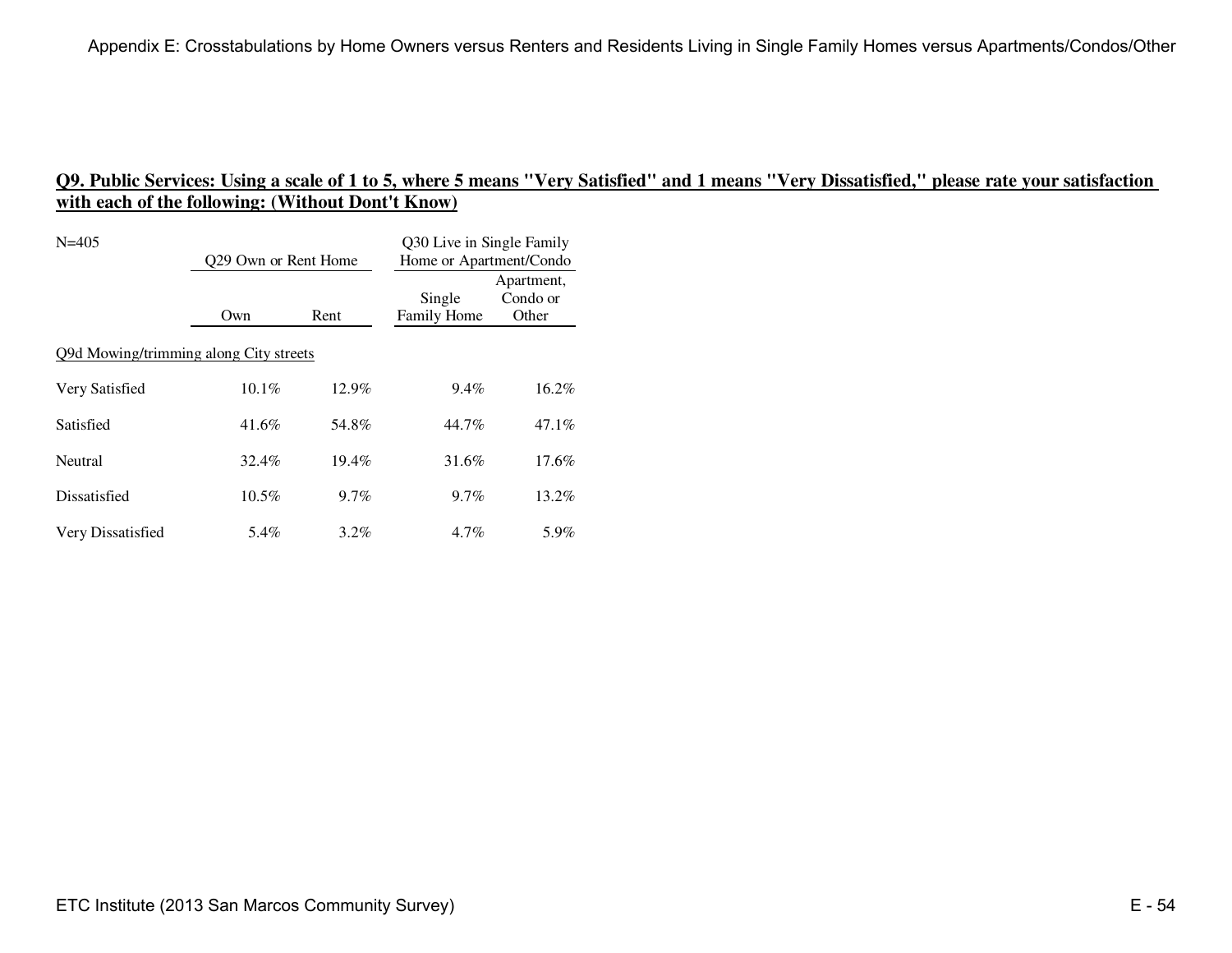| $N = 405$                               | Q29 Own or Rent Home |          | Q30 Live in Single Family<br>Home or Apartment/Condo |                                 |  |
|-----------------------------------------|----------------------|----------|------------------------------------------------------|---------------------------------|--|
|                                         | Own                  | Rent     | Single<br>Family Home                                | Apartment,<br>Condo or<br>Other |  |
| Q9e Cleanliness of streets/public areas |                      |          |                                                      |                                 |  |
| Very Satisfied                          | 8.0%                 | 11.7%    | 8.3%                                                 | 11.8%                           |  |
| Satisfied                               | 46.5%                | 47.9%    | 47.2%                                                | 44.1%                           |  |
| Neutral                                 | $27.1\%$             | $25.5\%$ | 26.9%                                                | 27.9%                           |  |
| Dissatisfied                            | $15.1\%$             | $9.6\%$  | 13.9%                                                | 11.8%                           |  |
| Very Dissatisfied                       | $3.3\%$              | 5.3%     | $3.7\%$                                              | $4.4\%$                         |  |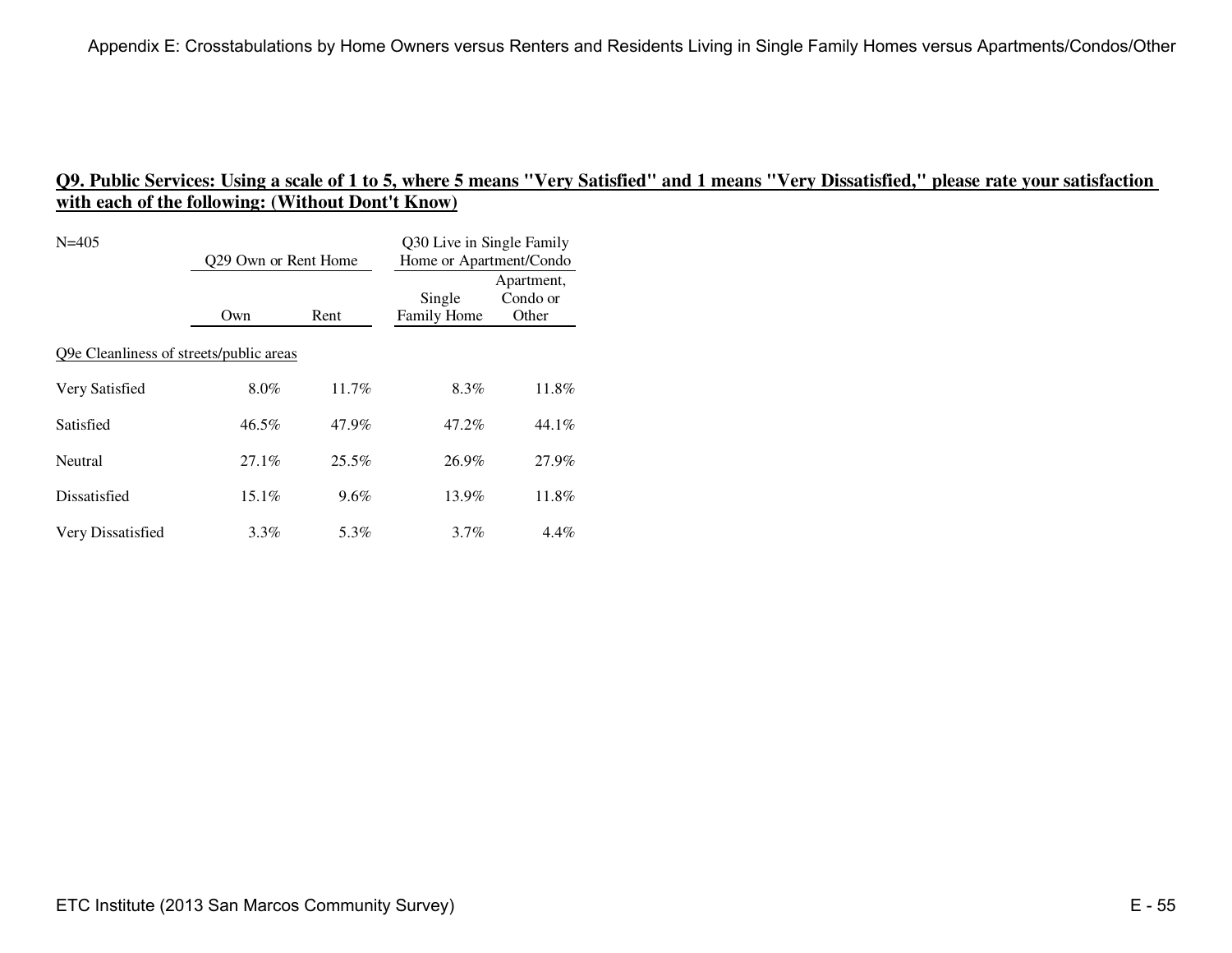| $N = 405$                               | Q29 Own or Rent Home |          | Q30 Live in Single Family<br>Home or Apartment/Condo |                                 |  |
|-----------------------------------------|----------------------|----------|------------------------------------------------------|---------------------------------|--|
|                                         | Own                  | Rent     | Single<br>Family Home                                | Apartment,<br>Condo or<br>Other |  |
| Q9f Cleanliness of creeks/open channels |                      |          |                                                      |                                 |  |
| Very Satisfied                          | $6.0\%$              | $6.8\%$  | 5.2%                                                 | $9.4\%$                         |  |
| Satisfied                               | 37.2%                | 33.0%    | 37.8%                                                | 31.3%                           |  |
| Neutral                                 | 31.9%                | 33.0%    | 32.2%                                                | 31.3%                           |  |
| Dissatisfied                            | 18.6%                | $20.5\%$ | 18.9%                                                | 20.3%                           |  |
| Very Dissatisfied                       | $6.3\%$              | $6.8\%$  | 5.9%                                                 | $7.8\%$                         |  |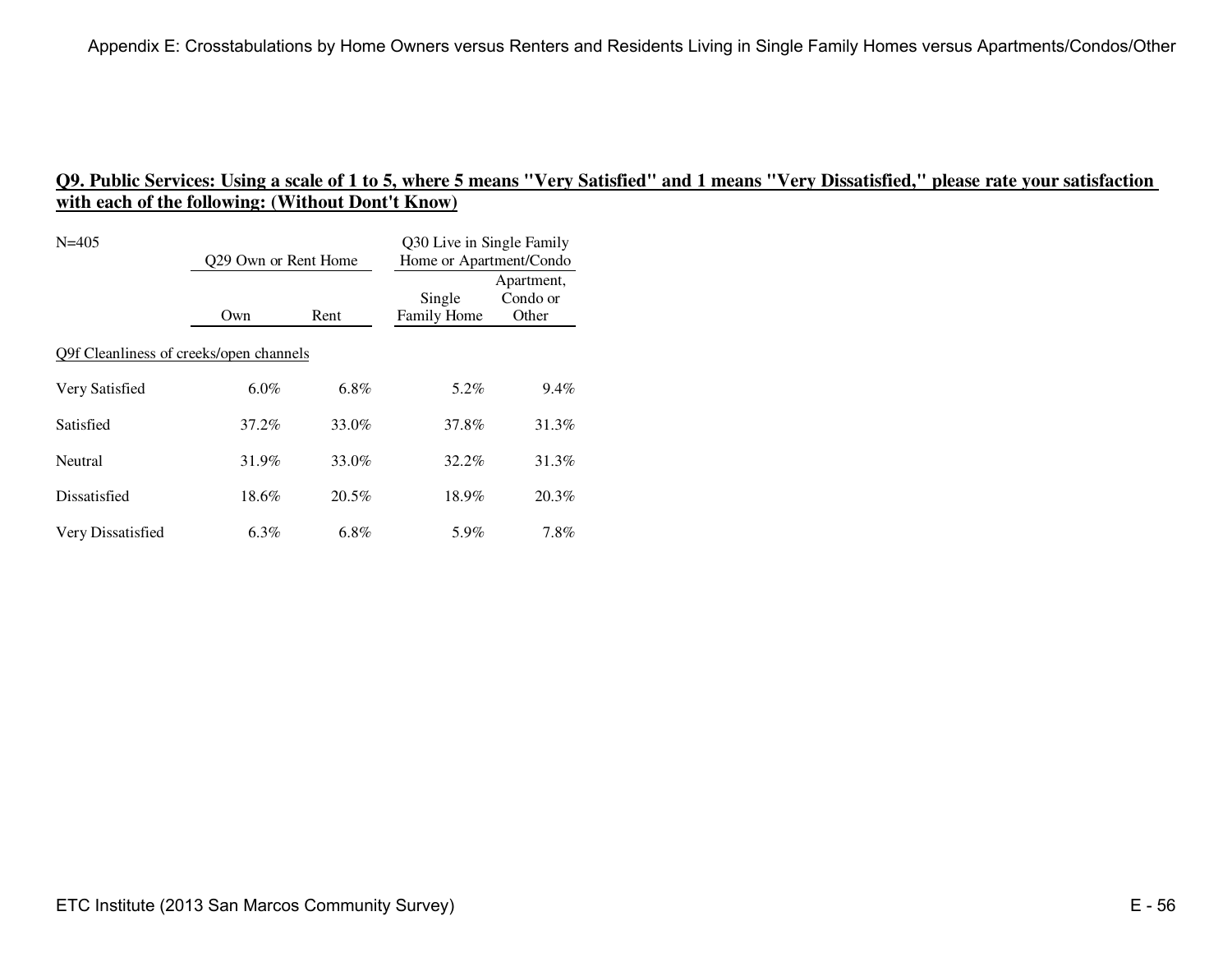| $N = 405$                              | 029 Own or Rent Home |       | Q30 Live in Single Family<br>Home or Apartment/Condo |                                 |
|----------------------------------------|----------------------|-------|------------------------------------------------------|---------------------------------|
|                                        | Own                  | Rent  | Single<br>Family Home                                | Apartment,<br>Condo or<br>Other |
| Q9g Condition of sidewalks in the City |                      |       |                                                      |                                 |
| Very Satisfied                         | $2.7\%$              | 7.6%  | $3.4\%$                                              | $4.5\%$                         |
| Satisfied                              | 29.0%                | 30.4% | 29.0%                                                | 32.8%                           |
| Neutral                                | 30.3%                | 29.3% | 30.8%                                                | 26.9%                           |
| Dissatisfied                           | 25.6%                | 23.9% | 24.3%                                                | 29.9%                           |
| Very Dissatisfied                      | 12.5%                | 8.7%  | $12.5\%$                                             | $6.0\%$                         |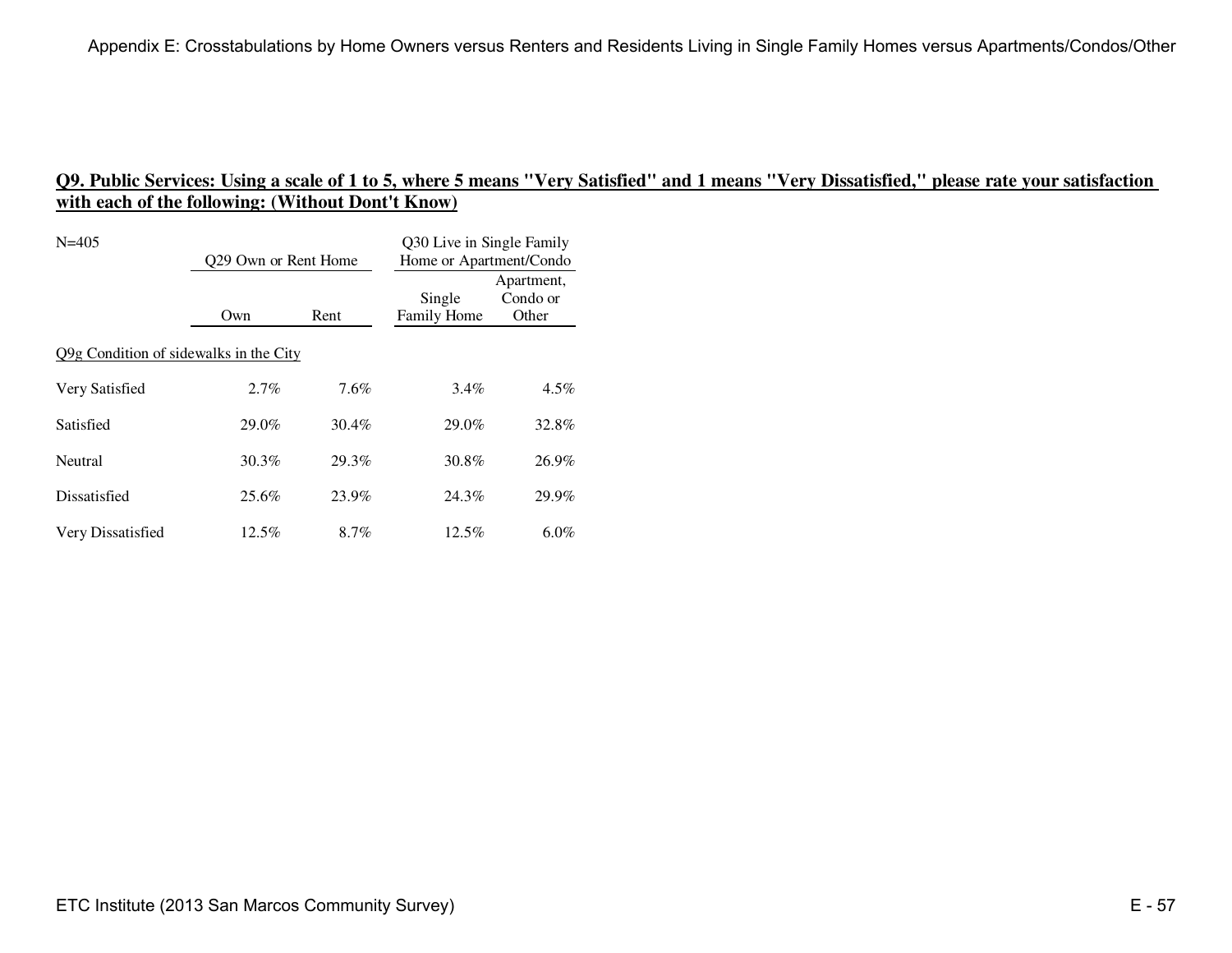| $N = 405$                      | 029 Own or Rent Home |          | Q30 Live in Single Family<br>Home or Apartment/Condo |                                 |
|--------------------------------|----------------------|----------|------------------------------------------------------|---------------------------------|
|                                | Own                  | Rent     | Single<br>Family Home                                | Apartment,<br>Condo or<br>Other |
| Q9h Availability of bike lanes |                      |          |                                                      |                                 |
| Very Satisfied                 | $7.3\%$              | 8.2%     | $7.4\%$                                              | $6.3\%$                         |
| Satisfied                      | $25.2\%$             | $27.1\%$ | 23.8%                                                | 34.9%                           |
| Neutral                        | $35.1\%$             | 27.1%    | $35.5\%$                                             | 23.8%                           |
| Dissatisfied                   | 19.5%                | 21.2%    | 20.2%                                                | $17.5\%$                        |
| Very Dissatisfied              | 13.0%                | 16.5%    | $13.1\%$                                             | $17.5\%$                        |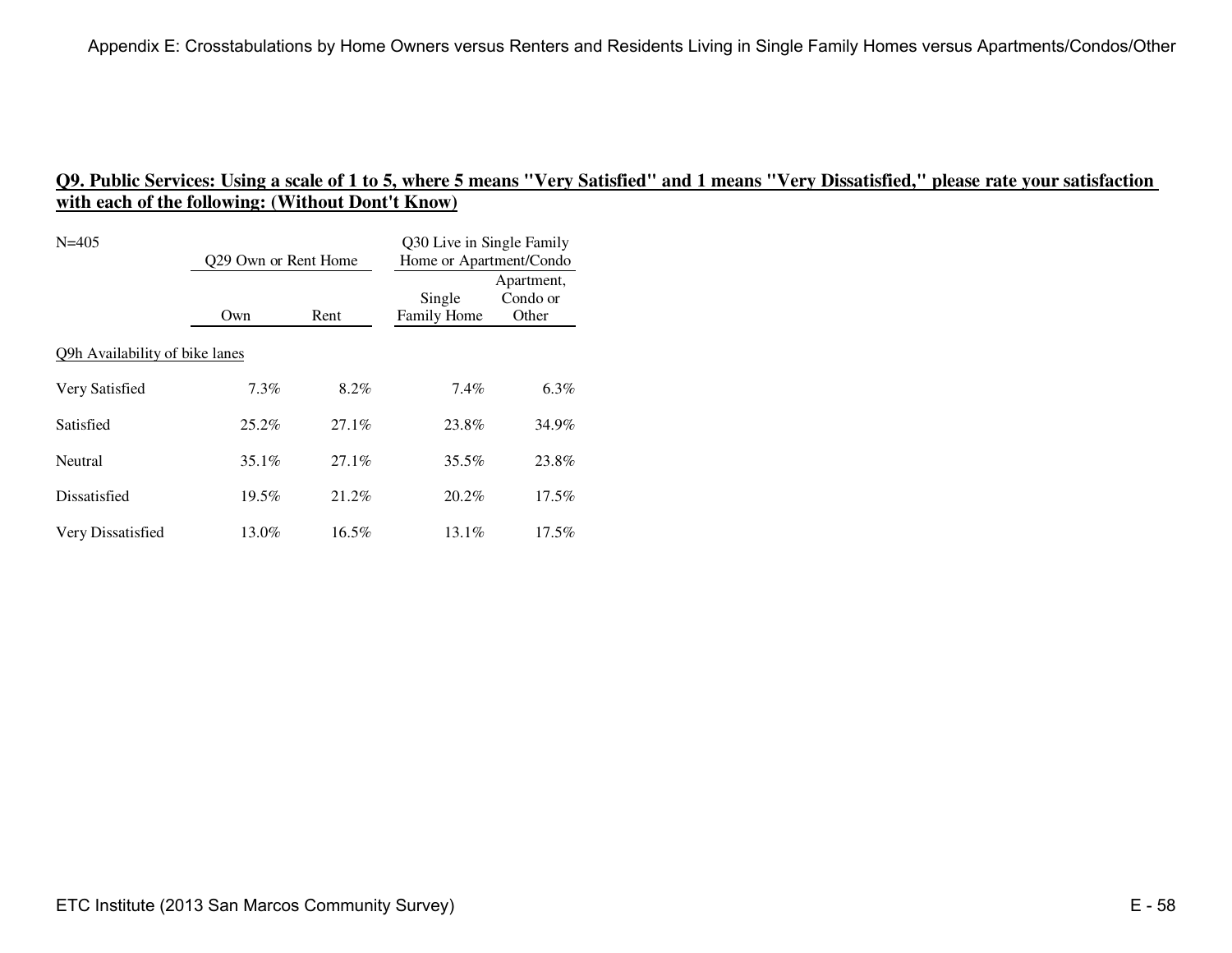| $N = 405$                               | 029 Own or Rent Home |          | Q30 Live in Single Family<br>Home or Apartment/Condo |                                 |  |
|-----------------------------------------|----------------------|----------|------------------------------------------------------|---------------------------------|--|
|                                         | Own                  | Rent     | Single<br>Family Home                                | Apartment,<br>Condo or<br>Other |  |
| Q9i Level of usefulness city e-services |                      |          |                                                      |                                 |  |
| Very Satisfied                          | $14.6\%$             | $16.2\%$ | 13.4%                                                | 21.2%                           |  |
| Satisfied                               | $35.2\%$             | 50.0%    | 39.4%                                                | 34.6%                           |  |
| Neutral                                 | 42.5%                | 27.9%    | 39.8%                                                | 38.5%                           |  |
| Dissatisfied                            | $4.7\%$              | 2.9%     | $4.5\%$                                              | 1.9%                            |  |
| Very Dissatisfied                       | $3.0\%$              | $2.9\%$  | 2.8%                                                 | $3.8\%$                         |  |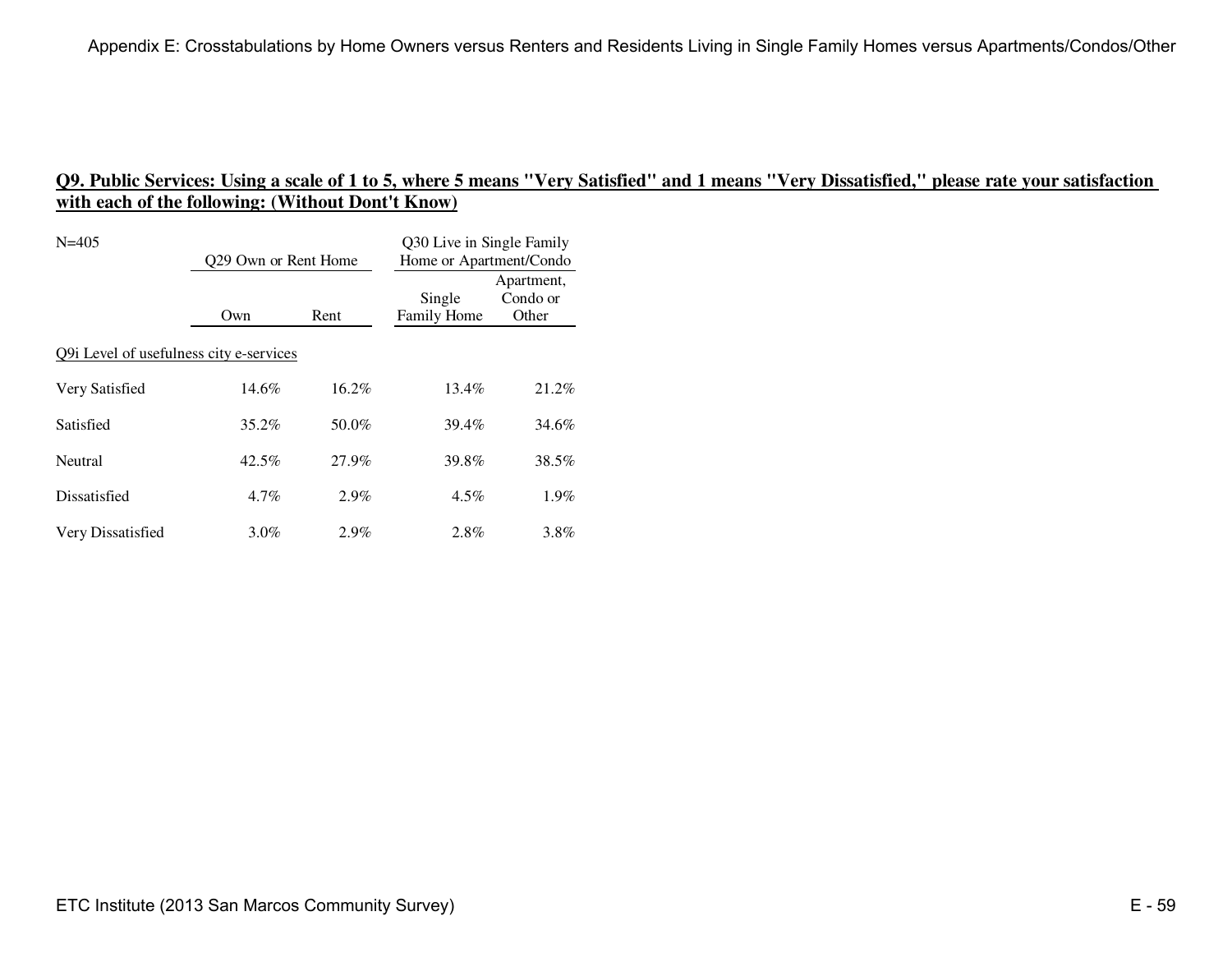| $N = 405$                                   | 029 Own or Rent Home |          | Q30 Live in Single Family<br>Home or Apartment/Condo |                                 |  |
|---------------------------------------------|----------------------|----------|------------------------------------------------------|---------------------------------|--|
|                                             | Own                  | Rent     | Single<br>Family Home                                | Apartment,<br>Condo or<br>Other |  |
| Q9 <i>i</i> Reliability of Electric service |                      |          |                                                      |                                 |  |
| Very Satisfied                              | 28.1%                | 25.5%    | 25.6%                                                | 36.8%                           |  |
| Satisfied                                   | 48.4%                | 51.1%    | 50.8%                                                | 41.2%                           |  |
| Neutral                                     | $18.1\%$             | $17.0\%$ | $17.4\%$                                             | 20.6%                           |  |
| Dissatisfied                                | $4.3\%$              | 5.3%     | 5.2%                                                 | $0.0\%$                         |  |
| Very Dissatisfied                           | 1.1%                 | $1.1\%$  | $1.0\%$                                              | $1.5\%$                         |  |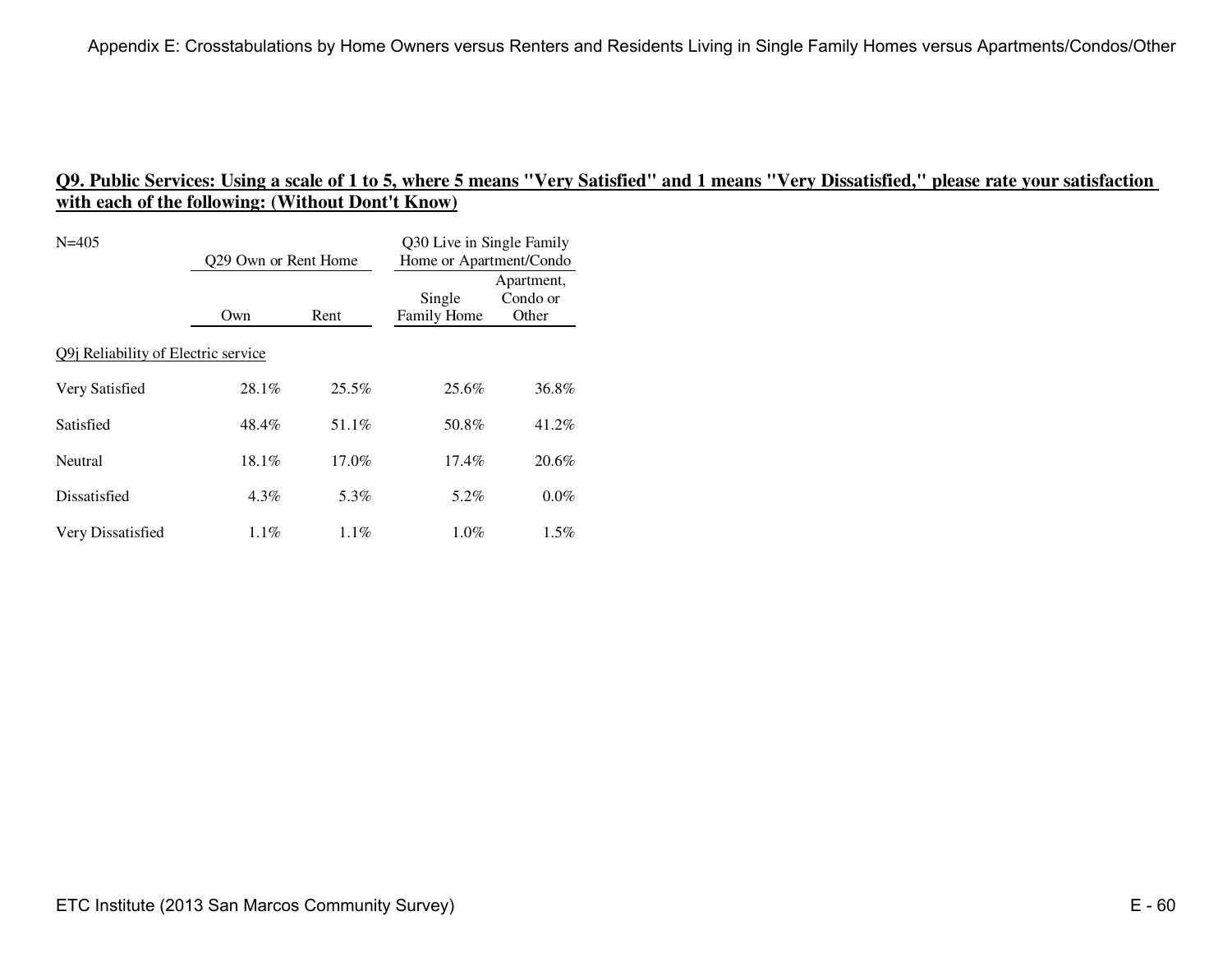| $N = 405$                            | Q29 Own or Rent Home |          | Q30 Live in Single Family<br>Home or Apartment/Condo |                                 |  |
|--------------------------------------|----------------------|----------|------------------------------------------------------|---------------------------------|--|
|                                      | Own                  | Rent     | Single<br>Family Home                                | Apartment,<br>Condo or<br>Other |  |
| Q9k Adequacy of City street lighting |                      |          |                                                      |                                 |  |
| Very Satisfied                       | 11.6%                | 13.8%    | 11.8%                                                | $14.1\%$                        |  |
| Satisfied                            | $40.1\%$             | 39.4%    | 40.2%                                                | 37.5%                           |  |
| Neutral                              | 28.4%                | 23.4%    | 28.0%                                                | $25.0\%$                        |  |
| Dissatisfied                         | $14.7\%$             | $18.1\%$ | $15.3\%$                                             | $15.6\%$                        |  |
| Very Dissatisfied                    | 5.1%                 | 5.3%     | $4.7\%$                                              | $7.8\%$                         |  |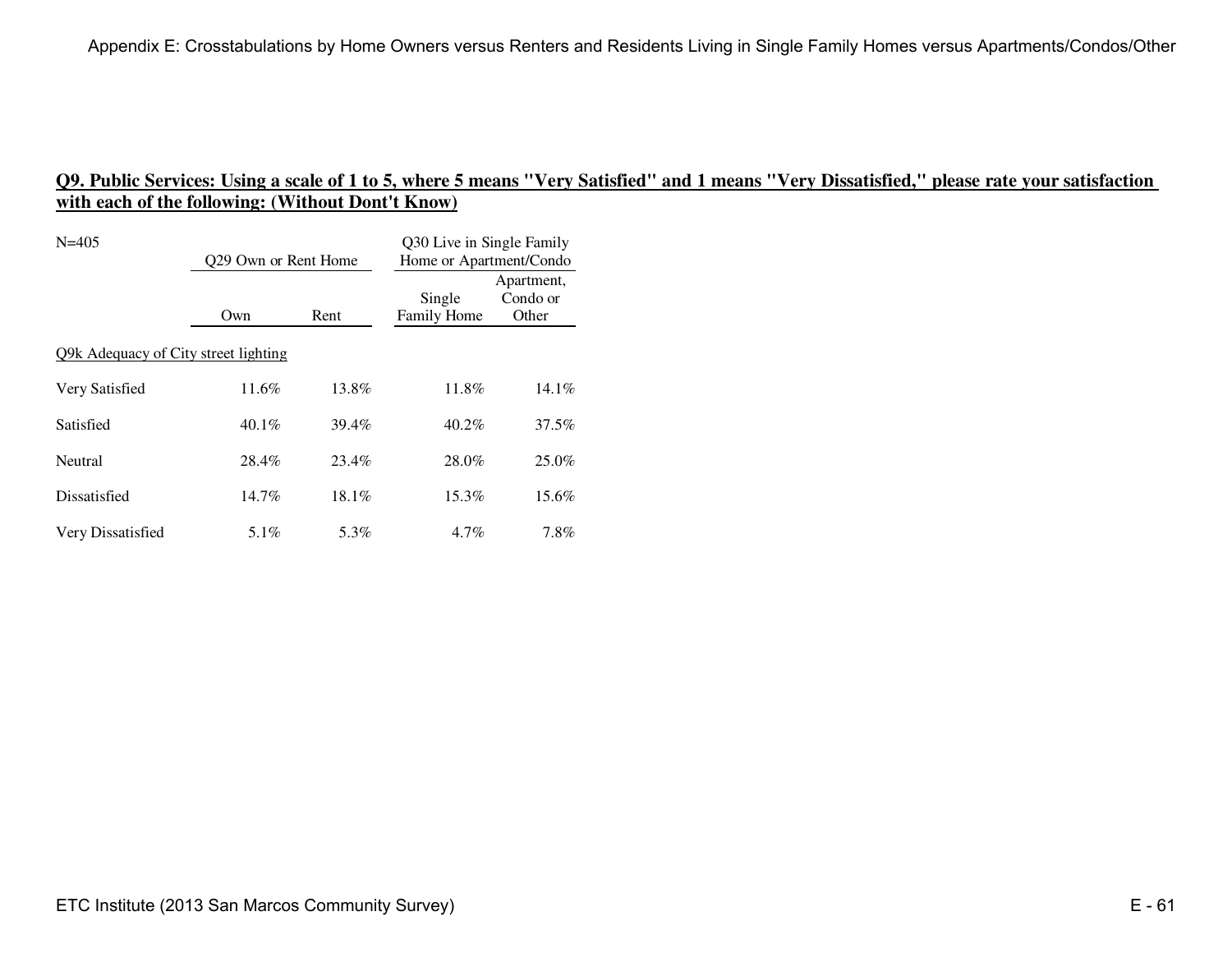# **Q10. Which THREE of the public services listed above do you think are most important for the City to provide? (Sum of Top Three Choices)**

| $N = 405$                                    | Q29 Own or Rent Home |          | Q30 Live in Single Family<br>Home or Apartment/Condo |                                 |
|----------------------------------------------|----------------------|----------|------------------------------------------------------|---------------------------------|
|                                              | Own                  | Rent     | Single<br>Family Home                                | Apartment,<br>Condo or<br>Other |
| Q10 Sum of Top Choices                       |                      |          |                                                      |                                 |
| Maintenance of major City streets            | 65.0%                | 52.6%    | 63.9%                                                | 54.9%                           |
| Maintenance streets your<br>neighborhood     | 28.7%                | 33.0%    | 31.5%                                                | 23.9%                           |
| Timing of traffic signals                    | 27.7%                | 26.8%    | 30.3%                                                | 16.9%                           |
| Mowing/trimming along City<br>streets        | 13.5%                | $10.3\%$ | 12.8%                                                | 12.7%                           |
| Cleanliness of streets/other<br>public areas | 35.6%                | 32.0%    | 33.3%                                                | 40.8%                           |
| Cleanliness of creeks/open<br>channels       | 18.2%                | 20.6%    | 19.0%                                                | 18.3%                           |
| Condition of sidewalks in the City           | 19.8%                | 18.6%    | 20.5%                                                | 16.9%                           |
| Availability of bike lanes                   | 10.9%                | 20.6%    | 12.2%                                                | 16.9%                           |
| Level of usefulness of City e-<br>services   | 2.6%                 | 2.1%     | 2.1%                                                 | $4.2\%$                         |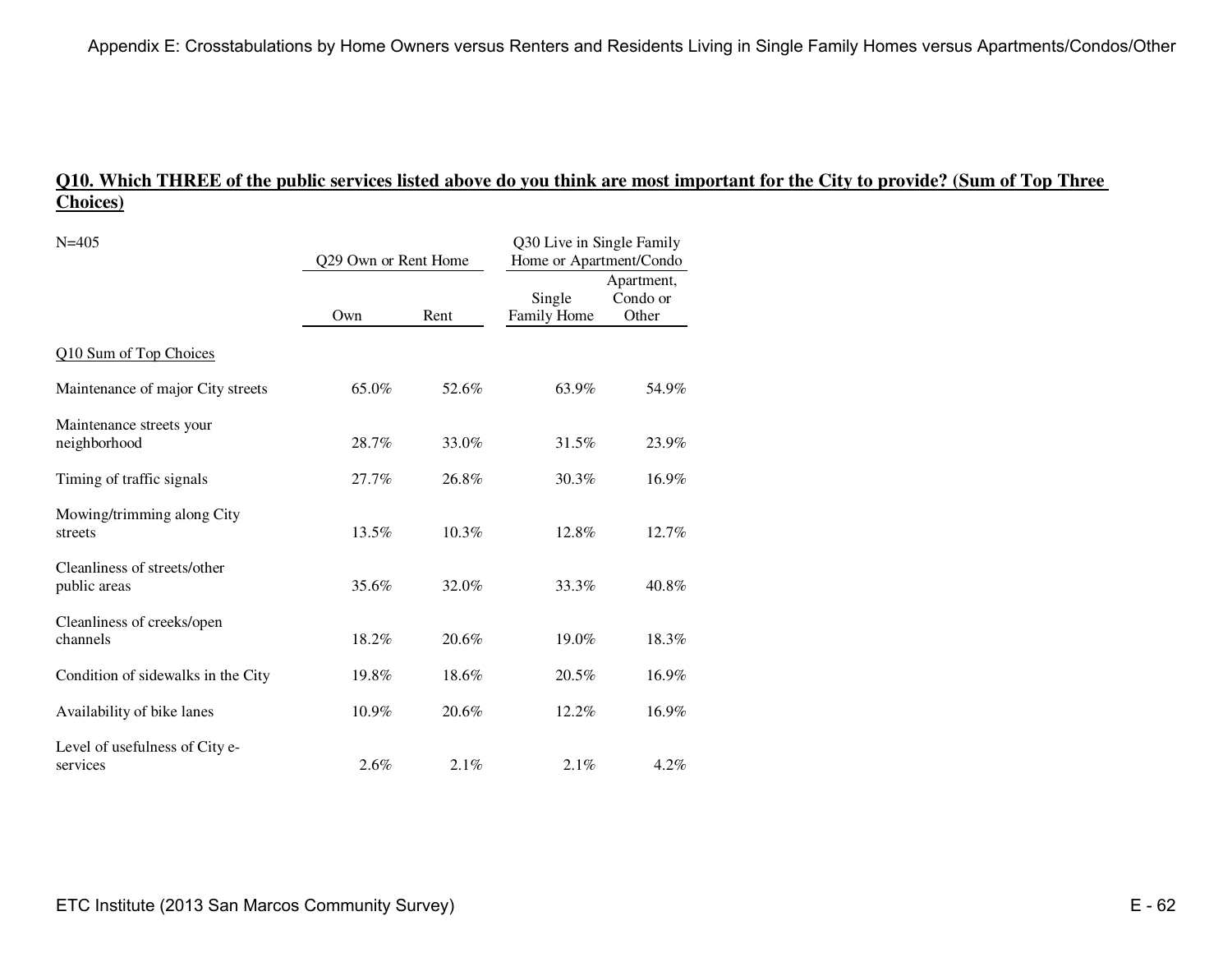# **Q10. Which THREE of the public services listed above do you think are most important for the City to provide? (Sum of Top Three Choices)**

| $N = 405$                         | 029 Own or Rent Home |         | Q30 Live in Single Family<br>Home or Apartment/Condo |                                 |
|-----------------------------------|----------------------|---------|------------------------------------------------------|---------------------------------|
|                                   | Own                  | Rent    | Single<br><b>Family Home</b>                         | Apartment,<br>Condo or<br>Other |
| O10 Sum of Top Choices<br>(Cont.) |                      |         |                                                      |                                 |
| Reliability of Electric service   | 36.6%                | 25.8%   | 34.3%                                                | 32.4%                           |
| Adequacy of City street lighting  | 22.4%                | 25.8%   | 21.7%                                                | 28.2%                           |
| None Chosen                       | 5.0%                 | $7.2\%$ | $4.9\%$                                              | $8.5\%$                         |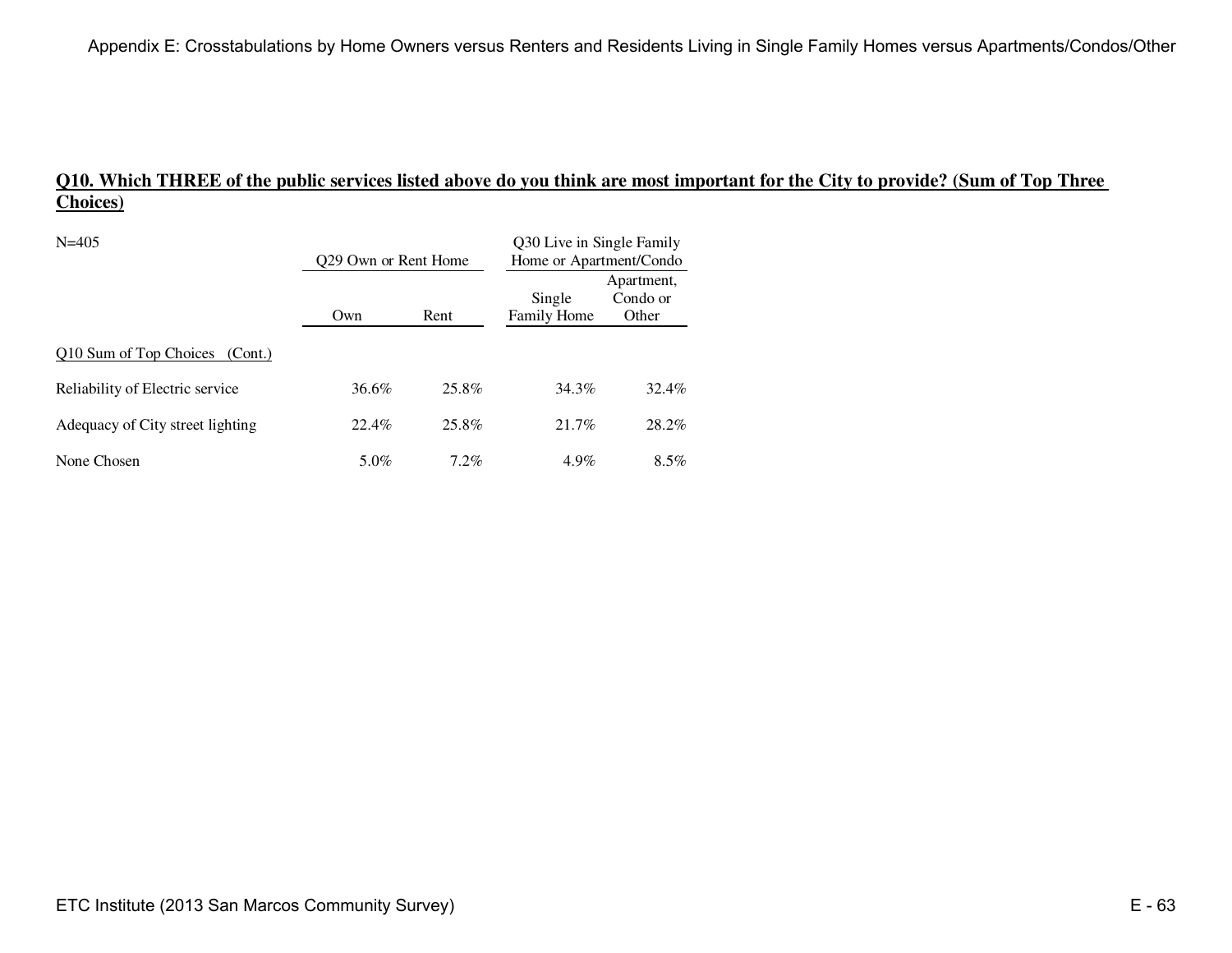### **Q11. From which of the following sources do you currently get information about the City of San Marcos?**

| $N = 405$                     | Q29 Own or Rent Home |          | Q30 Live in Single Family<br>Home or Apartment/Condo |                                 |  |  |
|-------------------------------|----------------------|----------|------------------------------------------------------|---------------------------------|--|--|
|                               | Own                  | Rent     | Single<br>Family Home                                | Apartment,<br>Condo or<br>Other |  |  |
| Q11 Currently get information |                      |          |                                                      |                                 |  |  |
| Television                    | 43.2%                | 49.5%    | 43.7%                                                | 52.1%                           |  |  |
| Newspaper                     | 66.0%                | 63.9%    | 67.0%                                                | 60.6%                           |  |  |
| Internet                      | 49.5%                | 56.7%    | 50.8%                                                | 53.5%                           |  |  |
| Cell phones                   | 5.3%                 | 7.2%     | 5.5%                                                 | 5.6%                            |  |  |
| Neighborhood Groups           | 31.0%                | 24.7%    | 31.5%                                                | 19.7%                           |  |  |
| Utility bill insert           | 53.1%                | 44.3%    | 51.4%                                                | 52.1%                           |  |  |
| Other                         | 11.6%                | 15.5%    | 11.9%                                                | 15.5%                           |  |  |
| None Chosen                   | 12.9%                | $17.5\%$ | 13.1%                                                | 16.9%                           |  |  |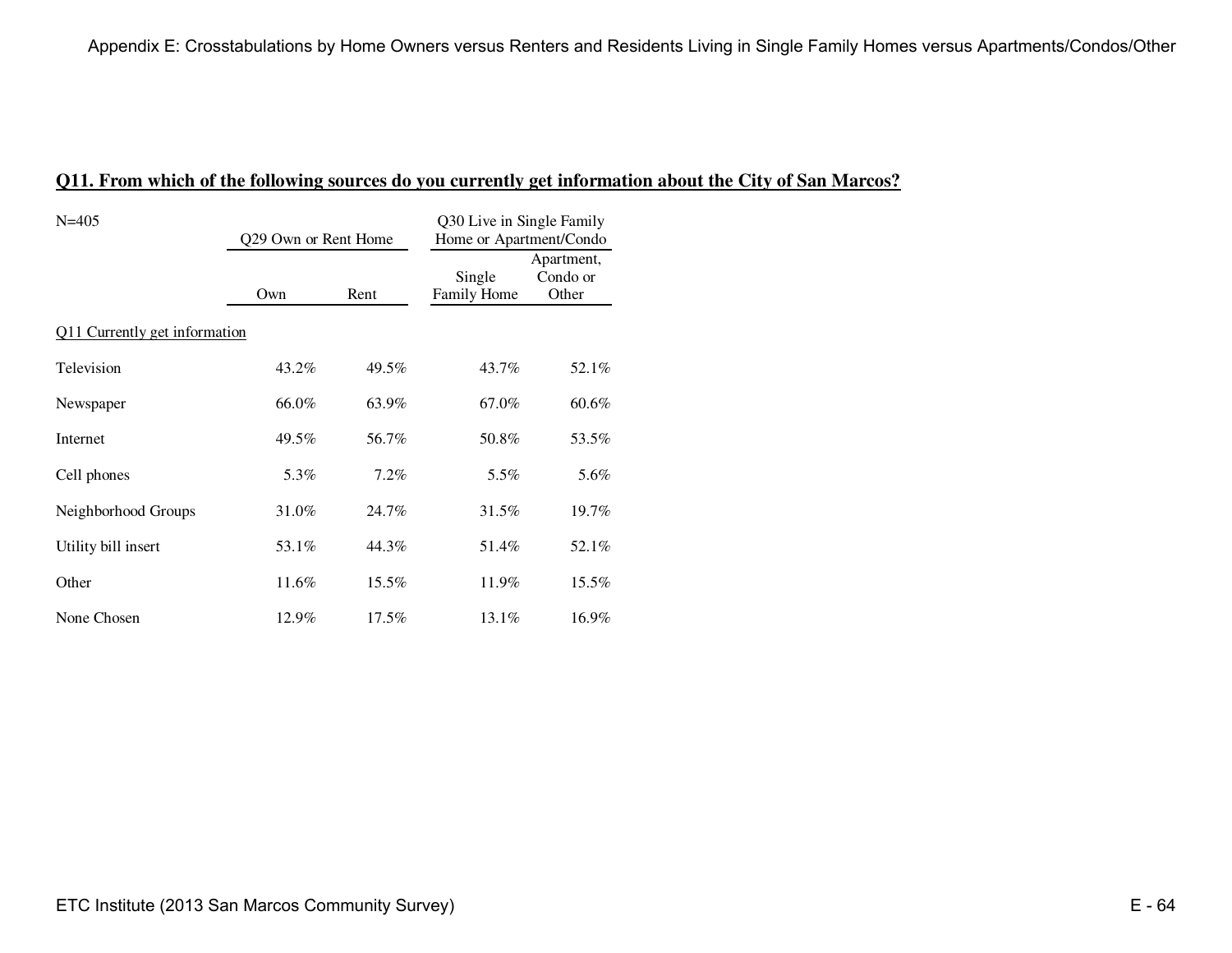#### **Q12. Which of the following electronic sources of information are you currently using?**

| $N = 405$                           | Q29 Own or Rent Home |         | Q30 Live in Single Family<br>Home or Apartment/Condo |                                 |  |  |
|-------------------------------------|----------------------|---------|------------------------------------------------------|---------------------------------|--|--|
|                                     | Own                  | Rent    | Single<br>Family Home                                | Apartment,<br>Condo or<br>Other |  |  |
| Q12 Electronic source of info using |                      |         |                                                      |                                 |  |  |
| Facebook                            | 44.6%                | 54.6%   | 45.6%                                                | 52.1%                           |  |  |
| Twitter                             | 6.6%                 | 15.5%   | 8.9%                                                 | $8.5\%$                         |  |  |
| MySpace                             | 2.0%                 | $1.0\%$ | 1.8%                                                 | 1.4%                            |  |  |
| YouTube                             | 22.1%                | 25.8%   | 22.9%                                                | 23.9%                           |  |  |
| iPhone App                          | 26.7%                | 28.9%   | 28.1%                                                | 22.5%                           |  |  |
| <b>Blackberry App</b>               | 1.3%                 | $4.1\%$ | 1.5%                                                 | $4.2\%$                         |  |  |
| Android App                         | 14.9%                | 20.6%   | 17.4%                                                | 12.7%                           |  |  |
| Text messages                       | 45.2%                | 55.7%   | 48.0%                                                | 47.9%                           |  |  |
| Internet                            | 83.2%                | 76.3%   | 83.5%                                                | 74.6%                           |  |  |
| Other                               | 4.6%                 | 7.2%    | 5.5%                                                 | $4.2\%$                         |  |  |
| None                                | 12.2%                | 12.4%   | 11.3%                                                | 15.5%                           |  |  |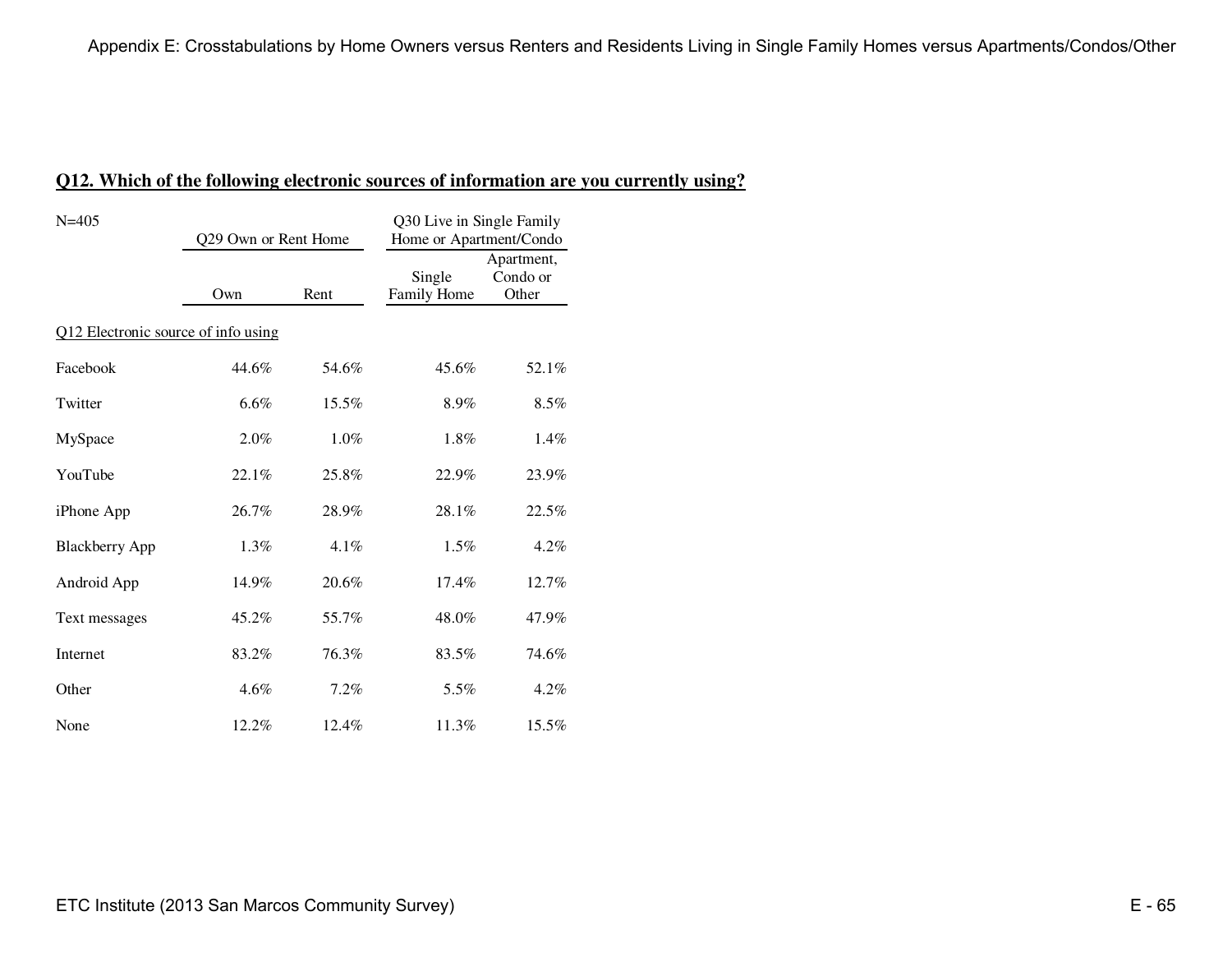| $N = 405$                                                         | 029 Own or Rent Home |          | Q30 Live in Single Family<br>Home or Apartment/Condo |                                 |  |
|-------------------------------------------------------------------|----------------------|----------|------------------------------------------------------|---------------------------------|--|
|                                                                   | Own                  | Rent     | Single<br>Family Home                                | Apartment,<br>Condo or<br>Other |  |
| Q13a. The availability of information about government operations |                      |          |                                                      |                                 |  |
| Very Satisfied                                                    | $6.0\%$              | 13.6%    | $6.3\%$                                              | 14.8%                           |  |
| Satisfied                                                         | 28.9%                | $27.2\%$ | 28.5%                                                | 29.5%                           |  |
| Neutral                                                           | 39.8%                | 38.3%    | 39.4%                                                | 39.3%                           |  |
| Dissatisfied                                                      | 18.4%                | 14.8%    | 19.0%                                                | 9.8%                            |  |
| Very Dissatisfied                                                 | 6.8%                 | $6.2\%$  | 6.7%                                                 | $6.6\%$                         |  |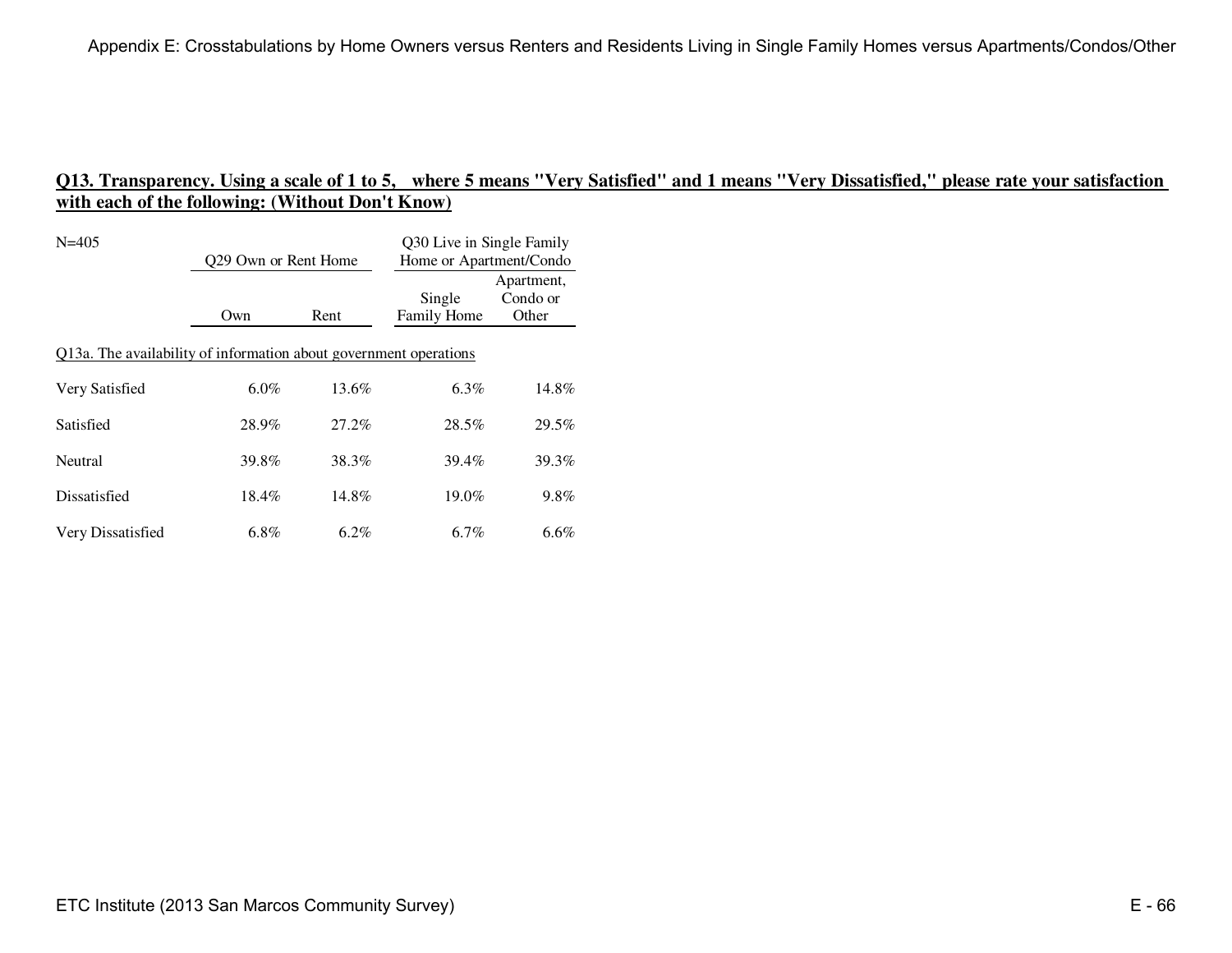| $N = 405$                                                        | Q29 Own or Rent Home |          | Q30 Live in Single Family<br>Home or Apartment/Condo |                                 |  |
|------------------------------------------------------------------|----------------------|----------|------------------------------------------------------|---------------------------------|--|
|                                                                  | Own                  | Rent     | Single<br><b>Family Home</b>                         | Apartment,<br>Condo or<br>Other |  |
| Q13b. City efforts to keep residents informed about local issues |                      |          |                                                      |                                 |  |
| Very Satisfied                                                   | $4.9\%$              | $10.5\%$ | $4.6\%$                                              | 14.5%                           |  |
| Satisfied                                                        | 31.1%                | 38.4%    | 32.0%                                                | 37.1%                           |  |
| Neutral                                                          | 31.8%                | 29.1%    | 31.7%                                                | 29.0%                           |  |
| Dissatisfied                                                     | 24.4%                | $14.0\%$ | 24.2%                                                | $9.7\%$                         |  |
| Very Dissatisfied                                                | 7.8%                 | $8.1\%$  | $7.5\%$                                              | $9.7\%$                         |  |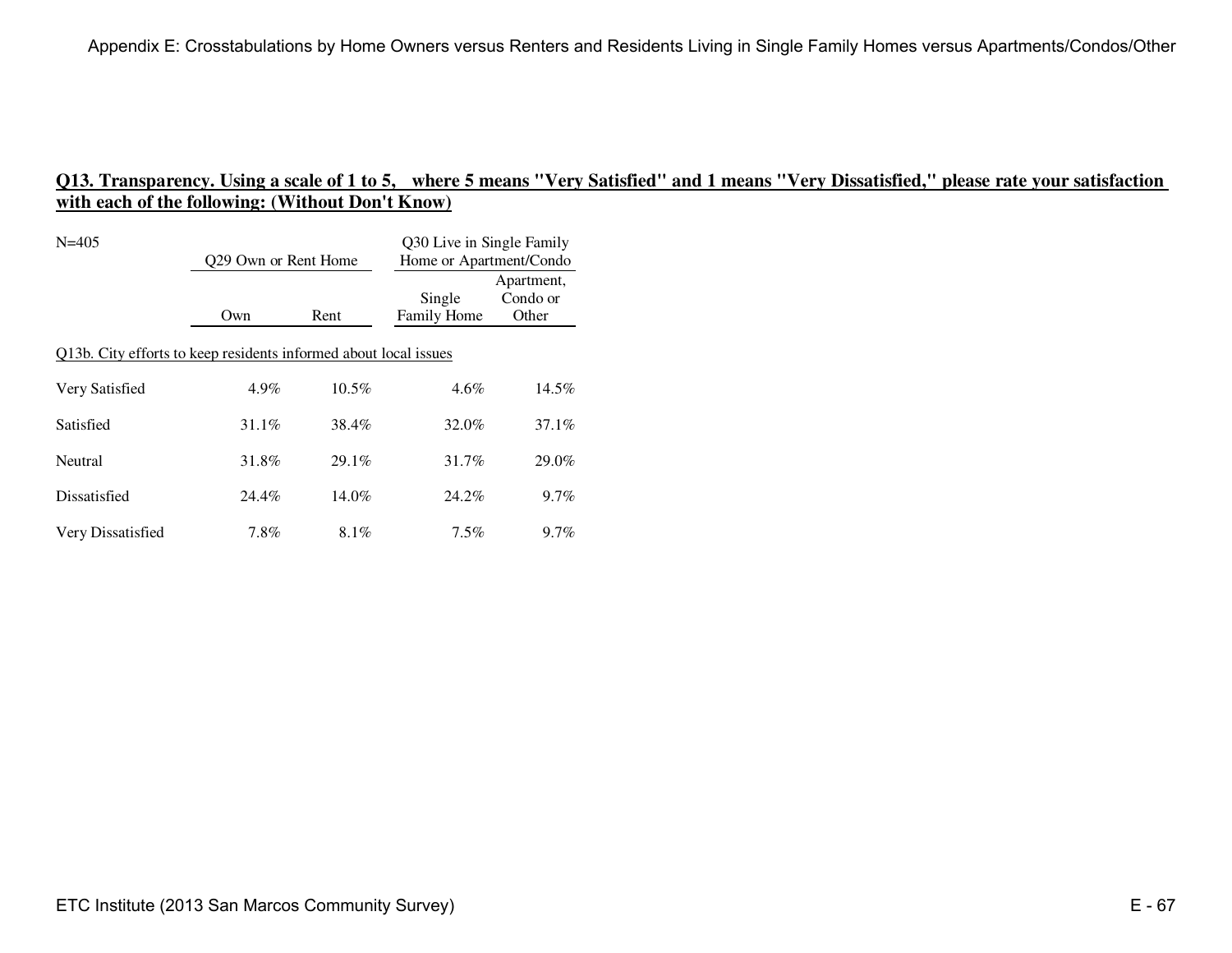| $N = 405$                                                    | Q29 Own or Rent Home |          | Q30 Live in Single Family<br>Home or Apartment/Condo |                                 |  |
|--------------------------------------------------------------|----------------------|----------|------------------------------------------------------|---------------------------------|--|
|                                                              | Own                  | Rent     | Single<br>Family Home                                | Apartment,<br>Condo or<br>Other |  |
| Q13c The level of public involvement in City decision-making |                      |          |                                                      |                                 |  |
| Very Satisfied                                               | 5.6%                 | $9.5\%$  | 5.5%                                                 | $10.0\%$                        |  |
| Satisfied                                                    | 19.3%                | 34.5%    | 20.9%                                                | 35.0%                           |  |
| Neutral                                                      | 27.8%                | 31.0%    | 27.7%                                                | $30.0\%$                        |  |
| Dissatisfied                                                 | $30.7\%$             | 11.9%    | 29.8%                                                | $10.0\%$                        |  |
| Very Dissatisfied                                            | $16.7\%$             | $13.1\%$ | $16.1\%$                                             | 15.0%                           |  |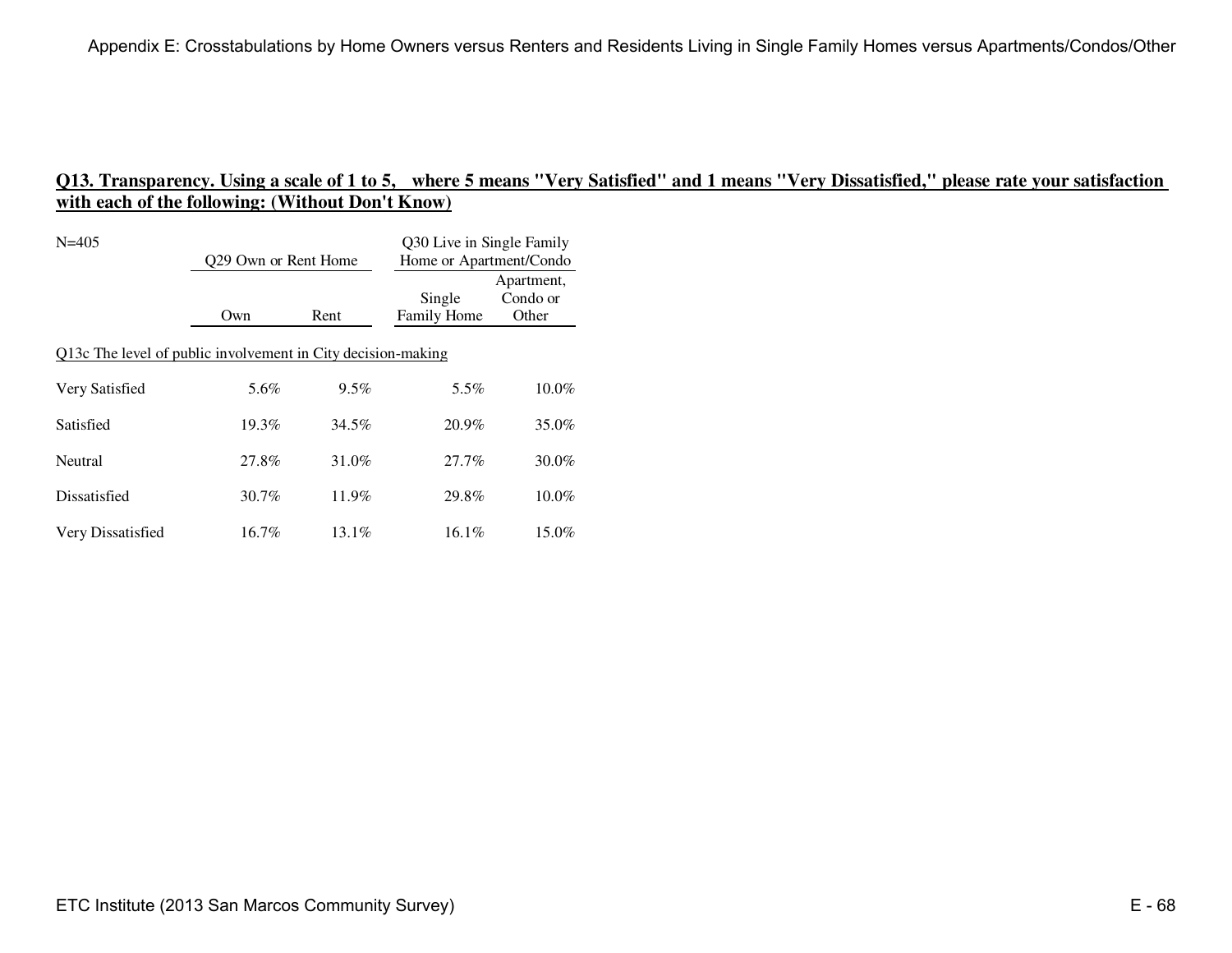| $N = 405$                                                                   | Q29 Own or Rent Home |         | Q30 Live in Single Family<br>Home or Apartment/Condo |                                 |
|-----------------------------------------------------------------------------|----------------------|---------|------------------------------------------------------|---------------------------------|
|                                                                             | Own                  | Rent    | Single<br>Family Home                                | Apartment,<br>Condo or<br>Other |
| Q13d Usefulness of the information that is available on the City's Web site |                      |         |                                                      |                                 |
| Very Satisfied                                                              | $7.1\%$              | $9.0\%$ | $6.7\%$                                              | $10.2\%$                        |
| Satisfied                                                                   | $34.1\%$             | 34.6%   | 32.3%                                                | 44.1%                           |
| Neutral                                                                     | 43.3%                | 46.2%   | $46.5\%$                                             | 33.9%                           |
| Dissatisfied                                                                | $12.3\%$             | $6.4\%$ | $11.2\%$                                             | $8.5\%$                         |
| Very Dissatisfied                                                           | $3.2\%$              | $3.8\%$ | $3.3\%$                                              | 3.4%                            |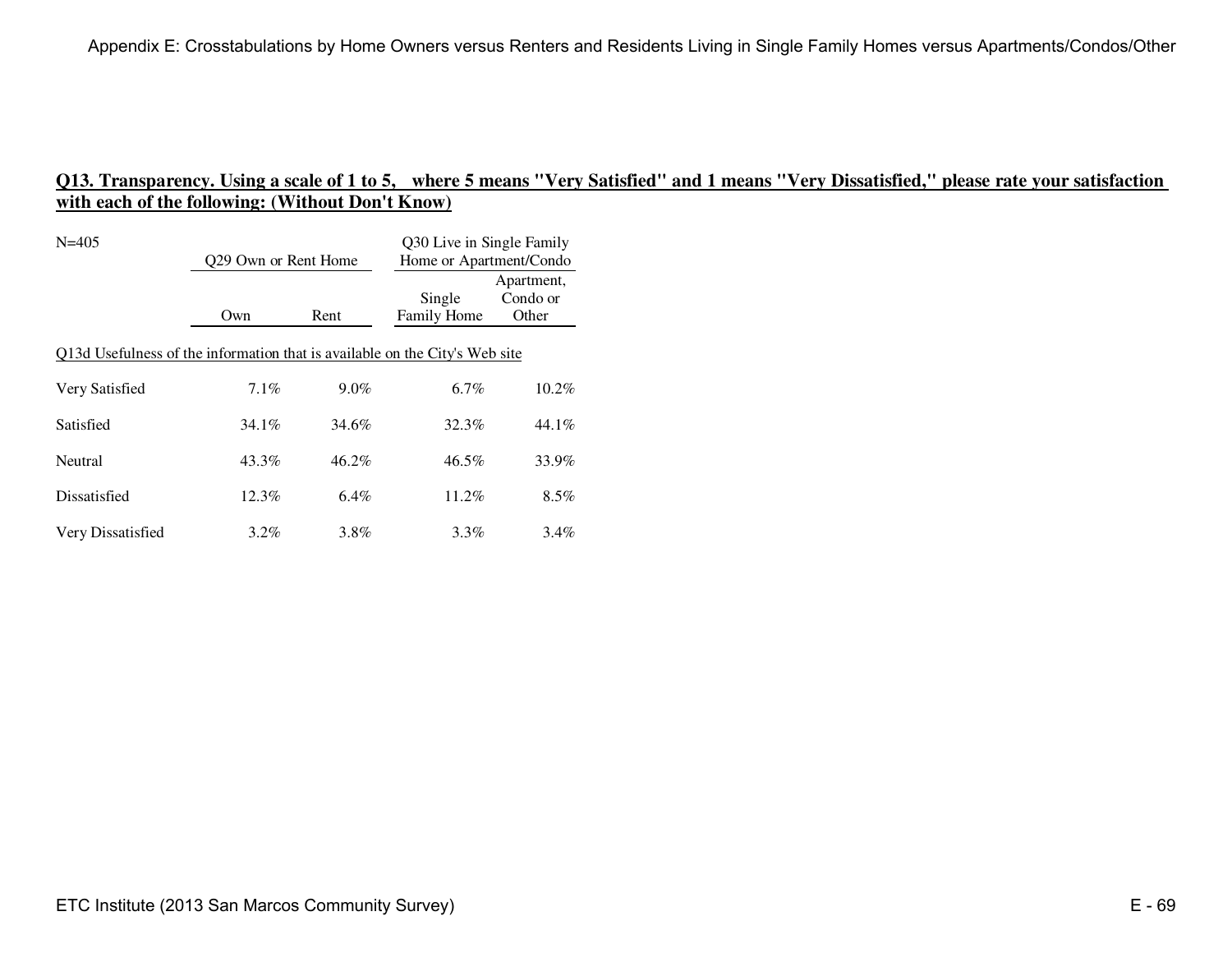| $N = 405$                                                            | 029 Own or Rent Home |          | Q30 Live in Single Family<br>Home or Apartment/Condo |                                 |
|----------------------------------------------------------------------|----------------------|----------|------------------------------------------------------|---------------------------------|
|                                                                      | Own                  | Rent     | Single<br>Family Home                                | Apartment,<br>Condo or<br>Other |
| Q13e How well the City listens and responds to the needs of citizens |                      |          |                                                      |                                 |
| Very Satisfied                                                       | $2.6\%$              | 3.8%     | $1.7\%$                                              | $6.6\%$                         |
| Satisfied                                                            | $16.2\%$             | $26.9\%$ | 18.1%                                                | 21.3%                           |
| Neutral                                                              | 29.8%                | 30.8%    | 29.3%                                                | 34.4%                           |
| Dissatisfied                                                         | 27.2%                | $15.4\%$ | 26.5%                                                | 16.4%                           |
| Very Dissatisfied                                                    | 24.3%                | $23.1\%$ | 24.4%                                                | 21.3%                           |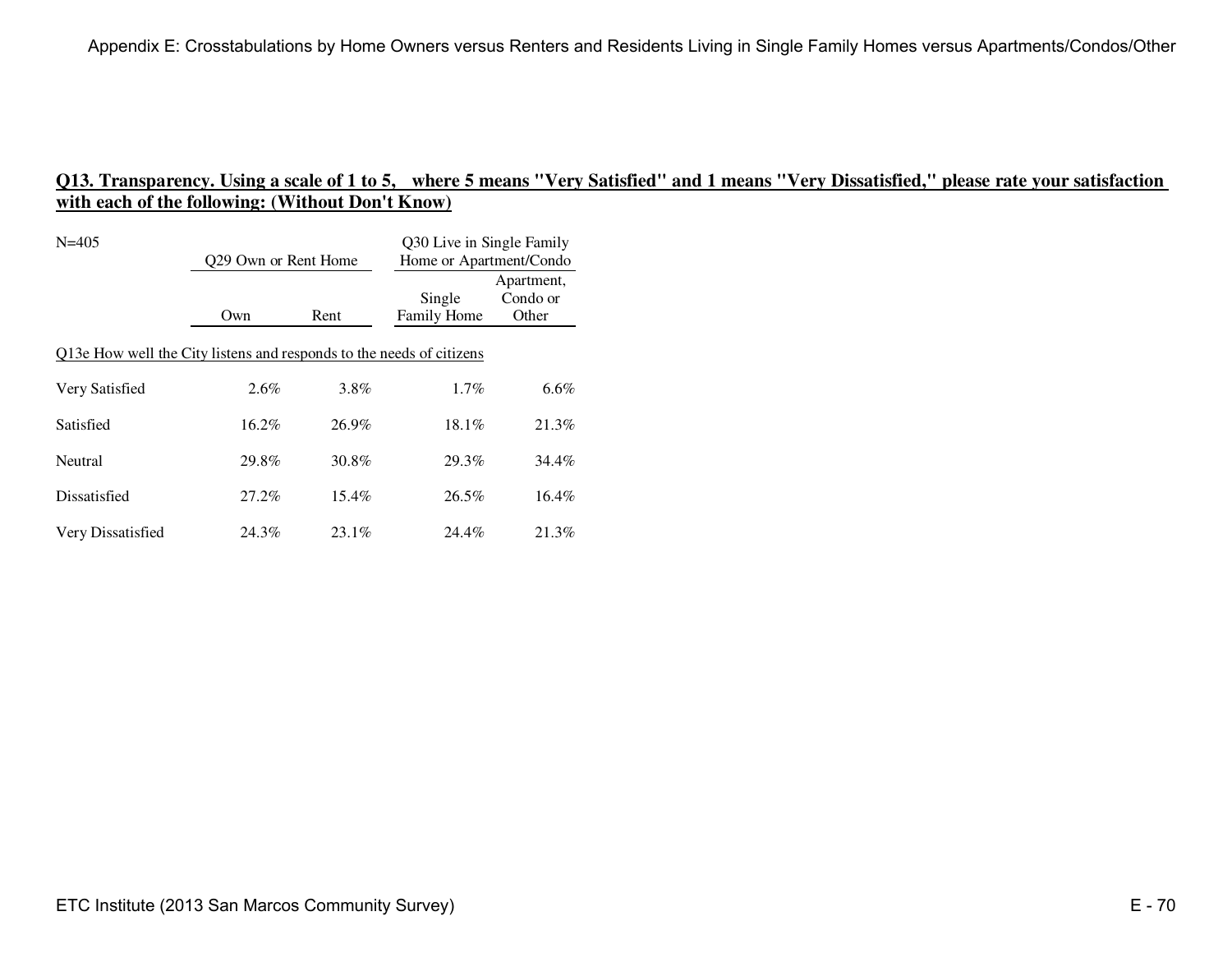| $N = 405$                                                    | 029 Own or Rent Home |          | Q30 Live in Single Family<br>Home or Apartment/Condo |                                 |
|--------------------------------------------------------------|----------------------|----------|------------------------------------------------------|---------------------------------|
|                                                              | Own                  | Rent     | Single<br>Family Home                                | Apartment,<br>Condo or<br>Other |
| Q13f The level of public involvement in Economic Development |                      |          |                                                      |                                 |
| Very Satisfied                                               | $4.3\%$              | $6.6\%$  | 3.6%                                                 | $8.6\%$                         |
| Satisfied                                                    | $15.1\%$             | $18.4\%$ | 15.0%                                                | 20.7%                           |
| Neutral                                                      | 36.0%                | 47.4%    | 36.9%                                                | 46.6%                           |
| Dissatisfied                                                 | 26.7%                | 11.8%    | 26.3%                                                | $10.3\%$                        |
| Very Dissatisfied                                            | 17.8%                | 15.8%    | 18.2%                                                | 13.8%                           |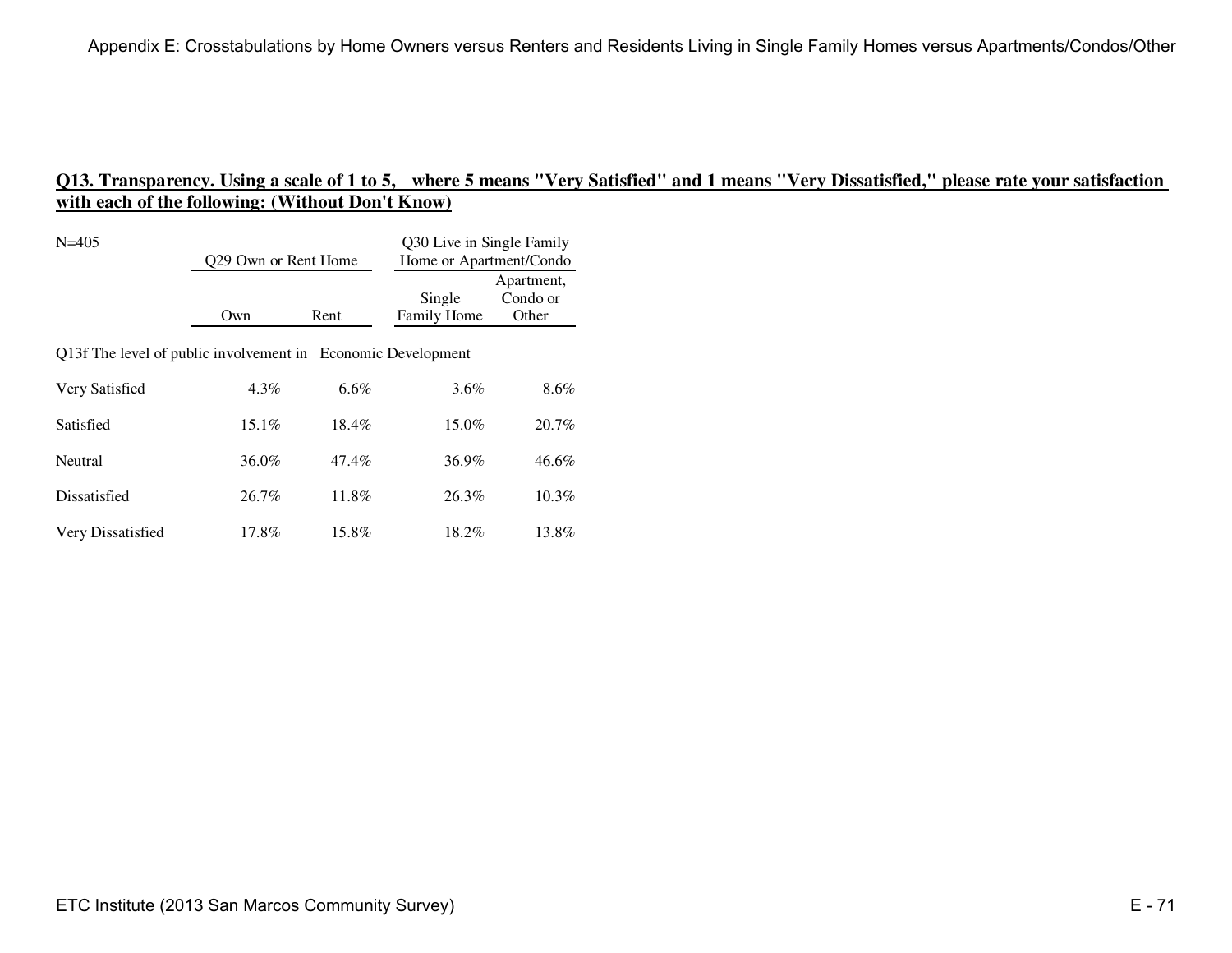# **Q14. Have you contacted the City of San Marcos during the past year?**

| $N = 405$                                 | 029 Own or Rent Home |          | Q30 Live in Single Family<br>Home or Apartment/Condo |                                 |
|-------------------------------------------|----------------------|----------|------------------------------------------------------|---------------------------------|
|                                           | Own                  | Rent     | Single<br><b>Family Home</b>                         | Apartment,<br>Condo or<br>Other |
| 014 Have you contacted the City past year |                      |          |                                                      |                                 |
| Yes                                       | 68.3%                | $48.5\%$ | $65.1\%$                                             | 56.3%                           |
| No                                        | 31.7%                | 51.5%    | 34.9%                                                | 43.7%                           |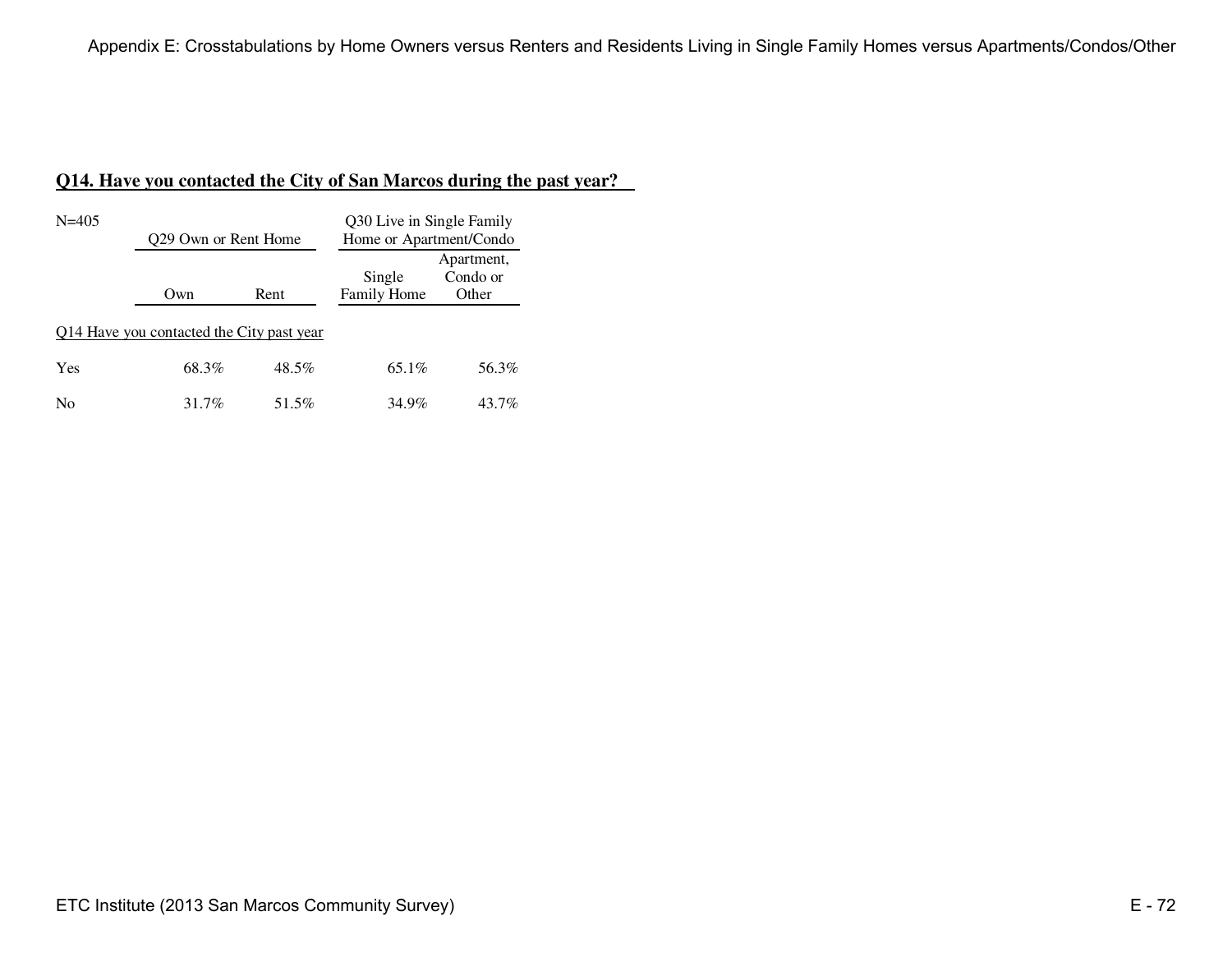# **Q14a. How would you describe the service you received?**

| $N = 258$                      | Q29 Own or Rent Home |         | Q30 Live in Single Family<br>Home or Apartment/Condo |                                 |
|--------------------------------|----------------------|---------|------------------------------------------------------|---------------------------------|
|                                | Own                  | Rent    | Single<br><b>Family Home</b>                         | Apartment,<br>Condo or<br>Other |
| Q14a Describe service received |                      |         |                                                      |                                 |
| Excellent                      | $25.1\%$             | 27.7%   | 24.9%                                                | 32.5%                           |
| Good                           | 41.5%                | 27.7%   | 40.8%                                                | 27.5%                           |
| Fair                           | 21.3%                | 21.3%   | $21.1\%$                                             | 20.0%                           |
| Poor                           | 11.6%                | 21.3%   | 12.7%                                                | $17.5\%$                        |
| Don't Know                     | $0.5\%$              | $2.1\%$ | $0.5\%$                                              | 2.5%                            |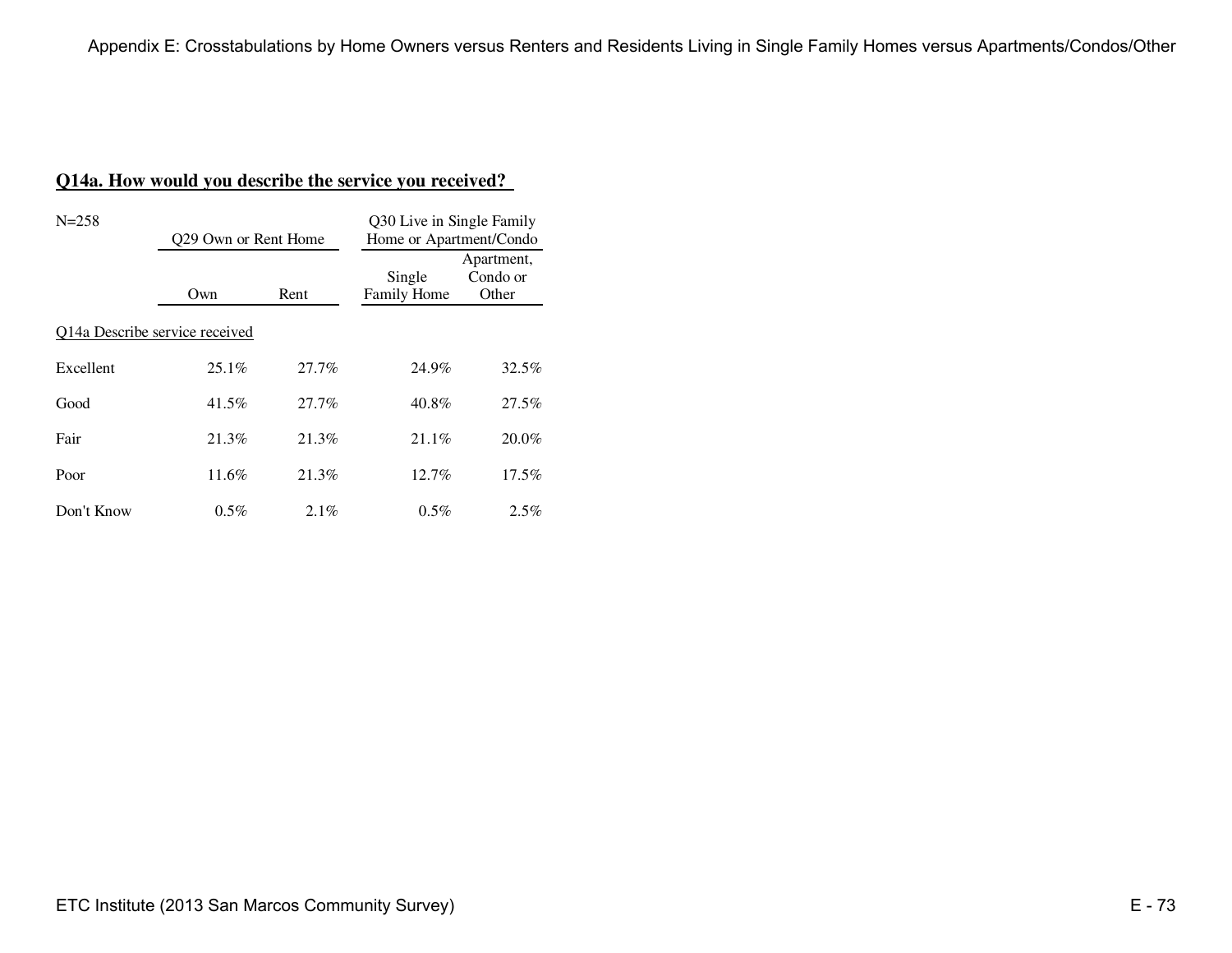| $N = 258$                            | Q29 Own or Rent Home |         | Q30 Live in Single Family<br>Home or Apartment/Condo |                                 |
|--------------------------------------|----------------------|---------|------------------------------------------------------|---------------------------------|
|                                      | Own                  | Rent    | Single<br>Family Home                                | Apartment,<br>Condo or<br>Other |
| Q14b-1 How easy they were to contact |                      |         |                                                      |                                 |
| Very Satisfied                       | 29.3%                | 21.7%   | 25.9%                                                | 39.5%                           |
| Satisfied                            | 47.8%                | 54.3%   | 51.4%                                                | 36.8%                           |
| Neutral                              | $11.7\%$             | 13.0%   | $11.3\%$                                             | $13.2\%$                        |
| Dissatisfied                         | 8.3%                 | $6.5\%$ | $8.0\%$                                              | 7.9%                            |
| Very Dissatisfied                    | 2.9%                 | $4.3\%$ | $3.3\%$                                              | 2.6%                            |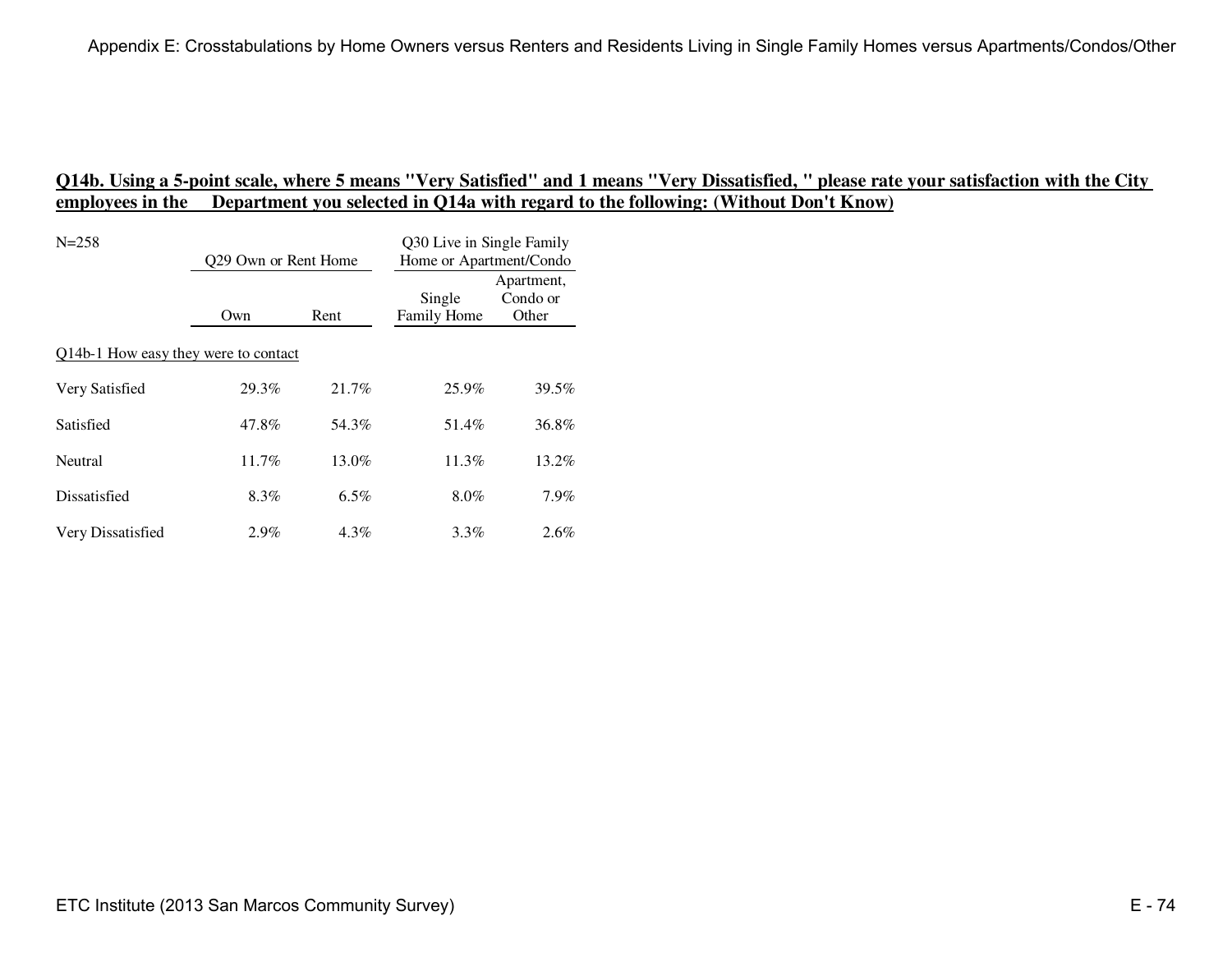| $N = 258$                        | Q29 Own or Rent Home |          | Q30 Live in Single Family<br>Home or Apartment/Condo |                                 |
|----------------------------------|----------------------|----------|------------------------------------------------------|---------------------------------|
|                                  | Own                  | Rent     | Single<br>Family Home                                | Apartment,<br>Condo or<br>Other |
| Q14b-2 They way you were treated |                      |          |                                                      |                                 |
| Very Satisfied                   | 31.4%                | 26.7%    | 28.9%                                                | $40.5\%$                        |
| Satisfied                        | 49.5%                | 48.9%    | 51.7%                                                | 37.8%                           |
| Neutral                          | $10.3\%$             | $15.6\%$ | $10.9\%$                                             | 10.8%                           |
| Dissatisfied                     | $6.9\%$              | $4.4\%$  | $6.2\%$                                              | 8.1%                            |
| Very Dissatisfied                | $2.0\%$              | $4.4\%$  | $2.4\%$                                              | 2.7%                            |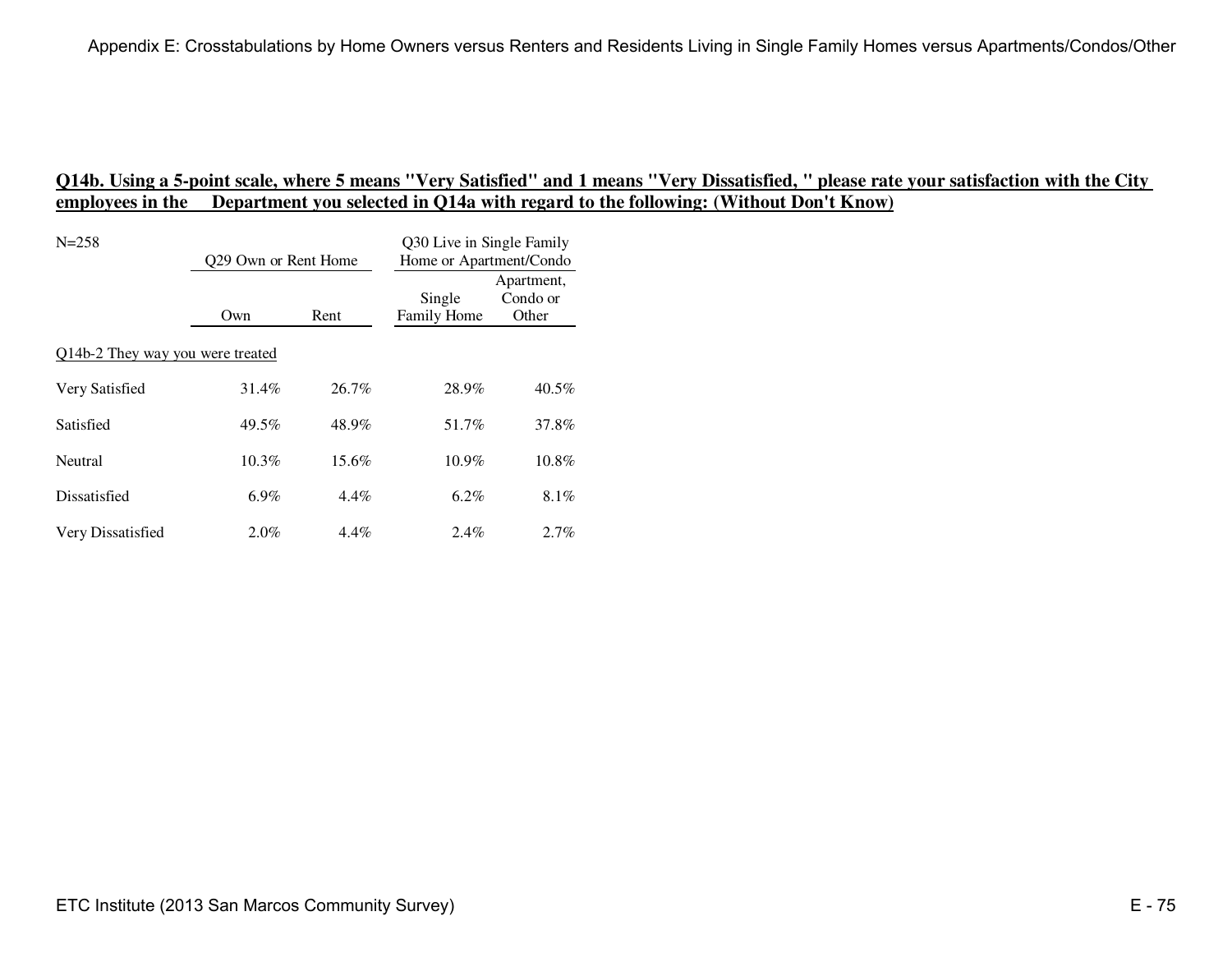| $N = 258$                            | 029 Own or Rent Home |       | Q30 Live in Single Family<br>Home or Apartment/Condo |                                 |
|--------------------------------------|----------------------|-------|------------------------------------------------------|---------------------------------|
|                                      | Own                  | Rent  | Single<br>Family Home                                | Apartment,<br>Condo or<br>Other |
| Q14b-3 Accuracy of information given |                      |       |                                                      |                                 |
| Very Satisfied                       | $26.1\%$             | 24.4% | $25.2\%$                                             | 29.7%                           |
| Satisfied                            | 41.9%                | 42.2% | 41.9%                                                | 43.2%                           |
| Neutral                              | 15.8%                | 17.8% | $15.7\%$                                             | 16.2%                           |
| Dissatisfied                         | 11.8%                | 8.9%  | 11.9%                                                | $8.1\%$                         |
| Very Dissatisfied                    | 4.4%                 | 6.7%  | 5.2%                                                 | 2.7%                            |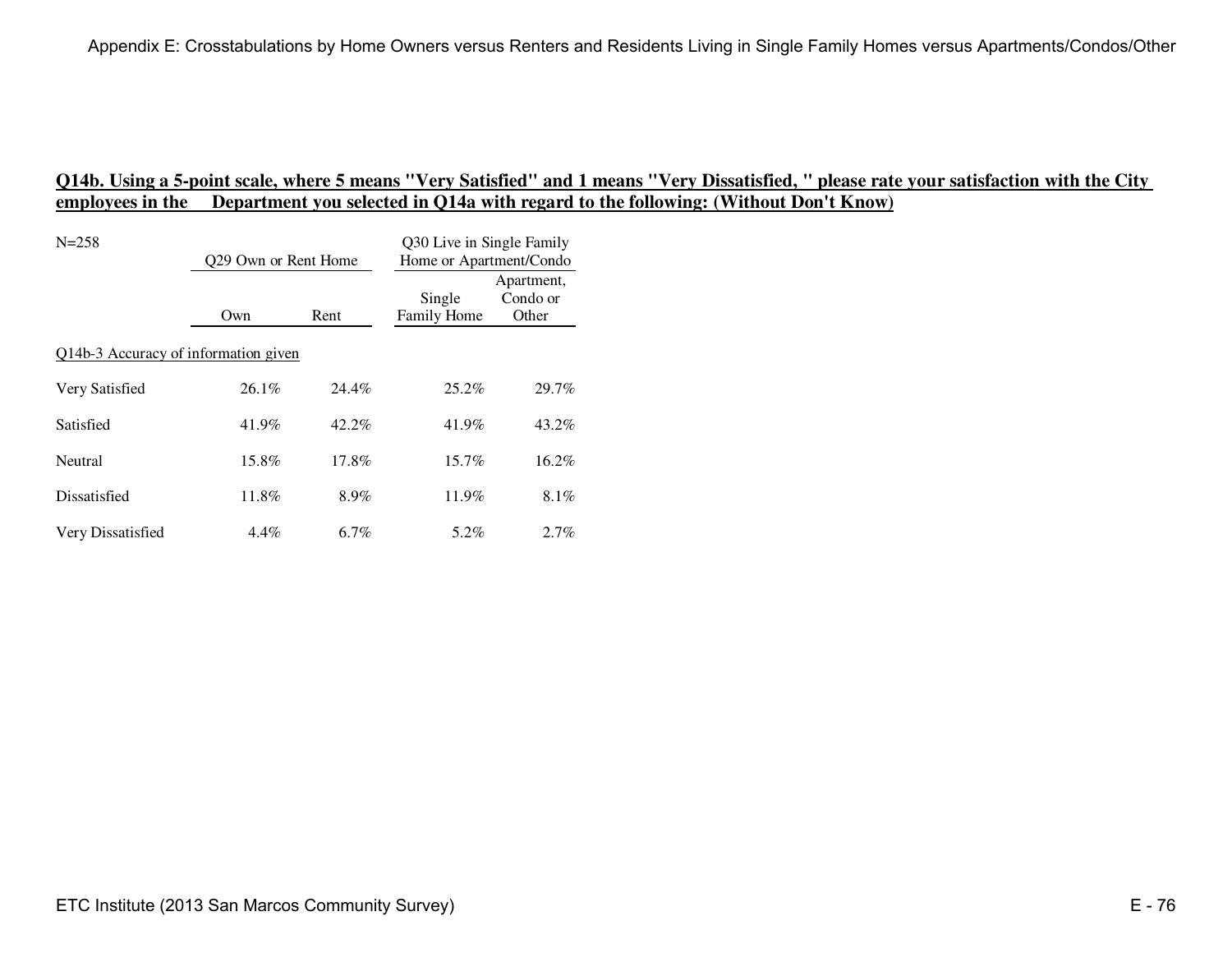| $N = 258$                          | 029 Own or Rent Home |          | Q30 Live in Single Family<br>Home or Apartment/Condo |                                 |
|------------------------------------|----------------------|----------|------------------------------------------------------|---------------------------------|
|                                    | Own                  | Rent     | Single<br>Family Home                                | Apartment,<br>Condo or<br>Other |
| Q14b-4 How quickly staff responded |                      |          |                                                      |                                 |
| Very Satisfied                     | 26.9%                | 21.7%    | 26.0%                                                | 26.3%                           |
| Satisfied                          | 42.3%                | 34.8%    | 41.8%                                                | 39.5%                           |
| Neutral                            | $14.4\%$             | $19.6\%$ | $14.4\%$                                             | $18.4\%$                        |
| Dissatisfied                       | $10.4\%$             | $10.9\%$ | 11.5%                                                | 5.3%                            |
| Very Dissatisfied                  | $6.0\%$              | 13.0%    | 6.3%                                                 | $10.5\%$                        |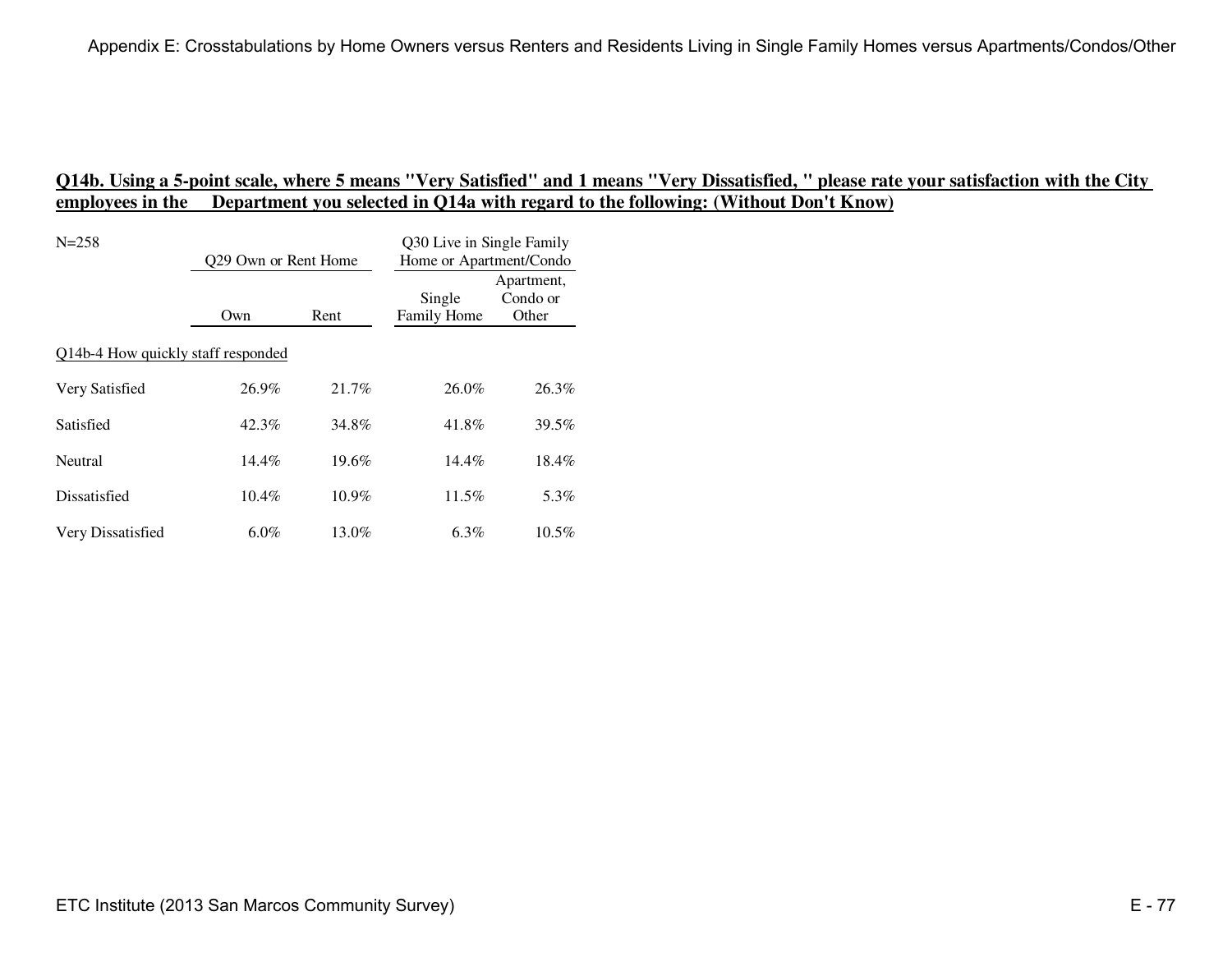| $N = 258$                              | 029 Own or Rent Home |          | Q30 Live in Single Family<br>Home or Apartment/Condo |                                 |
|----------------------------------------|----------------------|----------|------------------------------------------------------|---------------------------------|
|                                        | Own                  | Rent     | Single<br>Family Home                                | Apartment,<br>Condo or<br>Other |
| Q14b-5 How well your issue was handled |                      |          |                                                      |                                 |
| Very Satisfied                         | $25.5\%$             | $20.0\%$ | 24.2%                                                | 27.0%                           |
| Satisfied                              | 36.8%                | $31.1\%$ | 36.0%                                                | 37.8%                           |
| Neutral                                | $17.6\%$             | $22.2\%$ | $19.0\%$                                             | 13.5%                           |
| Dissatisfied                           | $13.2\%$             | 11.1%    | $12.3\%$                                             | 13.5%                           |
| Very Dissatisfied                      | $6.9\%$              | 15.6%    | $8.5\%$                                              | 8.1%                            |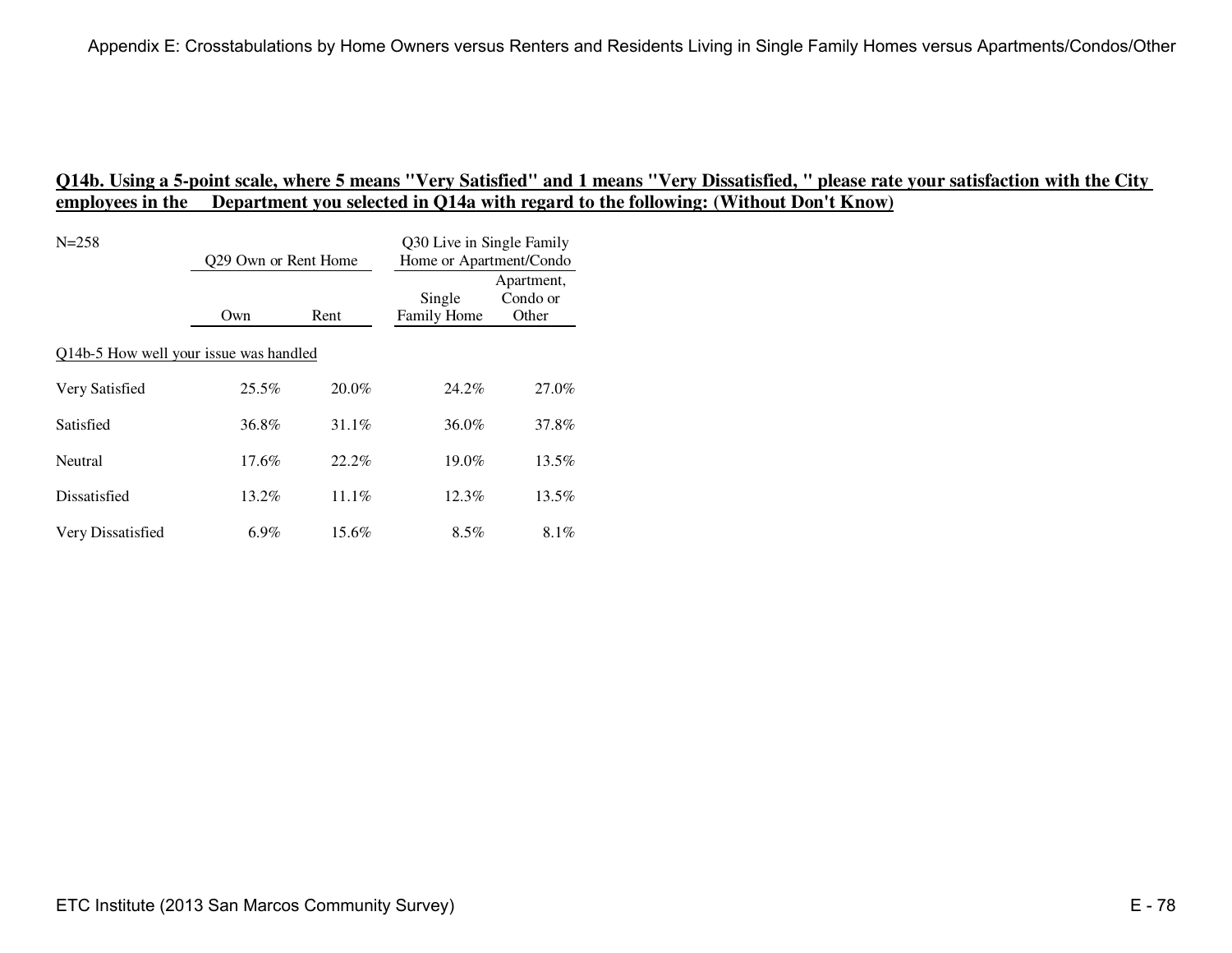| $N = 405$                         | 029 Own or Rent Home |          | Q30 Live in Single Family<br>Home or Apartment/Condo |                                 |
|-----------------------------------|----------------------|----------|------------------------------------------------------|---------------------------------|
|                                   | Own                  | Rent     | Single<br>Family Home                                | Apartment,<br>Condo or<br>Other |
| Q15a Residential trash collection |                      |          |                                                      |                                 |
| Very Satisfied                    | $42.1\%$             | 34.7%    | $41.1\%$                                             | 35.8%                           |
| Satisfied                         | 41.8%                | $46.3\%$ | 42.3%                                                | 46.3%                           |
| Neutral                           | $7.5\%$              | $14.7\%$ | 8.8%                                                 | 11.9%                           |
| Dissatisfied                      | $4.8\%$              | 2.1%     | 5.0%                                                 | $0.0\%$                         |
| Very Dissatisfied                 | 3.8%                 | $2.1\%$  | 2.8%                                                 | $6.0\%$                         |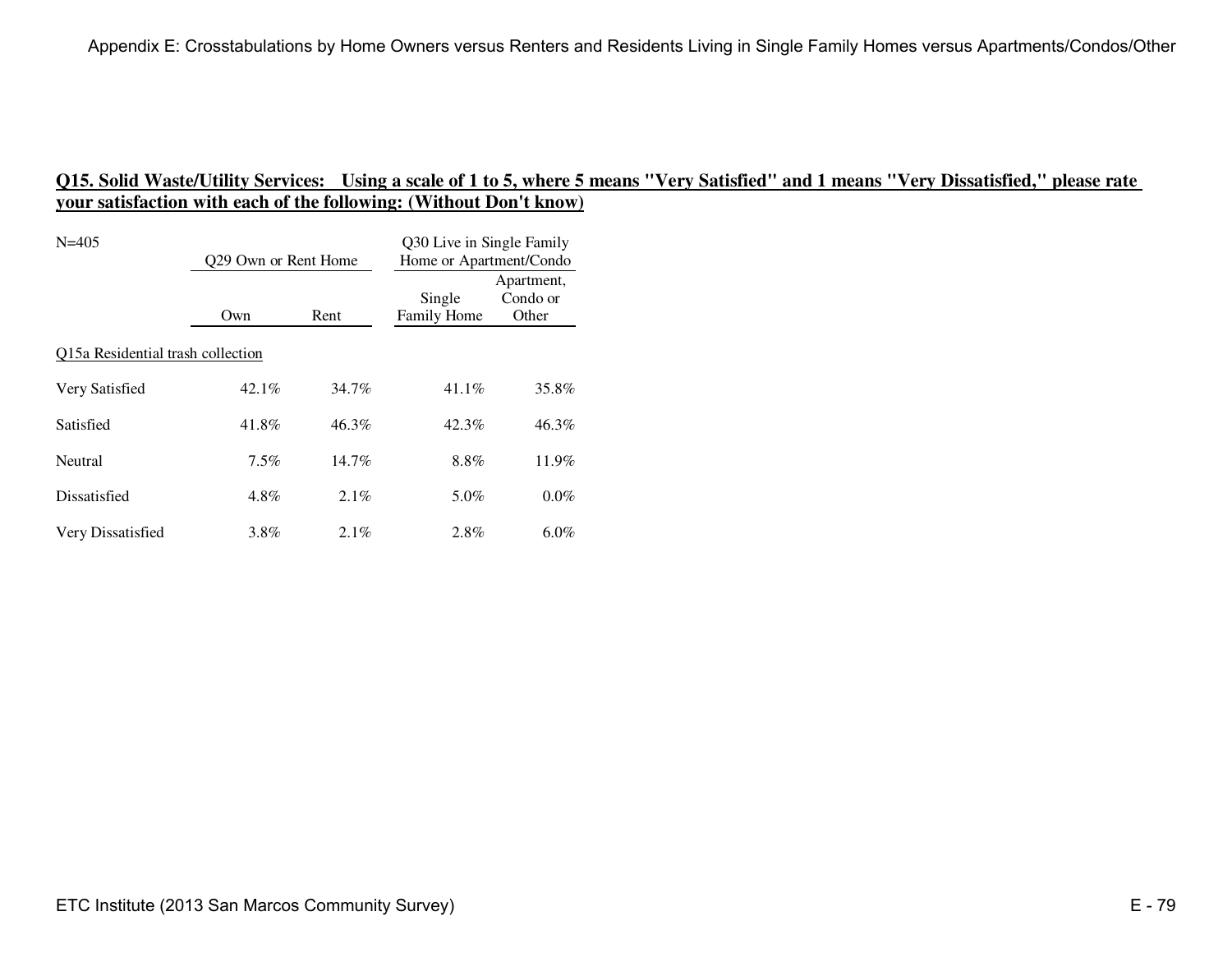| $N = 405$                                | 029 Own or Rent Home |          | Q30 Live in Single Family<br>Home or Apartment/Condo |                                 |
|------------------------------------------|----------------------|----------|------------------------------------------------------|---------------------------------|
|                                          | Own                  | Rent     | Single<br>Family Home                                | Apartment,<br>Condo or<br>Other |
| Q15b Bulky item pick up/removal services |                      |          |                                                      |                                 |
| Very Satisfied                           | 22.6%                | 23.8%    | 23.5%                                                | 19.0%                           |
| Satisfied                                | 33.6%                | $27.5\%$ | 32.6%                                                | 31.0%                           |
| Neutral                                  | 23.4%                | 26.3%    | 22.8%                                                | 29.3%                           |
| Dissatisfied                             | $13.2\%$             | 18.8%    | $15.4\%$                                             | $10.3\%$                        |
| Very Dissatisfied                        | 7.2%                 | 3.8%     | 5.6%                                                 | $10.3\%$                        |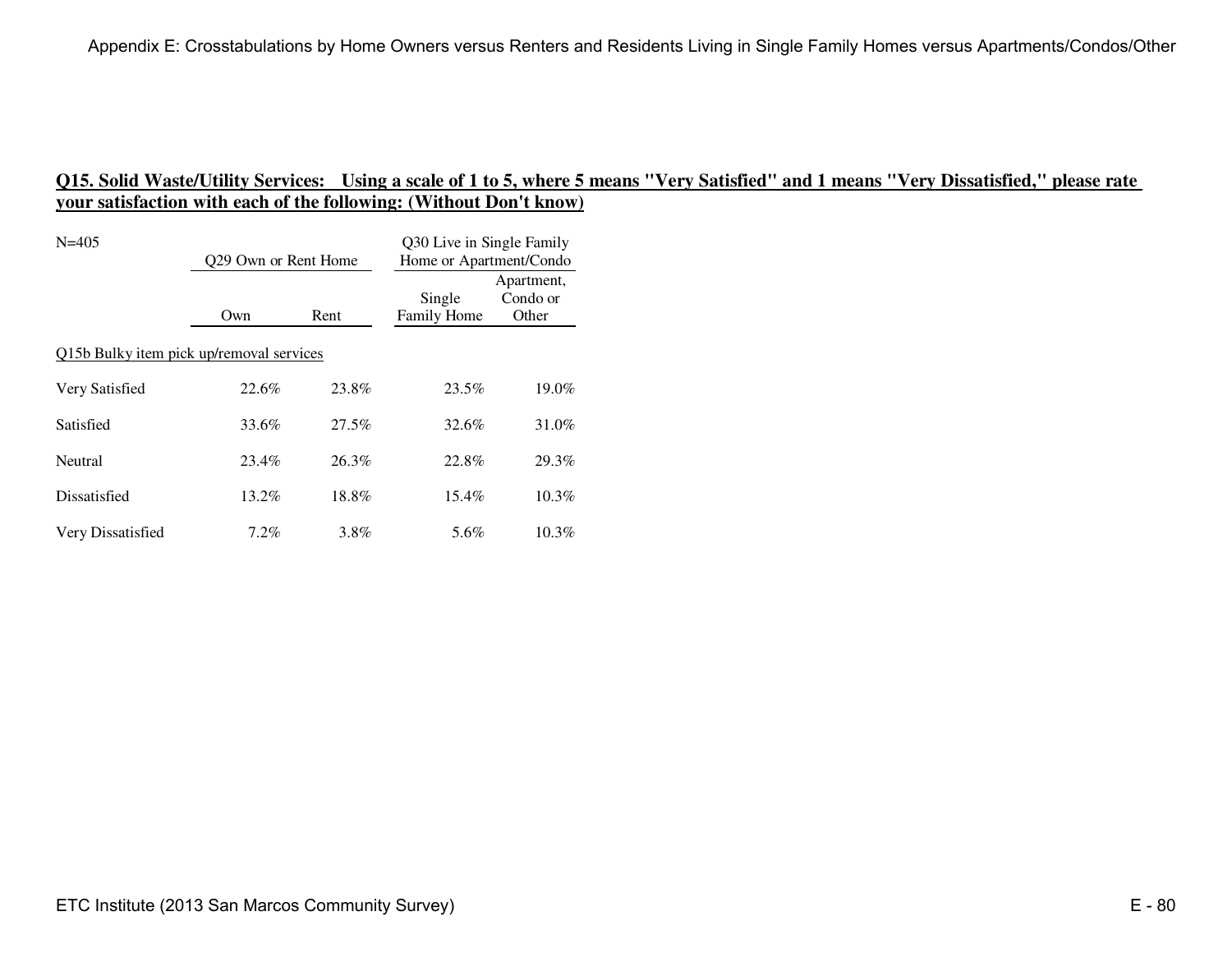| $N = 405$               | Q29 Own or Rent Home |          | Q30 Live in Single Family<br>Home or Apartment/Condo |                                 |
|-------------------------|----------------------|----------|------------------------------------------------------|---------------------------------|
|                         | Own                  | Rent     | Single<br>Family Home                                | Apartment,<br>Condo or<br>Other |
| Q15c Recycling services |                      |          |                                                      |                                 |
| Very Satisfied          | 40.6%                | $36.2\%$ | 40.8%                                                | 32.3%                           |
| Satisfied               | 41.0%                | $40.4\%$ | 41.1%                                                | 40.0%                           |
| Neutral                 | $11.1\%$             | 13.8%    | $11.1\%$                                             | 15.4%                           |
| Dissatisfied            | $5.2\%$              | $6.4\%$  | 5.7%                                                 | $4.6\%$                         |
| Very Dissatisfied       | $2.1\%$              | $3.2\%$  | $1.3\%$                                              | $7.7\%$                         |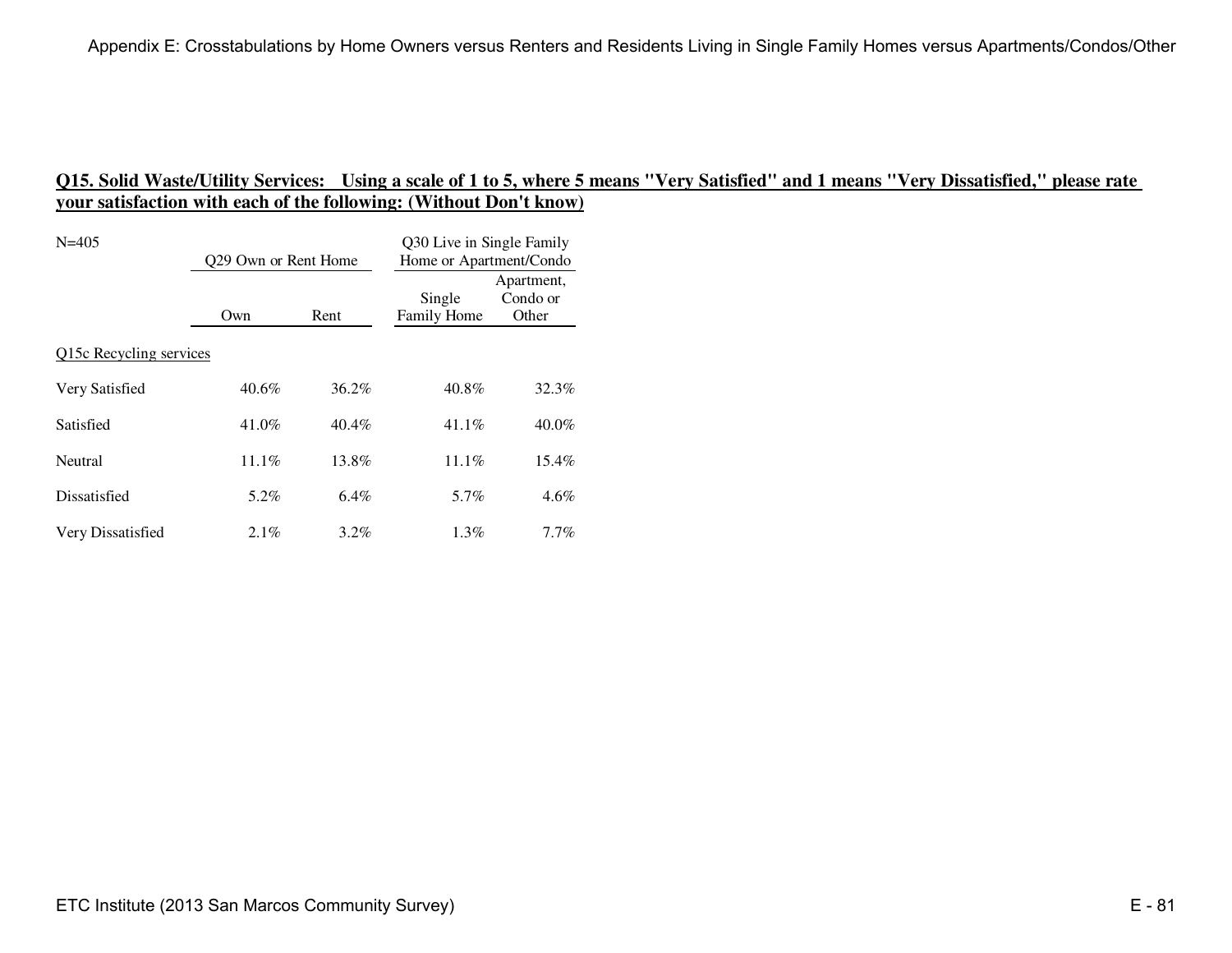| $N = 405$                    | 029 Own or Rent Home |          | Q30 Live in Single Family<br>Home or Apartment/Condo |                                 |
|------------------------------|----------------------|----------|------------------------------------------------------|---------------------------------|
|                              | Own                  | Rent     | Single<br>Family Home                                | Apartment,<br>Condo or<br>Other |
| Q15d Drinking water services |                      |          |                                                      |                                 |
| Very Satisfied               | 30.9%                | 38.9%    | 33.5%                                                | 28.8%                           |
| Satisfied                    | $46.0\%$             | $40.0\%$ | 45.0%                                                | 42.4%                           |
| Neutral                      | $16.5\%$             | $14.7\%$ | $15.3\%$                                             | 18.2%                           |
| Dissatisfied                 | $3.2\%$              | $3.2\%$  | 3.8%                                                 | $1.5\%$                         |
| Very Dissatisfied            | $3.5\%$              | $3.2\%$  | $2.2\%$                                              | $9.1\%$                         |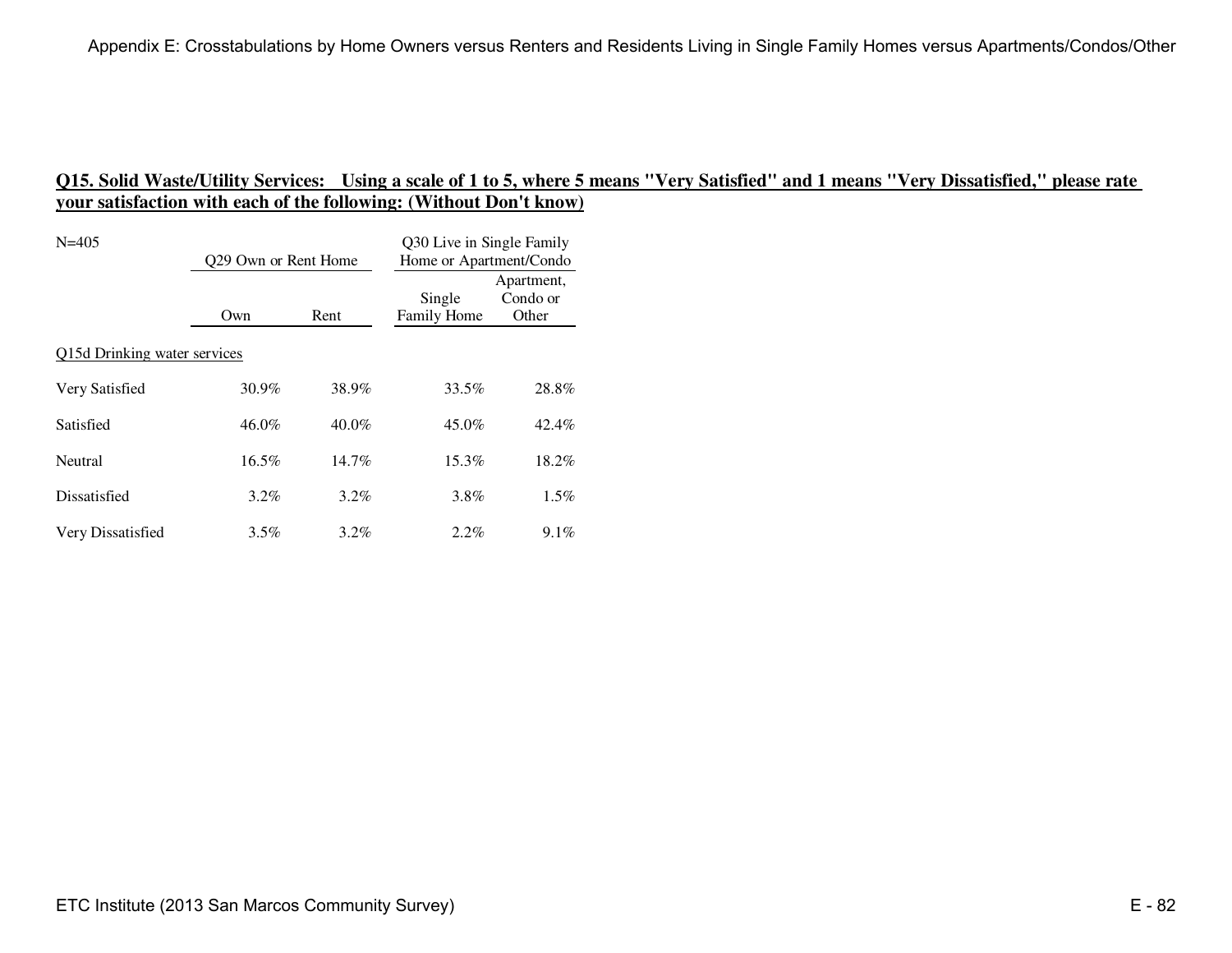| $N = 405$                        | 029 Own or Rent Home |          | Q30 Live in Single Family<br>Home or Apartment/Condo |                                 |
|----------------------------------|----------------------|----------|------------------------------------------------------|---------------------------------|
|                                  | Own                  | Rent     | Single<br>Family Home                                | Apartment,<br>Condo or<br>Other |
| Q15e Wastewater (sewer) services |                      |          |                                                      |                                 |
| Very Satisfied                   | 26.4%                | 30.8%    | 27.0%                                                | 27.0%                           |
| Satisfied                        | $49.1\%$             | $40.7\%$ | 47.3%                                                | 46.0%                           |
| Neutral                          | 17.2%                | $20.9\%$ | 18.7%                                                | 17.5%                           |
| Dissatisfied                     | 5.1%                 | $6.6\%$  | 5.3%                                                 | 6.3%                            |
| Very Dissatisfied                | $2.2\%$              | $1.1\%$  | $1.7\%$                                              | $3.2\%$                         |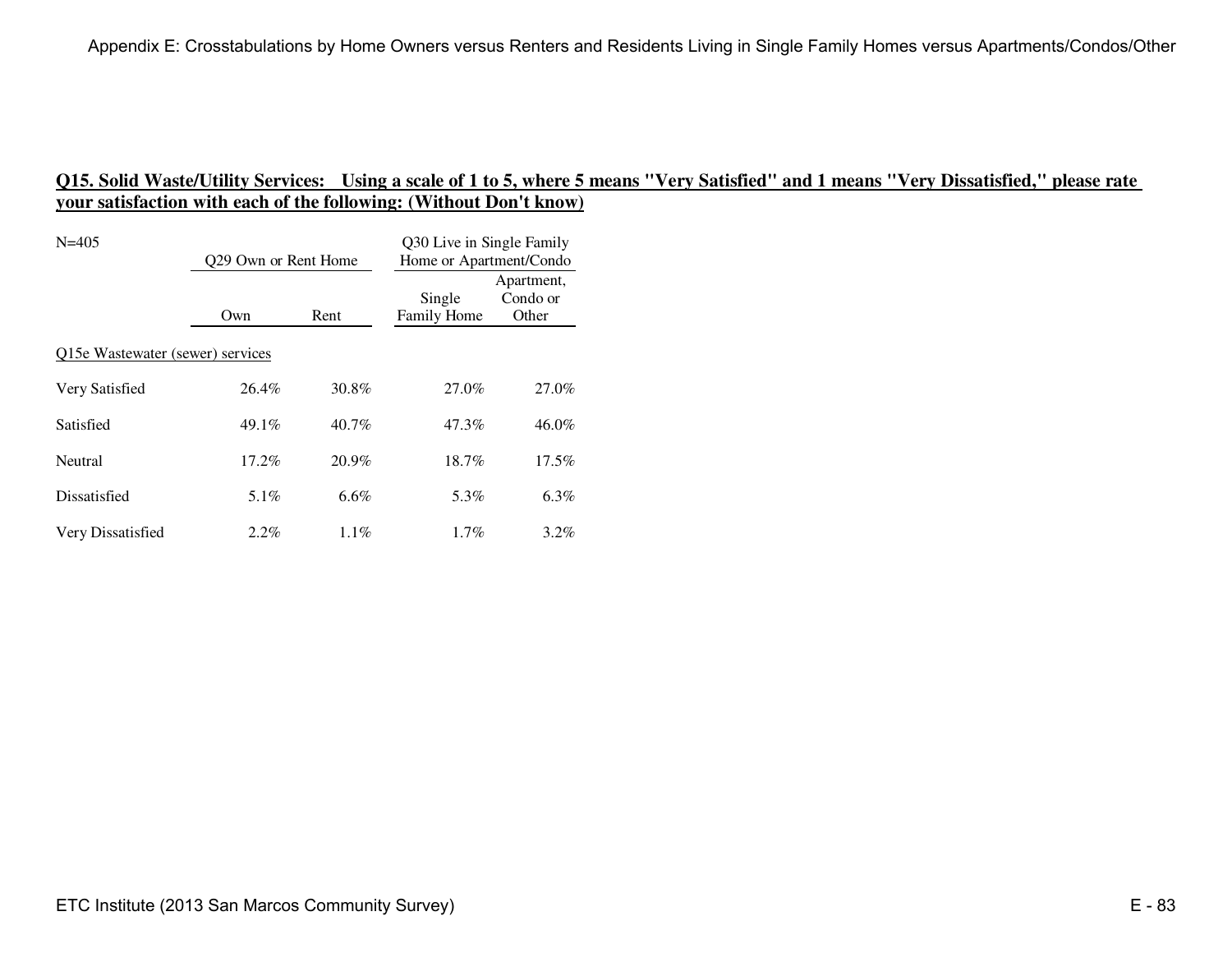| $N = 405$             | Q29 Own or Rent Home |         | Q30 Live in Single Family<br>Home or Apartment/Condo |                                 |
|-----------------------|----------------------|---------|------------------------------------------------------|---------------------------------|
|                       | Own                  | Rent    | Single<br>Family Home                                | Apartment,<br>Condo or<br>Other |
| Q15f Electric service |                      |         |                                                      |                                 |
| Very Satisfied        | 31.3%                | 37.9%   | 31.8%                                                | 37.3%                           |
| Satisfied             | 48.7%                | 41.1%   | 48.3%                                                | 40.3%                           |
| Neutral               | 15.6%                | 15.8%   | $15.2\%$                                             | $16.4\%$                        |
| Dissatisfied          | 3.6%                 | $4.2\%$ | $4.3\%$                                              | 3.0%                            |
| Very Dissatisfied     | $0.7\%$              | 1.1%    | 0.3%                                                 | $3.0\%$                         |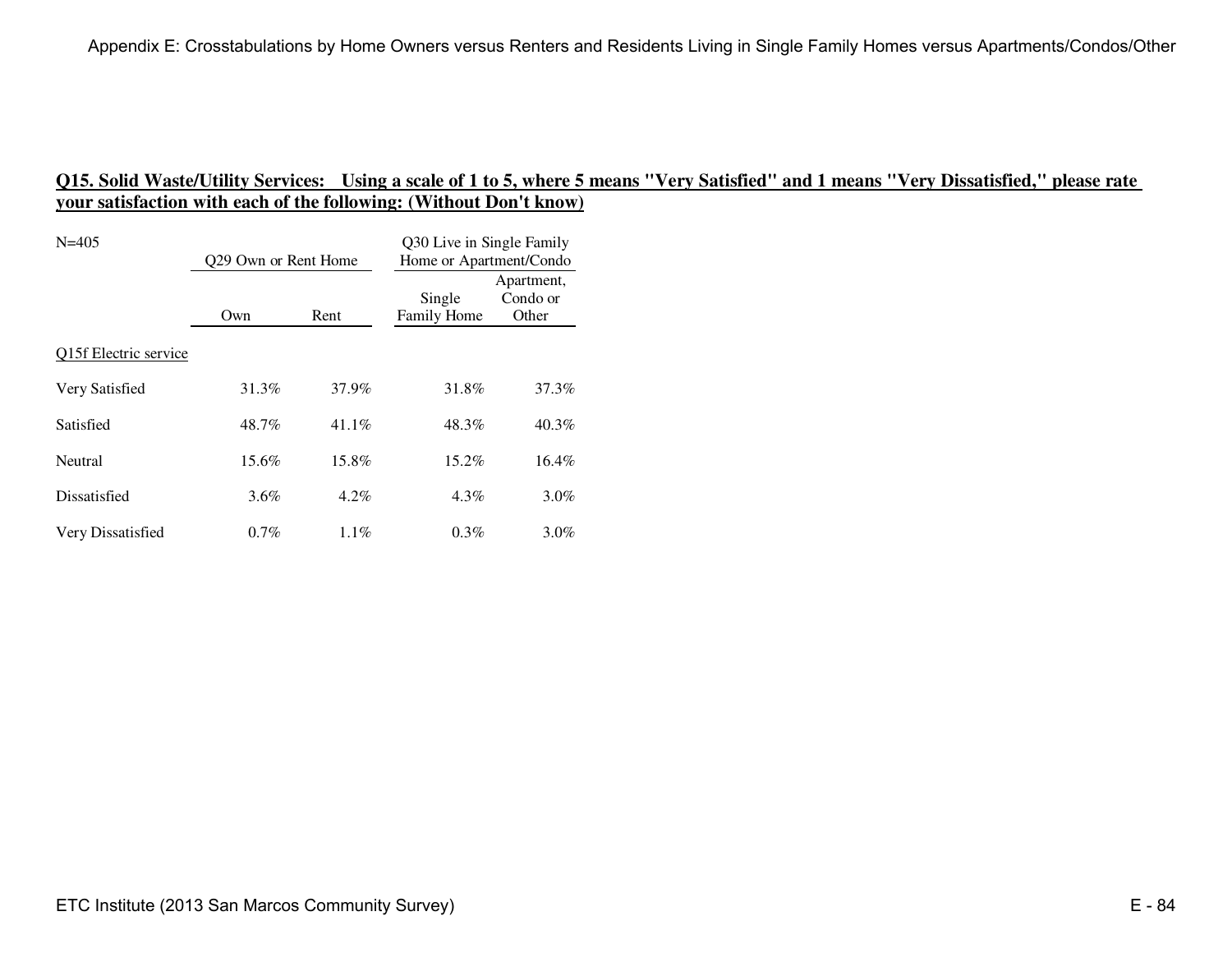| $N = 405$            | Q29 Own or Rent Home |          | Q30 Live in Single Family<br>Home or Apartment/Condo |                                 |
|----------------------|----------------------|----------|------------------------------------------------------|---------------------------------|
|                      | Own                  | Rent     | Single<br>Family Home                                | Apartment,<br>Condo or<br>Other |
| Q15g Utility Billing |                      |          |                                                      |                                 |
| Very Satisfied       | 23.9%                | 30.5%    | 25.0%                                                | 26.9%                           |
| Satisfied            | 54.3%                | 43.2%    | 52.8%                                                | 46.3%                           |
| Neutral              | 13.8%                | $17.9\%$ | 13.6%                                                | $19.4\%$                        |
| Dissatisfied         | $7.3\%$              | $7.4\%$  | 8.2%                                                 | $4.5\%$                         |
| Very Dissatisfied    | 0.7%                 | $1.1\%$  | 0.3%                                                 | $3.0\%$                         |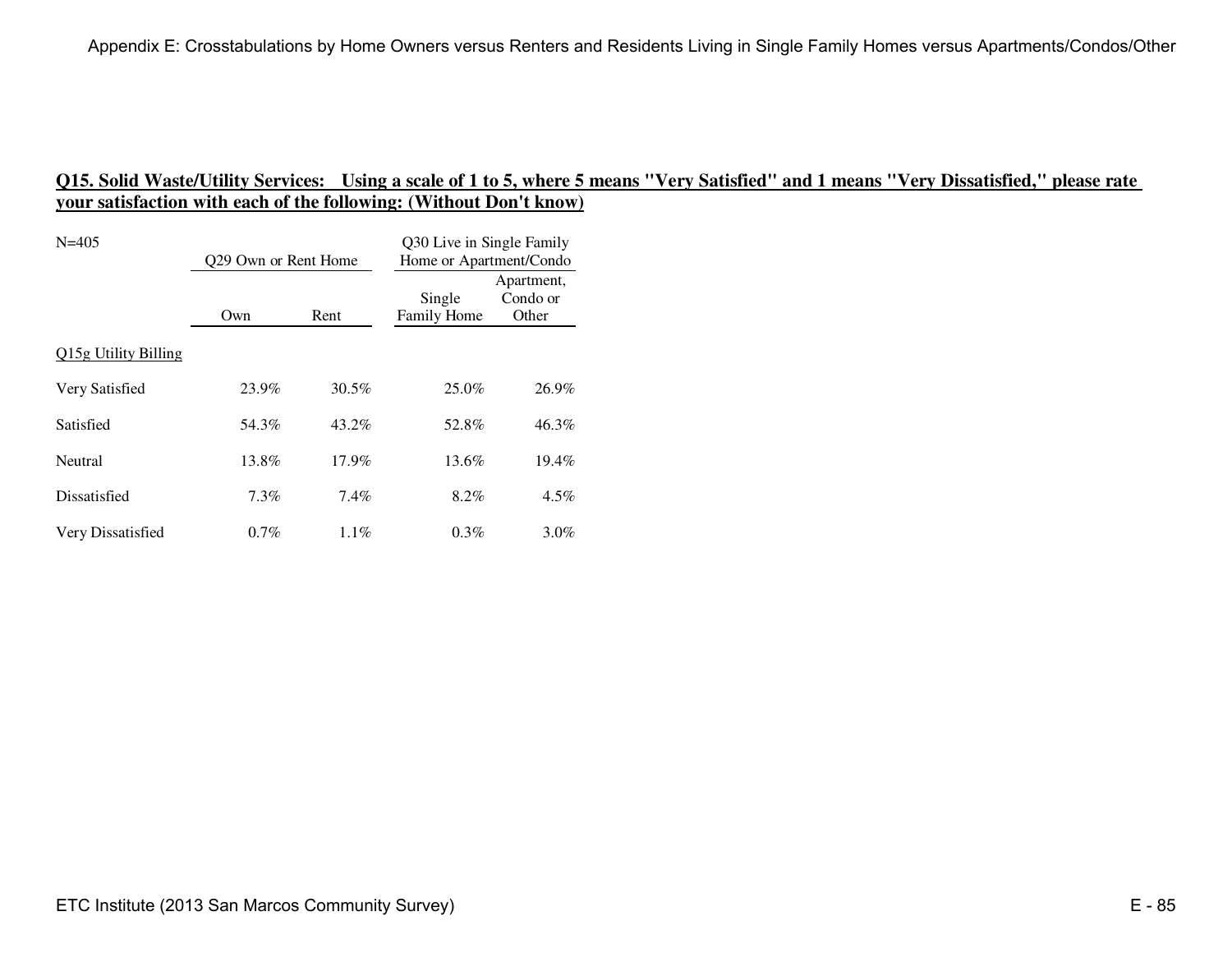| $N = 405$               | Q29 Own or Rent Home |         | Q30 Live in Single Family<br>Home or Apartment/Condo |                                 |  |
|-------------------------|----------------------|---------|------------------------------------------------------|---------------------------------|--|
|                         | Own                  | Rent    | Single<br><b>Family Home</b>                         | Apartment,<br>Condo or<br>Other |  |
| Q16a Office development |                      |         |                                                      |                                 |  |
| Much Too Slow           | 5.8%                 | 11.4%   | $7.4\%$                                              | 4.7%                            |  |
| <b>Too Slow</b>         | 24.8%                | 21.4%   | 24.7%                                                | 20.9%                           |  |
| Just Right              | 54.4%                | 58.6%   | 54.1%                                                | 62.8%                           |  |
| <b>Too Fast</b>         | 7.8%                 | $4.3\%$ | $6.9\%$                                              | 7.0%                            |  |
| Much Too Fast           | $7.3\%$              | $4.3\%$ | $6.9\%$                                              | $4.7\%$                         |  |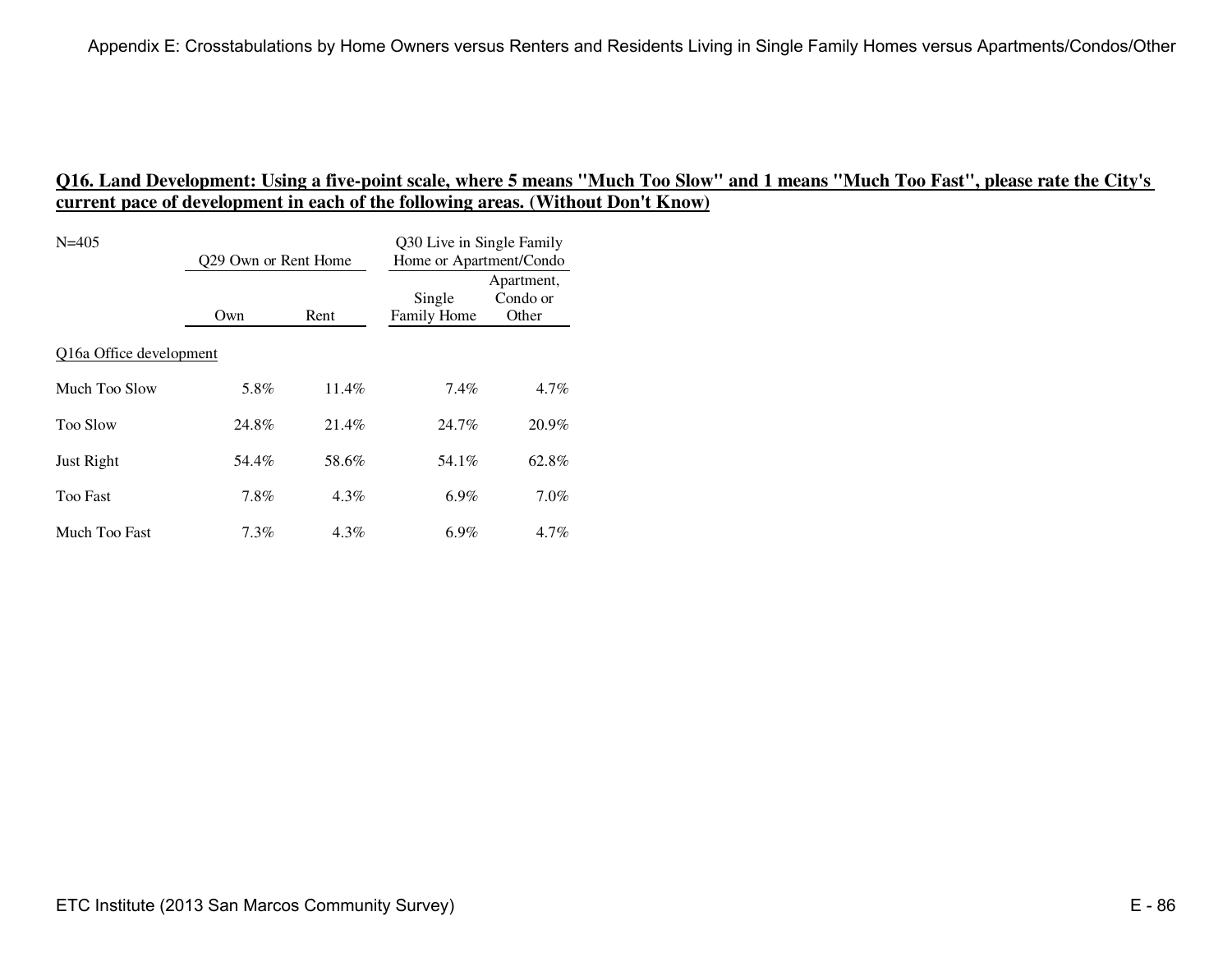| $N = 405$                   | Q29 Own or Rent Home |          | Q30 Live in Single Family<br>Home or Apartment/Condo |                                 |  |
|-----------------------------|----------------------|----------|------------------------------------------------------|---------------------------------|--|
|                             | Own                  | Rent     | Single<br><b>Family Home</b>                         | Apartment,<br>Condo or<br>Other |  |
| Q16b Industrial development |                      |          |                                                      |                                 |  |
| Much Too Slow               | 12.0%                | $11.3\%$ | $12.4\%$                                             | $6.8\%$                         |  |
| <b>Too Slow</b>             | 30.1%                | 32.4%    | 29.8%                                                | 36.4%                           |  |
| Just Right                  | 43.5%                | 43.7%    | 43.4%                                                | 45.5%                           |  |
| <b>Too Fast</b>             | 8.3%                 | $7.0\%$  | 8.3%                                                 | $6.8\%$                         |  |
| Much Too Fast               | $6.0\%$              | 5.6%     | $6.2\%$                                              | $4.5\%$                         |  |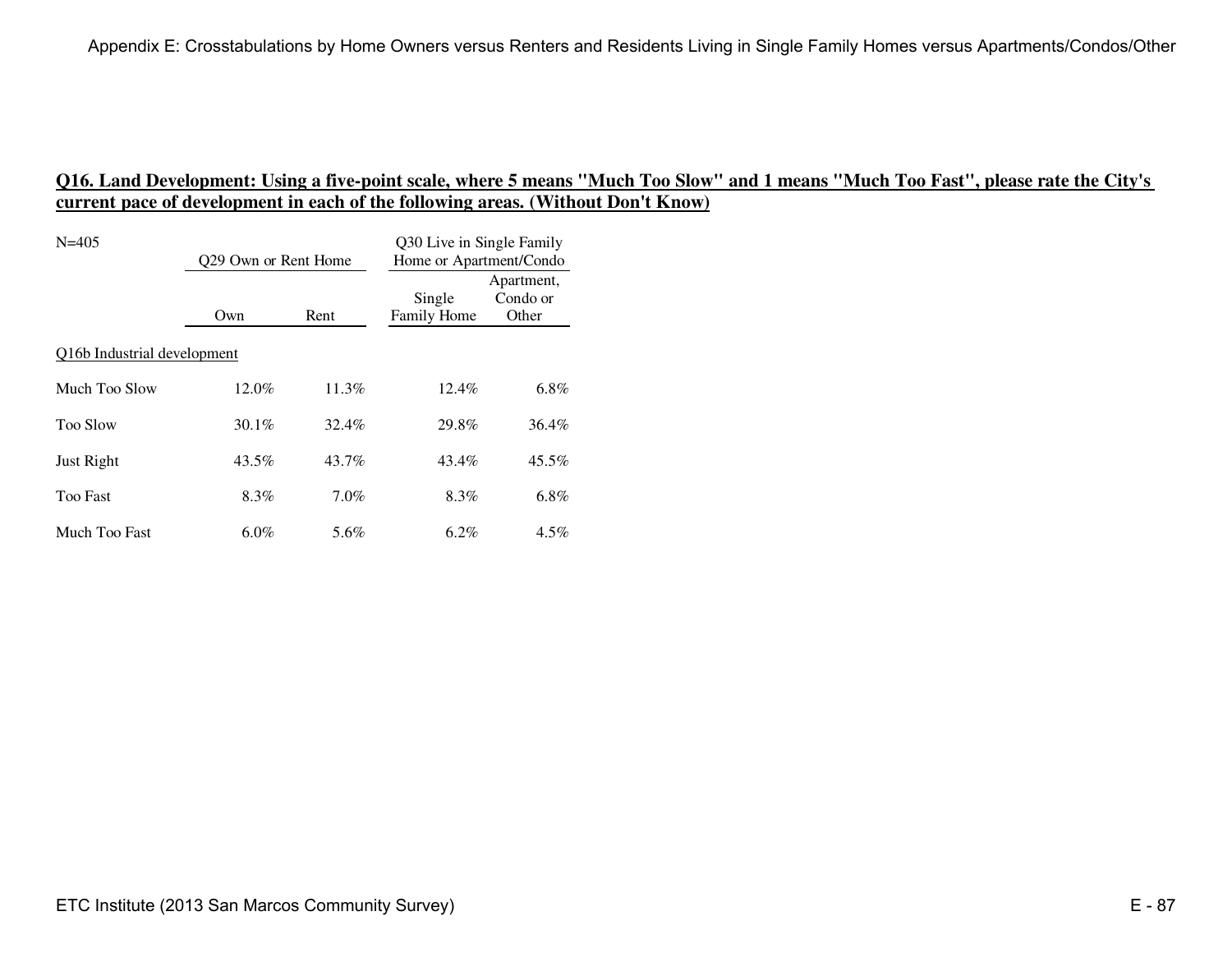| $N = 405$                             | Q29 Own or Rent Home |         | Q30 Live in Single Family<br>Home or Apartment/Condo |                                 |
|---------------------------------------|----------------------|---------|------------------------------------------------------|---------------------------------|
|                                       | Own                  | Rent    | Single<br><b>Family Home</b>                         | Apartment,<br>Condo or<br>Other |
| Q16c Multi-family residential develop |                      |         |                                                      |                                 |
| Much Too Slow                         | $3.5\%$              | $6.0\%$ | $3.2\%$                                              | $6.9\%$                         |
| <b>Too Slow</b>                       | $3.5\%$              | $9.5\%$ | $3.6\%$                                              | 12.1%                           |
| Just Right                            | $17.1\%$             | 31.0%   | $19.9\%$                                             | 22.4%                           |
| <b>Too Fast</b>                       | 24.5%                | 22.6%   | 24.6%                                                | $24.1\%$                        |
| Much Too Fast                         | 51.4%                | 31.0%   | 48.8%                                                | 34.5%                           |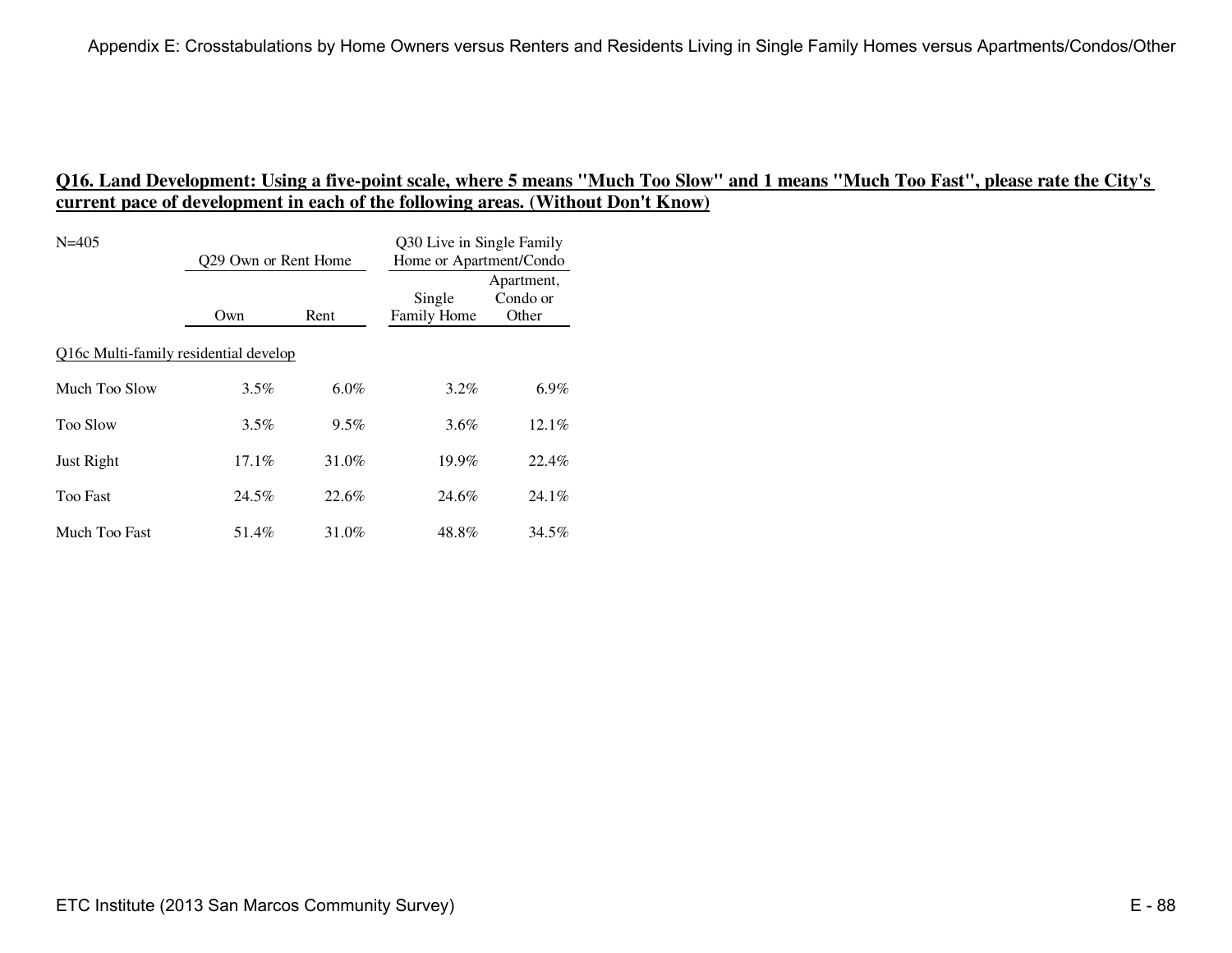| $N = 405$                              | Q29 Own or Rent Home |          | Q30 Live in Single Family<br>Home or Apartment/Condo |                                 |
|----------------------------------------|----------------------|----------|------------------------------------------------------|---------------------------------|
|                                        | Own                  | Rent     | Single<br>Family Home                                | Apartment,<br>Condo or<br>Other |
| Q16d Single family residential develop |                      |          |                                                      |                                 |
| Much Too Slow                          | 18.4%                | $14.5\%$ | $19.3\%$                                             | $6.9\%$                         |
| <b>Too Slow</b>                        | 27.8%                | 25.3%    | 26.4%                                                | 31.0%                           |
| Just Right                             | 35.9%                | 34.9%    | 35.3%                                                | 37.9%                           |
| <b>Too Fast</b>                        | 10.2%                | 16.9%    | $10.4\%$                                             | 19.0%                           |
| Much Too Fast                          | 7.8%                 | 8.4%     | $8.6\%$                                              | 5.2%                            |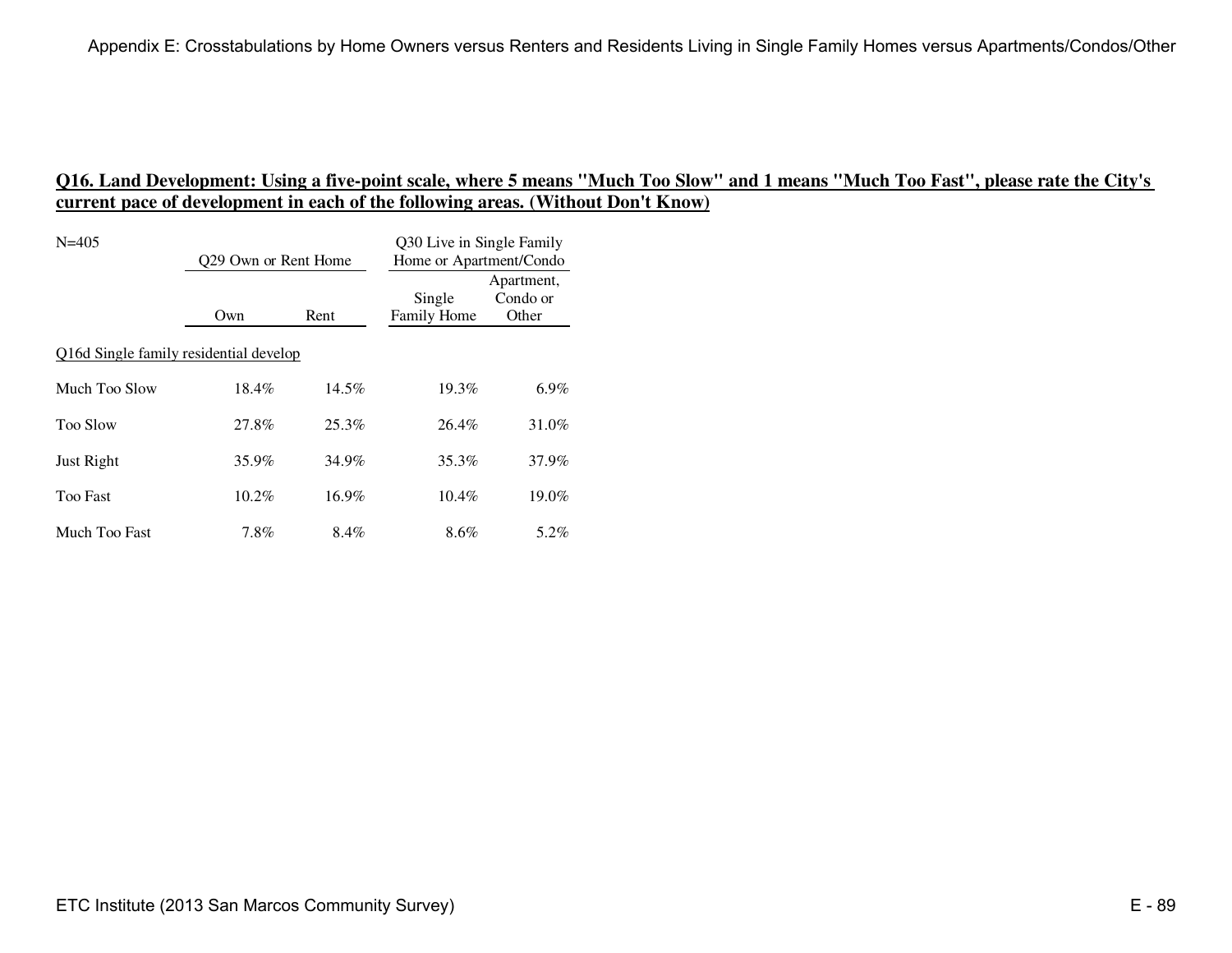| $N = 405$               | Q29 Own or Rent Home |         | Q30 Live in Single Family<br>Home or Apartment/Condo |                                 |  |
|-------------------------|----------------------|---------|------------------------------------------------------|---------------------------------|--|
|                         | Own                  | Rent    | Single<br><b>Family Home</b>                         | Apartment,<br>Condo or<br>Other |  |
| Q16e Retail development |                      |         |                                                      |                                 |  |
| Much Too Slow           | $4.2\%$              | $3.7\%$ | $4.6\%$                                              | 1.8%                            |  |
| <b>Too Slow</b>         | 19.4%                | 24.4%   | 19.8%                                                | 23.2%                           |  |
| Just Right              | 55.3%                | 52.4%   | 53.4%                                                | 58.9%                           |  |
| <b>Too Fast</b>         | 13.1%                | 14.6%   | $14.1\%$                                             | $12.5\%$                        |  |
| Much Too Fast           | $8.0\%$              | 4.9%    | $8.0\%$                                              | $3.6\%$                         |  |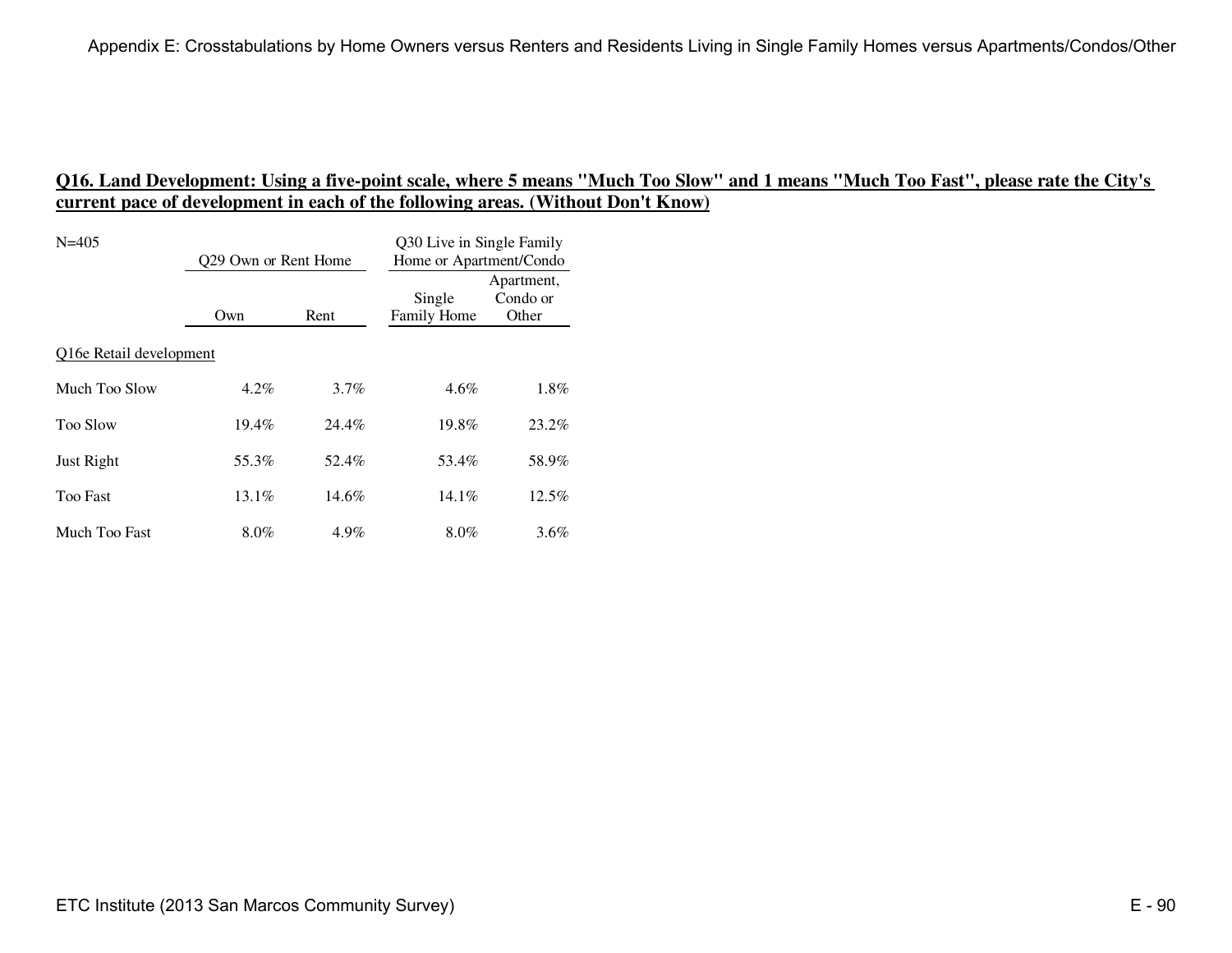| $N = 405$             | Q29 Own or Rent Home |         | Q30 Live in Single Family<br>Home or Apartment/Condo |                                 |  |
|-----------------------|----------------------|---------|------------------------------------------------------|---------------------------------|--|
|                       | Own                  | Rent    | Single<br>Family Home                                | Apartment,<br>Condo or<br>Other |  |
| Q17a Library services |                      |         |                                                      |                                 |  |
| Much Higher           | 5.3%                 | 13.6%   | $6.6\%$                                              | $9.5\%$                         |  |
| Little Higher         | 20.8%                | 22.7%   | 20.9%                                                | 23.8%                           |  |
| Stay the Same         | 71.6%                | 63.6%   | 70.4%                                                | 66.7%                           |  |
| Little Lower          | $1.5\%$              | $0.0\%$ | $1.4\%$                                              | $0.0\%$                         |  |
| Much Lower            | $0.8\%$              | $0.0\%$ | $0.7\%$                                              | $0.0\%$                         |  |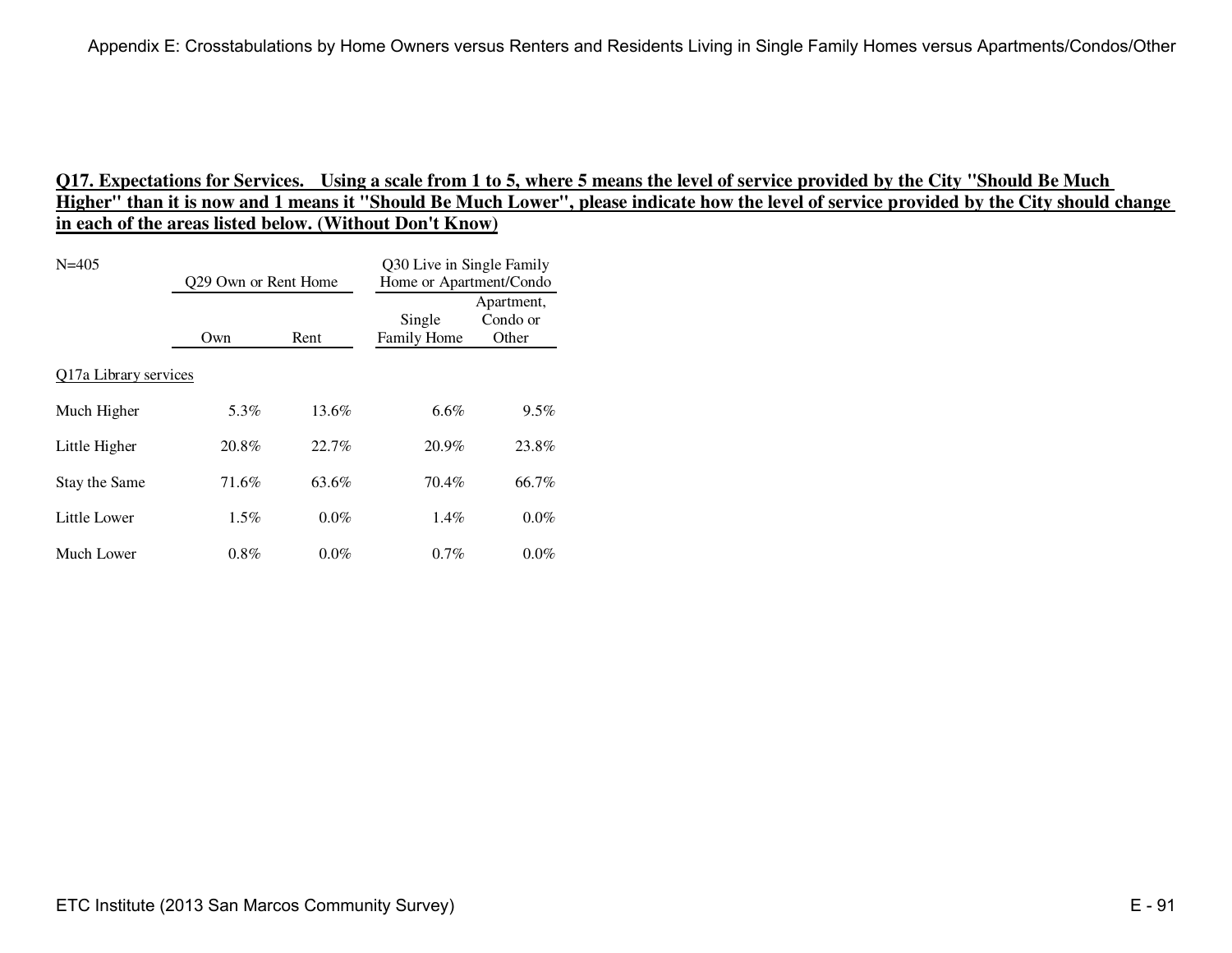| $N = 405$                         | Q29 Own or Rent Home |         | Q30 Live in Single Family<br>Home or Apartment/Condo |                                 |
|-----------------------------------|----------------------|---------|------------------------------------------------------|---------------------------------|
|                                   | Own                  | Rent    | Single<br>Family Home                                | Apartment,<br>Condo or<br>Other |
| O <sub>17</sub> b Law enforcement |                      |         |                                                      |                                 |
| Much Higher                       | 10.2%                | 15.6%   | $10.7\%$                                             | 14.3%                           |
| Little Higher                     | 24.5%                | 36.7%   | $27.1\%$                                             | 30.2%                           |
| Stay the Same                     | 60.4%                | 43.3%   | 57.7%                                                | 49.2%                           |
| Little Lower                      | $3.0\%$              | $3.3\%$ | $2.7\%$                                              | 4.8%                            |
| Much Lower                        | $1.9\%$              | $1.1\%$ | $1.7\%$                                              | 1.6%                            |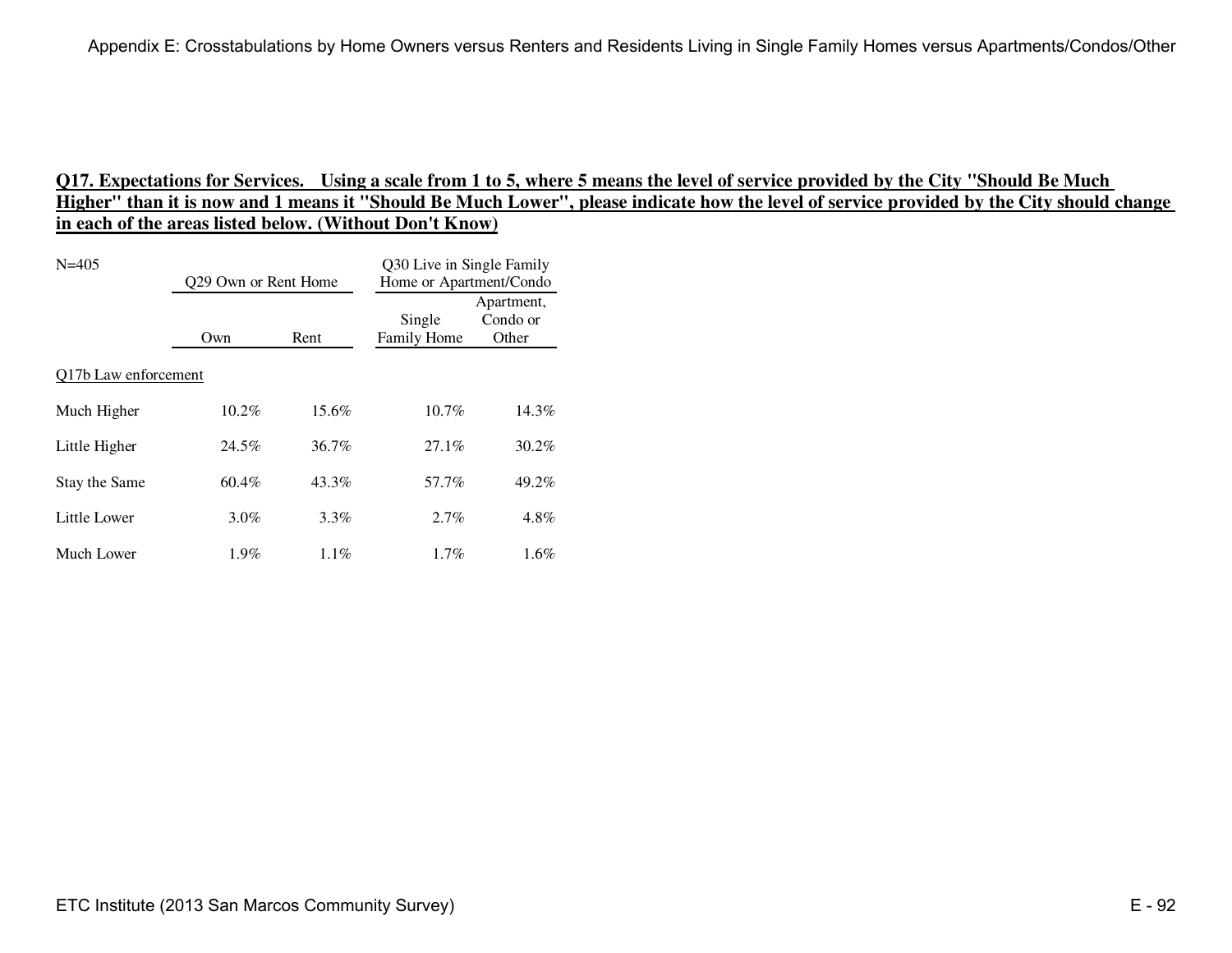| $N = 405$          | Q29 Own or Rent Home |         | Q30 Live in Single Family<br>Home or Apartment/Condo |                                 |
|--------------------|----------------------|---------|------------------------------------------------------|---------------------------------|
|                    | Own                  | Rent    | Single<br>Family Home                                | Apartment,<br>Condo or<br>Other |
| Q17c Fire response |                      |         |                                                      |                                 |
| Much Higher        | 5.3%                 | 11.0%   | 6.0%                                                 | $8.5\%$                         |
| Little Higher      | 21.4%                | 25.6%   | 21.1%                                                | 28.8%                           |
| Stay the Same      | 70.4%                | 59.8%   | 69.1%                                                | 62.7%                           |
| Little Lower       | $2.1\%$              | $3.7\%$ | $3.0\%$                                              | $0.0\%$                         |
| Much Lower         | $0.8\%$              | $0.0\%$ | $0.8\%$                                              | $0.0\%$                         |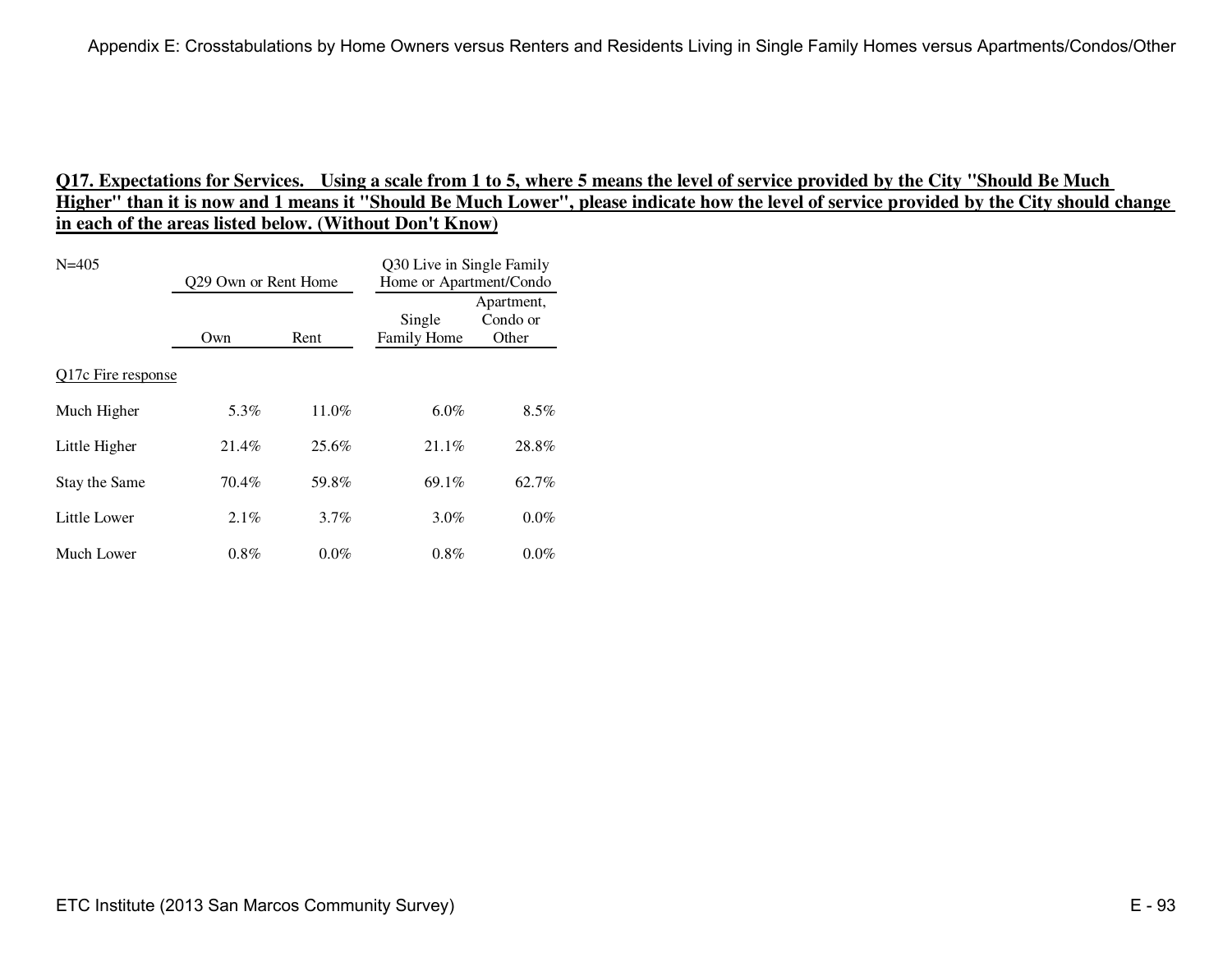| $N = 405$                              | Q29 Own or Rent Home |         | Q30 Live in Single Family<br>Home or Apartment/Condo |                                 |  |
|----------------------------------------|----------------------|---------|------------------------------------------------------|---------------------------------|--|
|                                        | Own                  | Rent    | Single<br>Family Home                                | Apartment,<br>Condo or<br>Other |  |
| <b>Q17d Emergency medical services</b> |                      |         |                                                      |                                 |  |
| Much Higher                            | $7.3\%$              | 13.0%   | $7.5\%$                                              | 12.5%                           |  |
| Little Higher                          | 24.0%                | 28.6%   | 24.8%                                                | 28.6%                           |  |
| Stay the Same                          | 66.7%                | 57.1%   | 65.4%                                                | 58.9%                           |  |
| Little Lower                           | $1.2\%$              | $1.3\%$ | $1.5\%$                                              | $0.0\%$                         |  |
| Much Lower                             | $0.8\%$              | $0.0\%$ | $0.8\%$                                              | $0.0\%$                         |  |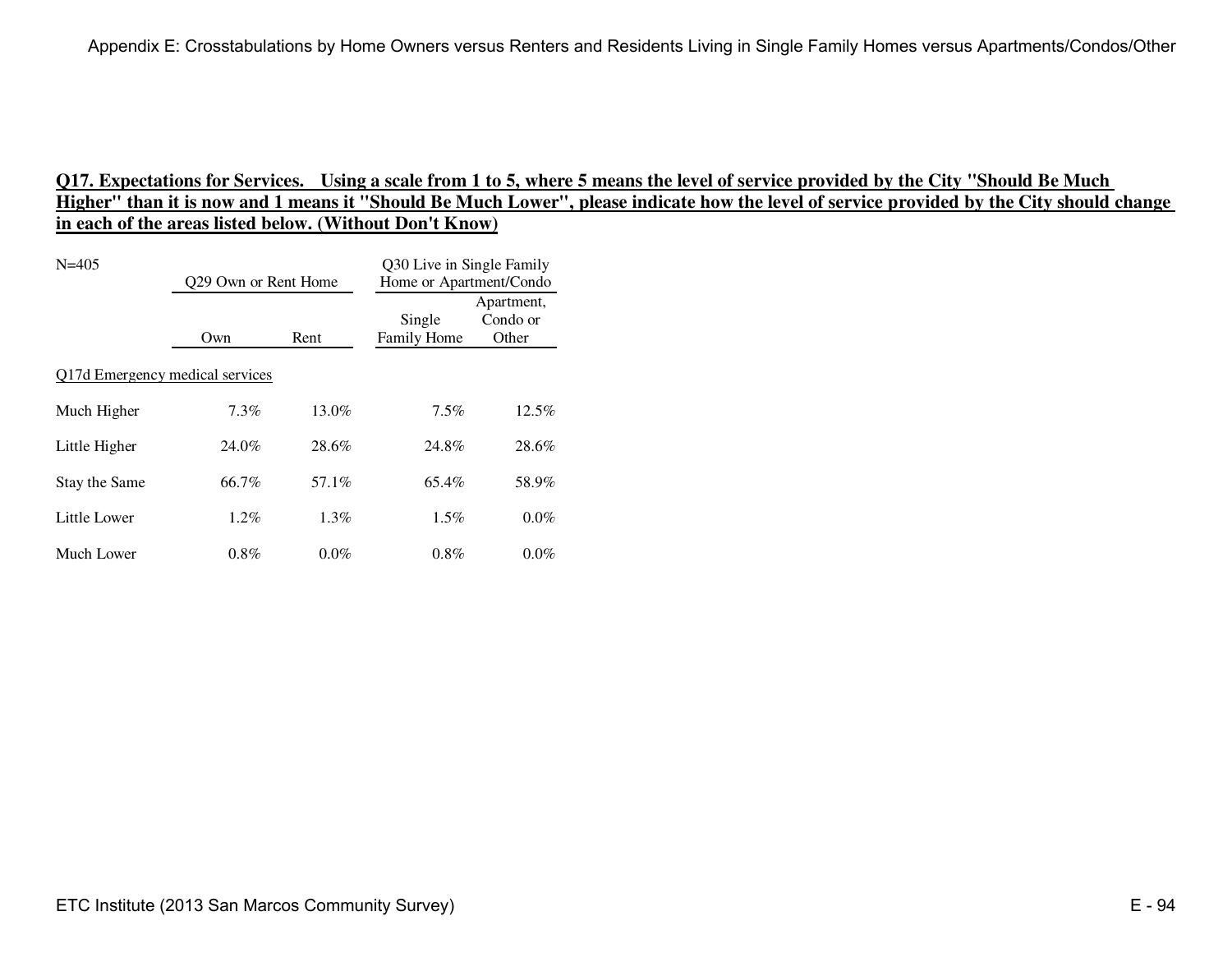| $N = 405$                 | Q29 Own or Rent Home |          | Q30 Live in Single Family<br>Home or Apartment/Condo |                                 |  |
|---------------------------|----------------------|----------|------------------------------------------------------|---------------------------------|--|
|                           | Own                  | Rent     | Single<br>Family Home                                | Apartment,<br>Condo or<br>Other |  |
| Q17e Parks and open space |                      |          |                                                      |                                 |  |
| Much Higher               | $15.7\%$             | $16.7\%$ | $16.1\%$                                             | 13.8%                           |  |
| Little Higher             | 29.9%                | 32.2%    | $30.1\%$                                             | 32.3%                           |  |
| Stay the Same             | 49.6%                | 48.9%    | 49.0%                                                | 52.3%                           |  |
| Little Lower              | $3.0\%$              | $1.1\%$  | $2.7\%$                                              | $1.5\%$                         |  |
| Much Lower                | $1.9\%$              | $1.1\%$  | $2.1\%$                                              | $0.0\%$                         |  |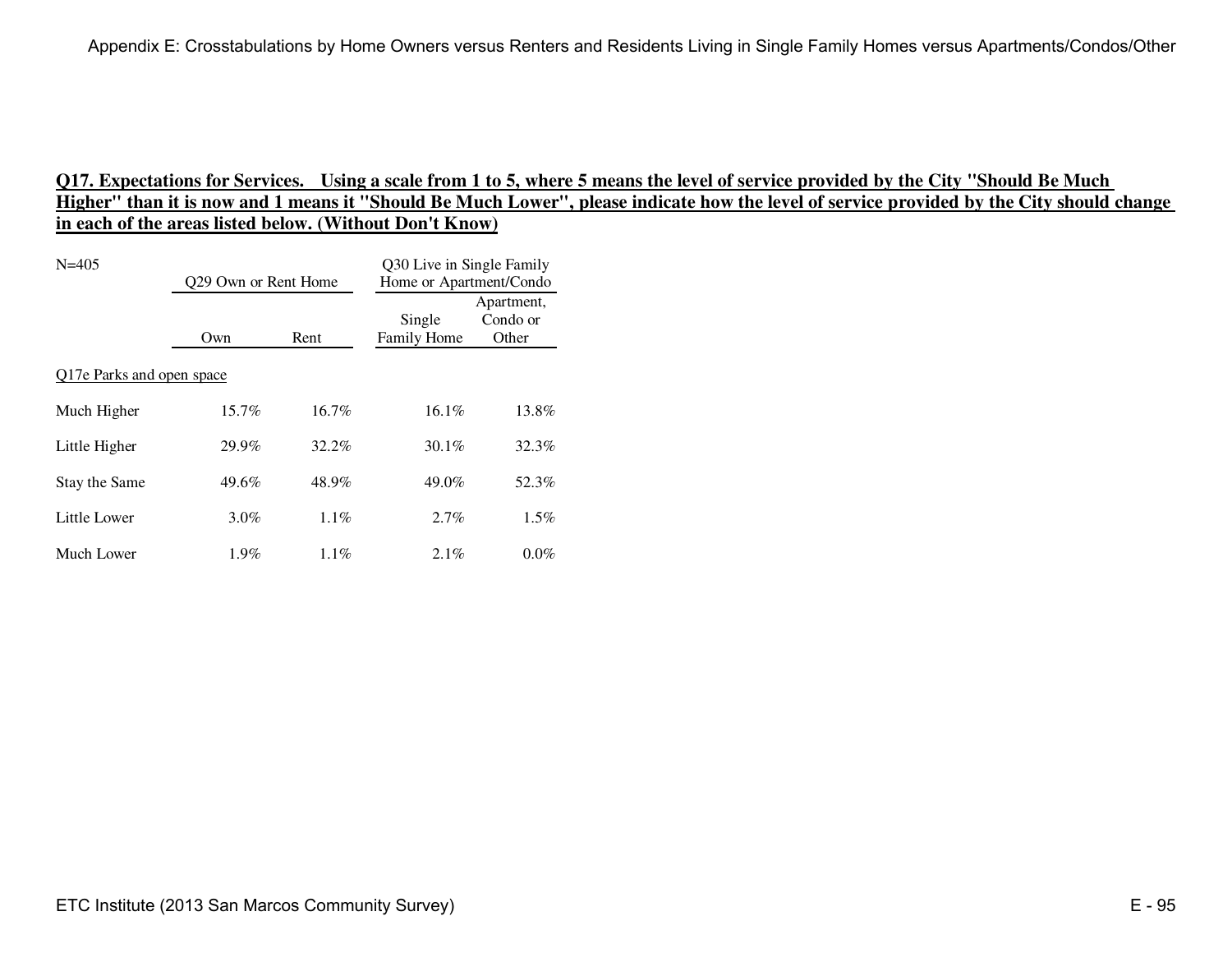| $N = 405$                         | Q29 Own or Rent Home |         | Q30 Live in Single Family<br>Home or Apartment/Condo |                                 |  |
|-----------------------------------|----------------------|---------|------------------------------------------------------|---------------------------------|--|
|                                   | Own                  | Rent    | Single<br>Family Home                                | Apartment,<br>Condo or<br>Other |  |
| <b>Q17f Recreation activities</b> |                      |         |                                                      |                                 |  |
| Much Higher                       | $10.8\%$             | 11.0%   | $10.7\%$                                             | $10.2\%$                        |  |
| Little Higher                     | 28.6%                | 42.7%   | 31.0%                                                | 37.3%                           |  |
| Stay the Same                     | 58.3%                | 43.9%   | 55.9%                                                | 50.8%                           |  |
| Little Lower                      | $1.2\%$              | $0.0\%$ | $0.7\%$                                              | $1.7\%$                         |  |
| Much Lower                        | $1.2\%$              | $2.4\%$ | $1.8\%$                                              | $0.0\%$                         |  |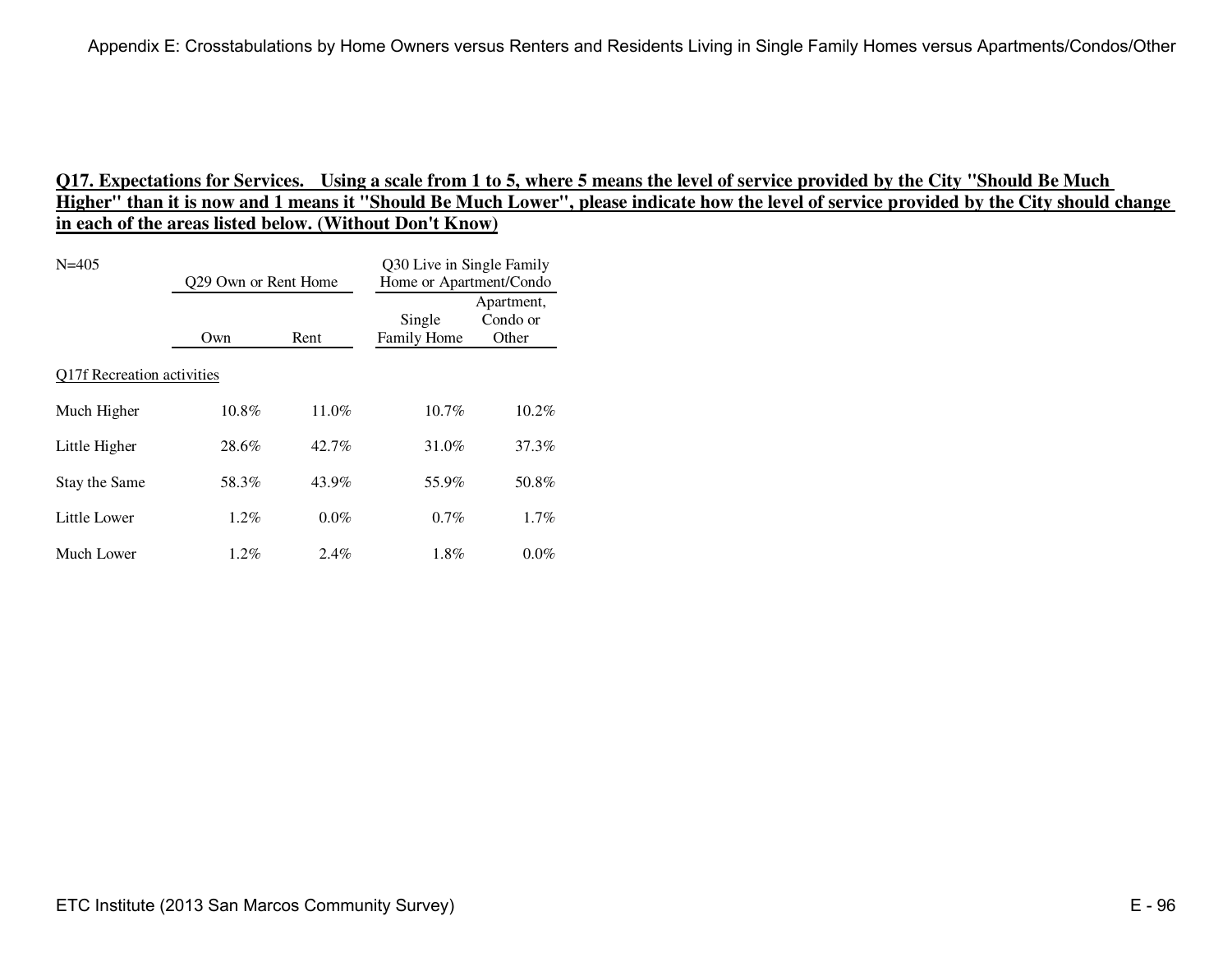| $N = 405$                                 | Q29 Own or Rent Home |         | Q30 Live in Single Family<br>Home or Apartment/Condo |                                 |  |
|-------------------------------------------|----------------------|---------|------------------------------------------------------|---------------------------------|--|
|                                           | Own                  | Rent    | Single<br>Family Home                                | Apartment,<br>Condo or<br>Other |  |
| <b>Q17g Maintenance of infrastructure</b> |                      |         |                                                      |                                 |  |
| Much Higher                               | 38.0%                | 25.6%   | 35.7%                                                | 32.3%                           |  |
| Little Higher                             | 35.9%                | 46.7%   | 39.0%                                                | 36.9%                           |  |
| Stay the Same                             | 21.5%                | 26.7%   | $21.1\%$                                             | 29.2%                           |  |
| Little Lower                              | $3.5\%$              | $1.1\%$ | $3.2\%$                                              | $1.5\%$                         |  |
| Much Lower                                | $1.1\%$              | $0.0\%$ | $1.0\%$                                              | $0.0\%$                         |  |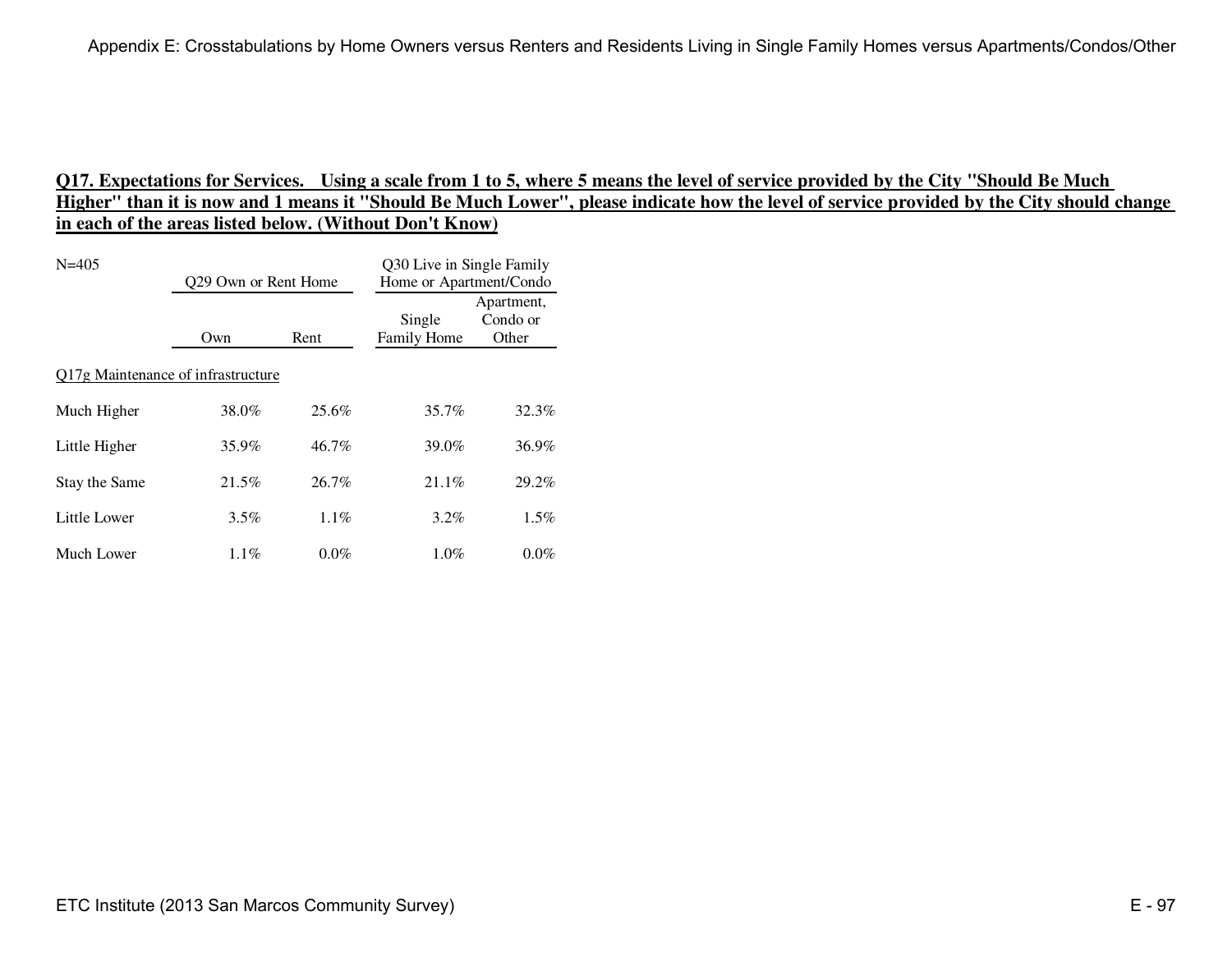| $N = 405$                             | Q29 Own or Rent Home |       | Q30 Live in Single Family<br>Home or Apartment/Condo |                                 |
|---------------------------------------|----------------------|-------|------------------------------------------------------|---------------------------------|
|                                       | Own                  | Rent  | Single<br>Family Home                                | Apartment,<br>Condo or<br>Other |
| Q18 Biggest issue                     |                      |       |                                                      |                                 |
| Traffic                               | 66.3%                | 80.4% | 67.9%                                                | 78.9%                           |
| Planning for rapid growth             | 46.9%                | 49.5% | 47.4%                                                | 49.3%                           |
| Public schools                        | 24.1%                | 23.7% | 24.5%                                                | 22.5%                           |
| Road repair/maintenance/<br>expansion | 37.0%                | 36.1% | 37.0%                                                | 35.2%                           |
| Taxes/property taxes/finances         | 25.7%                | 9.3%  | 23.2%                                                | 15.5%                           |
| Public transportation                 | 10.2%                | 12.4% | 11.3%                                                | 8.5%                            |
| Crime                                 | 14.9%                | 20.6% | 15.6%                                                | 19.7%                           |
| Environmental issues                  | 19.5%                | 16.5% | 19.9%                                                | 12.7%                           |
| Utility rates                         | 15.2%                | 13.4% | 14.7%                                                | 15.5%                           |
| Neighborhood preservation             | 31.4%                | 16.5% | 29.4%                                                | 18.3%                           |
| Other                                 | 6.9%                 | 10.3% | 8.0%                                                 | 7.0%                            |
| Don't Know                            | 2.6%                 | 3.1%  | 2.4%                                                 | 4.2%                            |

#### **Q18. What do you think are the THREE biggest issues San Marcos will face within the next FIVE years?**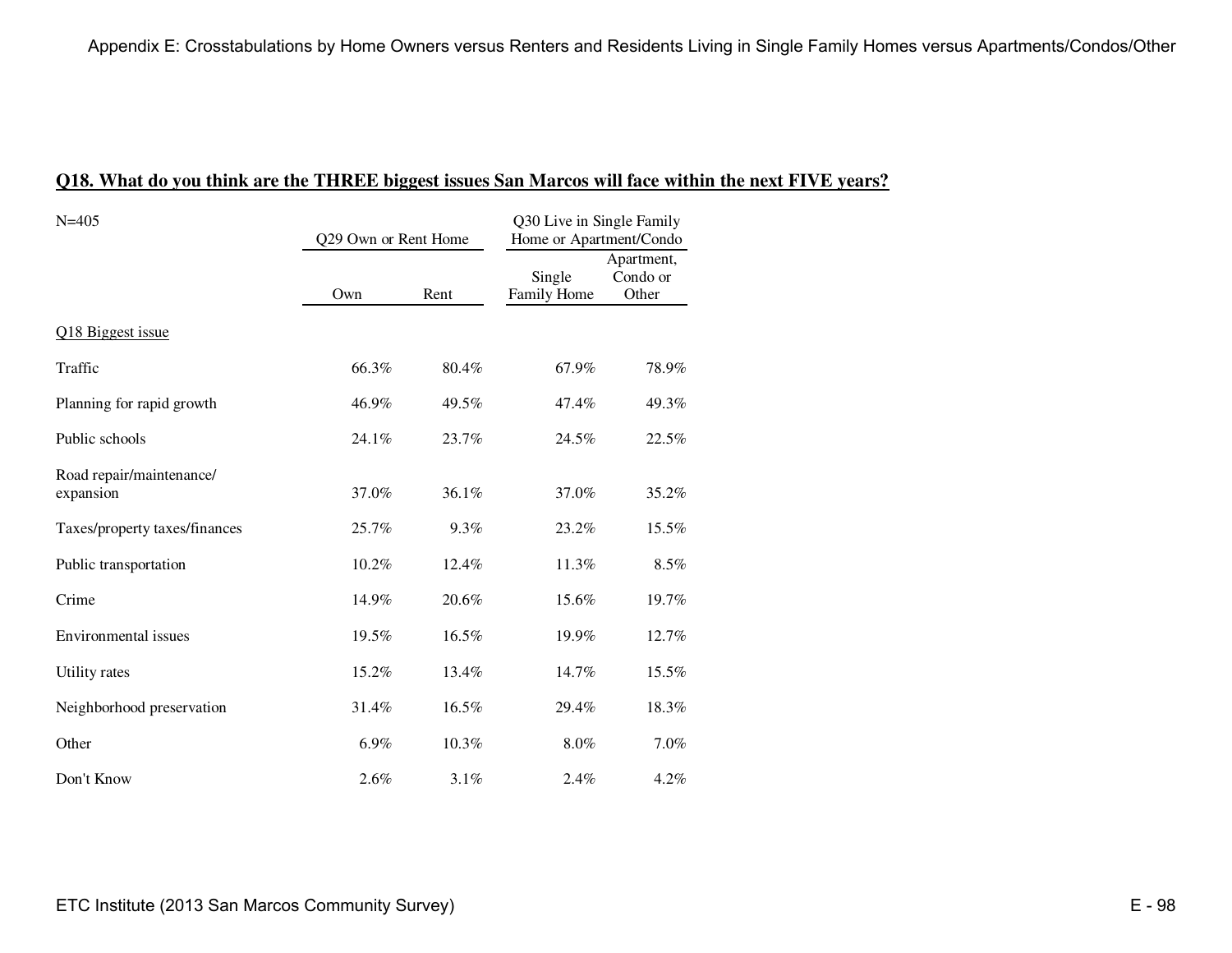| $N = 405$                                     | Q29 Own or Rent Home |          | Q30 Live in Single Family<br>Home or Apartment/Condo |                                 |  |  |
|-----------------------------------------------|----------------------|----------|------------------------------------------------------|---------------------------------|--|--|
|                                               | Own                  | Rent     | Single<br>Family Home                                | Apartment,<br>Condo or<br>Other |  |  |
| Q19a I have confidence in the City's finances |                      |          |                                                      |                                 |  |  |
| <b>Strongly Agree</b>                         | $6.2\%$              | 7.8%     | 5.8%                                                 | $8.5\%$                         |  |  |
| Agree                                         | 37.8%                | 42.9%    | 38.3%                                                | 42.4%                           |  |  |
| Neutral                                       | $36.7\%$             | $35.1\%$ | 37.2%                                                | 32.2%                           |  |  |
| Disagree                                      | $14.7\%$             | $9.1\%$  | 14.6%                                                | $8.5\%$                         |  |  |
| <b>Strongly Disagree</b>                      | $4.6\%$              | 5.2%     | $4.0\%$                                              | $8.5\%$                         |  |  |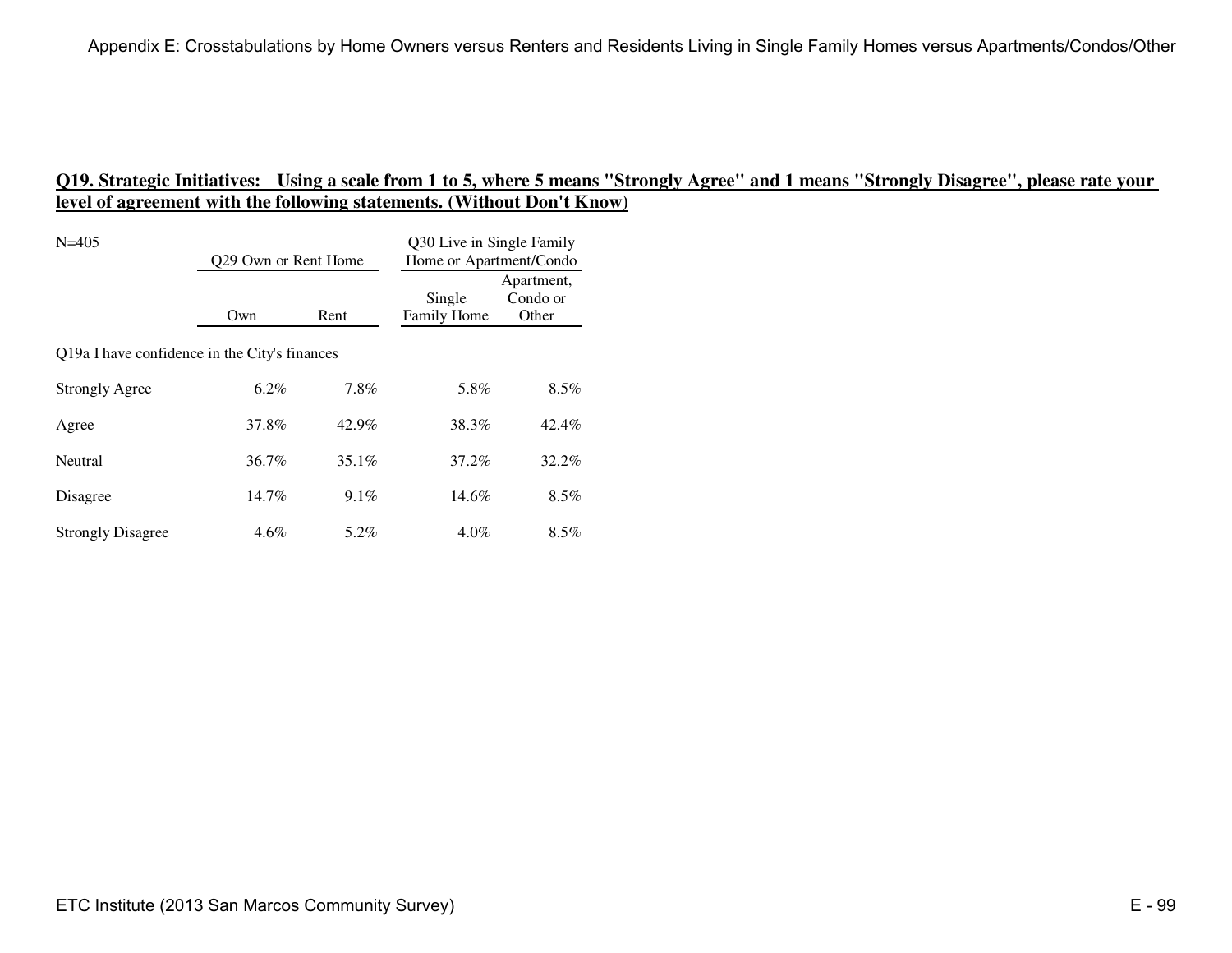| $N = 405$                                                                   | Q29 Own or Rent Home |          | 030 Live in Single Family<br>Home or Apartment/Condo |                                 |
|-----------------------------------------------------------------------------|----------------------|----------|------------------------------------------------------|---------------------------------|
|                                                                             | Own                  | Rent     | Single<br>Family Home                                | Apartment,<br>Condo or<br>Other |
| Q19b The City is ensuring that there is adequate long-term affordable water |                      |          |                                                      |                                 |
| <b>Strongly Agree</b>                                                       | 5.7%                 | 9.1%     | 5.4%                                                 | $10.2\%$                        |
| Agree                                                                       | 38.9%                | 39.0%    | 38.5%                                                | 40.7%                           |
| Neutral                                                                     | 27.9%                | 29.9%    | 31.2%                                                | $16.9\%$                        |
| Disagree                                                                    | 22.1%                | $15.6\%$ | $20.0\%$                                             | 23.7%                           |
| <b>Strongly Disagree</b>                                                    | 5.3%                 | $6.5\%$  | 5.0%                                                 | $8.5\%$                         |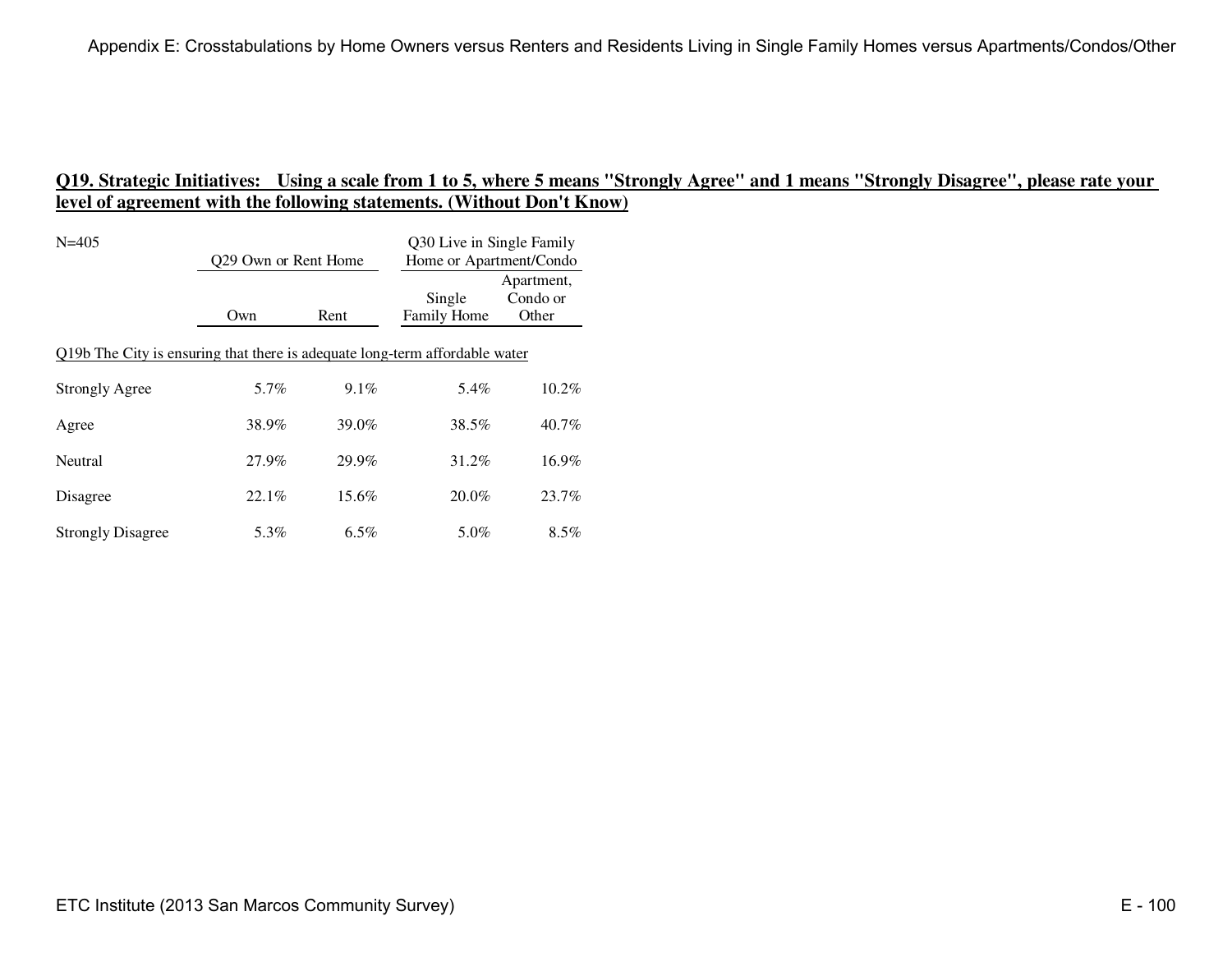| $N = 405$                                                                      | Q29 Own or Rent Home |         | Q30 Live in Single Family<br>Home or Apartment/Condo |                                 |
|--------------------------------------------------------------------------------|----------------------|---------|------------------------------------------------------|---------------------------------|
|                                                                                | Own                  | Rent    | Single<br>Family Home                                | Apartment,<br>Condo or<br>Other |
| Q19c The City is committed to creating a business friendly development process |                      |         |                                                      |                                 |
| <b>Strongly Agree</b>                                                          | $9.0\%$              | $9.0\%$ | 8.4%                                                 | $10.3\%$                        |
| Agree                                                                          | 36.9%                | 46.2%   | 38.5%                                                | 44.8%                           |
| Neutral                                                                        | 33.7%                | 32.1%   | $34.1\%$                                             | 29.3%                           |
| Disagree                                                                       | $13.7\%$             | $9.0\%$ | 13.6%                                                | 8.6%                            |
| <b>Strongly Disagree</b>                                                       | 6.7%                 | 3.8%    | 5.5%                                                 | $6.9\%$                         |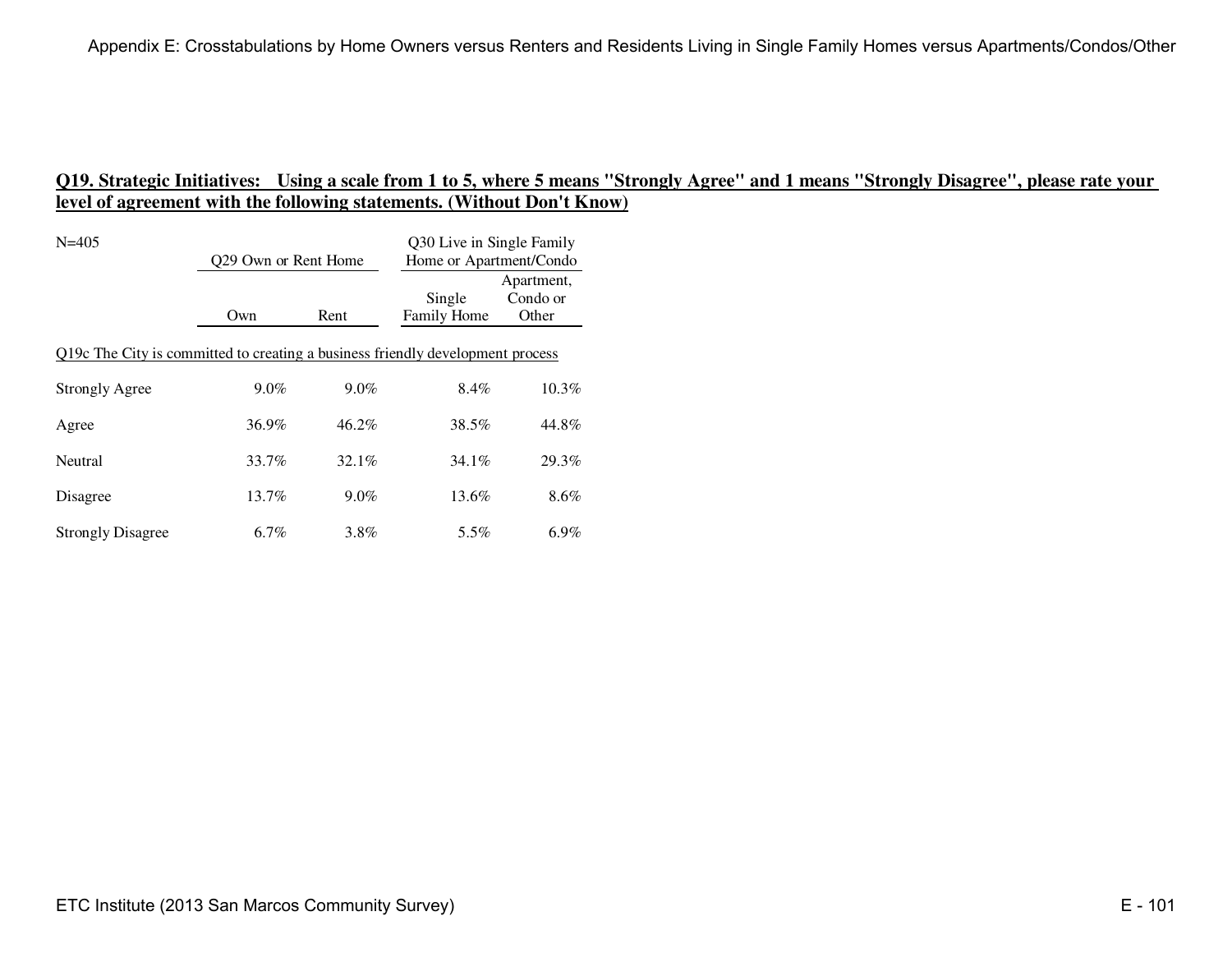| $N = 405$                                                                                                    | Q29 Own or Rent Home |       | Q30 Live in Single Family<br>Home or Apartment/Condo |                                 |
|--------------------------------------------------------------------------------------------------------------|----------------------|-------|------------------------------------------------------|---------------------------------|
|                                                                                                              | Own                  | Rent  | Single<br><b>Family Home</b>                         | Apartment,<br>Condo or<br>Other |
| Q19d The City is doing a good job planning for current and future transportation<br>and infrastructure needs |                      |       |                                                      |                                 |
| <b>Strongly Agree</b>                                                                                        | $3.1\%$              | 5.2%  | $2.9\%$                                              | 5.4%                            |
| Agree                                                                                                        | $17.1\%$             | 28.6% | $17.4\%$                                             | 30.4%                           |
| Neutral                                                                                                      | 35.0%                | 32.5% | $35.1\%$                                             | $32.1\%$                        |
| Disagree                                                                                                     | 28.4%                | 18.2% | 28.3%                                                | $16.1\%$                        |
| <b>Strongly Disagree</b>                                                                                     | 16.3%                | 15.6% | 16.3%                                                | $16.1\%$                        |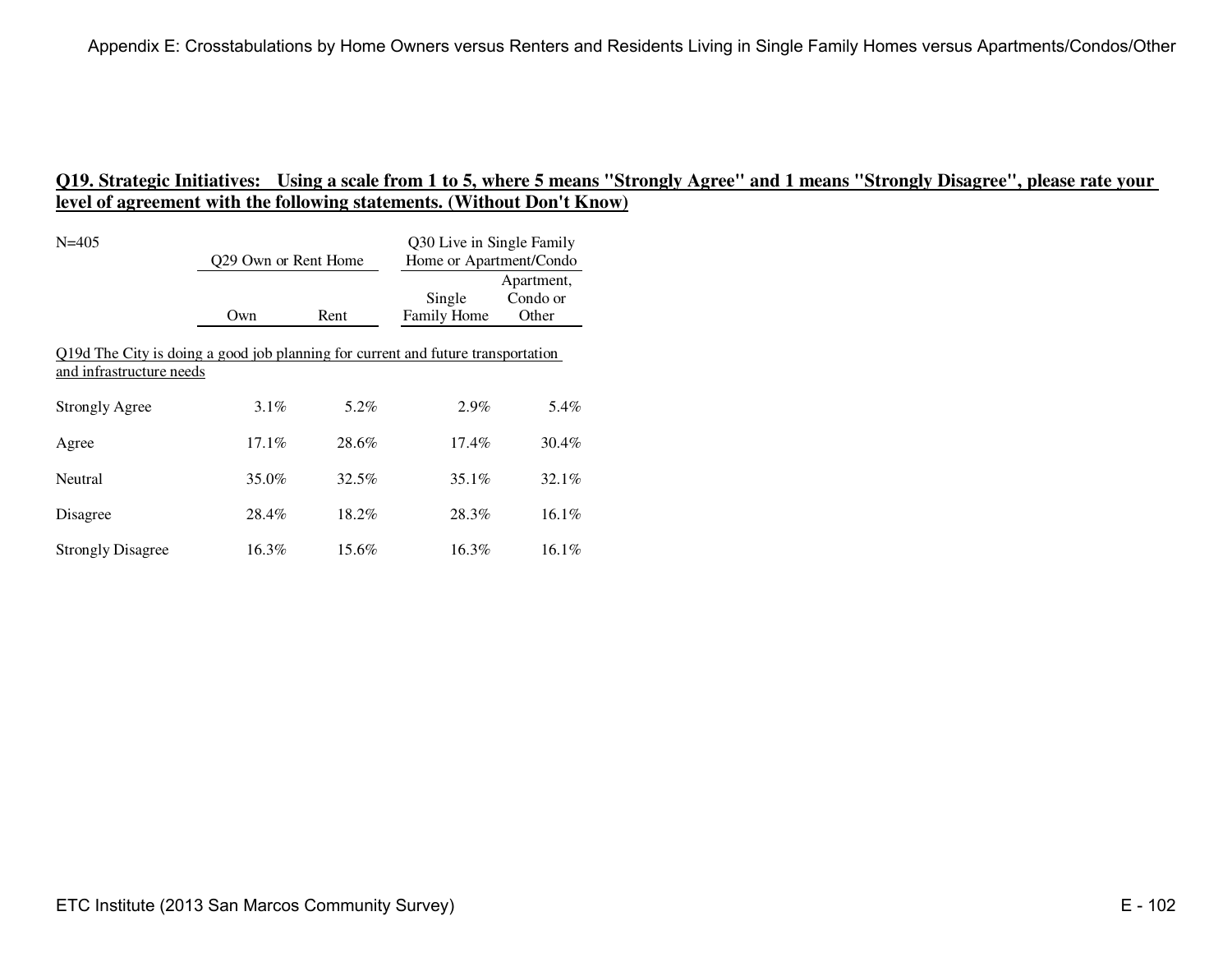| $N = 405$                                                                                                             | Q29 Own or Rent Home |         | Q30 Live in Single Family<br>Home or Apartment/Condo |                                 |  |
|-----------------------------------------------------------------------------------------------------------------------|----------------------|---------|------------------------------------------------------|---------------------------------|--|
|                                                                                                                       | Own                  | Rent    | Single<br>Family Home                                | Apartment,<br>Condo or<br>Other |  |
| Q19e The City does a good job of protecting and maintaining the river, while<br>providing for recreation on the river |                      |         |                                                      |                                 |  |
| <b>Strongly Agree</b>                                                                                                 | $8.1\%$              | 15.6%   | 8.7%                                                 | 15.9%                           |  |
| Agree                                                                                                                 | $40.5\%$             | 42.2%   | 42.1%                                                | 34.9%                           |  |
| Neutral                                                                                                               | 21.8%                | 21.1%   | 21.0%                                                | 25.4%                           |  |
| Disagree                                                                                                              | 18.0%                | 16.7%   | $17.5\%$                                             | 19.0%                           |  |
| <b>Strongly Disagree</b>                                                                                              | 11.6%                | $4.4\%$ | $10.7\%$                                             | 4.8%                            |  |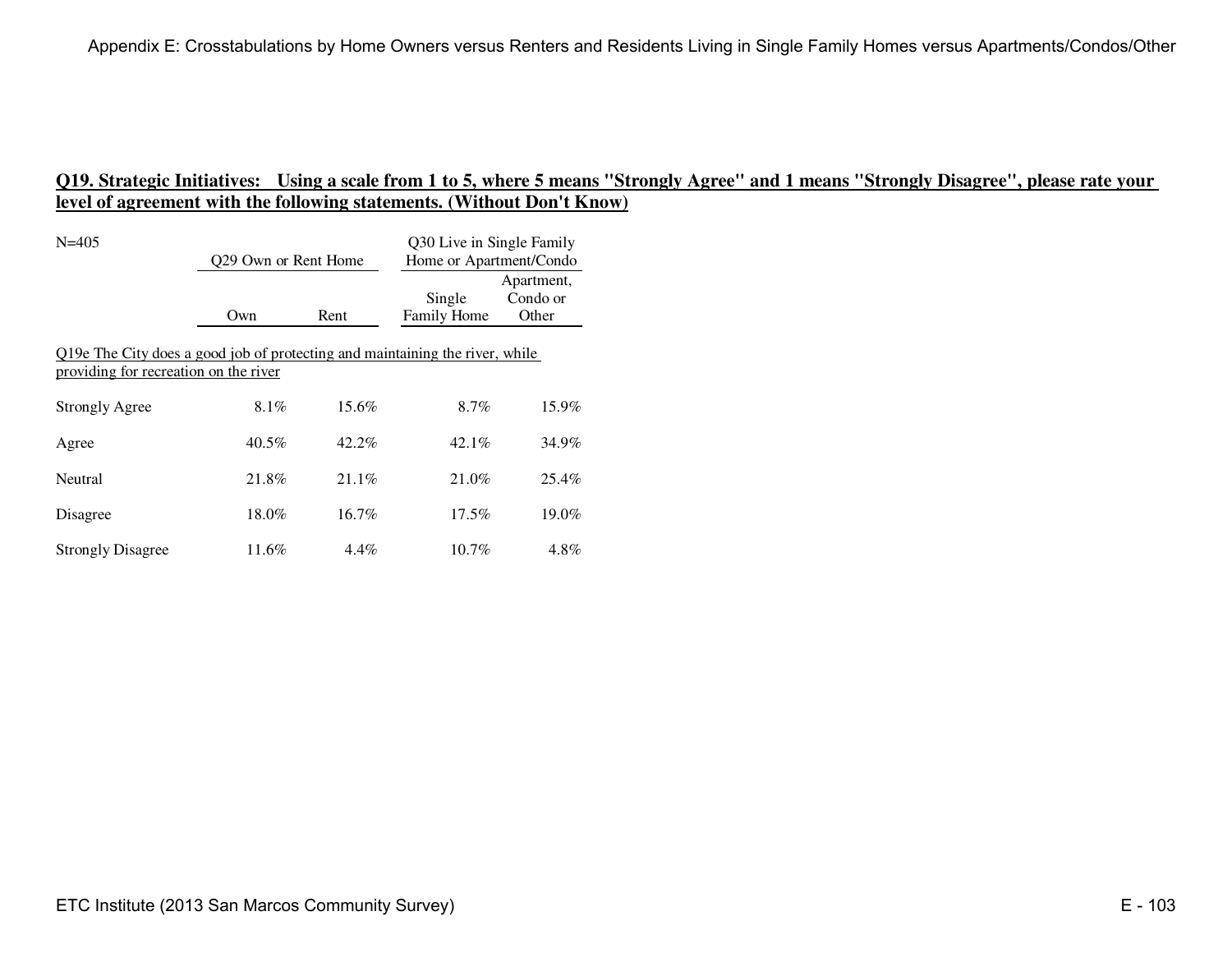| $N = 405$                                                             | Q29 Own or Rent Home |       | Q30 Live in Single Family<br>Home or Apartment/Condo |                                 |  |
|-----------------------------------------------------------------------|----------------------|-------|------------------------------------------------------|---------------------------------|--|
|                                                                       | Own                  | Rent  | Single<br>Family Home                                | Apartment,<br>Condo or<br>Other |  |
| Q19f The City is committed to the health and wellness of its citizens |                      |       |                                                      |                                 |  |
| <b>Strongly Agree</b>                                                 | $7.5\%$              | 8.6%  | $7.0\%$                                              | $9.8\%$                         |  |
| Agree                                                                 | 36.8%                | 43.2% | 38.7%                                                | 37.7%                           |  |
| Neutral                                                               | 39.1%                | 27.2% | 37.3%                                                | $31.1\%$                        |  |
| Disagree                                                              | $10.5\%$             | 14.8% | 11.3%                                                | 13.1%                           |  |
| <b>Strongly Disagree</b>                                              | $6.0\%$              | 6.2%  | 5.6%                                                 | 8.2%                            |  |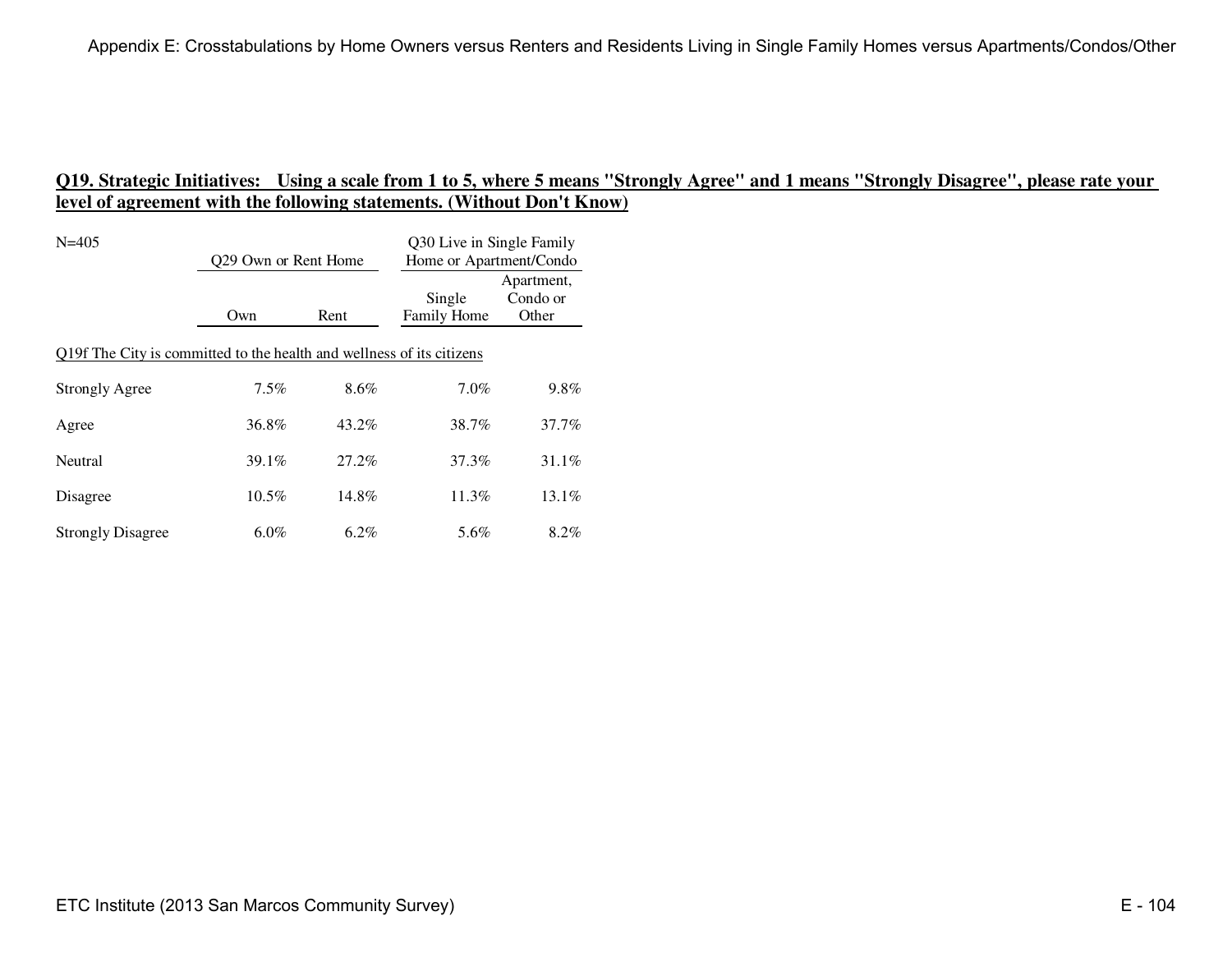| $N = 405$                                                                                                                             | Q29 Own or Rent Home |          | Q30 Live in Single Family<br>Home or Apartment/Condo |                                 |  |
|---------------------------------------------------------------------------------------------------------------------------------------|----------------------|----------|------------------------------------------------------|---------------------------------|--|
|                                                                                                                                       | Own                  | Rent     | Single<br><b>Family Home</b>                         | Apartment,<br>Condo or<br>Other |  |
| Q19g The City is committed to economic development, a diversified job base, and<br>more housing options to help grow the middle class |                      |          |                                                      |                                 |  |
| <b>Strongly Agree</b>                                                                                                                 | $3.4\%$              | 3.6%     | $3.2\%$                                              | 5.2%                            |  |
| Agree                                                                                                                                 | 23.0%                | 27.7%    | 22.5%                                                | 31.0%                           |  |
| Neutral                                                                                                                               | 27.2%                | 28.9%    | 27.4%                                                | 29.3%                           |  |
| Disagree                                                                                                                              | 31.0%                | 25.3%    | 31.2%                                                | 22.4%                           |  |
| <b>Strongly Disagree</b>                                                                                                              | $15.3\%$             | $14.5\%$ | 15.8%                                                | $12.1\%$                        |  |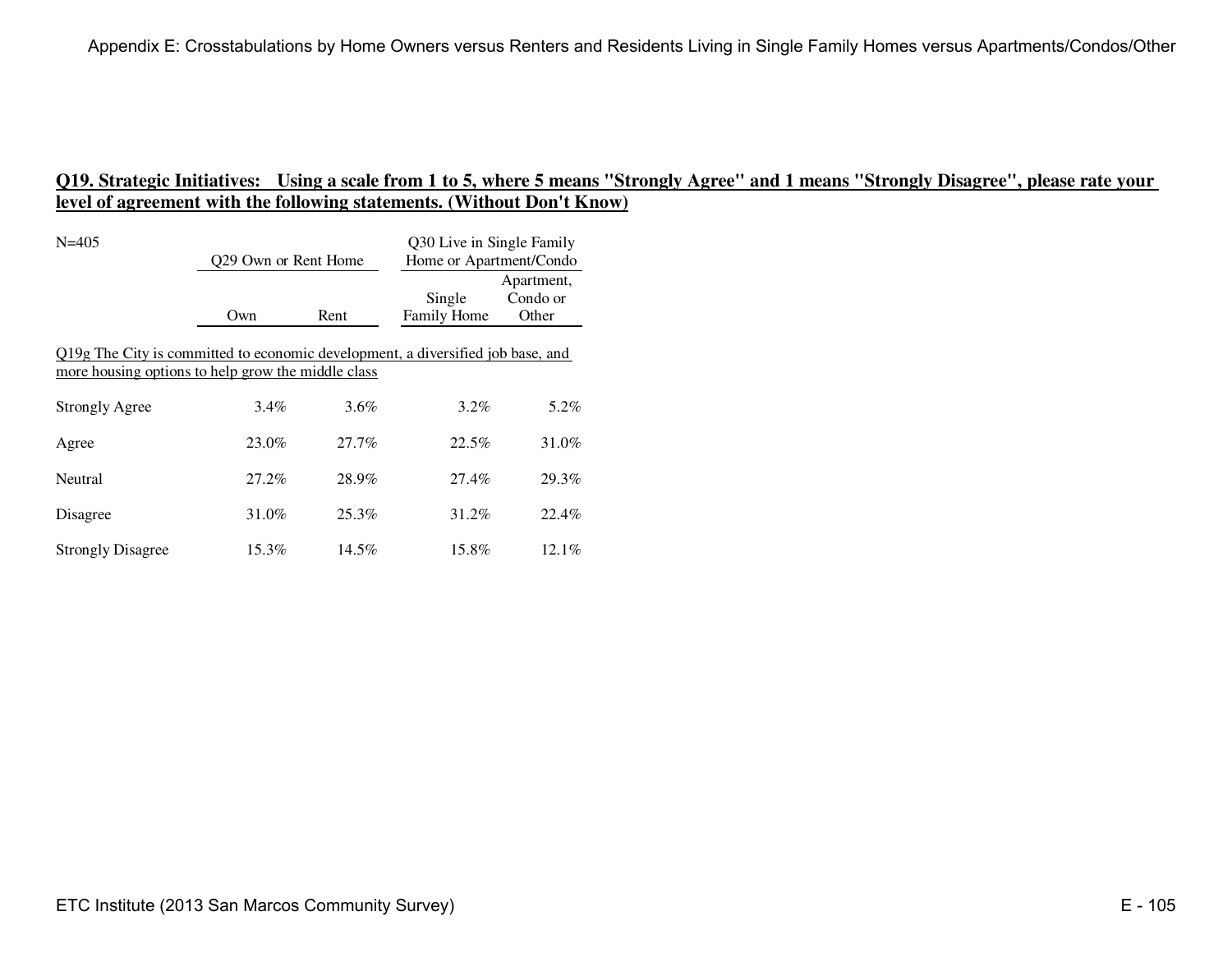| $N = 405$                                                                                                   | Q29 Own or Rent Home |         | Q30 Live in Single Family<br>Home or Apartment/Condo |                                 |
|-------------------------------------------------------------------------------------------------------------|----------------------|---------|------------------------------------------------------|---------------------------------|
|                                                                                                             | Own                  | Rent    | Single<br><b>Family Home</b>                         | Apartment,<br>Condo or<br>Other |
| Q20a The City should invest tax dollars in economic development incentives for<br>single-family residential |                      |         |                                                      |                                 |
| <b>Strongly Agree</b>                                                                                       | $22.2\%$             | 21.7%   | 22.7%                                                | 19.0%                           |
| Agree                                                                                                       | $28.1\%$             | 39.8%   | 28.2%                                                | 42.9%                           |
| Neutral                                                                                                     | $19.4\%$             | 22.9%   | 20.5%                                                | $19.0\%$                        |
| Disagree                                                                                                    | $19.1\%$             | $7.2\%$ | $16.9\%$                                             | 14.3%                           |
| <b>Strongly Disagree</b>                                                                                    | $11.1\%$             | 8.4%    | $11.7\%$                                             | $4.8\%$                         |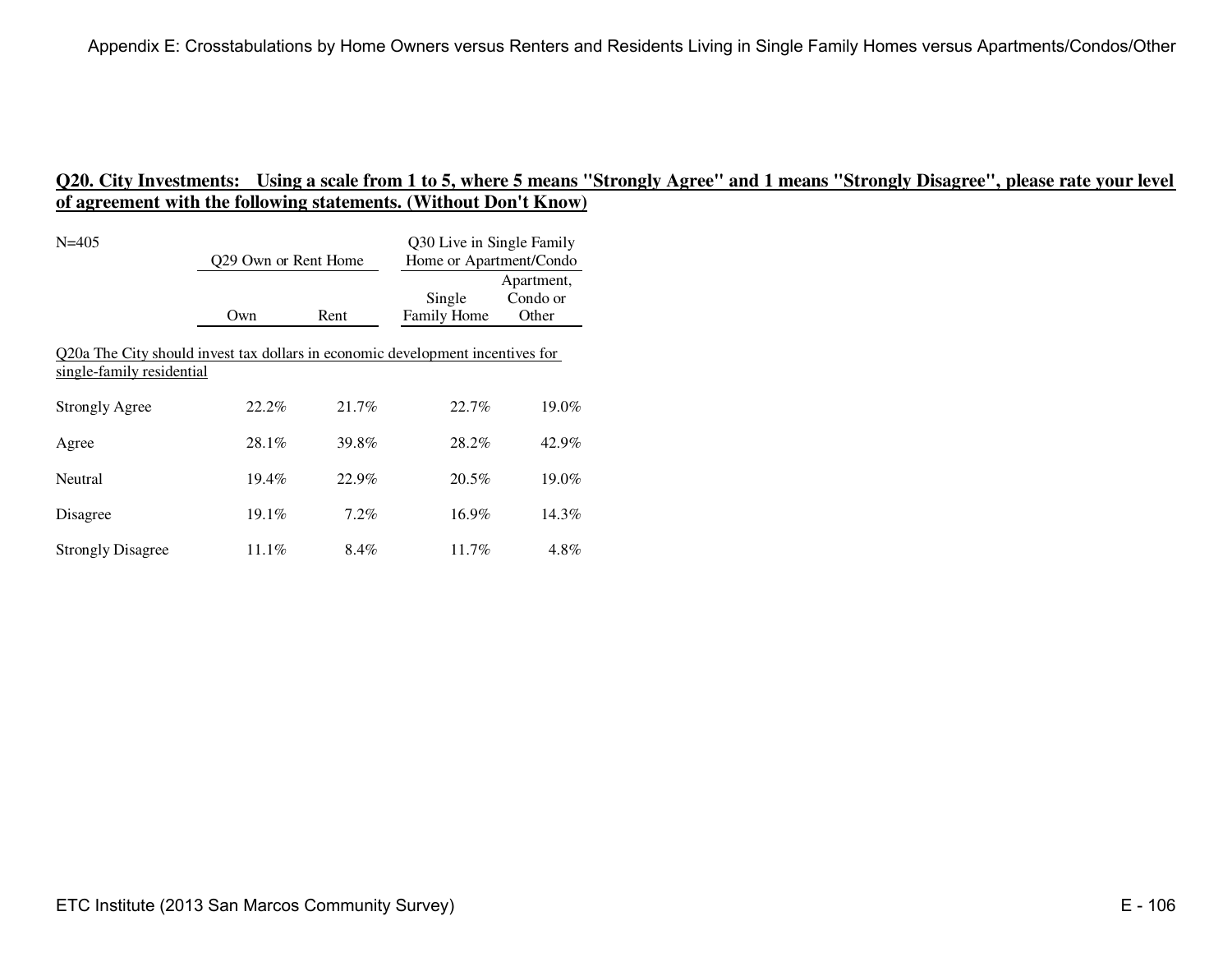| $N = 405$                                                                                                  | 029 Own or Rent Home |       | Q30 Live in Single Family<br>Home or Apartment/Condo |                                 |  |
|------------------------------------------------------------------------------------------------------------|----------------------|-------|------------------------------------------------------|---------------------------------|--|
|                                                                                                            | Own                  | Rent  | Single<br><b>Family Home</b>                         | Apartment,<br>Condo or<br>Other |  |
| Q20b The City should invest tax dollars in economic development incentives for<br>multi-family residential |                      |       |                                                      |                                 |  |
| <b>Strongly Agree</b>                                                                                      | $3.1\%$              | 10.6% | $4.5\%$                                              | $6.3\%$                         |  |
| Agree                                                                                                      | 8.7%                 | 27.1% | $10.1\%$                                             | 27.0%                           |  |
| Neutral                                                                                                    | $15.0\%$             | 15.3% | 14.3%                                                | 19.0%                           |  |
| Disagree                                                                                                   | $30.7\%$             | 23.5% | 29.9%                                                | 25.4%                           |  |
| <b>Strongly Disagree</b>                                                                                   | $42.5\%$             | 23.5% | 41.2%                                                | 22.2%                           |  |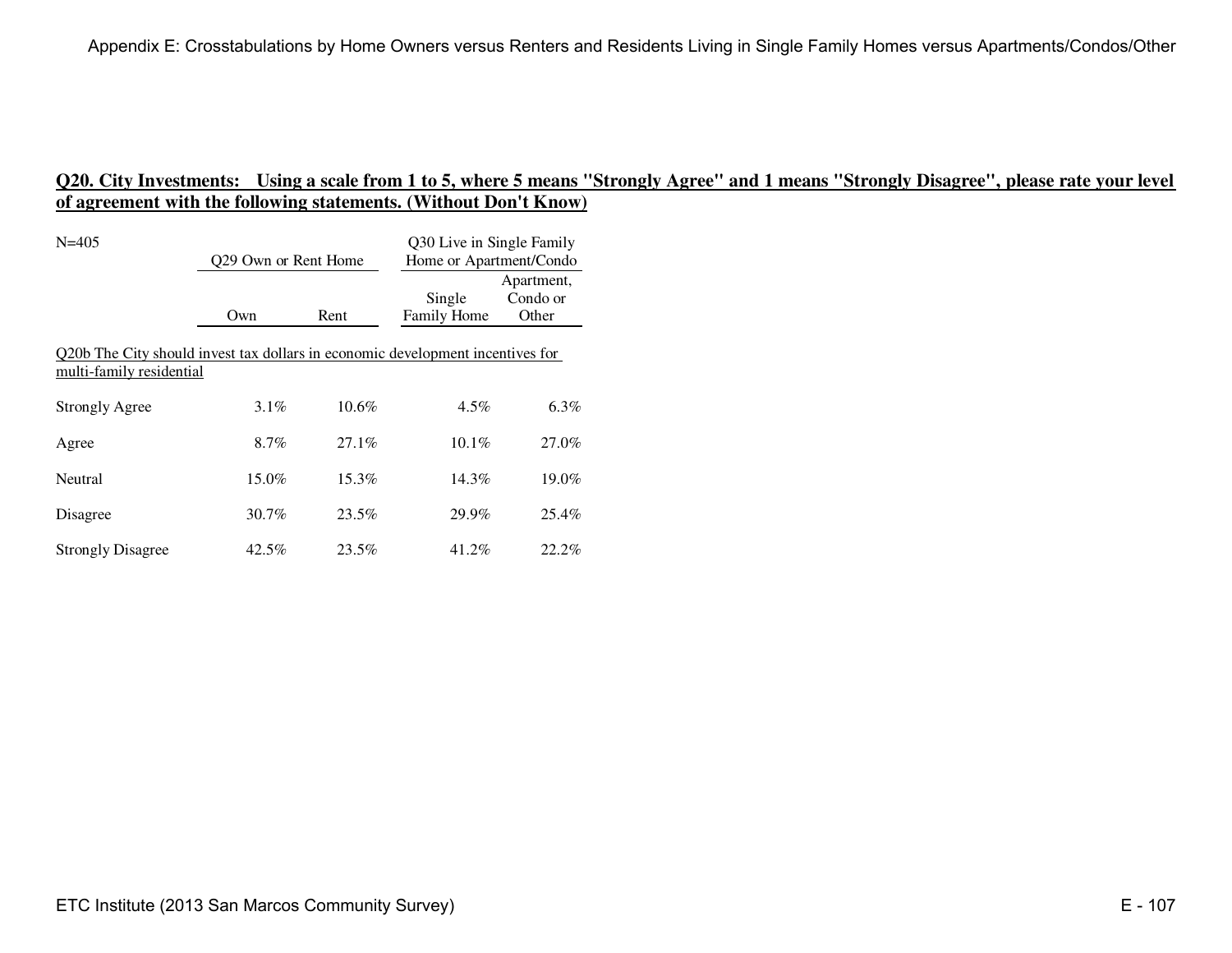| $N = 405$                                                                                                | Q29 Own or Rent Home |         | Q30 Live in Single Family<br>Home or Apartment/Condo |                                 |  |  |
|----------------------------------------------------------------------------------------------------------|----------------------|---------|------------------------------------------------------|---------------------------------|--|--|
|                                                                                                          | Own                  | Rent    | Single<br><b>Family Home</b>                         | Apartment,<br>Condo or<br>Other |  |  |
| Q20c The City should invest tax dollars in social services funding (to help<br>non-profit organizations) |                      |         |                                                      |                                 |  |  |
| <b>Strongly Agree</b>                                                                                    | $8.1\%$              | 13.6%   | $8.5\%$                                              | $12.5\%$                        |  |  |
| Agree                                                                                                    | 34.2%                | 43.2%   | $35.2\%$                                             | $42.2\%$                        |  |  |
| Neutral                                                                                                  | 31.3%                | 25.0%   | $30.9\%$                                             | 26.6%                           |  |  |
| Disagree                                                                                                 | 15.5%                | $9.1\%$ | $14.0\%$                                             | $12.5\%$                        |  |  |
| <b>Strongly Disagree</b>                                                                                 | $10.9\%$             | $9.1\%$ | $11.4\%$                                             | $6.3\%$                         |  |  |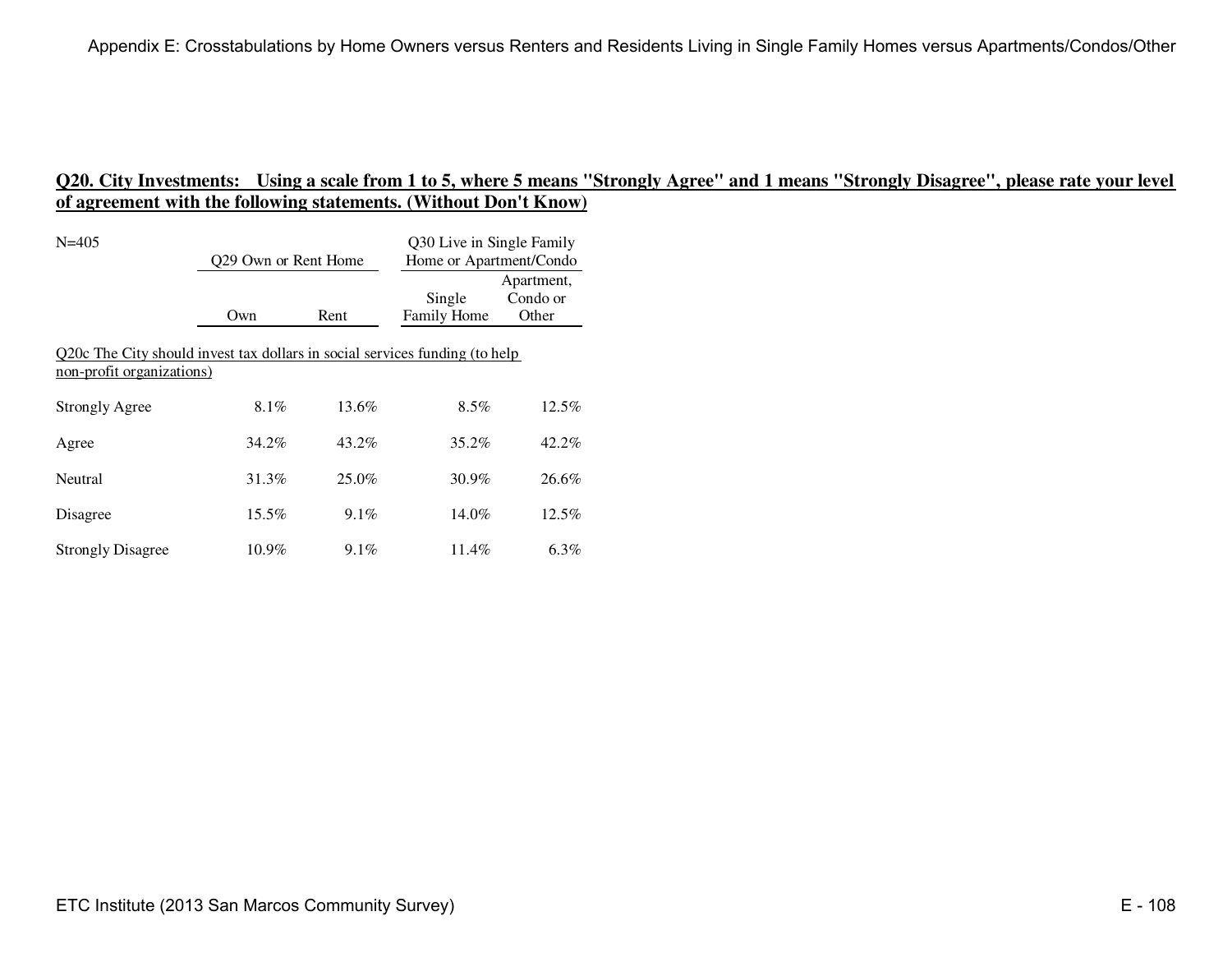| $N = 405$                                                          | Q29 Own or Rent Home |       | Q30 Live in Single Family<br>Home or Apartment/Condo |                                 |  |
|--------------------------------------------------------------------|----------------------|-------|------------------------------------------------------|---------------------------------|--|
|                                                                    | Own                  | Rent  | Single<br>Family Home                                | Apartment,<br>Condo or<br>Other |  |
| Q20d The City should invest tax dollars in Downtown revitalization |                      |       |                                                      |                                 |  |
| <b>Strongly Agree</b>                                              | 12.8%                | 14.3% | $13.1\%$                                             | 13.8%                           |  |
| Agree                                                              | 37.2%                | 46.2% | 37.1%                                                | 50.8%                           |  |
| Neutral                                                            | 30.2%                | 19.8% | 28.4%                                                | $23.1\%$                        |  |
| Disagree                                                           | 14.2%                | 11.0% | $14.1\%$                                             | 10.8%                           |  |
| <b>Strongly Disagree</b>                                           | 5.6%                 | 8.8%  | $7.3\%$                                              | $1.5\%$                         |  |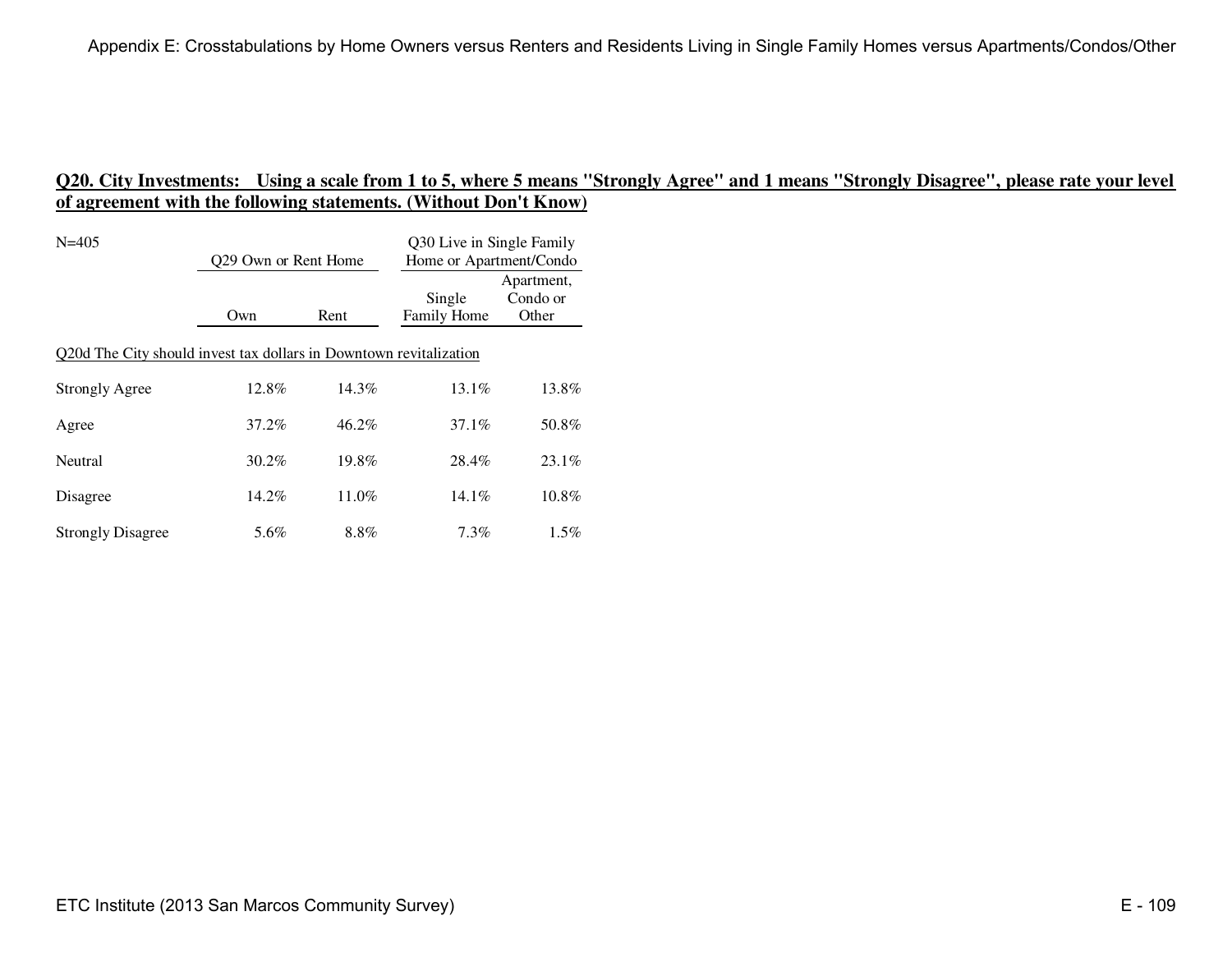| $N = 405$                                                   | Q29 Own or Rent Home |         | Q30 Live in Single Family<br>Home or Apartment/Condo |                                 |  |
|-------------------------------------------------------------|----------------------|---------|------------------------------------------------------|---------------------------------|--|
|                                                             | Own                  | Rent    | Single<br>Family Home                                | Apartment,<br>Condo or<br>Other |  |
| Q20e The City should invest tax dollars to help create jobs |                      |         |                                                      |                                 |  |
| <b>Strongly Agree</b>                                       | 23.4%                | 28.7%   | 25.2%                                                | 19.0%                           |  |
| Agree                                                       | 44.5%                | 42.5%   | 41.5%                                                | 57.1%                           |  |
| Neutral                                                     | $17.9\%$             | 16.1%   | 18.2%                                                | 14.3%                           |  |
| Disagree                                                    | $10.0\%$             | 9.2%    | $10.5\%$                                             | 7.9%                            |  |
| <b>Strongly Disagree</b>                                    | $4.1\%$              | $3.4\%$ | $4.5\%$                                              | 1.6%                            |  |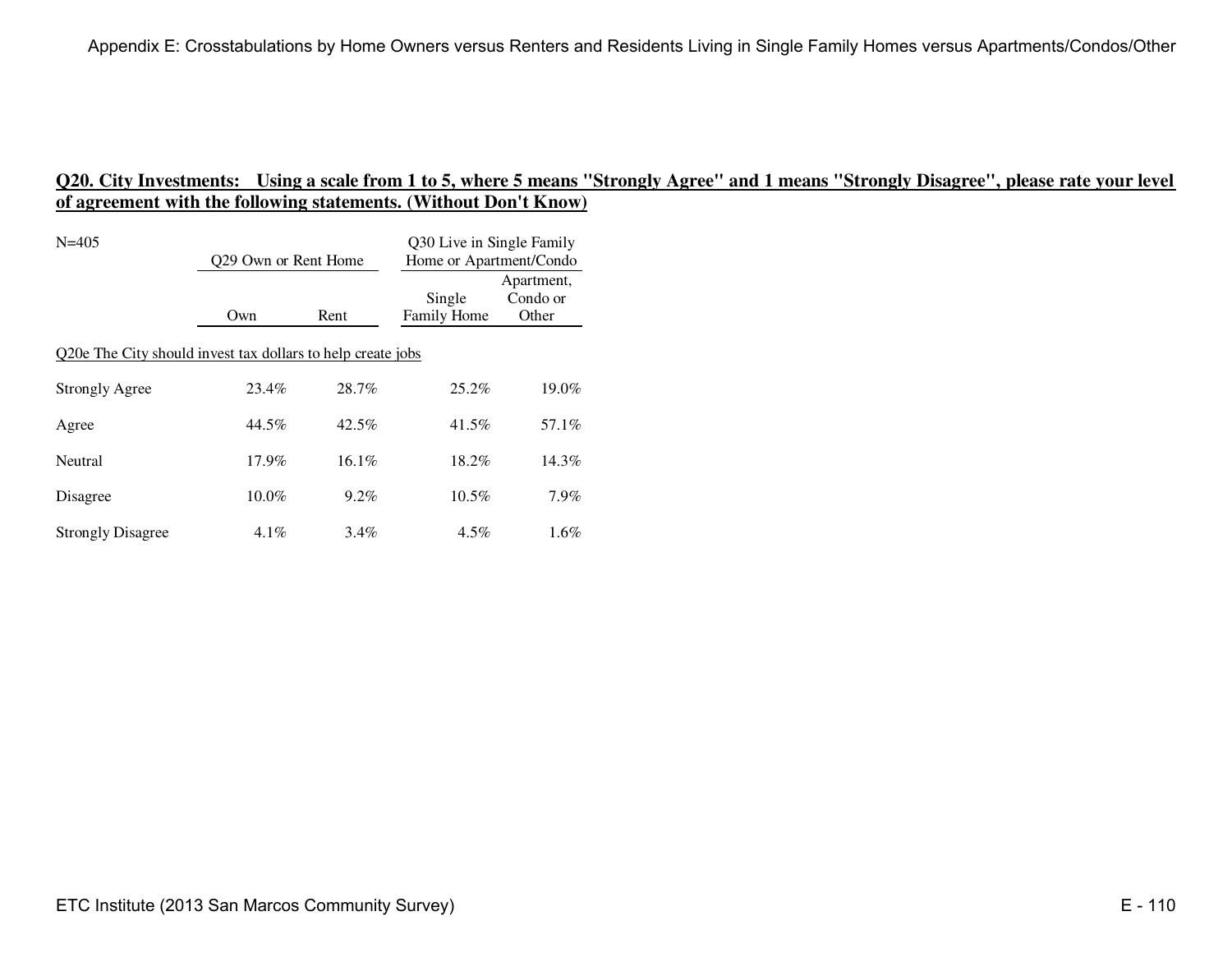| $N = 405$                                                                                                    | Q29 Own or Rent Home |         | Q30 Live in Single Family<br>Home or Apartment/Condo |                                 |  |  |
|--------------------------------------------------------------------------------------------------------------|----------------------|---------|------------------------------------------------------|---------------------------------|--|--|
|                                                                                                              | Own                  | Rent    | Single<br>Family Home                                | Apartment,<br>Condo or<br>Other |  |  |
| Q20f The City should invest tax dollars in acquisition and development of<br>additional parks and greenspace |                      |         |                                                      |                                 |  |  |
| <b>Strongly Agree</b>                                                                                        | $19.4\%$             | 20.9%   | 20.4%                                                | 16.9%                           |  |  |
| Agree                                                                                                        | $36.7\%$             | 40.7%   | 38.2%                                                | 36.9%                           |  |  |
| Neutral                                                                                                      | 22.1%                | 25.3%   | 20.4%                                                | 32.3%                           |  |  |
| Disagree                                                                                                     | $13.1\%$             | $7.7\%$ | $12.4\%$                                             | $9.2\%$                         |  |  |
| <b>Strongly Disagree</b>                                                                                     | 8.7%                 | 5.5%    | $8.6\%$                                              | $4.6\%$                         |  |  |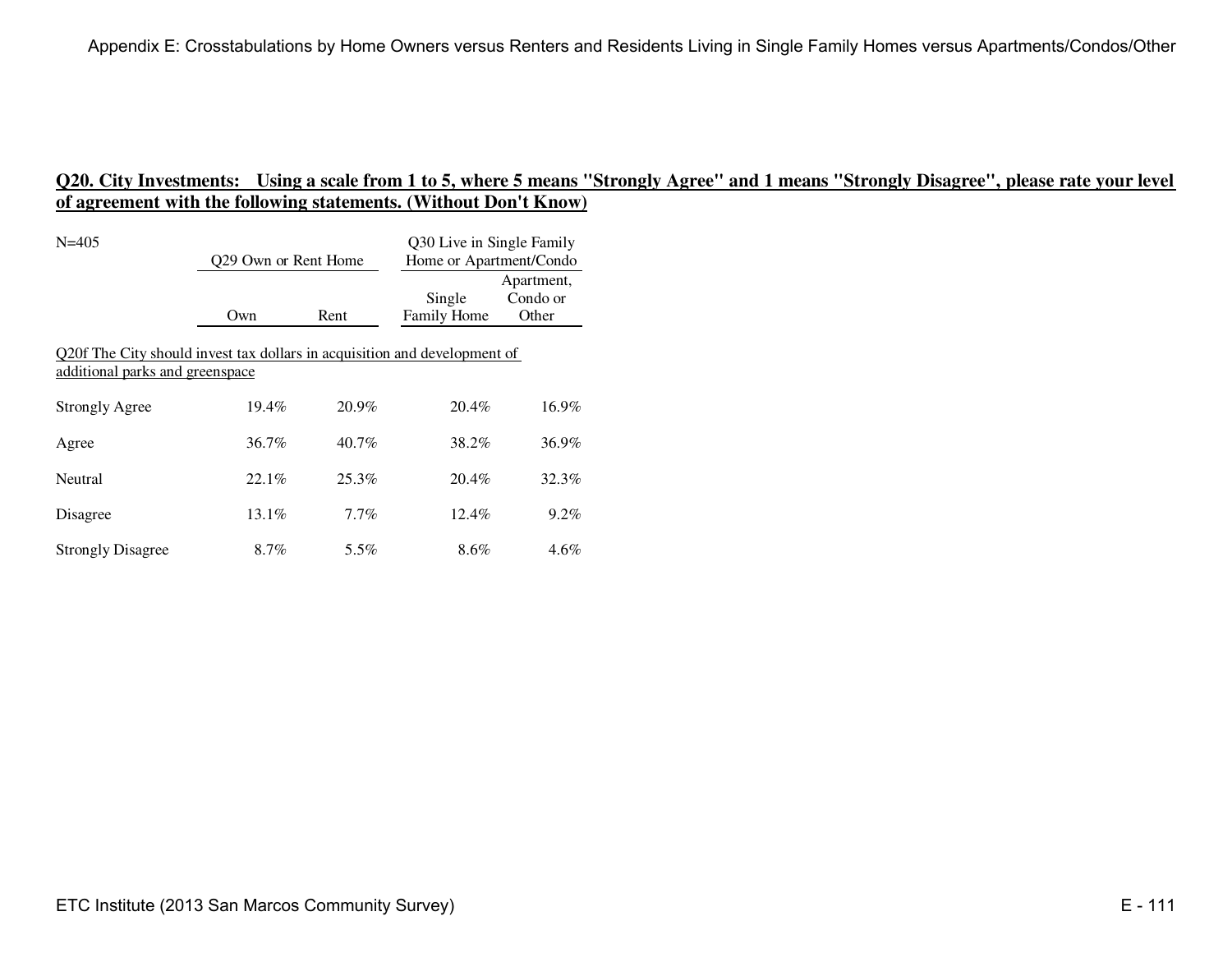| $N = 405$                                                                                                        | Q29 Own or Rent Home |         | Q30 Live in Single Family<br>Home or Apartment/Condo |                                 |  |  |
|------------------------------------------------------------------------------------------------------------------|----------------------|---------|------------------------------------------------------|---------------------------------|--|--|
|                                                                                                                  | Own                  | Rent    | Single<br><b>Family Home</b>                         | Apartment,<br>Condo or<br>Other |  |  |
| Q20g The City should invest City tax dollars in the public school education system<br>(pre-K through 12th grade) |                      |         |                                                      |                                 |  |  |
| <b>Strongly Agree</b>                                                                                            | 30.8%                | 37.4%   | 32.3%                                                | 31.8%                           |  |  |
| Agree                                                                                                            | $30.1\%$             | 31.9%   | 30.1%                                                | 34.8%                           |  |  |
| Neutral                                                                                                          | 16.8%                | 19.8%   | 18.0%                                                | 15.2%                           |  |  |
| Disagree                                                                                                         | $12.7\%$             | $5.5\%$ | 10.8%                                                | $10.6\%$                        |  |  |
| <b>Strongly Disagree</b>                                                                                         | 9.6%                 | $5.5\%$ | 8.9%                                                 | $7.6\%$                         |  |  |